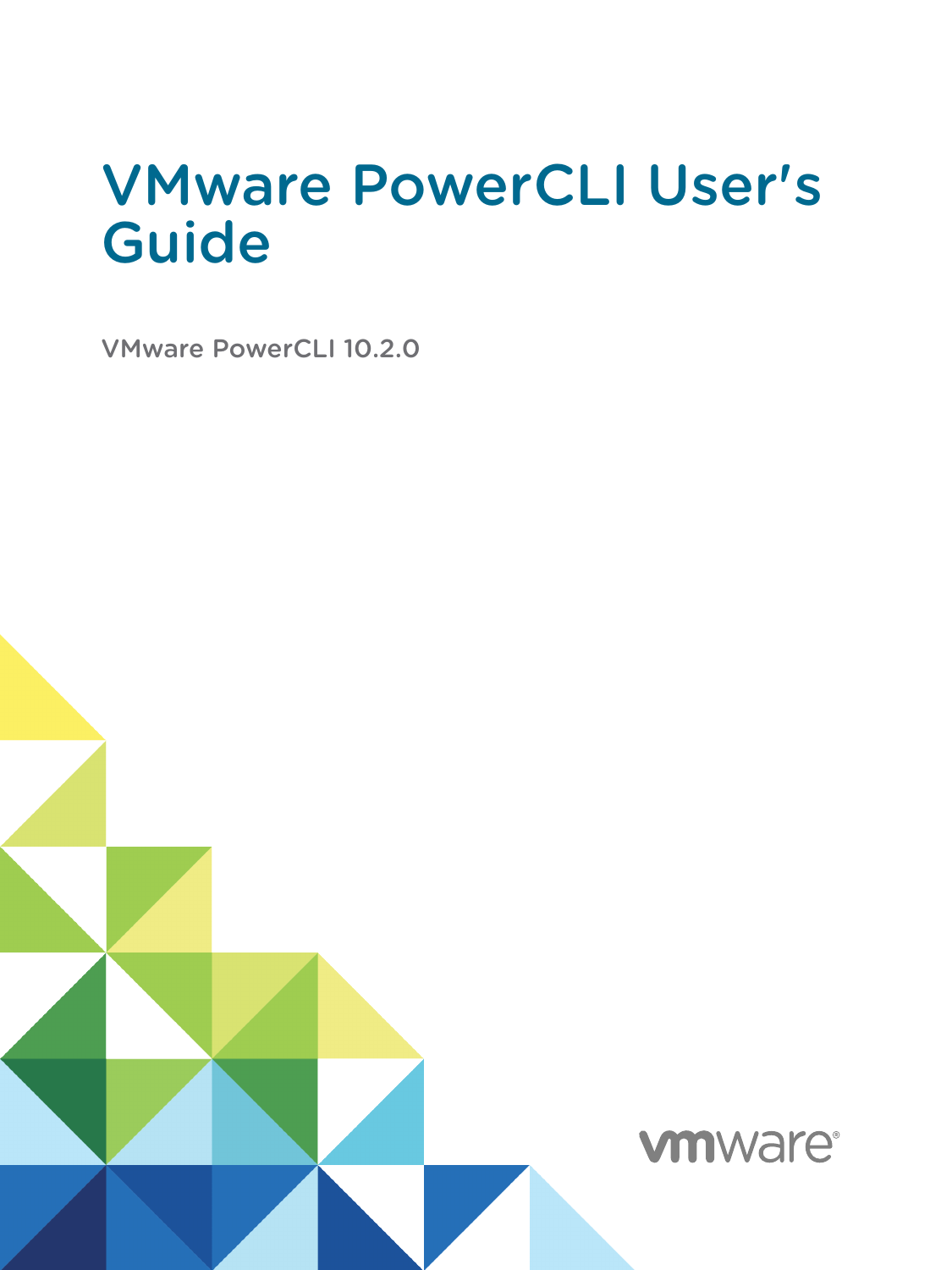You can find the most up-to-date technical documentation on the VMware website at:

<https://docs.vmware.com/>

If you have comments about this documentation, submit your feedback to

[docfeedback@vmware.com](mailto:docfeedback@vmware.com)

**VMware, Inc.** 3401 Hillview Ave. Palo Alto, CA 94304 www.vmware.com

Copyright <sup>©</sup> 1998–2018 VMware, Inc. All rights reserved. [Copyright and trademark information](http://pubs.vmware.com/copyright-trademark.html).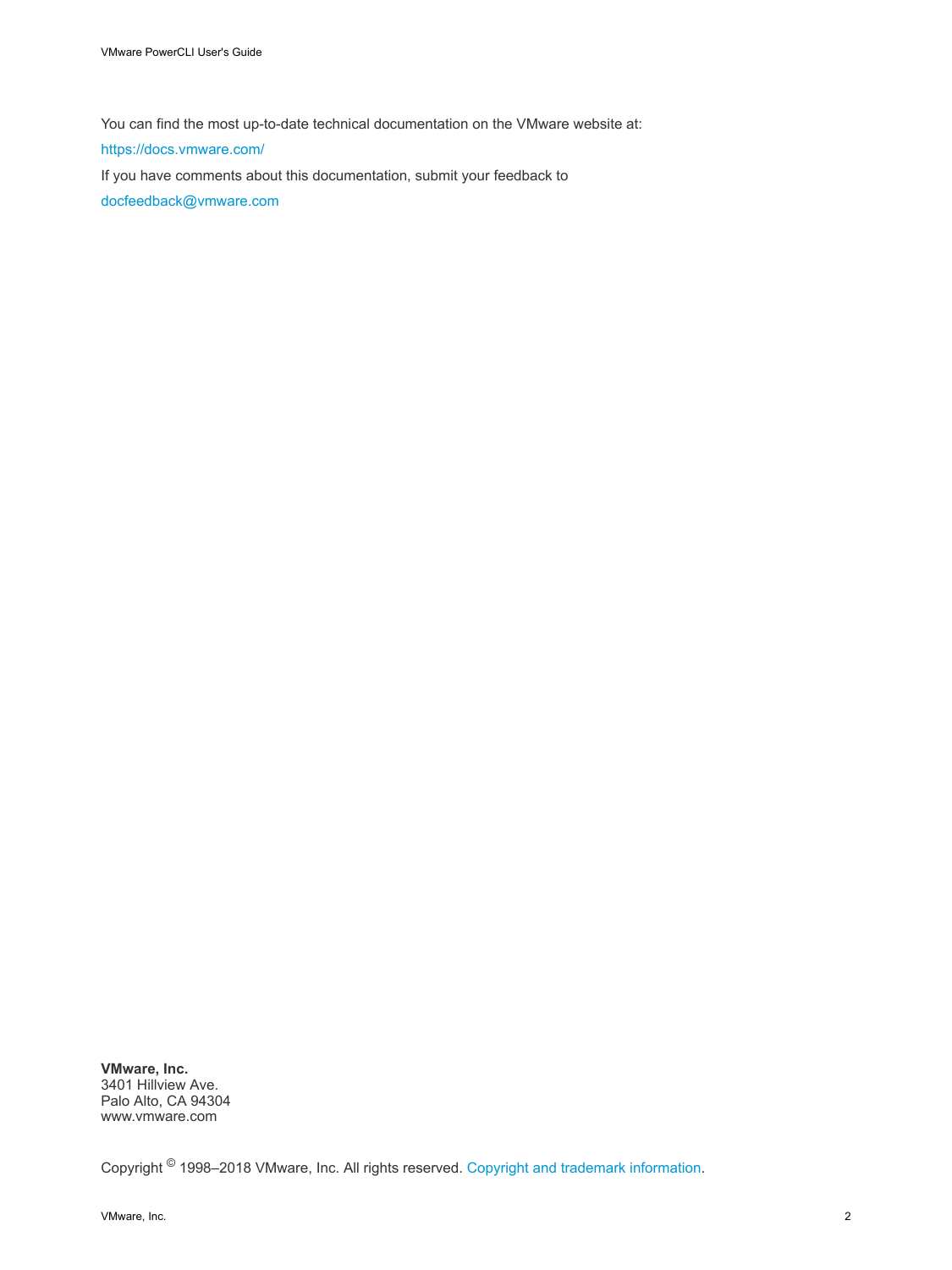## **Contents**

### [VMware PowerCLI User's Guide 8](#page-7-0)

**1** [Introduction to VMware PowerCLI 9](#page-8-0) Mic[rosoft PowerShell Basics 9](#page-8-0) Po[werShell Command-Line Syntax 10](#page-9-0) Po[werShell Pipelines 10](#page-9-0) Po[werShell Wildcards 10](#page-9-0) Po[werShell Common Parameters 10](#page-9-0) Po[werCLI Concepts 11](#page-10-0) Po[werCLI Modules 12](#page-11-0) Int[eroperability Between the PowerCLI and vCloud Director PowerCLI Modules 13](#page-12-0) Sel[ecting Objects in PowerCLI 14](#page-13-0) Pro[viding Login Credentials 15](#page-14-0) Ru[nning PowerCLI Cmdlets Asynchronously 15](#page-14-0) Ma[naging Default Server Connections 16](#page-15-0) Cu[stomization Specification Objects in PowerCLI 16](#page-15-0) Usi[ng ESXCLI with PowerCLI 16](#page-15-0) Po[werCLI Inventory Provider 17](#page-16-0) Po[werCLI Datastore Provider 17](#page-16-0) Po[werCLI About Articles 17](#page-16-0)

### **2** [Installing VMware PowerCLI 19](#page-18-0)

Su[pported Operating Systems 20](#page-19-0) Su[pported VMware Products 20](#page-19-0) Su[pported Windows PowerShell Versions 20](#page-19-0) Pre[requisites for Installing and Running PowerCLI 20](#page-19-0) Inst[all PowerCLI 20](#page-19-0) All[ow Execution of Local Scripts 21](#page-20-0) Up[date a PowerCLI Module 21](#page-20-0) Uni[nstall PowerCLI 22](#page-21-0)

### **3** [Configuring VMware PowerCLI 23](#page-22-0)

Sc[oped Settings of PowerCLI 23](#page-22-0) Co[nfiguring the Scope of the PowerCLI Settings 23](#page-22-0) Pri[ority of Settings Scopes in PowerCLI 24](#page-23-0) Po[werCLI Configuration Files 24](#page-23-0) Usi[ng Custom Scripts to Extend the Operating System Support for PowerCLI Cmdlets 25](#page-24-0)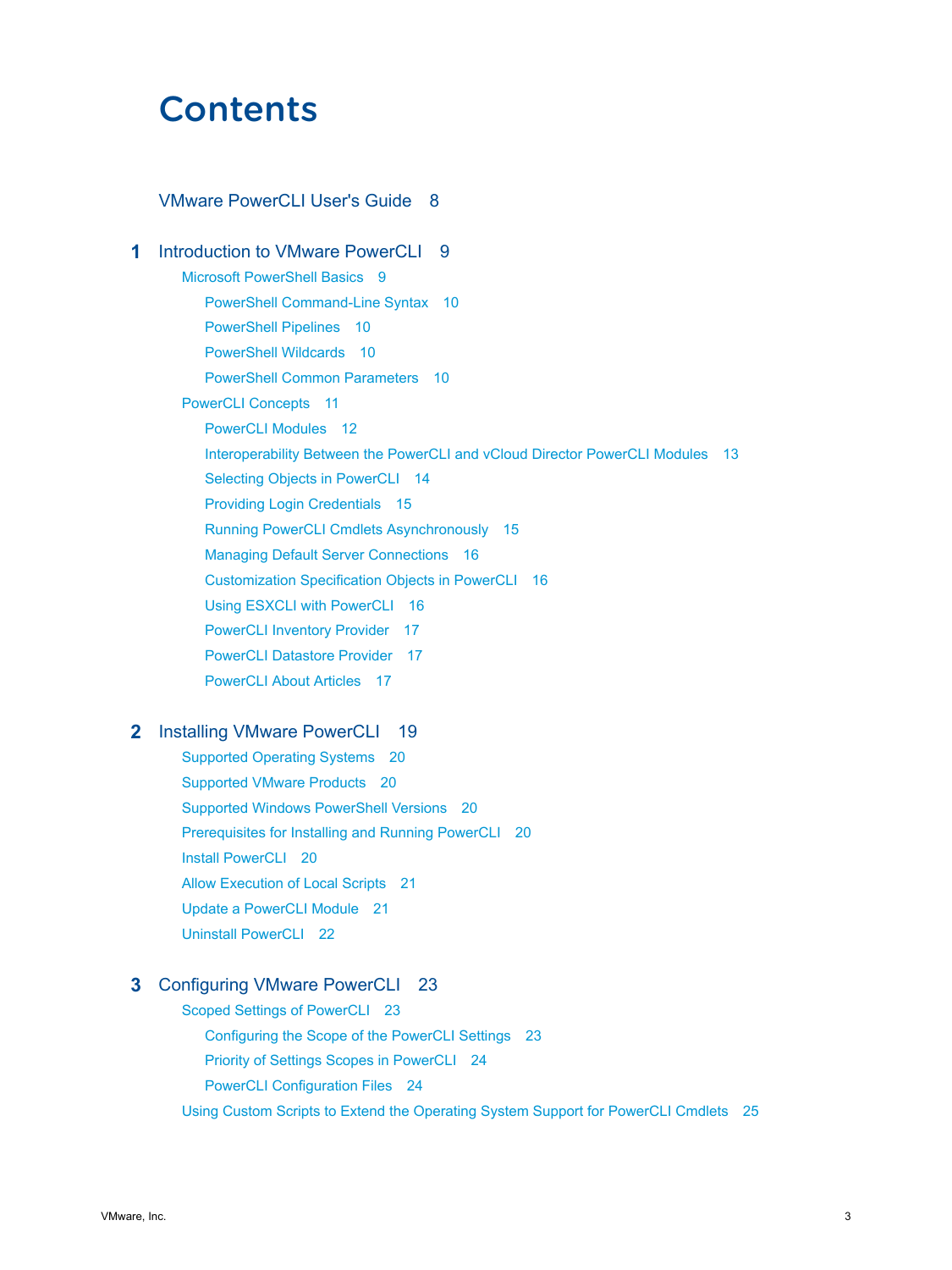**4** [Configuring Customer Experience Improvement Program 26](#page-25-0) Cat[egories of Information That VMware Receives 26](#page-25-0) Joi[n the Customer Experience Improvement Program in PowerCLI 26](#page-25-0)

## **5** [Sample Scripts for Managing vSphere with VMware PowerCLI 27](#page-26-0)

Co[nnect to a vCenter Server System 31](#page-30-0) Ma[nage Virtual Machines on vSphere 32](#page-31-0) Ad[d a Standalone Host to a vCenter Server System 33](#page-32-0) Set [the License Key for a Host on vCenter Server 33](#page-32-0) Act[ivate Maintenance Mode for a Host on vCenter Server 33](#page-32-0) Cre[ate vSphere Inventory Objects 34](#page-33-0) Cre[ate Virtual Machines on vCenter Server Using an XML Specification File 35](#page-34-0) Ma[nage Virtual Machine Templates on vCenter Server 36](#page-35-0) Cre[ate and Use Snapshots on vCenter Server 37](#page-36-0) Up[date the Resource Configuration Settings of a Virtual Machine on vCenter Server 37](#page-36-0) Get [a List of Hosts on a vCenter Server System and View Their Properties 38](#page-37-0) Ch[ange the Host Advanced Configuration Settings on vCenter Server 39](#page-38-0) Mo[ve a Virtual Machine to a Different Host Using VMware vSphere vMotion 39](#page-38-0) Mo[ve a Virtual Machine to a Different Datastore Using VMware vSphere Storage vMotion 40](#page-39-0) Mo[ve a Virtual Machine to a Different vCenter Server System 40](#page-39-0) Cre[ate a Host Profile on a vCenter Server System 41](#page-40-0) Ap[ply a Host Profile to a Host on vCenter Server 42](#page-41-0) Ma[nage Statistics and Statistics Intervals on vCenter Server 42](#page-41-0) Mo[dify the Settings of the NIC Teaming Policy for a Virtual Switch 43](#page-42-0) Cre[ate a vApp on vCenter Server 44](#page-43-0) Mo[dify the Properties of a vApp 44](#page-43-0) Ex[port or Import vApps 44](#page-43-0) Cre[ate an iSCSI Host Storage 45](#page-44-0) Ad[d Passthrough Devices to a Host and Virtual Machine 46](#page-45-0) Cre[ate a Custom Property Based on an Extension Data Property 46](#page-45-0) Cre[ate a Script-Based Custom Property for a vSphere Object 47](#page-46-0) Ap[ply a Customization Object to a Cloned Virtual Machine 47](#page-46-0) Mo[dify the Default NIC Mapping Object of a Customization Specification 48](#page-47-0) Mo[dify Multiple NIC Mapping Objects of a Customization Specification 48](#page-47-0) Cre[ate Multiple Virtual Machines that Use Static IP Addresses 49](#page-48-0) Cre[ate Multiple Virtual Machines with Two Network Adapters 51](#page-50-0) Cre[ate a vSphere Role and Assign Permissions to a User 52](#page-51-0) Vie[w the Action Triggers for an Alarm on vCenter Server 53](#page-52-0) Cre[ate and Modify Alarm Actions and Alarm Triggers on vCenter Server 53](#page-52-0) Re[move Alarm Actions and Triggers 54](#page-53-0) Cre[ate and Modify Advanced Settings for a Cluster 55](#page-54-0) Mo[dify the vCenter Server Email Configuration 55](#page-54-0)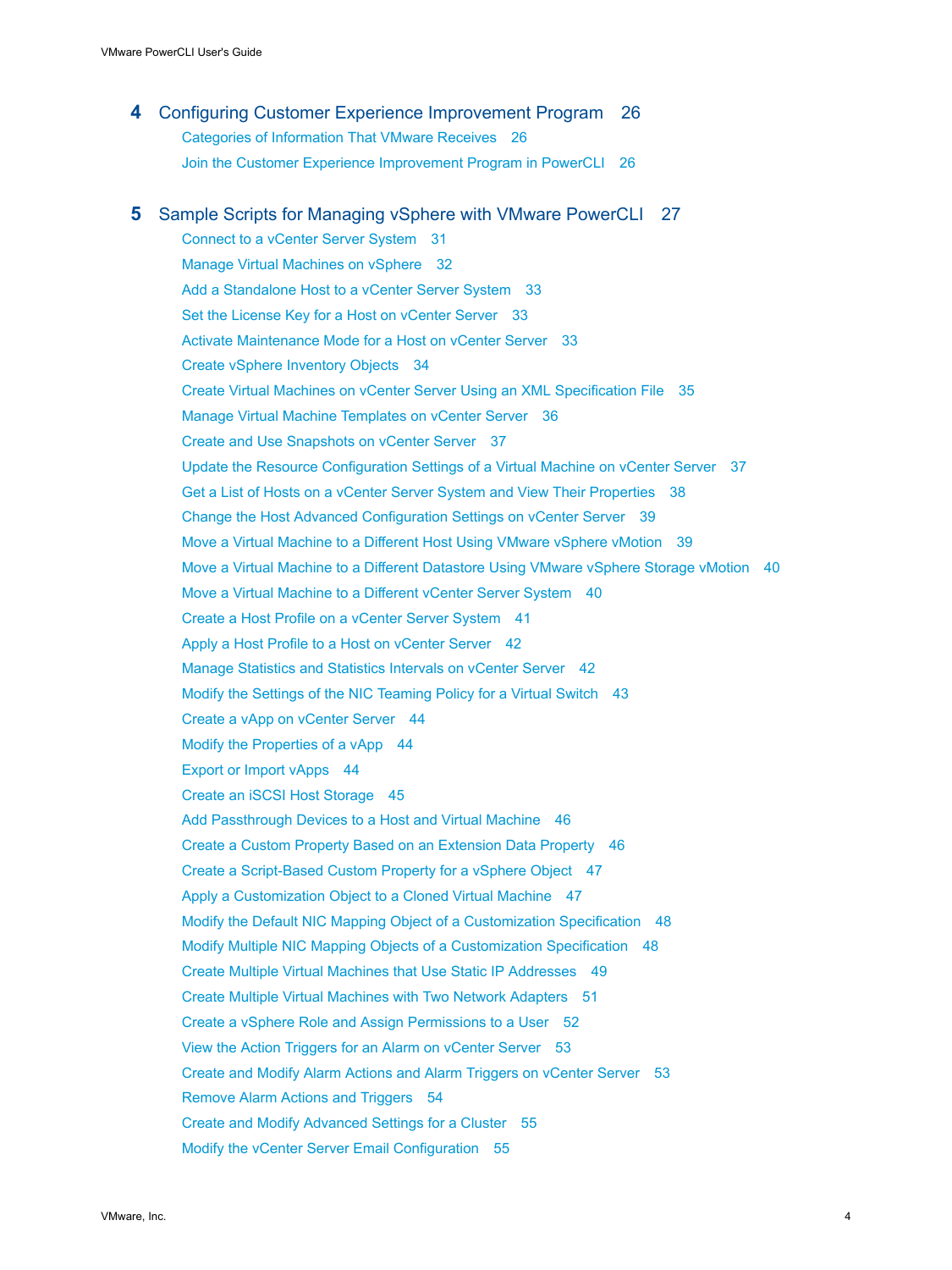Mo[dify the vCenter Server SNMP Configuration 56](#page-55-0) Us[e Esxtop to Get Information on the Virtual CPUs of a Virtual Machine 56](#page-55-0) Filt[er vSphere Objects with Get-View 57](#page-56-0) Po[pulate a View Object with Get-View 58](#page-57-0) Up[date the State of a Server-Side Object 58](#page-57-0) Re[boot a Host with Get-View 59](#page-58-0) Mo[dify the CPU Levels of a Virtual Machine with Get–View and Get–VIObjectByVIView 59](#page-58-0) Bro[wse the Default Inventory Drive 60](#page-59-0) Cre[ate a New Custom Inventory Drive 61](#page-60-0) Ma[nage Inventory Objects Through Inventory Drives 61](#page-60-0) Bro[wse the Default Datastore Drives 62](#page-61-0) Cre[ate a New Custom Datastore Drive 62](#page-61-0) Ma[nage Datastores Through Datastore Drives 63](#page-62-0) Mo[dify the Timeout Setting for Web Tasks 64](#page-63-0) Usi[ng Tags 65](#page-64-0) Ret[rieve a Tag and Save It into a Variable 65](#page-64-0) Ret[rieve a Tag Category and Save It into a Variable 66](#page-65-0) Cr[eate a Tag Category and a Tag 66](#page-65-0) As[sign a Tag to Virtual Machines 66](#page-65-0) Ret[rieve Objects by Tag 67](#page-66-0) Ge[nerate Tags Automatically by Using a Script 67](#page-66-0) Ad[d an Entity Type to a Tag Category 68](#page-67-0) Ret[rieve Tag Assignments 68](#page-67-0) Net[work Management with vSphere Distributed Switches 69](#page-68-0) Cr[eate a Distributed Switch and Configure Networking 69](#page-68-0) Co[nfigure a Distributed Switch 70](#page-69-0) Mi[grate Virtual Machine Networking Configuration from a vSphere Standard Switch to a](#page-69-0) vSphere Distributed Switch 70 Mi[grate Physical and Virtual NICs to a vSphere Standard Switch 71](#page-70-0) Mi[grate Physical and Virtual NICs to a vSphere Distributed Switch 72](#page-71-0) Co[nfigure the Traffic Shaping Policy 72](#page-71-0) Co[nfigure the Security Policy 73](#page-72-0) Cre[ate a Virtual Machine from a Content Library Item 73](#page-72-0) Cre[ate a vApp from a Content Library Item 74](#page-73-0) Cre[ate a New VM-VM DRS Rule 74](#page-73-0) Cre[ate a New VM-VMHost DRS Rule 75](#page-74-0)

## **6** [Sample Scripts for Managing vSphere Policy-Based Storage with](#page-76-0)

VMware PowerCLI 77 Cre[ate a Tag-Based Storage Policy 77](#page-76-0) Cre[ate a Capability-Based Storage Policy 78](#page-77-0) As[sociate a Storage Policy with a Virtual Machine and Its Hard Disk 79](#page-78-0)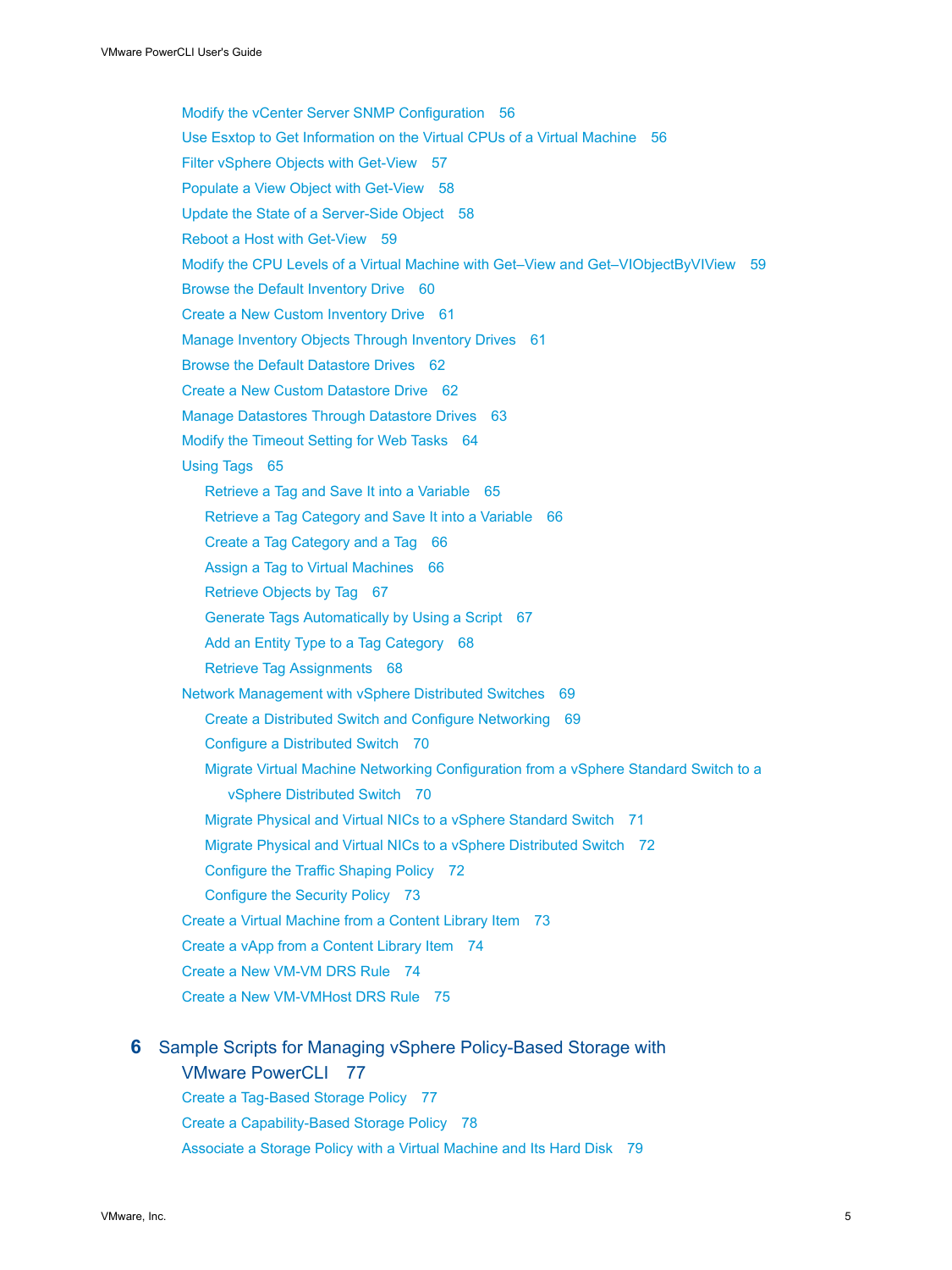Dis[associate a Storage Policy Associated with a Virtual Machine and Its Hard Disk 80](#page-79-0) En[able SPBM on a Cluster and Verify that It Is Enabled 80](#page-79-0) Re[move a Storage Policy 81](#page-80-0) Edi[t a Storage Policy 81](#page-80-0) Ex[port and Import a Storage Policy 82](#page-81-0) Cre[ate a Virtual Machine in a Datastore Compatible with Storage Policy 82](#page-81-0) Cre[ate a vSAN Datastore 84](#page-83-0) Mo[dify a vSAN Datastore 85](#page-84-0) Cre[ate a vSAN Stretched Cluster 86](#page-85-0) Cre[ate an NFS 4.1 Datastore 87](#page-86-0) Ad[d a VASA Provider and Create a Policy 88](#page-87-0) Inv[oke a Planned Failover on a Replication Group and Reverse the Replication 90](#page-89-0) Att[ach a Flat VDisk to a Virtual Machine 92](#page-91-0)

### **7** [Sample Scripts for Managing VMware Site Recovery Manager with](#page-92-0)

VMware PowerCLI 93 Co[nnect to an SRM Server 93](#page-92-0) Pro[tect a Virtual Machine 94](#page-93-0) Cre[ate a Report of the Protected Virtual Machines 94](#page-93-0) Cre[ate a Report of the Virtual Machines Associated with All Protection Groups 95](#page-94-0)

### **8** [Sample Scripts for Managing the vSphere Automation SDK with](#page-96-0)

### VMware PowerCLI 97

Cre[ate a Local Content Library on an Existing Datastore 97](#page-96-0)

### **9** [Sample Scripts for Managing vCloud Director with VMware PowerCLI 99](#page-98-0)

Co[nnect to a vCloud Director Server 100](#page-99-0) Cre[ate and Manage Organizations 101](#page-100-0) Cre[ate and Manage Organization Virtual Data Centers 101](#page-100-0) Filt[er and Retrieve Organization Virtual Data Center Networks 102](#page-101-0) Im[port a vApp Template from the Local Storage 103](#page-102-0) Cre[ate a vApp Template from a vApp 103](#page-102-0) Im[port a vApp from vSphere 104](#page-103-0) Cre[ate and Modify a vApp 105](#page-104-0) Ma[nage Virtual Machines with vApps 105](#page-104-0) Ma[nage Virtual Machines and Their Guest Operating Systems 106](#page-105-0) Ret[rieve a List of the Internal and External IP Addresses of Virtual Machines in vApps 107](#page-106-0) Cre[ate and Manage Access Control Rules 108](#page-107-0) Filt[er and Retrieve vApp Networks 108](#page-107-0) Cre[ate vApp Networks for a Selected vApp 109](#page-108-0) Cr[eate an Isolated vApp Network 109](#page-108-0) Cr[eate an NAT Routed vApp Network 110](#page-109-0)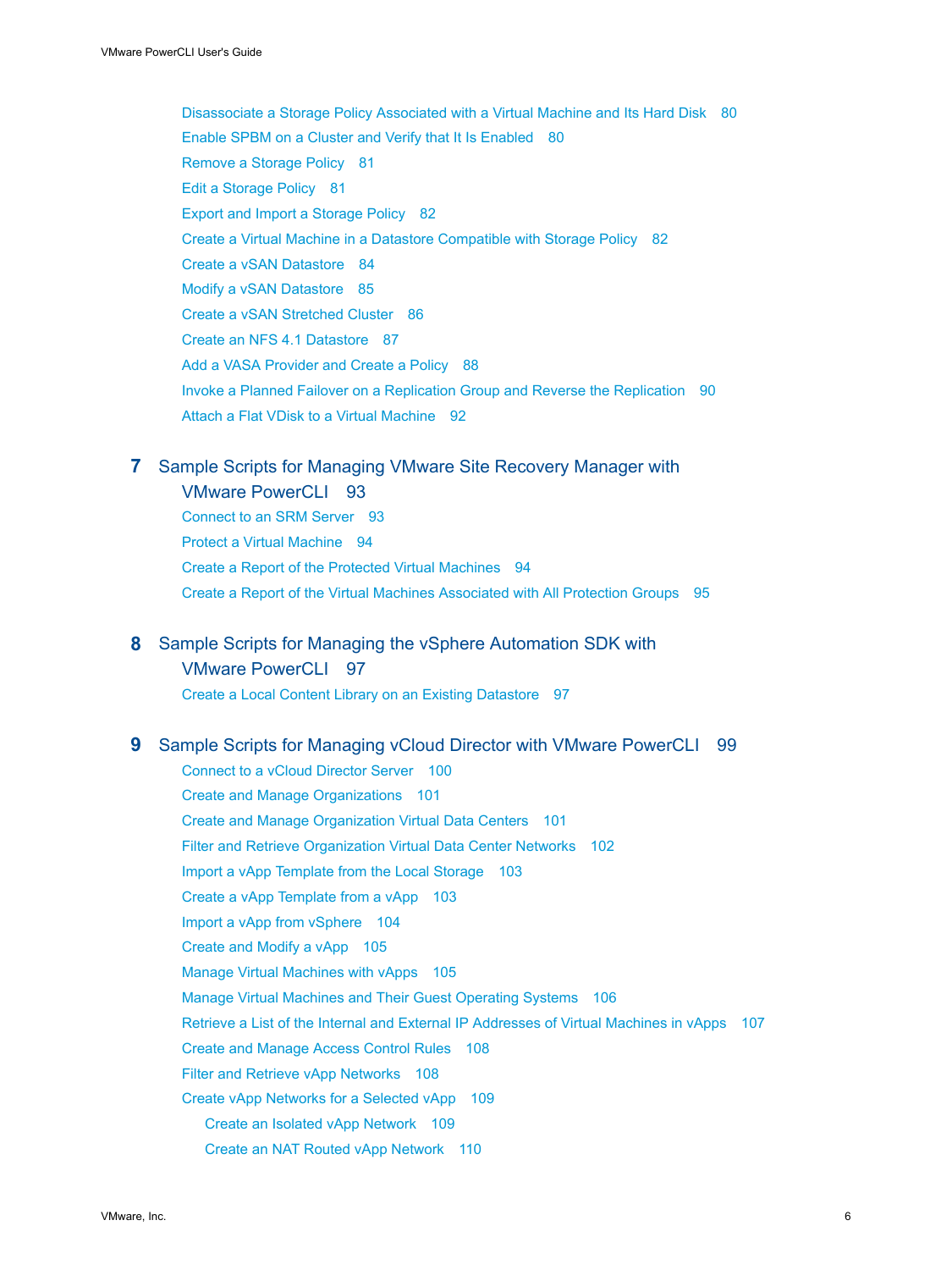Cr[eate a Direct vApp Network 110](#page-109-0) Mo[dify or Remove vApp Networks 111](#page-110-0)

**10** [Sample Scripts for Managing vCloud Air with VMware PowerCLI 113](#page-112-0)

Co[nnect to a vCloud Air Server 113](#page-112-0)

Ret[rieve vApps from a Data Center 114](#page-113-0)

Ret[rieve vApps from a Compute Instance 114](#page-113-0)

Ru[nning vCloud Director Scripts Against vCloud Air 115](#page-114-0)

### **11** [Sample Scripts for Managing vSphere Update Manager with](#page-115-0)

VMware PowerCLI 116 Co[nnect to a vCenter Server System 116](#page-115-0) Cre[ate Patch Baselines 117](#page-116-0) Att[ach and Detach Baselines 118](#page-117-0) Sc[an a Virtual Machine 118](#page-117-0) Ch[eck Virtual Machine Baseline Status 119](#page-118-0) Sta[ge Patches 119](#page-118-0) Re[mediate a Virtual Machine 120](#page-119-0) Up[grade Virtual Machine Hardware 120](#page-119-0) Re[mediate a Cluster 120](#page-119-0) Re[mediate a Host 121](#page-120-0) Do[wnload Patches and Scan Objects 121](#page-120-0)

### **12** [Sample Scripts for Managing vRealize Operations Manager with](#page-122-0)

VMware PowerCLI 123

Co[nnect to a vRealize Operations Manager Server 123](#page-122-0) Ch[eck Memory Waste Levels 124](#page-123-0) Get [Remediation Recommendations 124](#page-123-0) Ch[ange Alert Ownership 125](#page-124-0) Cre[ate a Report for Problematic Hosts 125](#page-124-0)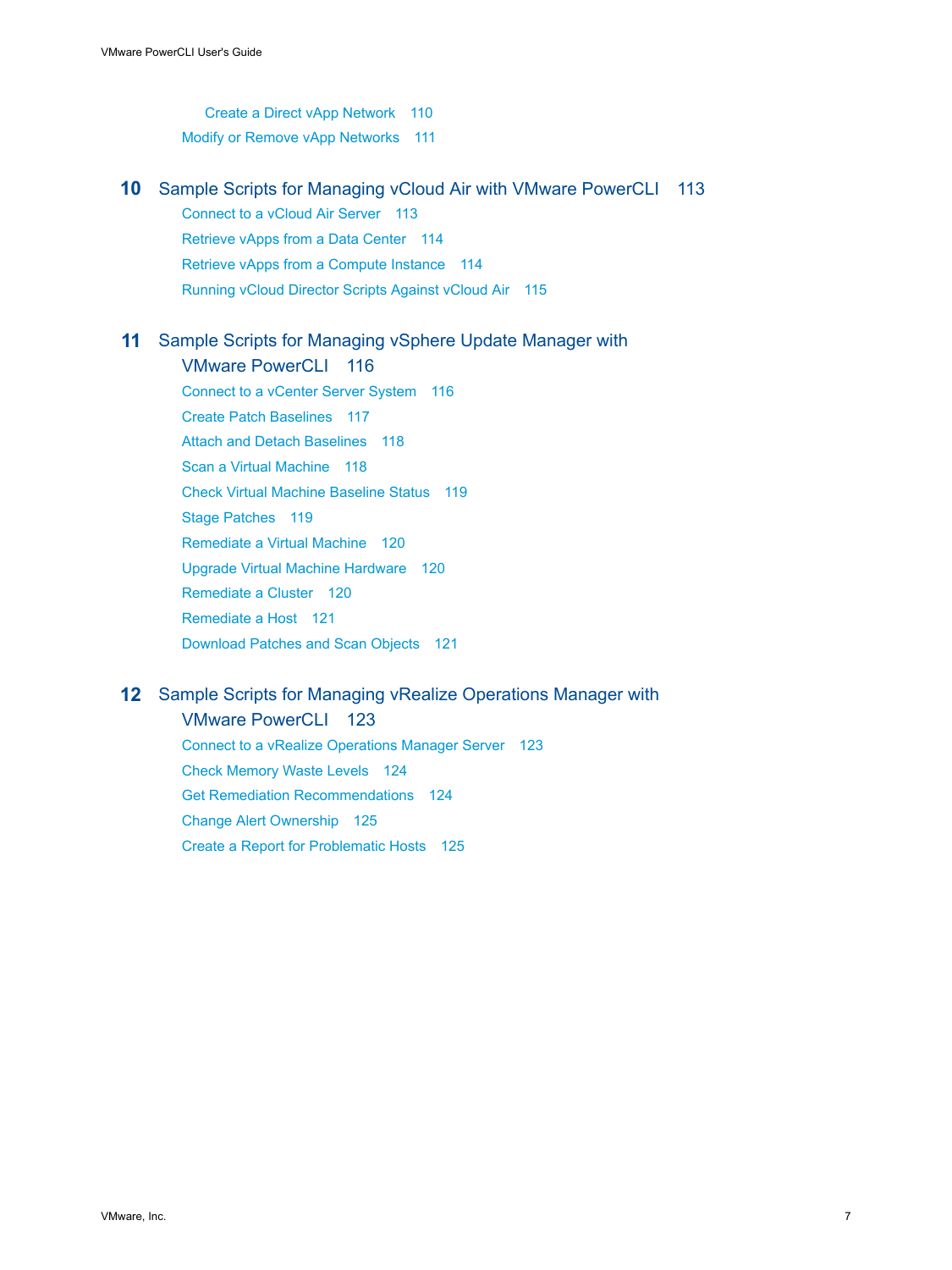## <span id="page-7-0"></span>VMware PowerCLI User's Guide

The *VMware PowerCLI User's Guide* provides information about installing and using the VMware PowerCLI cmdlets (pronounced "commandlets") for managing, monitoring, automating, and handling operations for VMware® vSphere, VMware Site Recovery Manager, vSphere Automation SDK, vCloud Director, vCloud Air, vSphere Update Manager, vRealize Operations Manager, VMware Horizon, NSX-T, and VMware Cloud on AWS components.

To help you start with PowerCLI, this documentation includes descriptions of specific PowerCLI concepts and features. In addition, this documentation provides a set of use case examples and sample scripts.

## Intended Audience

This guide is intended for anyone who wants to install and use PowerCLI. This documentation is written for administrators and developers who are familiar with virtual machine technology and Windows PowerShell.

- Basic administrators can use cmdlets included in PowerCLI to manage their vSphere, VMware Site Recovery Manager, vSphere Automation SDK, vCloud Director, vCloud Air, vSphere Update Manager, vRealize Operations Manager, VMware Horizon, NSX-T, and VMware Cloud on AWS infrastructure from the command line.
- <sup>n</sup> Advanced administrators can develop PowerShell scripts that other administrators can reuse or integrate into other applications.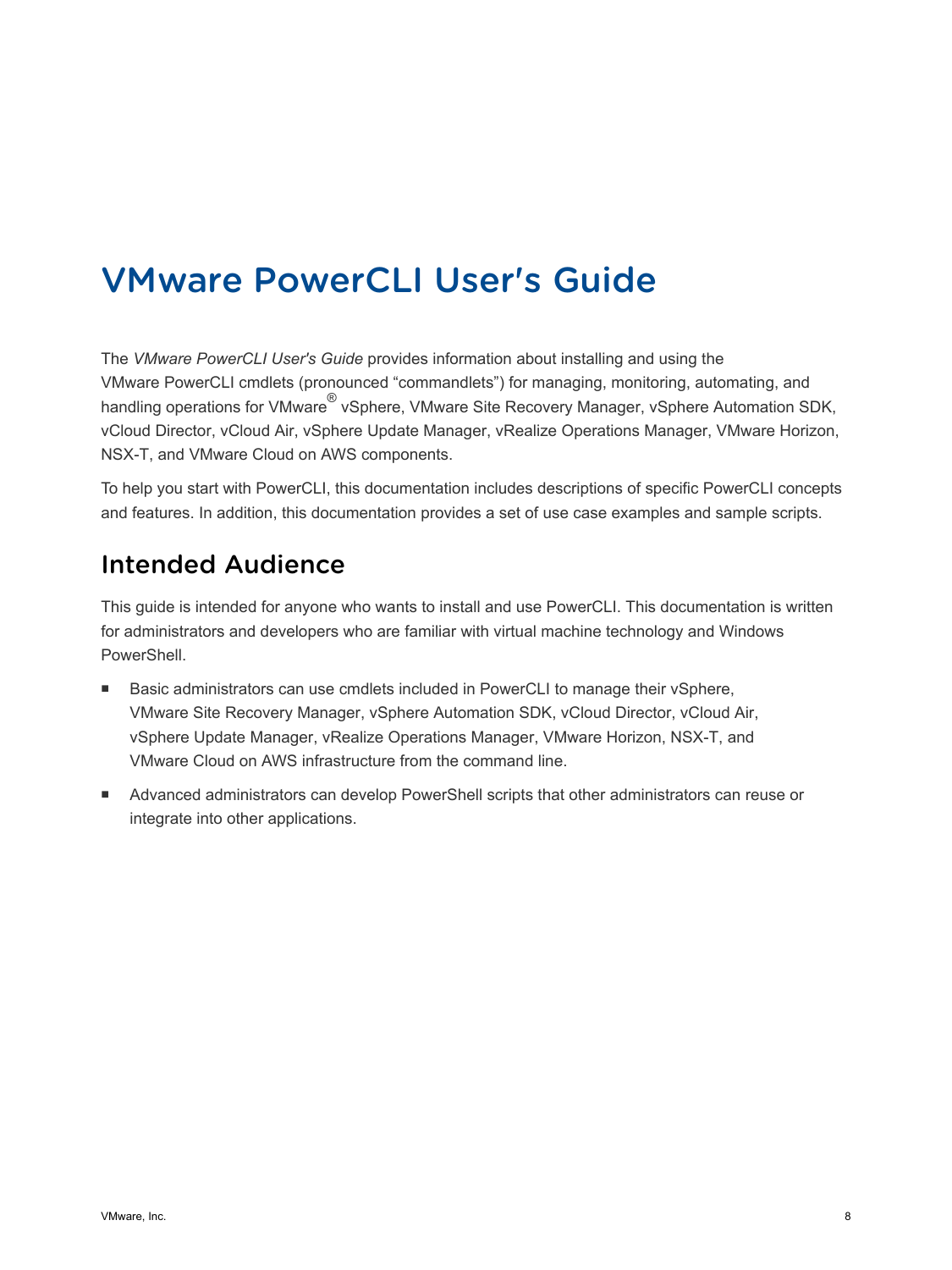## <span id="page-8-0"></span>Introduction to VMware PowerCLI 1

VMware PowerCLI contains modules of cmdlets based on Microsoft PowerShell for automating vSphere, VMware Site Recovery Manager, vSphere Automation SDK, vCloud Director, vCloud Air, vSphere Update Manager, vRealize Operations Manager, VMware Horizon, NSX-T, and VMware Cloud on AWS administration. VMware PowerCLI provides a PowerShell interface to the VMware product APIs.

### ■ Microsoft PowerShell Basics

PowerCLI is based on Microsoft PowerShell and uses the PowerShell basic syntax and concepts.

■ [PowerCLI Concepts](#page-10-0)

PowerCLI cmdlets are created to automate VMware environments administration and to introduce some specific features in addition to the PowerShell concepts.

## Microsoft PowerShell Basics

PowerCLI is based on Microsoft PowerShell and uses the PowerShell basic syntax and concepts.

Microsoft PowerShell is both a command-line and scripting environment. It uses the .NET object model and provides administrators with system administration and automation capabilities. To work with PowerShell, you run commands, named cmdlets.

■ [PowerShell Command-Line Syntax](#page-9-0)

PowerShell cmdlets use a consistent verb-noun structure, where the verb represents the action and the noun represents the object to operate on.

**n** [PowerShell Pipelines](#page-9-0)

A pipeline is a series of commands separated by the pipe operator |.

**n** [PowerShell Wildcards](#page-9-0)

PowerShell has a number of pattern-matching operators named wildcards that you can use to substitute one or more characters in a string, or substitute the complete string.

**[PowerShell Common Parameters](#page-9-0)** 

The Windows PowerShell engine retains a set of parameter names, referred to as common parameters. All PowerShell cmdlets, including the PowerCLI cmdlets, support them.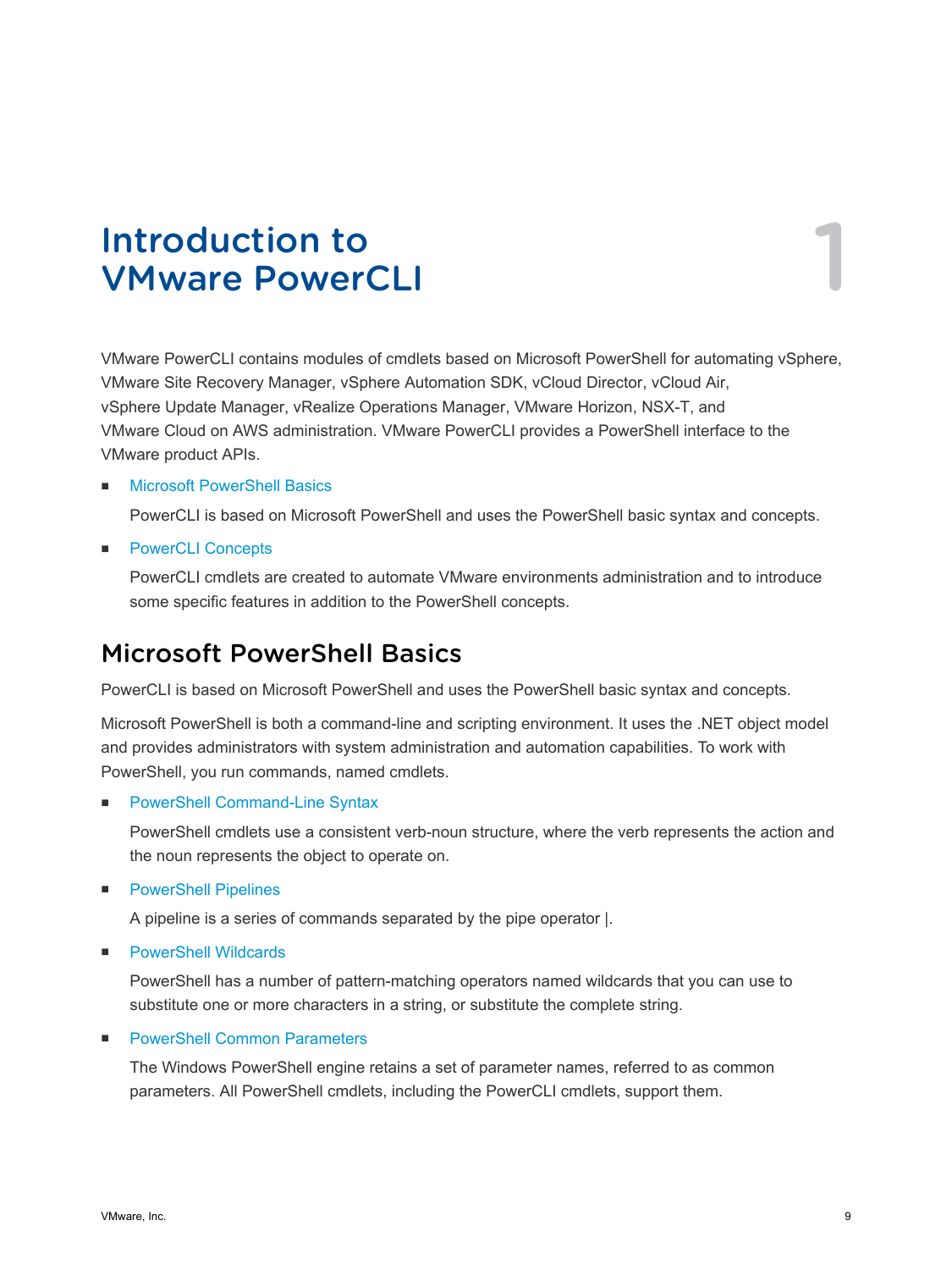## <span id="page-9-0"></span>PowerShell Command-Line Syntax

PowerShell cmdlets use a consistent verb-noun structure, where the verb represents the action and the noun represents the object to operate on.

PowerShell cmdlets follow consistent naming patterns, ensuring that construction of a command is easy if you know the object that you want to work with.

All command categories take parameters and arguments. A parameter starts with a hyphen and is used to control the behavior of the command. An argument is a data value consumed by the command.

A simple PowerShell command has the following syntax:

```
command -parameter1 -parameter2 argument1, argument2
```
## PowerShell Pipelines

A pipeline is a series of commands separated by the pipe operator |.

Each command in the pipeline receives an object from the previous command, performs some operation on it, and then passes it to the next command in the pipeline. Objects are output from the pipeline as soon as they become available.

## PowerShell Wildcards

PowerShell has a number of pattern-matching operators named wildcards that you can use to substitute one or more characters in a string, or substitute the complete string.

All wildcard expressions can be used with the PowerCLI cmdlets. For example, you can view a list of all files with a .txt extension by running dir  $*$ .txt. In this case, the asterisk  $*$  operator matches any combination of characters.

With wildcard patterns you can indicate character ranges as well. For example, to view all files that start with the letter S or T and have a .txt extension, you can run dir  $\lceil s_t \rceil^*$ .txt.

You can use the question mark ? wildcard to match any single character within a sequence of characters. For example, to view all . txt files with names that consist of string and one more character at the end, run dir string?.txt.

## PowerShell Common Parameters

The Windows PowerShell engine retains a set of parameter names, referred to as common parameters. All PowerShell cmdlets, including the PowerCLI cmdlets, support them.

Some of the PowerShell common parameters are Verbose, Debug, ErrorAction, ErrorVariable, OutVariable, and OutBuffer. For a full list of the common parameters and more details on their usage, run Get-Help about\_CommonParameters.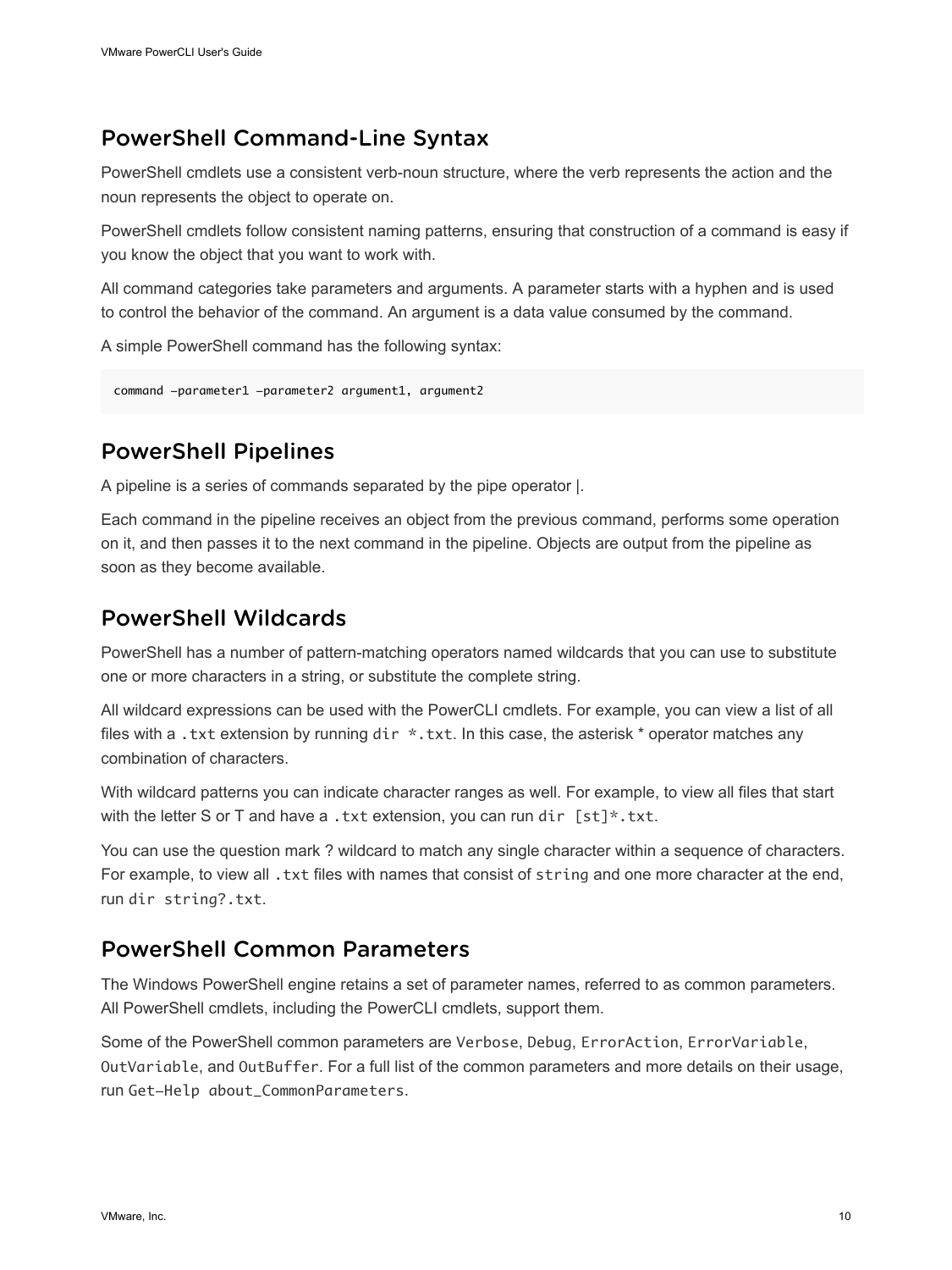<span id="page-10-0"></span>PowerShell offers two risk mitigation parameters: WhatIf and Confirm.

WhatIf **Displays the effects of a command without running it. Confirm** Prompts for confirmation before running a command that stops a program or service, or deletes data.

## PowerCLI Concepts

PowerCLI cmdlets are created to automate VMware environments administration and to introduce some specific features in addition to the PowerShell concepts.

### **E** [PowerCLI Modules](#page-11-0)

VMware PowerCLI 10.2.0 consists of multiple modules that you can install and use according to your needs and environments.

### [Interoperability Between the PowerCLI and vCloud Director PowerCLI Modules](#page-12-0)

With the RelatedObject parameter of PowerCLI cmdlets, you can retrieve vSphere inventory objects from cloud resources. This interoperability between the PowerCLI and vCloud Director PowerCLI modules expands cloud administration, automation, reporting, and troubleshooting options for provider administrators.

### ■ [Selecting Objects in PowerCLI](#page-13-0)

In PowerCLI, you can pass strings and wildcards to all parameters that take inventory objects, datastores, OSCustomizationSpec objects, and VIServer objects as arguments. This PowerCLI approach is named Object-by-Name (OBN) selection.

### **n** [Providing Login Credentials](#page-14-0)

When you provide login credentials in the command prompt or in a script file, a PowerShell limitation might prevent PowerCLI from processing non-alphanumeric characters correctly. To prevent login problems, escape the non-alphanumeric characters in your credentials.

### [Running PowerCLI Cmdlets Asynchronously](#page-14-0)

By default, PowerCLI cmdlets return an output only after completion of the requested tasks. If you want a cmdlet to return to the command line immediately, without waiting for the tasks to complete, you can use the RunAsync parameter.

### ■ [Managing Default Server Connections](#page-15-0)

By default, PowerCLI and PowerCLI cmdlets run on the vCenter Server systems or vCloud Director servers you are connected to, if no target servers can be determined from the provided parameters.

■ [Customization Specification Objects in PowerCLI](#page-15-0)

PowerCLI provides two types of objects for customization specification: persistent and nonpersistent.

### **No. [Using ESXCLI with PowerCLI](#page-15-0)**

PowerCLI provides you the capability to use ESXCLI through its console.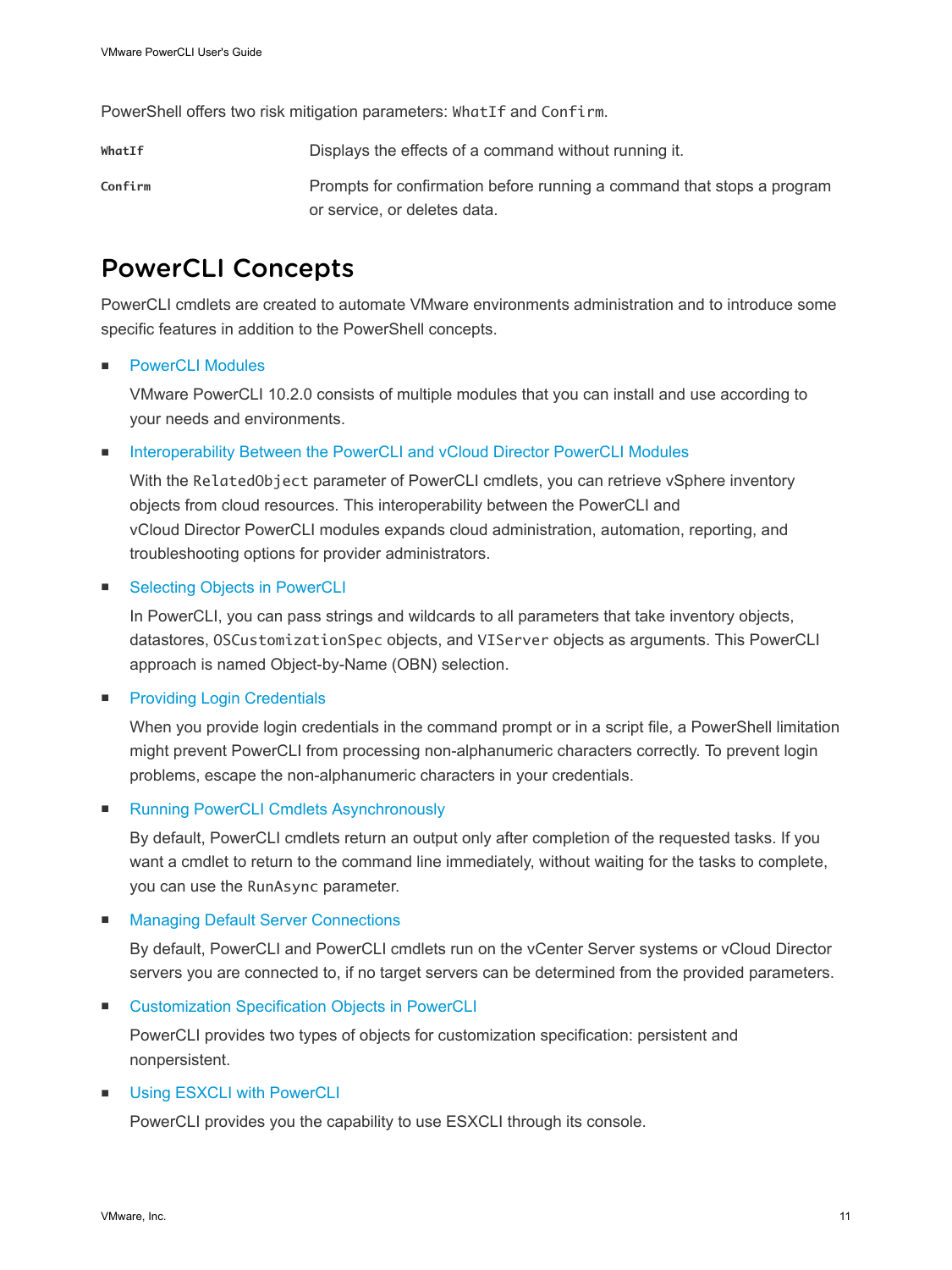### <span id="page-11-0"></span>**n** [PowerCLI Inventory Provider](#page-16-0)

The Inventory Provider is designed to expose an unfiltered inventory view of the inventory items from a server.

**[PowerCLI Datastore Provider](#page-16-0)** 

The Datastore Provider is designed to provide access to the contents of one or more datastores.

■ [PowerCLI About Articles](#page-16-0)

You can learn more about some PowerCLI concepts and features from the built-in help articles named about articles. You can access them through a running PowerCLI process.

## PowerCLI Modules

VMware PowerCLI 10.2.0 consists of multiple modules that you can install and use according to your needs and environments.

The following table lists all official VMware PowerCLI modules.

| <b>Module</b>                       | <b>Description</b>                                                                                                                                                                      |
|-------------------------------------|-----------------------------------------------------------------------------------------------------------------------------------------------------------------------------------------|
| VMware.PowerCLI                     | Provides a root module which other modules are dependent<br>on. This module ensures the PowerCLI product can be<br>installed, upgraded, and removed as a complete package if<br>needed. |
| VMware.VimAutomation.Core           | Provides cmdlets for automated administration of the vSphere<br>environment.                                                                                                            |
| VMware.VimAutomation.Common         | Provides functionality that is common to all PowerCLI modules.<br>This module has no cmdlets, but is required for other modules<br>to function correctly.                               |
| VMware.VimAutomation.Sdk            | Provides SDK functionality that is needed by all PowerCLI<br>modules. This module has no cmdlets, but is required for other<br>modules to function correctly.                           |
| VMware.VimAutomation.Vds            | Provides cmdlets for managing vSphere distributed switches<br>and distributed port groups.                                                                                              |
| VMware.VimAutomation.Cis.Core       | Provides cmdlets for managing vSphere Automation SDK<br>servers.                                                                                                                        |
| VMware.VimAutomation.Storage        | Provides cmdlets for managing vSphere policy-based storage.                                                                                                                             |
| VMware.VimAutomation.StorageUtility | Provides utility scripts for storage.                                                                                                                                                   |
| VMware.VimAutomation.HA             | Provides the Get-DrmInfo cmdlet for managing High<br>Availability functionality.                                                                                                        |
| VMware.VimAutomation.License        | Provides the Get-LicenseDataManager cmdlet for managing<br>VMware License components.                                                                                                   |
| VMware.ImageBuilder                 | Provides cmdlets for managing depots, image profiles, and<br>VIBs.                                                                                                                      |
| VMware.DeployAutomation             | Provides cmdlets that provide an interface to VMware Auto<br>Deploy for provisioning physical hosts with ESXi software.                                                                 |
| VMware.VimAutomation.Cloud          | Provides cmdlets for automating vCloud Director features.                                                                                                                               |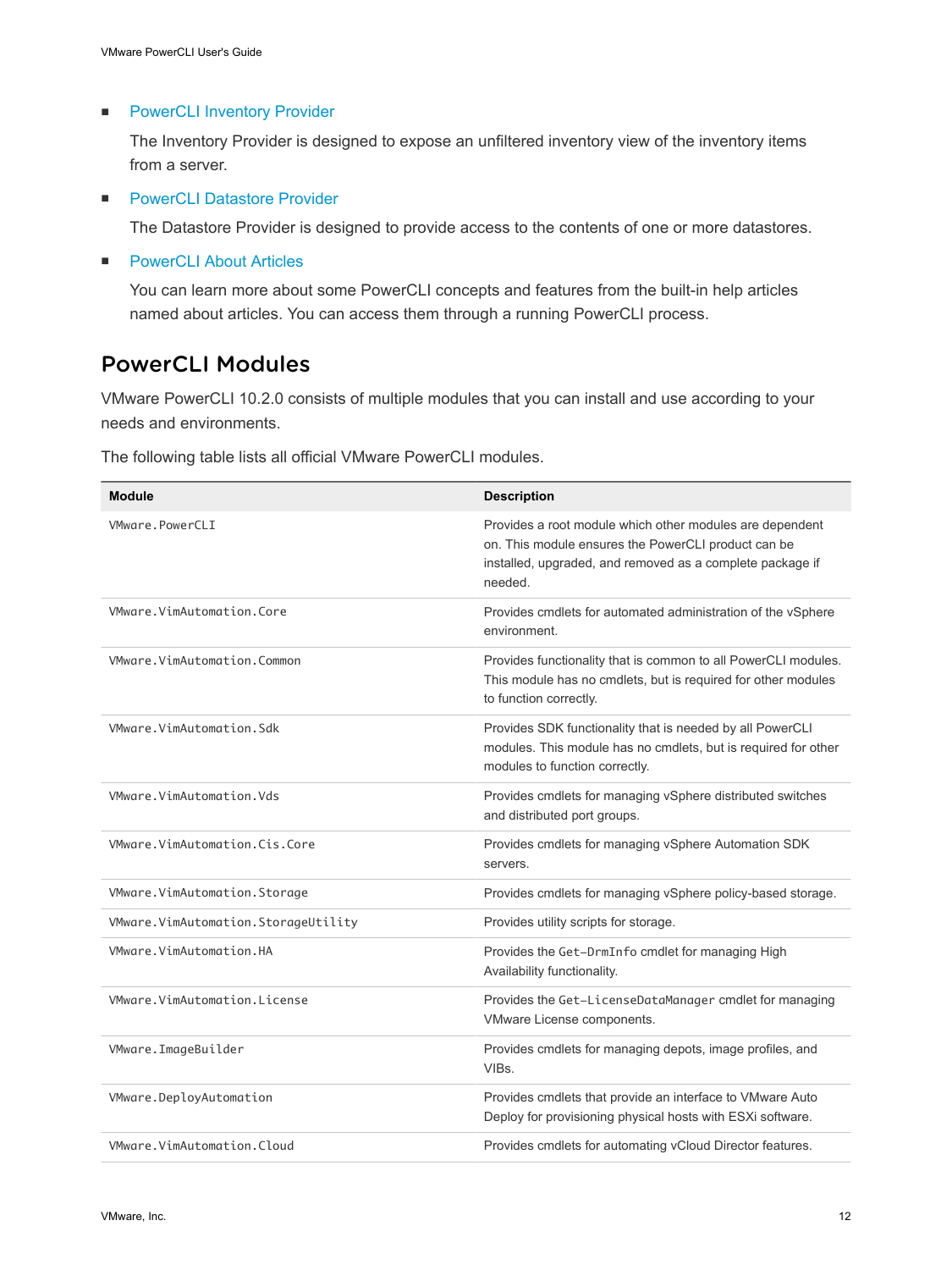<span id="page-12-0"></span>

| <b>Module</b>                    | <b>Description</b>                                                          |
|----------------------------------|-----------------------------------------------------------------------------|
| VMware.VimAutomation.PCloud      | Provides cmdlets for automating vCloud Air features.                        |
| VMware.VumAutomation             | Provides cmdlets for automating vSphere Update Manager<br>features.         |
| VMware.VimAutomation.vROps       | Provides cmdlets for automating vRealize Operations Manager<br>features.    |
| VMware.VimAutomation.Srm         | Provides cmdlets for managing<br>VMware Site Recovery Manager features.     |
| VMware.VimAutomation.HorizonView | Provides cmdlets for automating VMware Horizon features.                    |
| VMware.VimAutomation.Nsxt        | Provides cmdlets for managing NSX-T servers.                                |
| VMware.VimAutomation.Vmc         | Provides cmdlets for automating VMware Cloud on AWS<br>features.            |
| VMware.Vim                       | Provides a module that contains the vSphere low-level binding<br>libraries. |

## Interoperability Between the PowerCLI and vCloud Director PowerCLI Modules

With the RelatedObject parameter of PowerCLI cmdlets, you can retrieve vSphere inventory objects from cloud resources. This interoperability between the PowerCLI and vCloud Director PowerCLI modules expands cloud administration, automation, reporting, and troubleshooting options for provider administrators.

**Note** To use the interoperability feature, you must install the PowerCLI and vCloud Director PowerCLI modules, and connect both to a vCloud Director server and a vCenter Server system.

### Retrieving vSphere Inventory Objects from Cloud Resources

Provider administrators can use the RelatedObject parameter of PowerCLI cmdlets to retrieve vSphere inventory objects from vCloud Director objects. Passing the retrieved objects to the cmdlets of the VMware.VimAutomation.Core and VMware.VimAutomation.VDS modules, extends administration options.

**Important** Use of the VMware.VimAutomation.Core and VMware.VimAutomation.VDS modules to modify the configuration of objects that are managed by vCloud Director might result in unpredictable behavior of the cloud environment.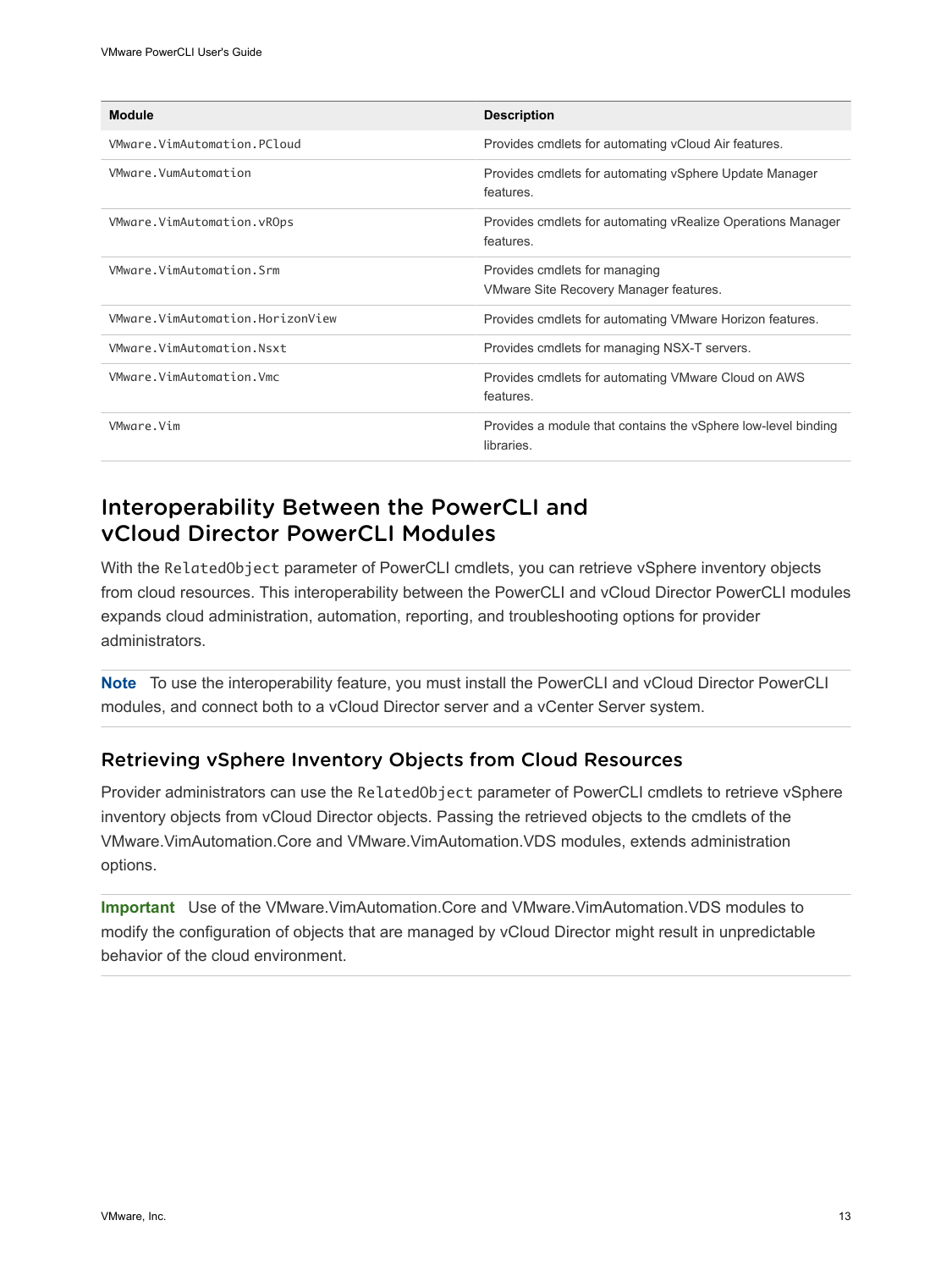| <b>Cloud Object</b> | <b>Retrieved vSphere Inventory Object</b> | <b>Sample Script for Retrieving the</b><br>vSphere Inventory Object    |
|---------------------|-------------------------------------------|------------------------------------------------------------------------|
| ProviderVdc         | Datastore                                 | Get-ProviderVdc -Name<br>'MyProviderVdc'   Get-Datastore               |
| <b>CIVM</b>         | VirtualMachine                            | Get-CIVM -Name 'MyCloudVM'  <br>Get-VM                                 |
| NetworkPool         | <b>VDSwitch</b>                           | Get-NetworkPool -Name<br>'MyNetworkPool'   Get-VDSwitch                |
| NetworkPool         | VDPortgroup                               | Get-NetworkPool -Name<br>'MyNetworkPool'   Get-<br>VDPortGroup         |
| ExternalNetwork     | VDPortgroup                               | Get-ExternalNetwork -Name<br>'MyExternalNetwork'   Get-<br>VDPortGroup |

### <span id="page-13-0"></span>Table 1-1. List of Supported vSphere Inventory Objects You Can Retrieve from Cloud Objects

### Selecting Objects in PowerCLI

In PowerCLI, you can pass strings and wildcards to all parameters that take inventory objects, datastores, OSCustomizationSpec objects, and VIServer objects as arguments. This PowerCLI approach is named Object-by-Name (OBN) selection.

Instead of assigning an object name to a cmdlet parameter, users can pass the object through a pipeline or a variable. For example, the following three commands are interchangeable:

- Remove-VM -VM "Win 7 SP1"
- <sup>n</sup> Get-VM -Name "Win 7 SP1" | Remove-VM
- Remove-VM -VM (Get-VM -Name "Win 7 SP1")

**Note** In PowerCLI, passing strings as pipeline input is not supported.

If you provide a non-existing object name, an OBN failure occurs. In such cases, PowerCLI generates a non-terminating error and runs the cmdlet ignoring the invalid name.

For more details about OBN, run help about\_OBN.

### Example: An OBN failure

This example illustrates the occurrence of an OBN failure.

Set-VM –VM "VM1", "VM2", "VM3" –Server \$server1, \$server2 –MemoryGB 4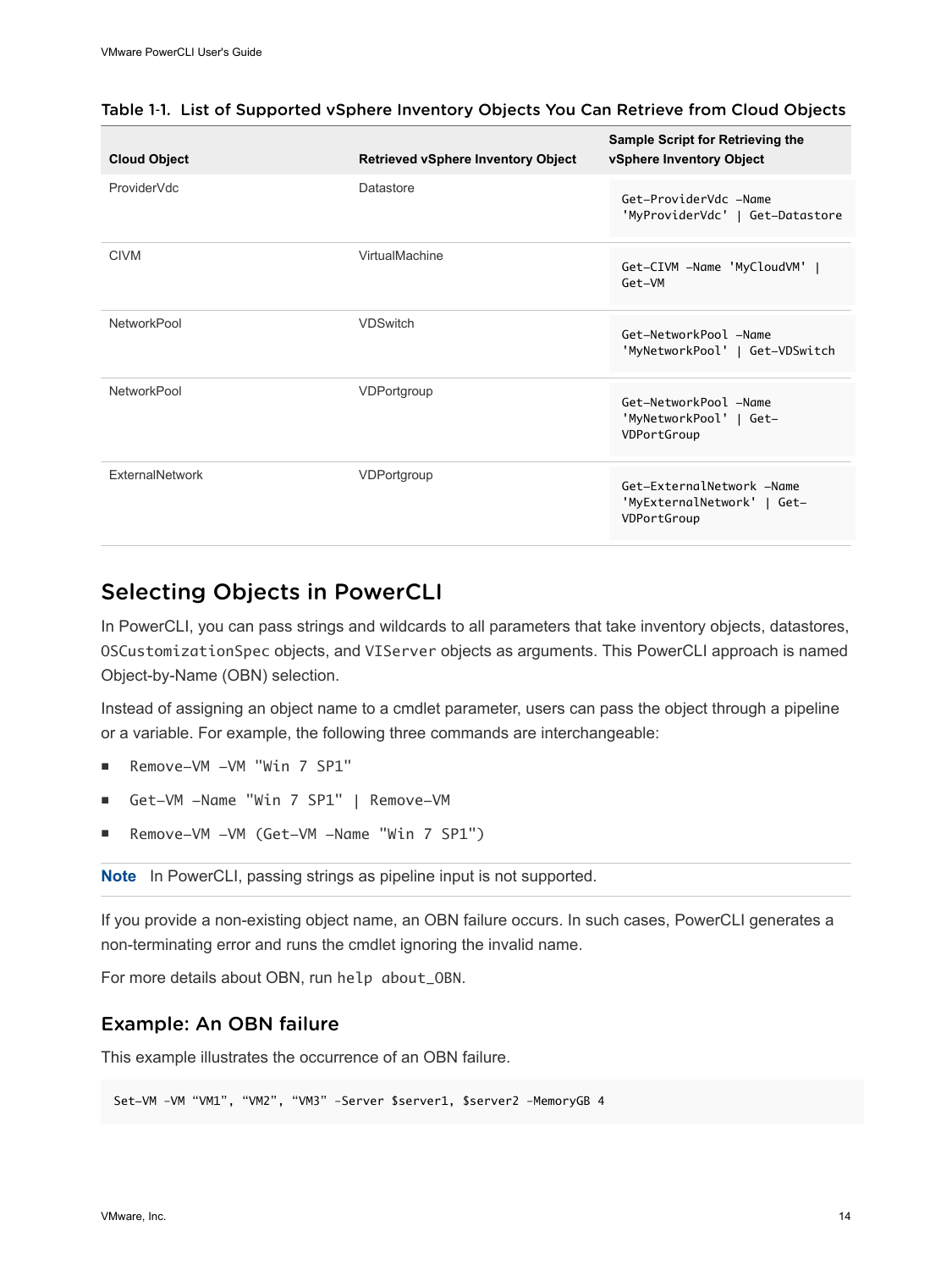<span id="page-14-0"></span>If the *VM2* virtual machine does not exist on either of the selected servers, PowerCLI generates a nonterminating error and applies the command only on the *VM1* and *VM3* virtual machines.

## Providing Login Credentials

When you provide login credentials in the command prompt or in a script file, a PowerShell limitation might prevent PowerCLI from processing non-alphanumeric characters correctly. To prevent login problems, escape the non-alphanumeric characters in your credentials.

To escape non-alphanumeric characters in PowerCLI, you need to place the expression that contains them in single quotes (').

**Note** When you provide your login credentials in the Specify Credential dialog box, you do not need to escape non-alphanumeric characters.

### Example: Connecting to a vCenter Server System

This example illustrates how to escape non-alphanumeric characters when connecting to a selected vCenter Server instance with the Adminis!ra!or user name and the pa\$\$word password.

Connect-VIServer -Server 10.23.112.235 -Protocol https -Username 'Adminis!ra!or' -Password 'pa\$\$word'

## Running PowerCLI Cmdlets Asynchronously

By default, PowerCLI cmdlets return an output only after completion of the requested tasks. If you want a cmdlet to return to the command line immediately, without waiting for the tasks to complete, you can use the RunAsync parameter.

When you use the RunAsync parameter, the cmdlet returns Task objects instead of its usual output. The Status property of a returned Task object contains a snapshot of the initial state of the task. This state is not updated automatically and has the values Error, Queued, Running, or Success. You can refresh a task state by retrieving the task object with the Get-Task cmdlet. If you want to observe the progress of a running task and wait for its completion before running other commands, use the Wait-Task cmdlet.

**Note** In PowerCLI, the RunAsync parameter affects only the invocation of a cmdlet and does not control whether the initiated tasks run consecutively or in parallel. For example, the Remove-VM cmdlet might remove the selected virtual machines simultaneously or consecutively depending on the internal design of PowerCLI. To make sure that tasks initiated by a cmdlet run consecutively, run the cmdlet in a loop, each time applying it to a single object.

### Example: Running Remove-VM with and without the RunAsync parameter

Remove-VM \$vmList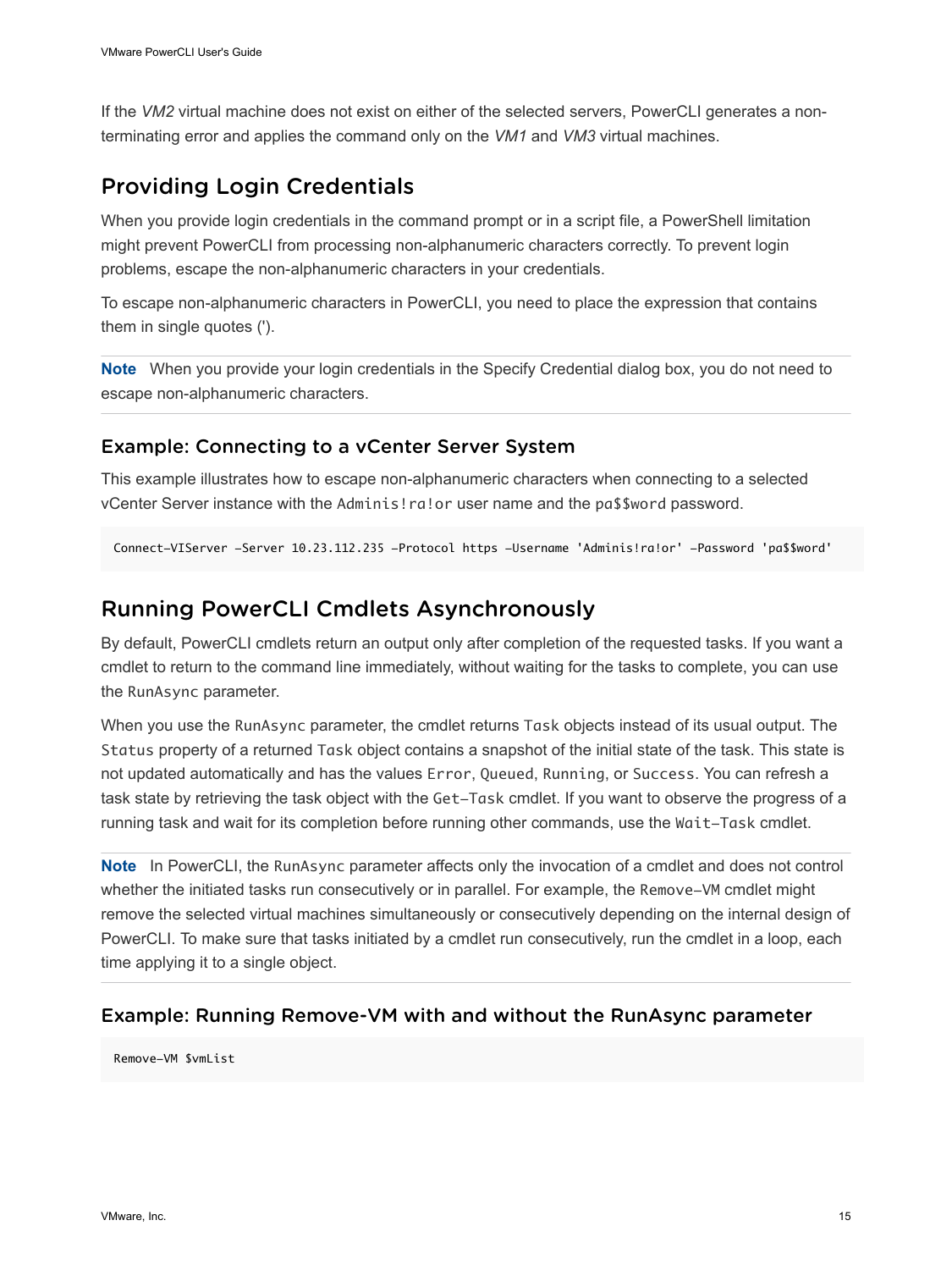<span id="page-15-0"></span>The command returns no output when all virtual machines stored in the *\$vmList* variable are removed, irrespective of whether they are removed simultaneously.

Remove-VM \$vmList -RunAsync

The command returns an output that consists of one or more Task objects immediately.

## Managing Default Server Connections

By default, PowerCLI and PowerCLI cmdlets run on the vCenter Server systems or vCloud Director servers you are connected to, if no target servers can be determined from the provided parameters.

When you connect to a vCenter Server system by using Connect–VIServer, the server connection is stored in the *\$DefaultVIServers* array variable. This variable contains all connected servers for the current PowerCLI session. To remove a server from the *\$DefaultVIServers* variable, you can either use Disconnect-VIServer to close all active connections to this server, or modify the value of *\$DefaultVIServers* manually.

When you connect to a vCloud Director system by using Connect–CIServer, the server connection is stored in the *\$DefaultCIServers* array variable. This variable contains all connected servers for the current session. To remove a server from the *\$DefaultCIServers* variable, you can either use Disconnect-CIServer to close all active connections to this server, or modify the value of *\$DefaultCIServers* manually.

## Customization Specification Objects in PowerCLI

PowerCLI provides two types of objects for customization specification: persistent and nonpersistent.

### Persistent Customization

Persistent customization specification objects are stored on the vSphere server. All persistent customization specifications created by using vSphere Client or VMware PowerCLI 4.1 or later are encrypted. Encrypted customization specifications can be applied only by the server that has encrypted them.

### Nonpersistent Customization

Nonpersistent customization specification objects exist only inside the current PowerShell process. Nonpersistent customization specification objects are not encrypted, but cloning them to a vSphere server encrypts them.

### Using ESXCLI with PowerCLI

PowerCLI provides you the capability to use ESXCLI through its console.

PowerCLI provides two approaches for working with ESXCLI:

<sup>n</sup> Through the Get-ESXCli cmdlet, which provides direct access to the ESXCLI namespaces, applications, and commands.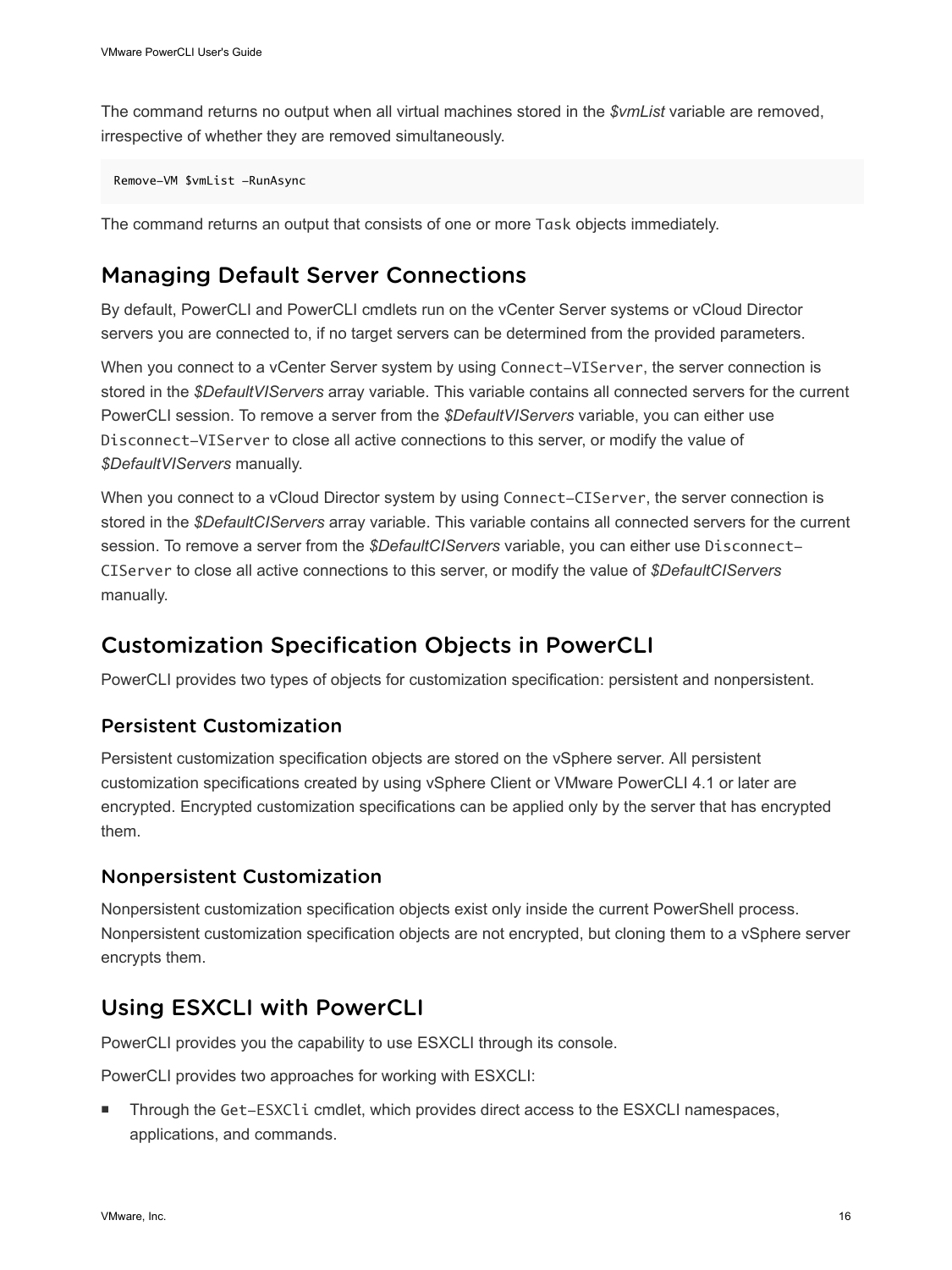<span id="page-16-0"></span><sup>n</sup> Through .NET methods, which you use to create managed objects that correspond to specific ESXCLI applications. To access the ESXCLI, you can call methods on these managed objects.

**Note** To call a method of an ESXCLI object, you must provide values for all parameters. If you want to omit a given parameter, pass *\$null* as its argument.

## PowerCLI Inventory Provider

The Inventory Provider is designed to expose an unfiltered inventory view of the inventory items from a server.

It enables navigation and file-style management of the VMware vSphere inventory. By creating a PowerShell drive based on a managed object (such as a data center), you can obtain a view of its contents and the relationships between the items. In addition, you can move, rename, or delete objects by running commands from the PowerShell console.

When you connect to a server with Connect-VIServer, the cmdlet builds two default inventory drives: vi and vis. The vi inventory drive shows the inventory on the last connected server. The vis drive contains the inventory of all vSphere servers connected within the current PowerCLI session.

You can use the default inventory drives or create custom drives based on the default ones.

## PowerCLI Datastore Provider

The Datastore Provider is designed to provide access to the contents of one or more datastores.

The items in a datastore are files that contain configuration, virtual disk, and the other data associated with a virtual machine.

When you connect to a server with Connect-VIServer, the cmdlet builds two default datastore drives: vmstore and vmstores. The vmstore drive provides a list of the datastores available on the vSphere server that you last connected to.

**Note** If you establish multiple connections to the same vSphere server, the vmstore drive is not updated.

The vmstores drive contains all datastores available on all vSphere servers that you connected to within the current PowerCLI session.

You can use the default datastore drives or create custom drives based on the default ones.

## PowerCLI About Articles

You can learn more about some PowerCLI concepts and features from the built-in help articles named about articles. You can access them through a running PowerCLI process.

Running Help About\_\* lists all built-in Windows PowerShell and VMware PowerCLI about articles.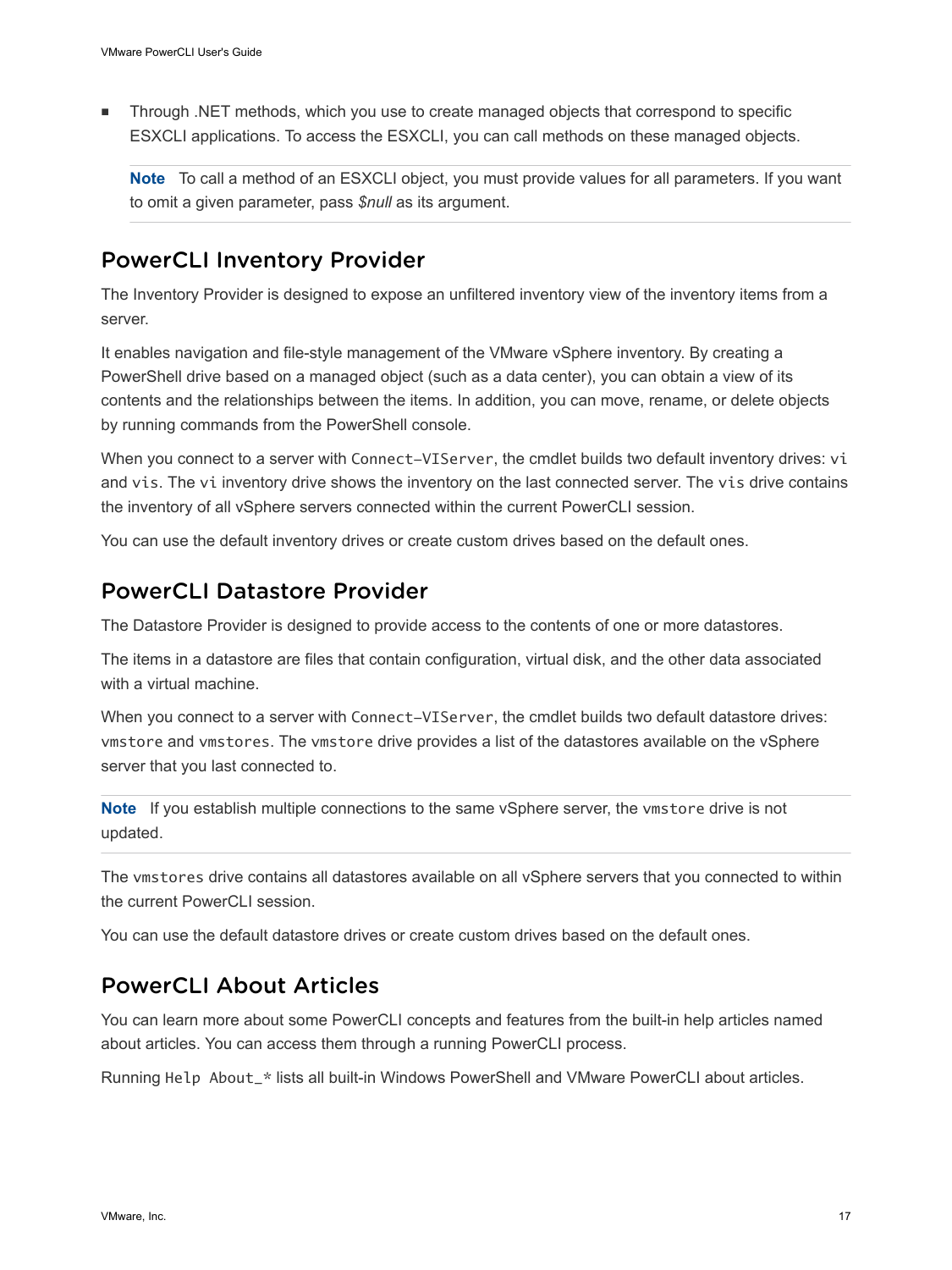| <b>Article Title</b>                                              | Command                          | <b>Article Description</b>                                                                                                                                                                                                    |
|-------------------------------------------------------------------|----------------------------------|-------------------------------------------------------------------------------------------------------------------------------------------------------------------------------------------------------------------------------|
| <b>Customer Experience Improvement</b><br>Program (CEIP)          | Help About_CEIP                  | Provides information about VMware's<br><b>Customer Experience Improvement</b><br>Program ("CEIP").                                                                                                                            |
| <b>Handling Invalid Certificates</b>                              | Help About_Invalid_Certificates  | When you connect to a server, VMware<br>PowerCLI checks if the server certificate<br>is valid. If the certificate is not trusted for<br>this server, by default, VMware<br>PowerCLI fails to connect to the server.           |
| Object-by-Name (OBN)                                              | Help About_OBN                   | To help you save time and effort,<br>PowerCLI lets you select objects by their<br>names.                                                                                                                                      |
| <b>VMware PowerCLI Objects</b>                                    | Help About_PowerCLI_Objects      | For their input and output, the PowerCLI<br>cmdlets use a set of .NET types that<br>reside in the<br>VMware.VimAutomation.ViCore.Type<br>s namespace.                                                                         |
| Using the RunAsync Parameter                                      | Help About_RunAsync              | When you set the RunAsync parameter,<br>you indicate that you want to run the<br>cmdlet asynchronously.                                                                                                                       |
| Authenticating with a vCenter Server<br>System or a vCloud Server | Help About_Server_Authentication | To authenticate with yCenter Server and<br>vCloud Director servers, you can provide<br>a user name and password through the<br>User and Password parameters, or a<br>PSCredential object through the<br>Credential parameter. |
| Unique Identifiers for PowerCLI Objects<br>(UID)                  | Help About_UID                   | You can uniquely identify a PowerCLI<br>object on a server or across multiple<br>servers by providing its UID.                                                                                                                |
| Datastore Provider (VimDatastore)                                 | Help About_VimDatastore          | The Datastore Provider (VimDatastore)<br>provides a filesystem-style view and<br>access to the contents of datastores.                                                                                                        |
| LicenseDataManager                                                | Help About_LicenseDataManager    | The LicenseDataManager component<br>lets you extend the vCenter Server<br>inventory with license data.                                                                                                                        |

### Table 1‑2. Accessing Built-In Help Articles for PowerCLI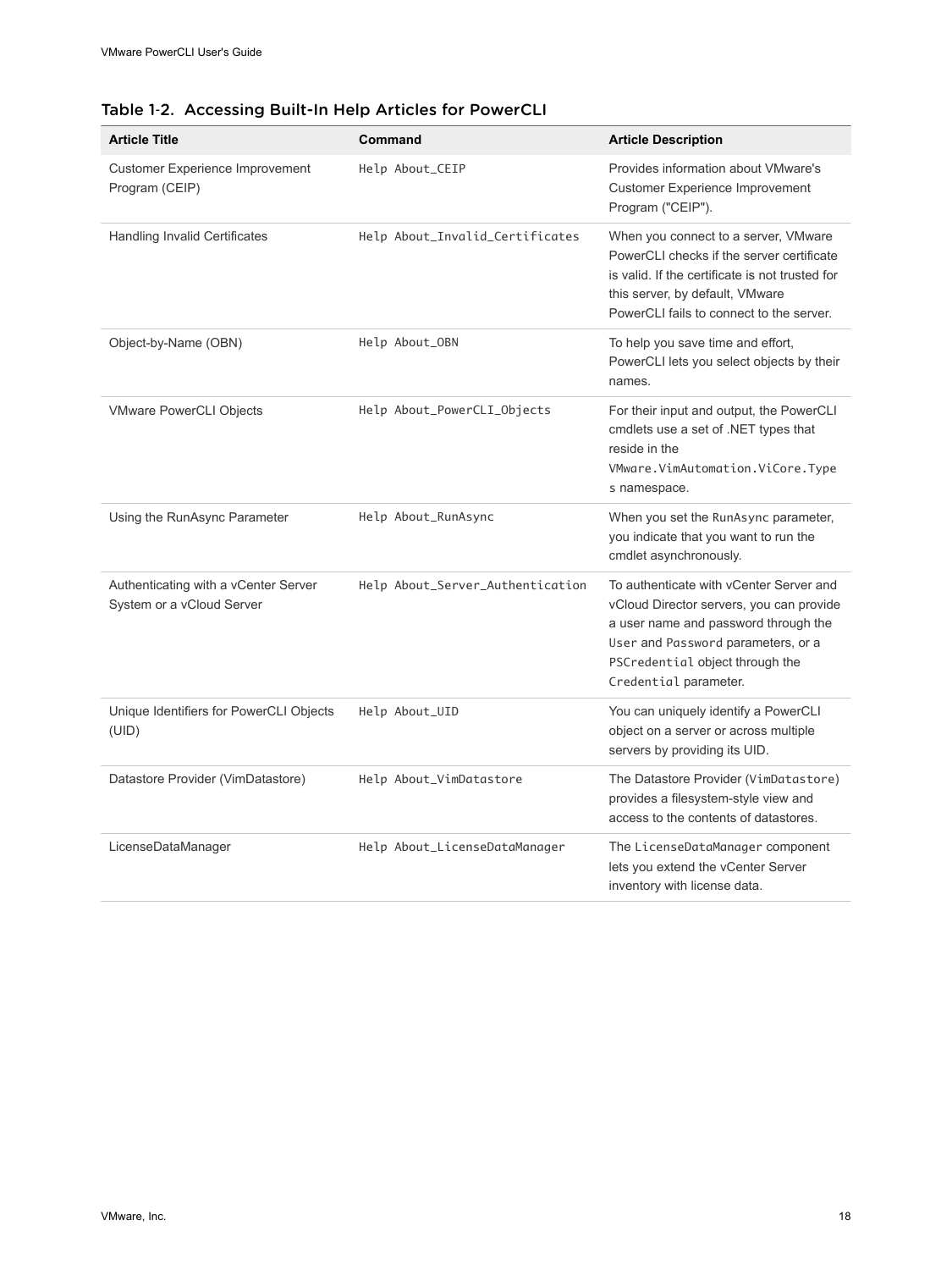

# <span id="page-18-0"></span>Installing VMware PowerCLI

VMware PowerCLI lets you manage, monitor, automate, and handle lifecycle operations on vCenter Server, vRealize Operations Manager, vSphere Automation SDK, vCloud Director, vCloud Air, vSphere Update Manager, NSX-T, and VMware Cloud on AWS systems from the command line. You can install VMware PowerCLI modules on all supported Windows operating systems.

After installing the package on your machine, you can connect to your vCenter Server, vRealize Operations Manager, vSphere Automation SDK, vCloud Director, vCloud Air, or vSphere Update Manager system by providing valid authentication credentials.

### ■ [Supported Operating Systems](#page-19-0)

You can install PowerCLI on supported Windows operating systems. You can run guest cmdlets against virtual machines on which supported guest operating systems are installed.

■ [Supported VMware Products](#page-19-0)

You can use the PowerCLI modules to manage all supported VMware products.

■ [Supported Windows PowerShell Versions](#page-19-0)

PowerCLI is compatible with multiple versions of Windows PowerShell.

■ [Prerequisites for Installing and Running PowerCLI](#page-19-0)

Before installing and running PowerCLI, verify that you have installed the required software on the same machine.

**n** [Install PowerCLI](#page-19-0)

You can install PowerCLI by running a Windows PowerShell command. You can install all official modules with a single command, or install modules individually.

■ [Allow Execution of Local Scripts](#page-20-0)

If you want to run scripts and load configuration files with PowerCLI, you must set the execution policy of Windows PowerShell to RemoteSigned.

**n** [Update a PowerCLI Module](#page-20-0)

You can update a PowerCLI module when a new version of the module becomes available.

**n** [Uninstall PowerCLI](#page-21-0)

You can uninstall PowerCLI by running Windows PowerShell commands. You can uninstall all official modules, or uninstall modules individually.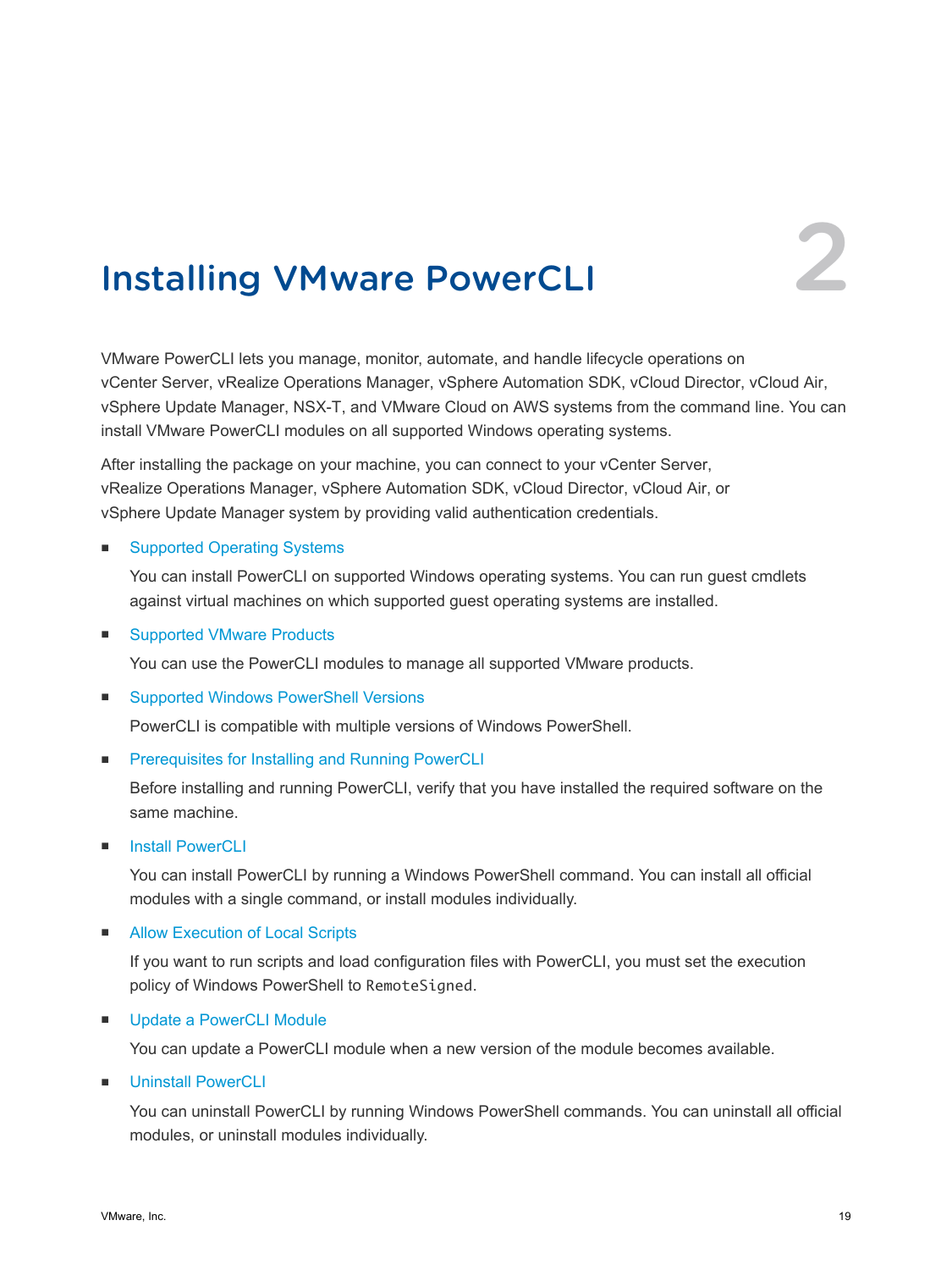## <span id="page-19-0"></span>Supported Operating Systems

You can install PowerCLI on supported Windows operating systems. You can run guest cmdlets against virtual machines on which supported guest operating systems are installed.

## PowerCLI Local Operating Systems

For a list of operating systems on which you can install VMware PowerCLI 10.2.0, see [Compatibility](https://code.vmware.com/web/dp/tool/vmware-powercli/10.2.0) [Matrixes for VMware PowerCLI 10.2.0.](https://code.vmware.com/web/dp/tool/vmware-powercli/10.2.0)

## PowerCLI Guest Operating Systems

You can run VMware PowerCLI 10.2.0 guest cmdlets against virtual machines with supported guest operating systems. For a list of supported operating systems, see [Compatibility Matrixes for VMware](https://code.vmware.com/web/dp/tool/vmware-powercli/10.2.0) [PowerCLI 10.2.0](https://code.vmware.com/web/dp/tool/vmware-powercli/10.2.0).

**Note** Guest cmdlets are not compatible with IPv6 environments.

## Supported VMware Products

You can use the PowerCLI modules to manage all supported VMware products.

For a list of VMware products with which VMware PowerCLI 10.2.0 is compatible, see [VMware Product](http://www.vmware.com/resources/compatibility/sim/interop_matrix.php) [Interoperability Matrixes](http://www.vmware.com/resources/compatibility/sim/interop_matrix.php).

## Supported Windows PowerShell Versions

PowerCLI is compatible with multiple versions of Windows PowerShell.

For a list of PowerShell versions with which VMware PowerCLI 10.2.0 is compatible, see [Compatibility](https://code.vmware.com/web/dp/tool/vmware-powercli/10.2.0) [Matrixes for VMware PowerCLI 10.2.0.](https://code.vmware.com/web/dp/tool/vmware-powercli/10.2.0)

## Prerequisites for Installing and Running PowerCLI

Before installing and running PowerCLI, verify that you have installed the required software on the same machine.

For a list of software that you need if you want to work with VMware PowerCLI 10.2.0, see [Compatibility](https://code.vmware.com/web/dp/tool/vmware-powercli/10.2.0) [Matrixes for VMware PowerCLI 10.2.0.](https://code.vmware.com/web/dp/tool/vmware-powercli/10.2.0)

## Install PowerCLI

You can install PowerCLI by running a Windows PowerShell command. You can install all official modules with a single command, or install modules individually.

The PowerCLI modules are available on the PowerShell Gallery Web site. When you run Install-Module from the Windows PowerShell prompt, the command downloads and installs the specified module. For a list of available PowerCLI modules, see the PowerShell Gallery Web site.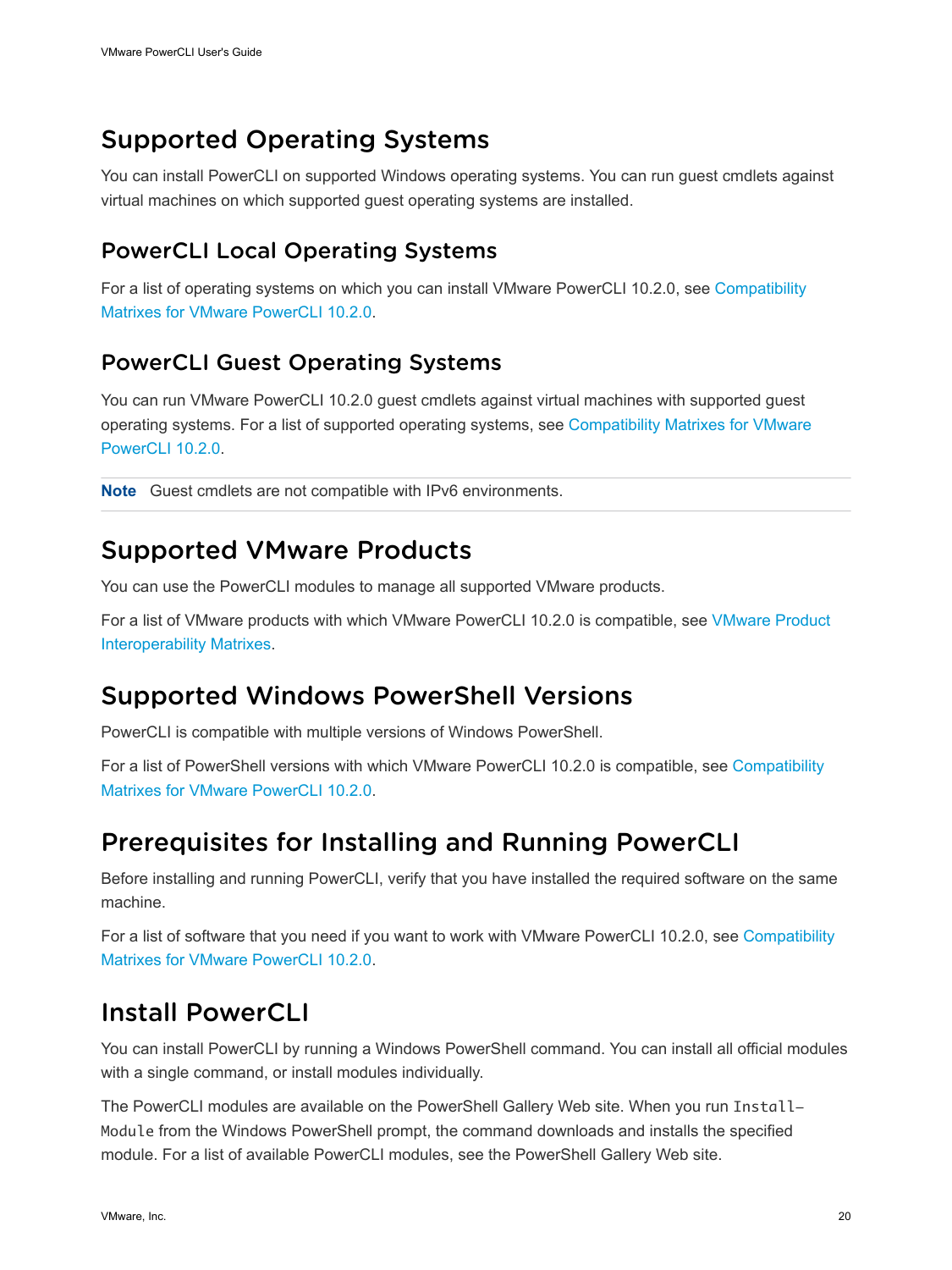### <span id="page-20-0"></span>Prerequisites

- <sup>n</sup> Before installing PowerCLI, see [Prerequisites for Installing and Running PowerCLI.](#page-19-0)
- Verify that you have uninstalled PowerCLI 6.5 R1 or earlier from your system.
- Verify that your system is connected to the Internet.
- **•** Verify that you have registered the PowerShell Gallery as a local repository.
- If you use Windows PowerShell 3.0 or 4.0, install the PowerShellGet and PackageManagement modules from the PowerShell Gallery Web site.

### Procedure

- **1** Open the Windows PowerShell console.
- **2** To install all official PowerCLI modules, run the following command.

Install-Module VMware.PowerCLI -Scope CurrentUser

The modules are installed to \$home\Documents\WindowsPowerShell\Modules.

### What to do next

Enable execution of local scripts. See Allow Execution of Local Scripts.

## Allow Execution of Local Scripts

If you want to run scripts and load configuration files with PowerCLI, you must set the execution policy of Windows PowerShell to RemoteSigned.

For security reasons, Windows PowerShell supports an execution policy feature. It determines whether scripts are allowed to run and whether they must be digitally signed. By default, the execution policy is set to Restricted, which is the most secure policy. For more information about the execution policy and script digital signing in Windows PowerShell, run Get-Help About\_Signing.

You can change the execution policy by using the Set-ExecutionPolicy cmdlet.

### Procedure

- **1** Open the Windows PowerShell console.
- **2** Run Set-ExecutionPolicy RemoteSigned.

## Update a PowerCLI Module

You can update a PowerCLI module when a new version of the module becomes available.

If you use Update-Module, the existing version of the module is not removed. To update a module, you should first uninstall the existing version of the module and then install the new version.

### **Procedure**

**1** Open the Windows PowerShell console.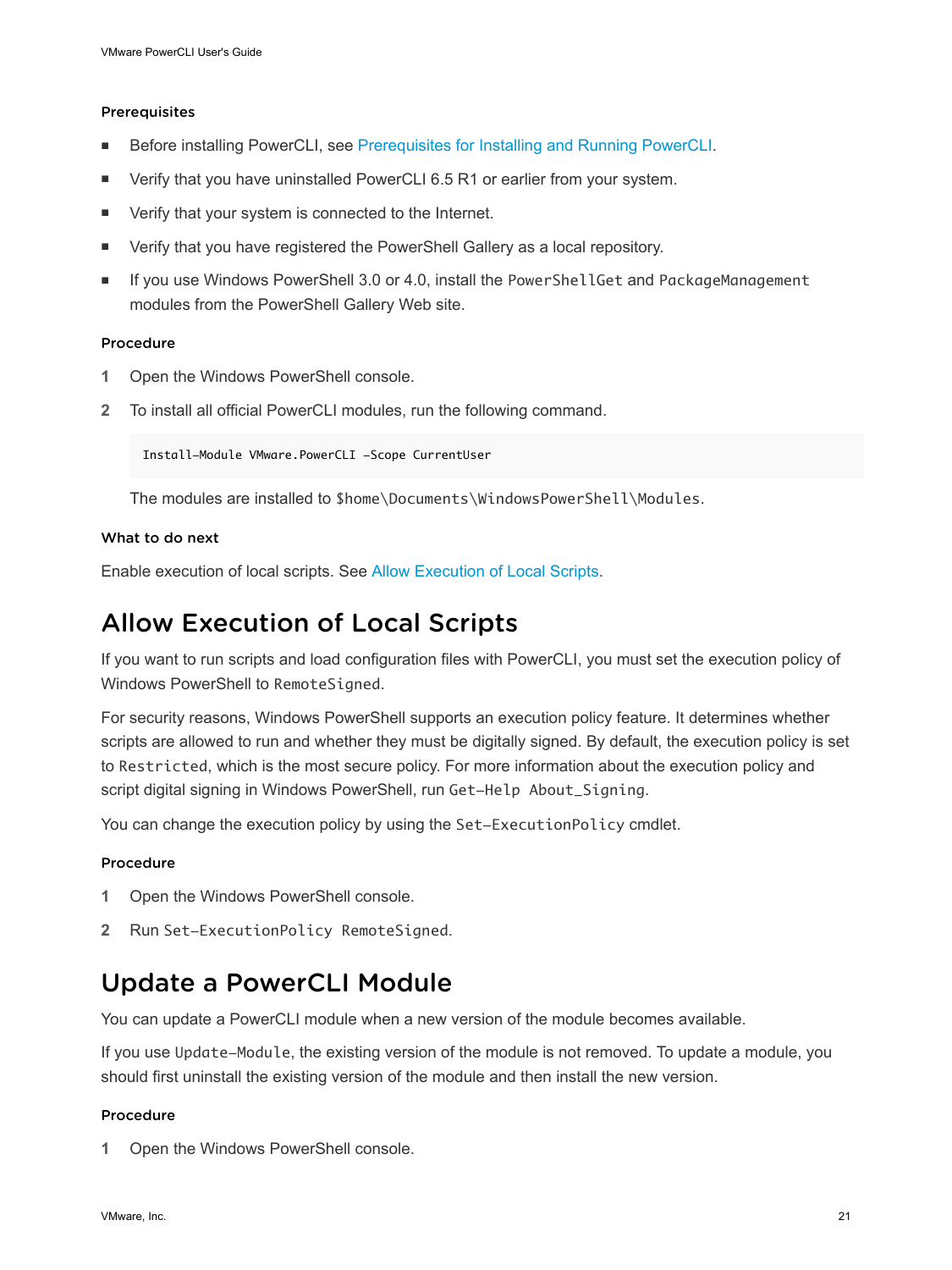<span id="page-21-0"></span>**2** Uninstall the existing version of the module.

Get-Module VMware.*Module\_Name* | Uninstall-Module -Force

**3** Install the new version of the module.

Install-Module VMware.*Module\_Name*

## Uninstall PowerCLI

You can uninstall PowerCLI by running Windows PowerShell commands. You can uninstall all official modules, or uninstall modules individually.

### Prerequisites

**n** Verify that you have closed all PowerShell sessions which are running PowerCLI modules.

### Procedure

- **1** Open the Windows PowerShell console.
- **2** To uninstall all official PowerCLI modules except VMware.PowerCLI, run the following command.

(Get-Module VMware.PowerCLI -ListAvailable).RequiredModules | Uninstall-Module -Force

**3** To uninstall the PowerCLI main module, run the following command.

Get-Module VMware.PowerCLI -ListAvailable | Uninstall-Module -Force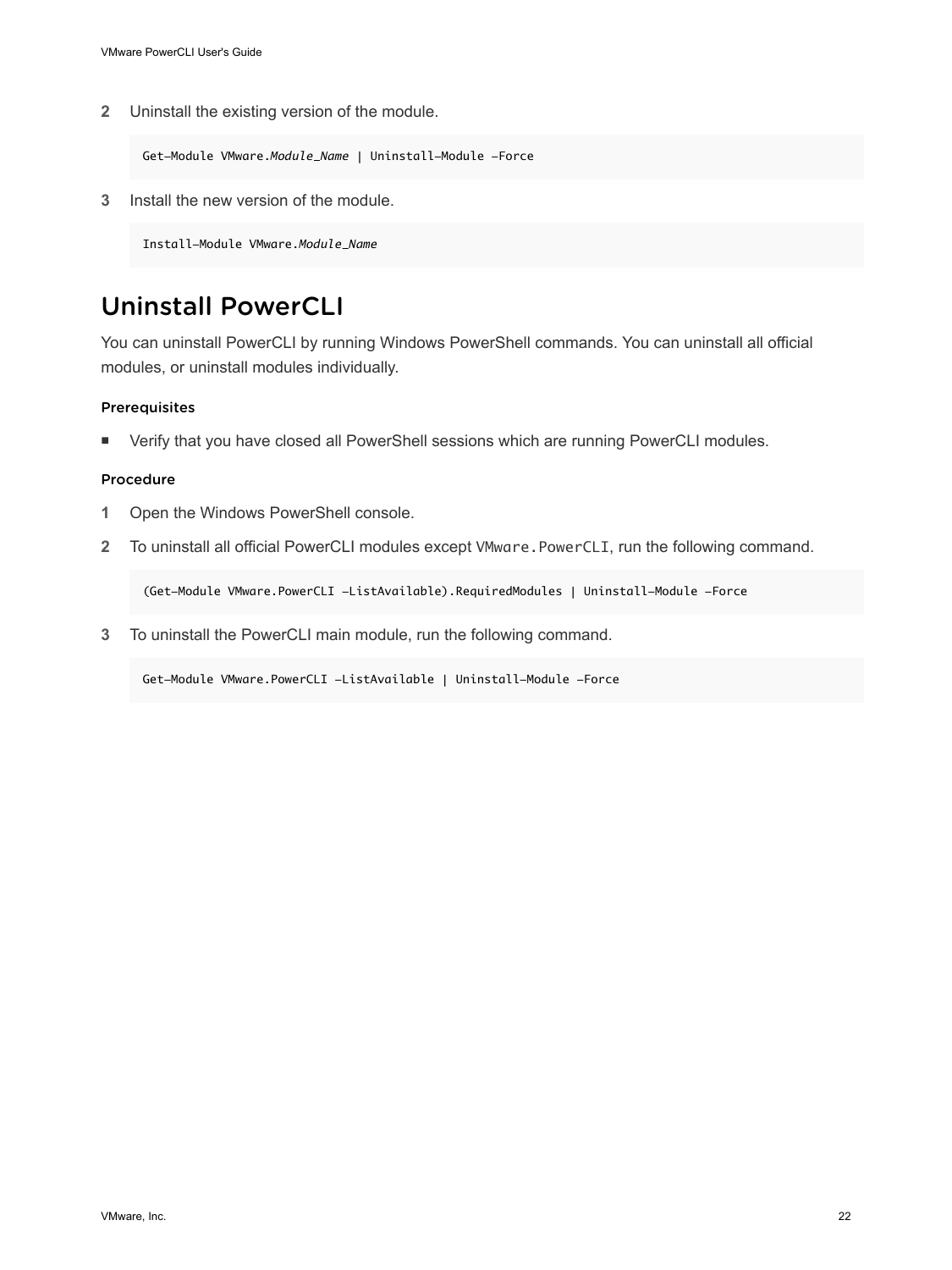## <span id="page-22-0"></span>**Configuring VMware PowerCLI**

To extend and customize the features of VMware PowerCLI, you can configure the application settings for different users and user groups, modify the script configuration file of VMware PowerCLI, and add custom scripts.

This chapter includes the following topics:

- Scoped Settings of PowerCLI
- [Using Custom Scripts to Extend the Operating System Support for PowerCLI Cmdlets](#page-24-0)

## Scoped Settings of PowerCLI

In PowerCLI you can set the scope of the settings to enhance security and personalize the configuration.

■ Configuring the Scope of the PowerCLI Settings

Scoped configuration enhances system security and prevents nonadministrator users from introducing global changes to the configuration of PowerCLI.

■ [Priority of Settings Scopes in PowerCLI](#page-23-0)

PowerCLI loads the program configuration based on the scope that you select for each setting.

**n** [PowerCLI Configuration Files](#page-23-0)

The copies of the PowerCLI\_settings.xml file on your system contain User and AllUsers settings for PowerCLI.

## Configuring the Scope of the PowerCLI Settings

Scoped configuration enhances system security and prevents nonadministrator users from introducing global changes to the configuration of PowerCLI.

For greater control over the PowerCLI configuration, the Set-PowerCLIConfiguration cmdlet provides the Scope parameter.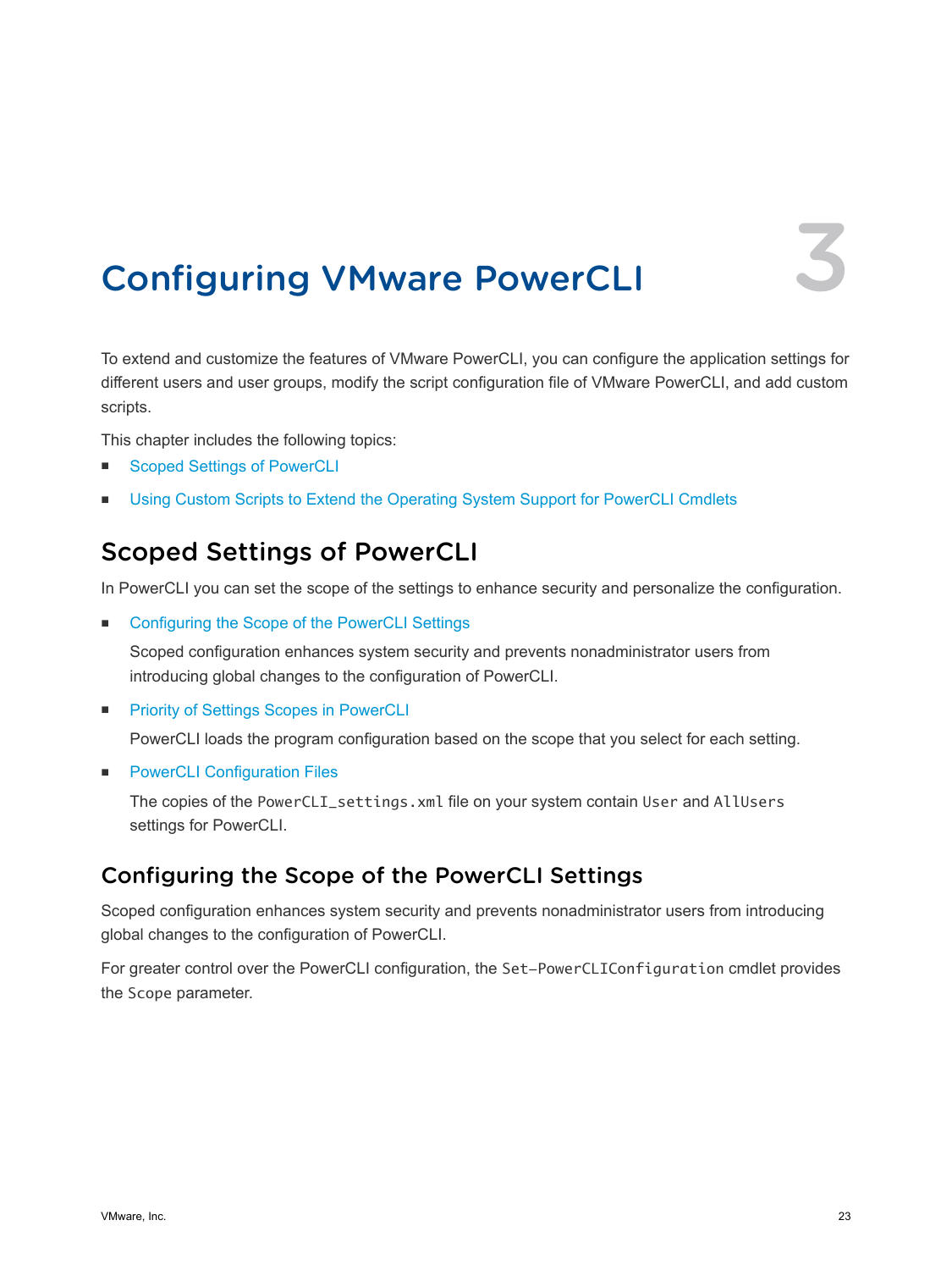| <b>Parameter Value</b> | <b>Description</b>                                                                                                           |
|------------------------|------------------------------------------------------------------------------------------------------------------------------|
| Session                | Configures settings for the current PowerCLI session and does<br>not modify any PowerCLI configuration files on your system. |
| User                   | Configures settings for the current Windows user and modifies<br>some PowerCLI configuration files on your system.           |
| AllUsers               | Configures settings for all users and modifies some PowerCLI<br>configuration files on your system.                          |

<span id="page-23-0"></span>Table 3‑1. Valid Values for the Scope Parameter

## Priority of Settings Scopes in PowerCLI

PowerCLI loads the program configuration based on the scope that you select for each setting.

Table 3‑2. Scope Impact on the Behavior of PowerCLI

| <b>Scope</b> | <b>Priority</b> | Impact                                                                                                                                                                               |
|--------------|-----------------|--------------------------------------------------------------------------------------------------------------------------------------------------------------------------------------|
| Session      | High            | When started, PowerCLI tries to load settings<br>٠<br>with the Session scope first.                                                                                                  |
|              |                 | Session settings override User and AllUsers<br>٠<br>settings.                                                                                                                        |
|              |                 | Session settings are valid for the current<br>٠<br>PowerCLI session only.                                                                                                            |
| User         | Medium          | When PowerCLI cannot detect Session settings,<br>٠<br>the program tries to load User settings from the<br>PowerCLI configuration files.<br>User settings override AllUsers settings. |
|              |                 | User settings are automatically detected from the<br>PowerCLI configuration files.                                                                                                   |
| AllUsers     | Low             | When PowerCLI cannot detect Session and<br>٠<br>User settings, the program loads AllUsers<br>settings.                                                                               |
|              |                 | AllUsers settings do not override Session and<br>٠<br>User settings.                                                                                                                 |
|              |                 | AllUsers settings are automatically detected<br>٠<br>from the PowerCLI configuration files.                                                                                          |

### PowerCLI Configuration Files

The copies of the PowerCLI\_settings.xml file on your system contain User and AllUsers settings for PowerCLI.

Configuring PowerCLI by running Set-PowerCLIConfiguration creates a copy of PowerCLI\_settings.xml on your system. The location of the PowerCLI\_settings.xml file depends on the value of the Scope parameter.

**Note** You must have administrator privileges to change the settings for AllUsers.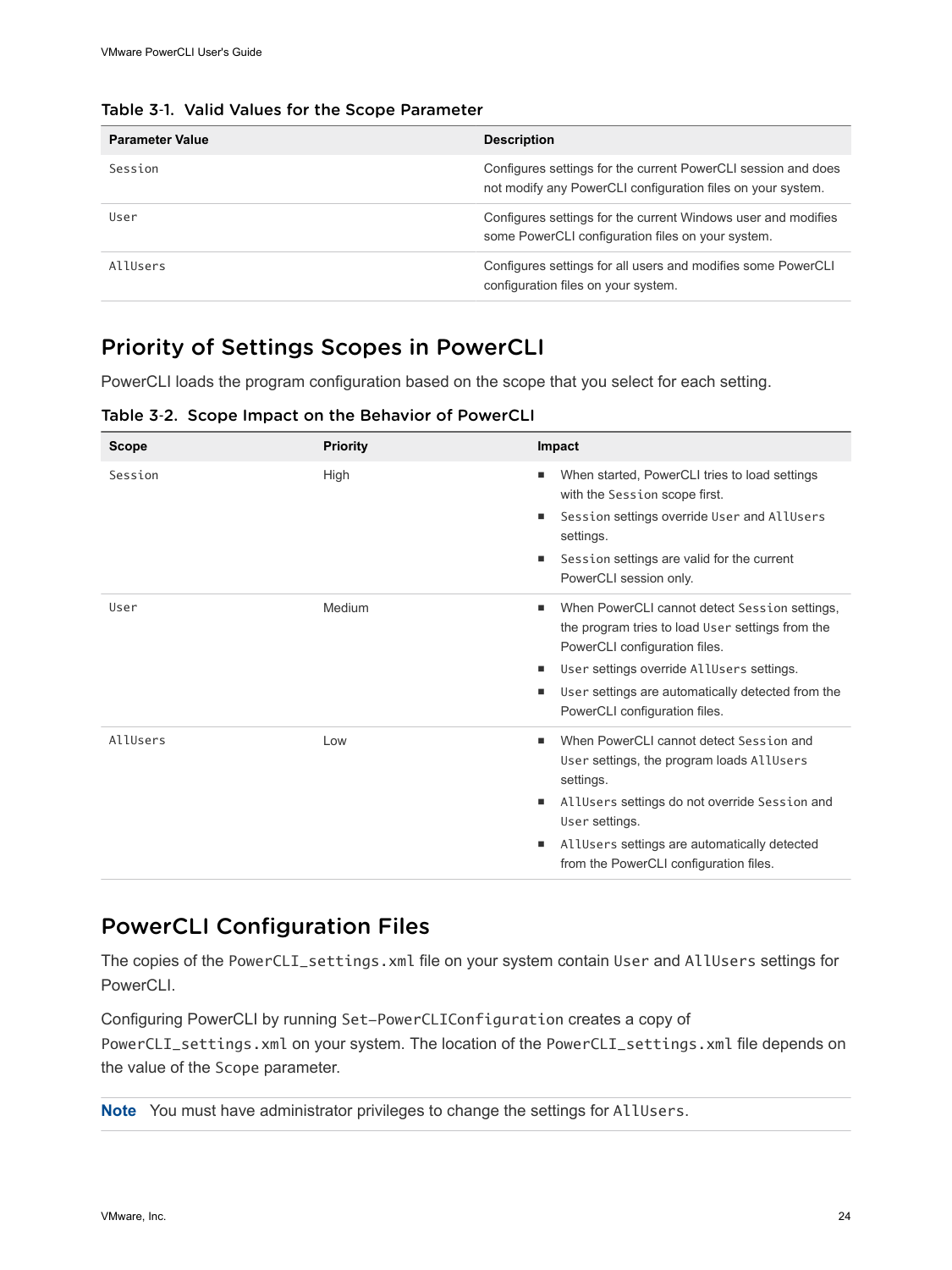| <b>Windows OS</b><br><b>Version</b> | Scope    | Location                                      | <b>Description</b>                                      |
|-------------------------------------|----------|-----------------------------------------------|---------------------------------------------------------|
| Windows 7 and<br>later              | User     | %APPDATA%\Roaming\VMWare\PowerCLI             | Contains settings for the current<br>Windows user only. |
|                                     | AllUsers | %SYSTEMDRIVE<br>%\ProgramData\VMware\PowerCLI | Contains settings for all users.                        |

<span id="page-24-0"></span>Table 3-3. Location of PowerCLI\_settings.xml

Users with advanced knowledge and understanding of Windows PowerShell and VMware PowerCLI can manually modify the contents of PowerCLI\_settings.xml to change PowerCLI settings. Modifying PowerCLI\_settings.xml might require administrator privileges.

**Note** If you modify the contents of PowerCLI\_settings.xml manually while PowerCLI is running, you must restart PowerCLI for the changes to take effect.

## Using Custom Scripts to Extend the Operating System Support for PowerCLI Cmdlets

Some PowerCLI features support only Windows 7, Windows Server 2008, and Red Hat Enterprise Linux 5.

To add support for other guest operating systems, you can use the scripts that are located in the Scripts folder of the VMware.VimAutomation.Core module's folder or you can add your own custom scripts. The default location of the VMware.VimAutomation.Core module's folder

is \Documents\WindowsPowerShell\Modules\VMware.VimAutomation.Core\*version\_number*\Scri pts.

When adding new scripts, use the following file naming guidelines.

Scripts that extend the operating system support for Get-VMGuestNetworkInterface, Set-VMGuestNetworkInterface, Get-VMGuestRoute, New-VMGuestRoute, and Remove-VMGuestRoute must follow the file-naming convention *CmdletName*\_*OSIdentifier*, where *OSIdentifier* is the guest family or the guest ID as returned by Get-VMGuest, and *CmdletName* is the cmdlet name written without a hyphen, for example **GetVMGuestRoute**.

**Note** Get-VMGuestNetworkInterface, Set-VMGuestNetworkInterface, Get-VMGuestRoute, New-VMGuestRoute, and Remove-VMGuestRoute are deprecated. You can use Invoke-VMGuestScript instead.

Scripts that extend the operating system support for resizing the hard disk by using Set-HardDisk must follow the file naming convention *GuestDiskExpansion*\_*OSIdentifier*, where *OSIdentifier* is the guest family or the guest ID (as returned by Get-VMGuest).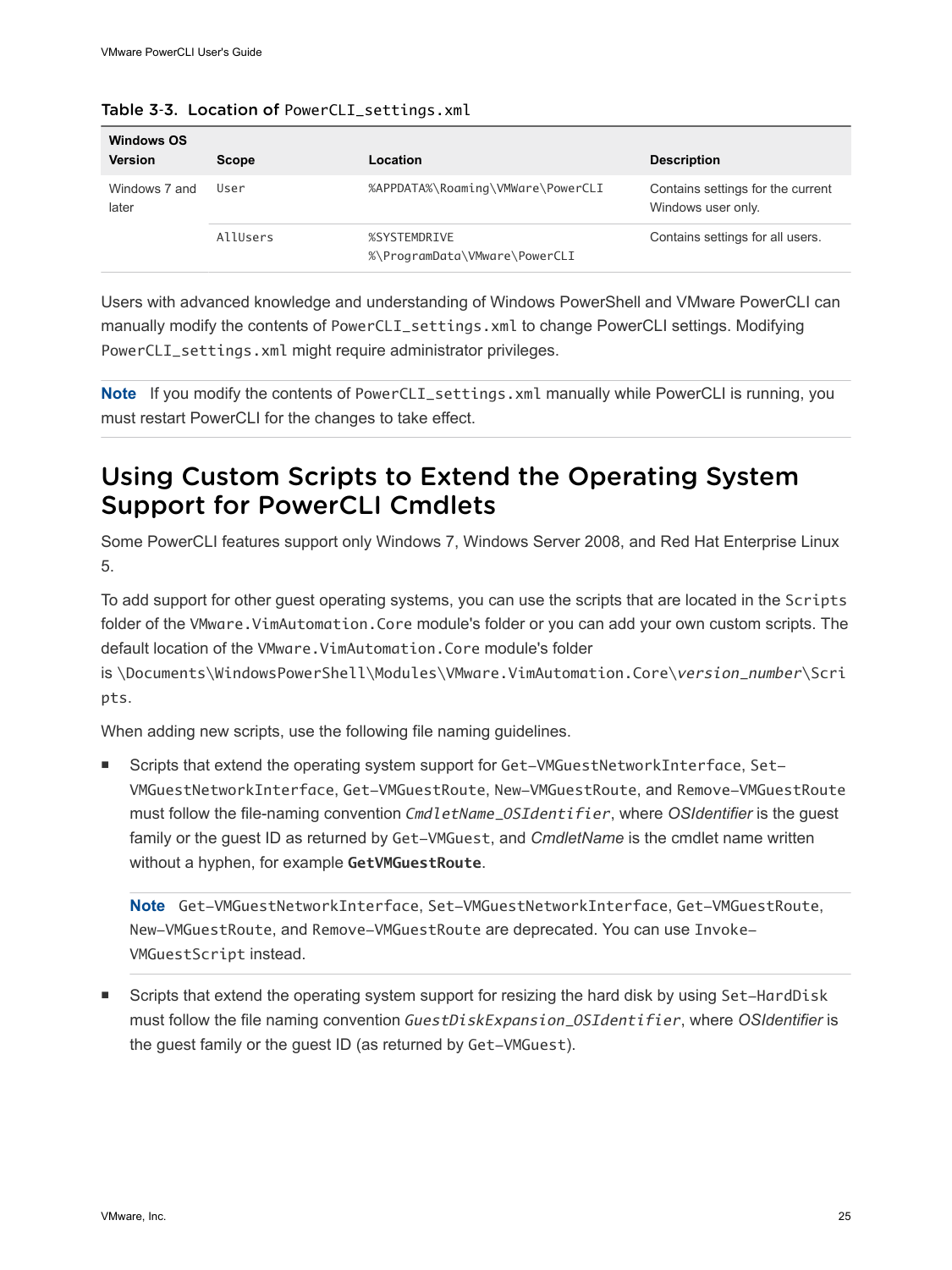# <span id="page-25-0"></span>Configuring Customer Experience Improvement



When you choose to participate in the Customer Experience Improvement Program (CEIP), VMware receives anonymous information to improve the quality, reliability, and functionality of VMware products and services.

This chapter includes the following topics:

- Categories of Information That VMware Receives
- Join the Customer Experience Improvement Program in PowerCLI

## Categories of Information That VMware Receives

This product participates in VMware's Customer Experience Improvement Program ("CEIP").

Details regarding the data collected through CEIP and the purposes for which it is used by VMware are set forth at the Trust & Assurance Center at [http://www.vmware.com/trustvmware/ceip.html.](http://www.vmware.com/trustvmware/ceip.html) To join or leave the CEIP for this product, see Join the Customer Experience Improvement Program in PowerCLI.

## Join the Customer Experience Improvement Program in PowerCLI

You can choose to join the Customer Experience Improvement Program (CEIP), or leave the CEIP at any time.

### Procedure

- Run Set-PowerCLIConfiguration.
	- To join the CEIP, run the following command.

Set-PowerCLIConfiguration -ParticipateInCeip \$true

To leave the CEIP, run the following command.

Set-PowerCLIConfiguration -ParticipateInCeip \$false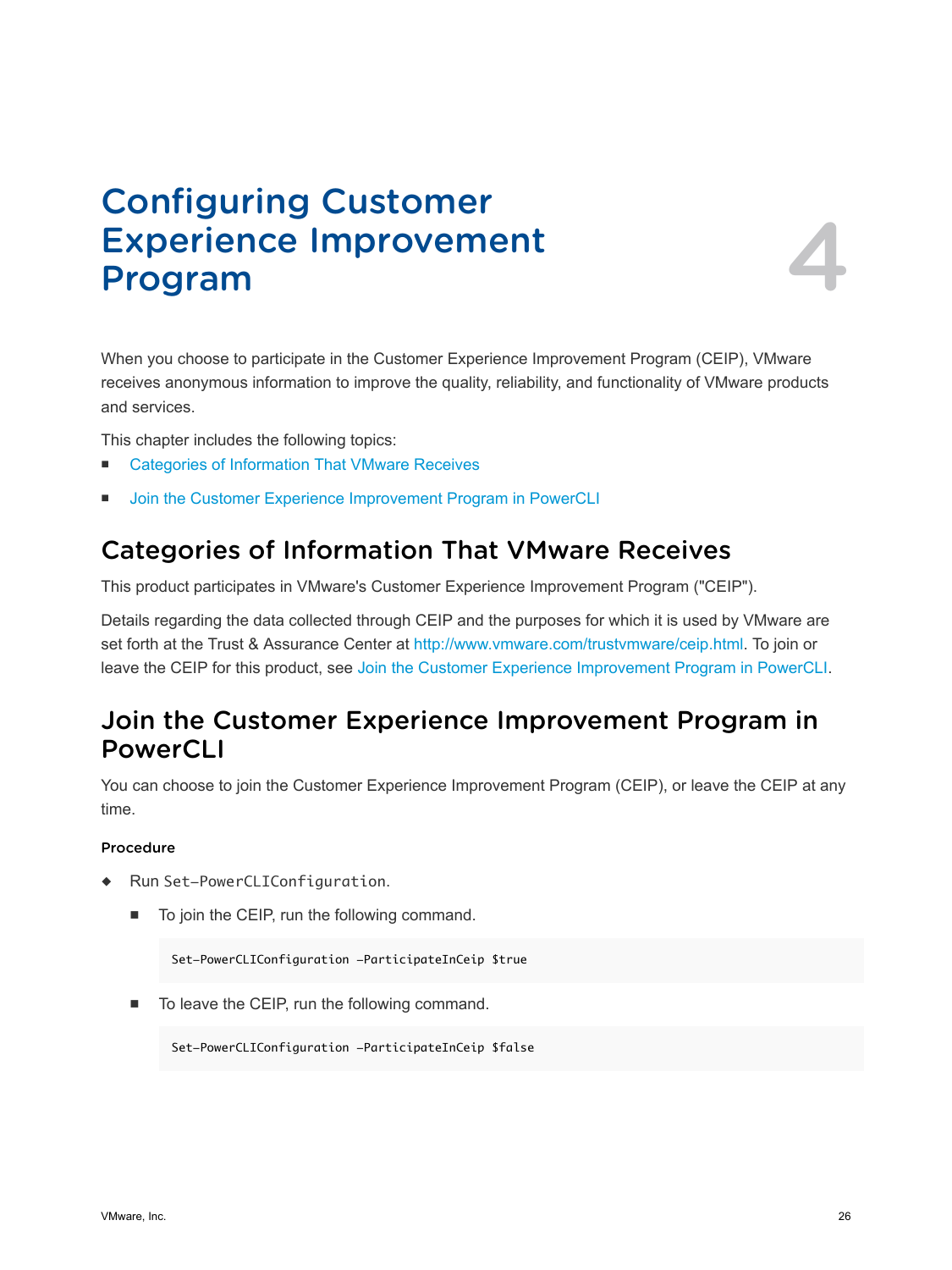## <span id="page-26-0"></span>Sample Scripts for Managing vSphere with VMware PowerCLI 5

To help you get started with VMware PowerCLI, this documentation provides a set of sample scripts that illustrate basic and advanced tasks in vSphere administration.

### ■ [Connect to a vCenter ServerSystem](#page-30-0)

To run PowerCLI cmdlets on vSphere and perform administration or monitoring tasks, you must establish a connection to an ESXi host or a vCenter Server system.

### ■ [Manage Virtual Machines on vSphere](#page-31-0)

With PowerCLI, you can automate various administration tasks on virtual machines, for example retrieving information, shutting down and powering off virtual machines.

### ■ [Add a Standalone Host to a vCenter Server System](#page-32-0)

You can add standalone hosts to a vCenter Server system by using the Add-VMHost cmdlet. After adding the hosts, you will be able to manage them through the vCenter Server system.

### ■ [Set the License Key for a Host on vCenter Server](#page-32-0)

You can set the license key for a host on a vCenter Server system by using the LicenseKey parameter of the Set-VMHost cmdlet.

### ■ [Activate Maintenance Mode for a Host on vCenter Server](#page-32-0)

To complete some specific administration tasks, you might need to activate maintenance mode for a host. On vCenter Server, you can activate maintenance mode by using the Set-VMHost cmdlet.

### **n** [Create vSphere Inventory Objects](#page-33-0)

By using PowerCLI cmdlets, you can automate creating different inventory objects on vSphere.

### ■ [Create Virtual Machines on vCenter Server Using an XML Specification File](#page-34-0)

You can use a specification provided in an XML file to automate the creation of virtual machines on vCenter Server.

### ■ [Manage Virtual Machine Templates on vCenter Server](#page-35-0)

You can use PowerCLI to create virtual machines templates and convert them to virtual machines on vCenter Server.

### **[Create and Use Snapshots on vCenter Server](#page-36-0)**

You can use the Snapshot parameter of Get-VM to take a snapshot of virtual machines and then revert the states of the virtual machines back to the snapshot.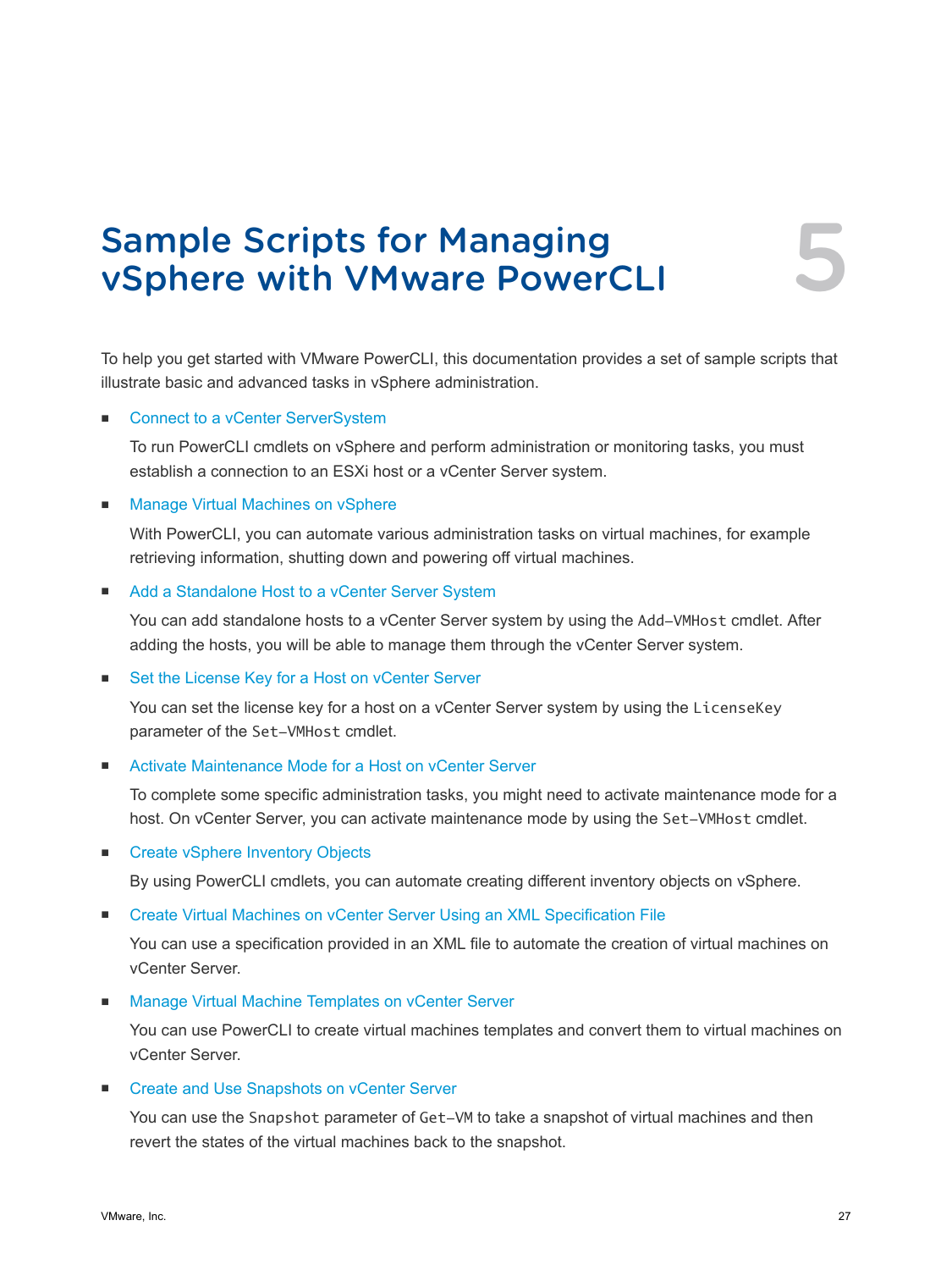**• [Update the Resource Configuration Settings of a Virtual Machine on vCenter Server](#page-36-0)** 

You can use the Set-VMResourceConfiguration cmdlet to modify the resource configuration properties of a virtual machine, including memory, CPU shares, and other settings.

### [Get a List of Hosts on a vCenter Server System and View Their Properties](#page-37-0)

With PowerCLI, you can get information about all available hosts in a data center and view their properties.

### ■ [Change the Host Advanced Configuration Settings on vCenter Server](#page-38-0)

You can modify host configuration, including advanced settings related to virtual machine migration, and apply them to another host.

### ■ [Move a Virtual Machine to a Different Host Using VMware vSphere vMotion](#page-38-0)

You can migrate a virtual machine between vCenter Server hosts by using vSphere vMotion.

■ [Move a Virtual Machine to a Different Datastore Using VMware vSphere Storage vMotion](#page-39-0)

You can migrate a virtual machine between datastores using the VMware Storage vMotion feature of vCenter Server.

### [Move a Virtual Machine to a Different vCenter Server System](#page-39-0)

You can migrate a virtual machine from one vCenter Server system to another by using Cross vCenter Server vMotion.

### ■ [Create a Host Profile on a vCenter Server System](#page-40-0)

The VMware Host Profiles feature enables you to create standard configurations for ESXi hosts. With PowerCLI, you can automate creation and modifying of host profiles.

■ [Apply a Host Profile to a Host on vCenter Server](#page-41-0)

To simplify operational management of large-scale environments, you can apply standard configurations called host profiles to hosts on vCenter Server. If you want to set up a host to use the same host profile as a reference host, you can attach the host to a profile.

### ■ [Manage Statistics and Statistics Intervals on vCenter Server](#page-41-0)

You can use the PowerCLI cmdlets to automate tasks for viewing and managing statistics for vCenter Server inventory objects.

### ■ [Modify the Settings of the NIC Teaming Policy for a Virtual Switch](#page-42-0)

You can set the NIC teaming policy on a vSwitch. The NIC teaming policy determines the load balancing and failover settings of a virtual switch and lets you mark NICs as unused.

[Create a vApp on vCenter Server](#page-43-0)

With PowerCLI, you can create and manage vApps.

■ [Modify the Properties of a vApp](#page-43-0)

With PowerCLI, you can start and stop vApps, and modify their properties.

### **[Export or Import vApps](#page-43-0)**

You can import and export vApps to OVA and OVF files.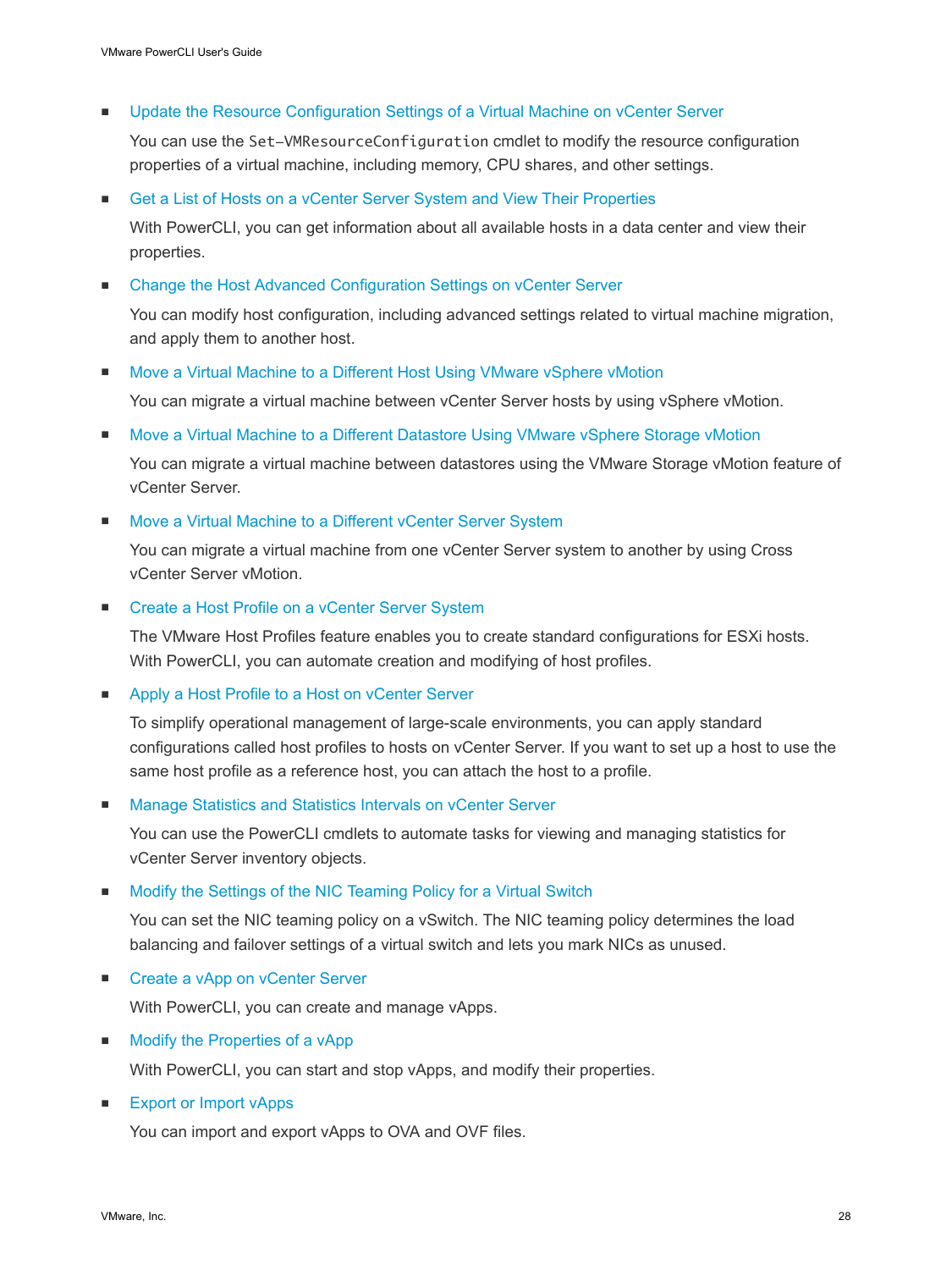### ■ [Create an iSCSI Host Storage](#page-44-0)

For a host, you can enable iSCSI, add iSCSI targets, and create new host storages.

### ■ [Add Passthrough Devices to a Host and Virtual Machine](#page-45-0)

You can get information about existing passthrough devices and add new SCSI and PCI devices to virtual machines and hosts.

### ■ [Create a Custom Property Based on an Extension Data Property](#page-45-0)

You can create custom properties to add more information to vSphere objects. Custom properties based on extension data properties correspond directly to the property of the corresponding .NET view object.

### ■ [Create a Script-Based Custom Property for a vSphere Object](#page-46-0)

You can create a custom property by writing a script and providing a name for the property. The script evaluates when the custom property is called for the first time.

■ [Apply a Customization Object to a Cloned Virtual Machine](#page-46-0)

You can apply a custom configuration to a cloned virtual machine by using a customization object.

### ■ [Modify the Default NIC Mapping Object of a Customization Specification](#page-47-0)

You can modify the default NIC mapping object of a customization specification and apply the specification on a newly created virtual machine.

■ [Modify Multiple NIC Mapping Objects of a Customization Specification](#page-47-0)

You can modify multiple NIC mapping objects of a customization specification and apply the specification to an existing virtual machine.

■ [Create Multiple Virtual Machines that Use Static IP Addresses](#page-48-0)

You can deploy multiple virtual machines with a single network adapter and configure the deployed virtual machines to use static IP addresses by applying a customization specification.

■ [Create Multiple Virtual Machines with Two Network Adapters](#page-50-0)

You can deploy multiple virtual machines with two network adapters each and configure each adapter to use specific network settings by applying a customization specification.

■ [Create a vSphere Role and Assign Permissions to a User](#page-51-0)

With PowerCLI, you can automate management of vSphere permissions, roles, and privileges.

■ [View the Action Triggers for an Alarm on vCenter Server](#page-52-0)

You can see which action triggers are configured for an alarm.

■ [Create and Modify Alarm Actions and Alarm Triggers on vCenter Server](#page-52-0)

With PowerCLI, you can create and modify vCenter Server alarm actions and alarm triggers.

■ [Remove Alarm Actions and Triggers](#page-53-0)

In some cases, you might want to remove obsolete alarm actions and triggers.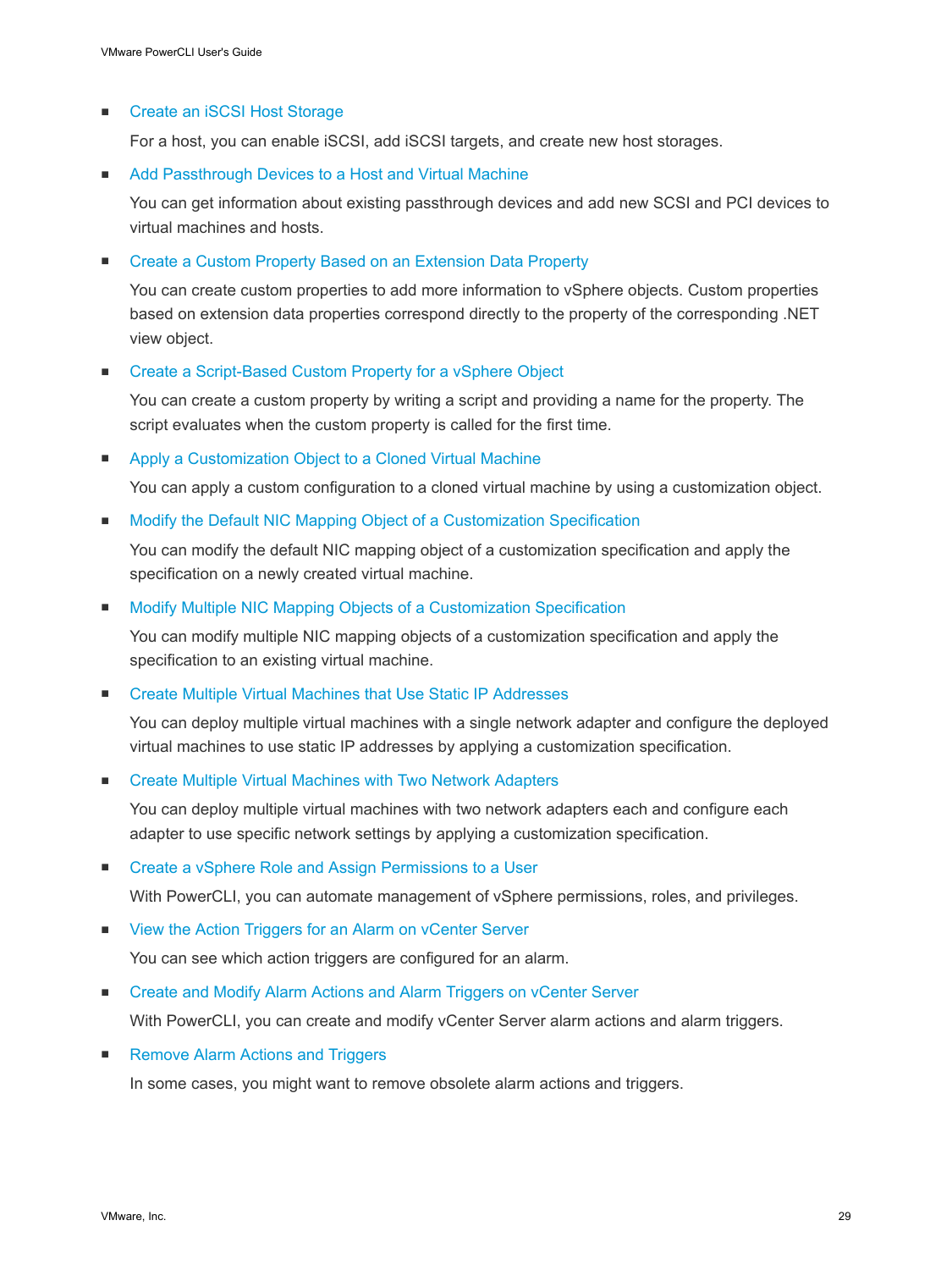■ [Create and Modify Advanced Settings for a Cluster](#page-54-0)

You can customize the behavior of a cluster on a vCenter Server system by creating and modifying custom advanced settings for it.

[Modify the vCenter Server Email Configuration](#page-54-0)

You can modify the email configuration settings of a vCenter Server.

■ [Modify the vCenter Server SNMP Configuration](#page-55-0)

To use SNMP, you must first configure the SNMP settings of the vCenter Server.

[Use Esxtop to Get Information on the Virtual CPUs of a Virtual Machine](#page-55-0)

You can use the Get-EsxTop cmdlet to retrieve real-time data for troubleshooting performance problems.

■ [Filter vSphere Objects with Get-View](#page-56-0)

You can use the Get-View cmdlet to filter vSphere objects before performing various actions on them.

**• [Populate a View Object with Get-View](#page-57-0)** 

To save time and efforts, you can use Get-View to retrieve PowerCLI views from previously retrieved view objects.

**n** [Update the State of a Server-Side Object](#page-57-0)

You can use the Get-View cmdlet to update server-side objects.

■ [Reboot a Host with Get-View](#page-58-0)

You can reboot a host by using its corresponding view object.

■ [Modify the CPU Levels of a Virtual Machine with Get–View and Get–VIObjectByVIView](#page-58-0)

You can modify the CPU levels of a virtual machine using a combination of the Get-View and Get-VIObjectByVIView cmdlets.

**EXECUTE:** [Browse the Default Inventory Drive](#page-59-0)

You can browse the default inventory drive and view its contents.

**[Create a New Custom Inventory Drive](#page-60-0)** 

In addition to the default drive, you can create new custom inventory drives by using the New-PSDrive cmdlet.

■ [Manage Inventory Objects Through Inventory Drives](#page-60-0)

You can use the PowerCLI Inventory Provider to browse, modify, and remove inventory objects from inventory drives.

**Example 2 [Browse the Default Datastore Drives](#page-61-0)** 

You can use the PowerCLI Datastore Provider to browse the default datastore drives: vmstore and vmstores.

**[Create a New Custom Datastore Drive](#page-61-0)** 

You can use the PowerCLI Datastore Provider to create custom datastore drives.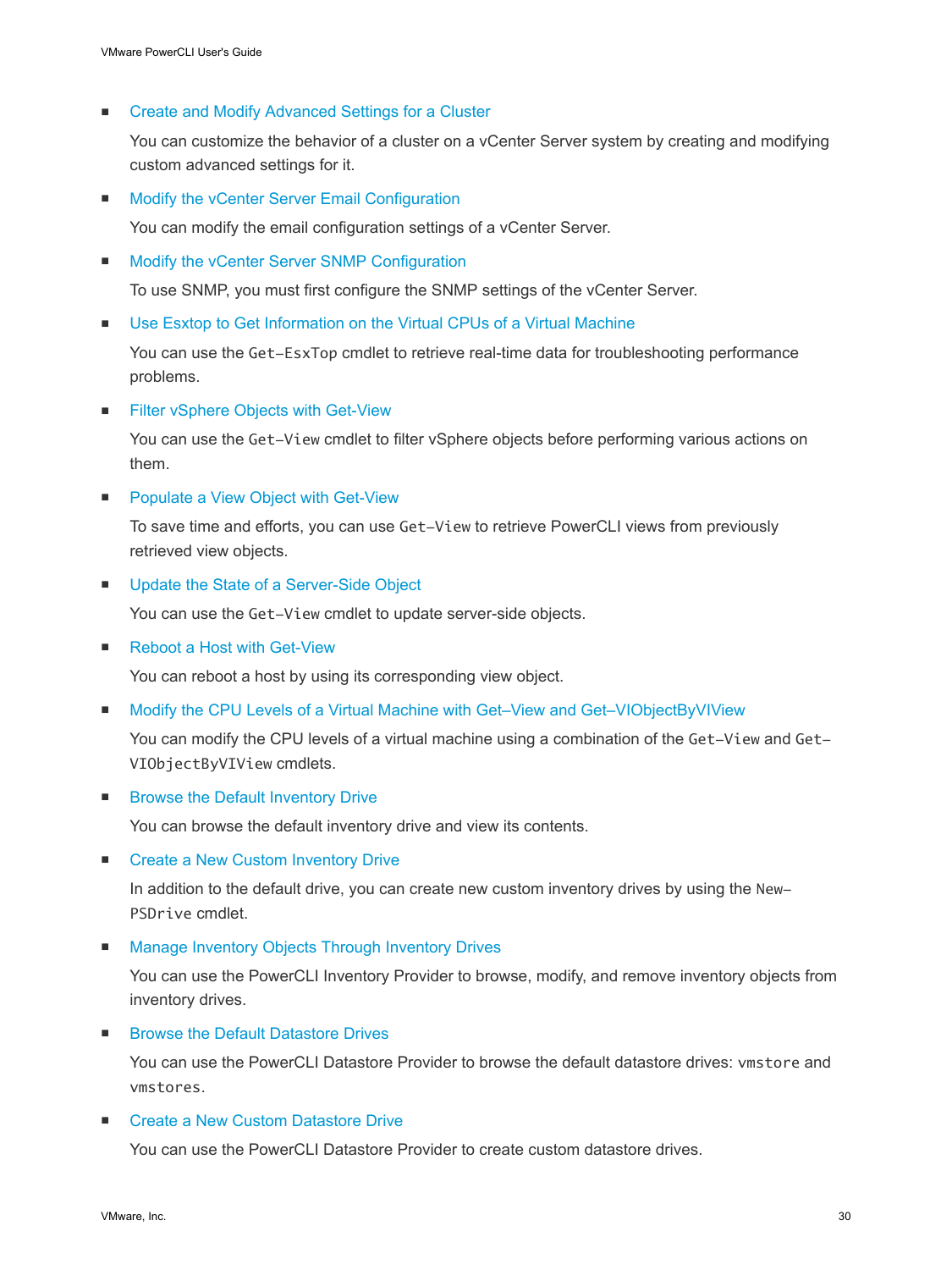### <span id="page-30-0"></span>■ [Manage Datastores Through Datastore Drives](#page-62-0)

You can use the PowerCLI Datastore Provider to browse datastores from datastore drives.

■ [Modify the Timeout Setting for Web Tasks](#page-63-0)

To avoid unexpected timeouts, you can run Set-PowerCLIConfiguration to modify the PowerCLI settings for long-running Web tasks.

**n** [Using Tags](#page-64-0)

You can assign tags to different types of objects, such as virtual machines, resource pools, datastores, and vSphere distributed switches. You can use tags to retrieve a specific group of objects.

■ [Network Management with vSphere Distributed Switches](#page-68-0)

The cmdlets provided in the VMware.VimAutomation.VDS module let you manage networking with vSphere distributed switches and port groups.

■ [Create a Virtual Machine from a Content Library Item](#page-72-0)

You can deploy a virtual machine from a content library template.

■ [Create a vApp from a Content Library Item](#page-73-0)

You can deploy a vApp from a content library template.

■ [Create a New VM-VM DRS Rule](#page-73-0)

You can create a VM-VM DRS affinity rule within a cluster.

■ [Create a New VM-VMHost DRS Rule](#page-74-0)

You can create a VM-VMHost DRS rule within a cluster after creating a VM DRS cluster group and a VMHost DRS cluster group.

## Connect to a vCenter Server System

To run PowerCLI cmdlets on vSphere and perform administration or monitoring tasks, you must establish a connection to an ESXi host or a vCenter Server system.

You can have more than one connection to the same server. For more information, see [Managing Default](#page-15-0) [Server Connections.](#page-15-0)

If your login credentials contain non-alphanumeric characters, you might need to escape them. For more information, see [Providing Login Credentials](#page-14-0).

### **Prerequisites**

If you use a proxy server for the connection, verify that it is configured properly, so that the connection is kept alive long enough for tasks to finish.

Note If you do not want to use a proxy server for the connection, run Set-PowerCLIConfiguration -ProxyPolicy NoProxy.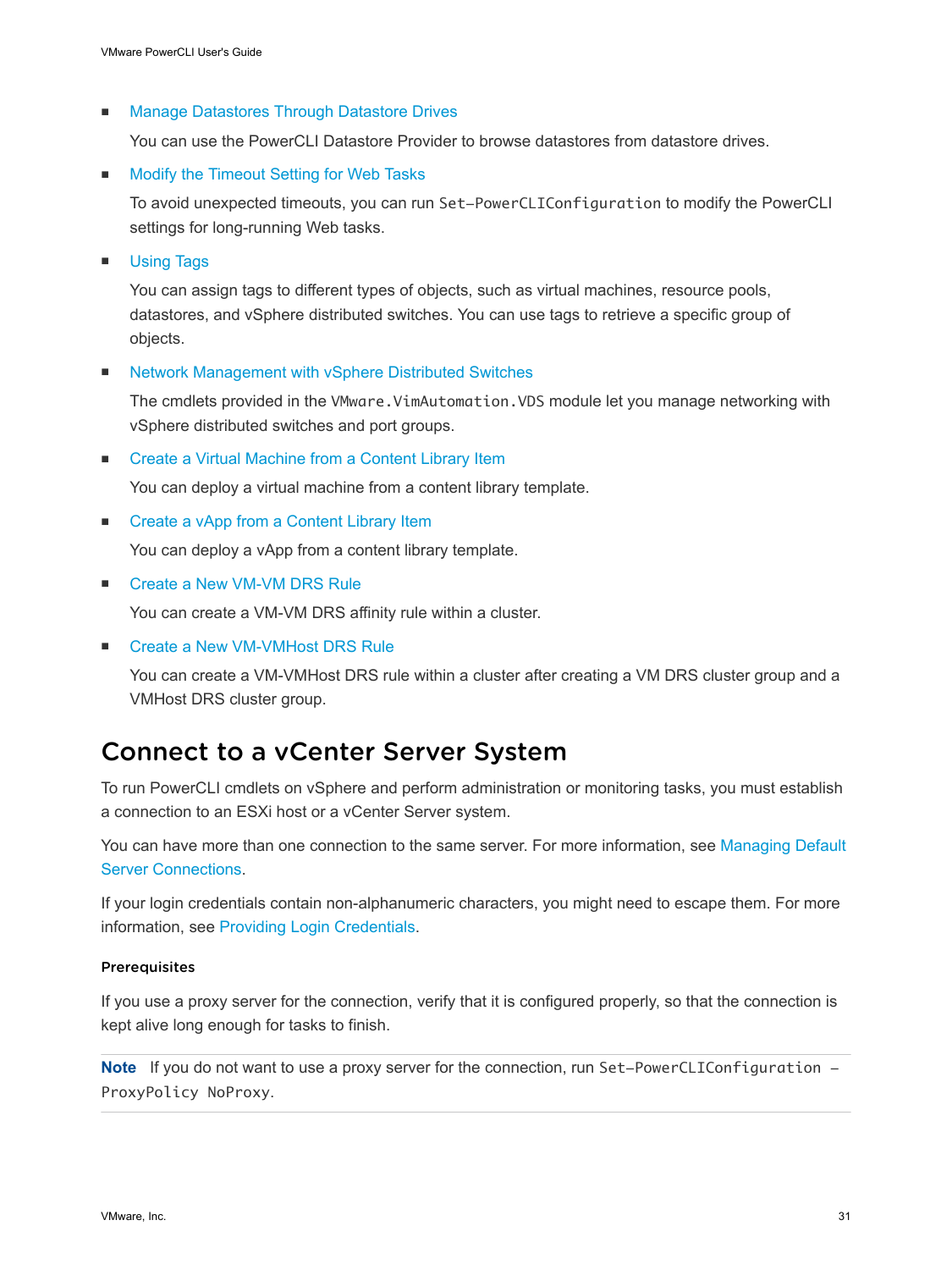### <span id="page-31-0"></span>Procedure

Run Connect-VIServer with the server name and valid credentials.

```
Connect-VIServer -Server esx3.example.com -Protocol http -User 'MyAdministratorUser' -Password 
'MyPassword'
```
## Manage Virtual Machines on vSphere

With PowerCLI, you can automate various administration tasks on virtual machines, for example retrieving information, shutting down and powering off virtual machines.

### Procedure

**1** View all virtual machines on the target system.

Get-VM

**2** Save the name and the power state properties of the virtual machines in the *ResourcePool* resource pool into a file named myVMProperties.txt.

```
$respool = Get-ResourcePool ResourcePool
Get-VM -Location $respool | Select-Object Name, PowerState > myVMProperties.txt
```
**3** Start the *VM* virtual machine.

Get-VM VM | Start-VM

**4** Get information of the guest OS of the *VM* virtual machine.

```
Get-VMGuest VM | fc
```
**5** Shut down the OS of the *VM* virtual machine.

Stop-VMGuest VM

**6** Power off the *VM* virtual machine.

Stop-VM VM

**7** Move the virtual machine *VM* from the *Host01* host to the *Host02* host.

Get-VM -Name VM -Location Host01 | Move-VM –Destination Host02

**Note** If the virtual machine you want to move across hosts is powered on, it must be located on a shared storage registered as a datastore on both the original and the new host.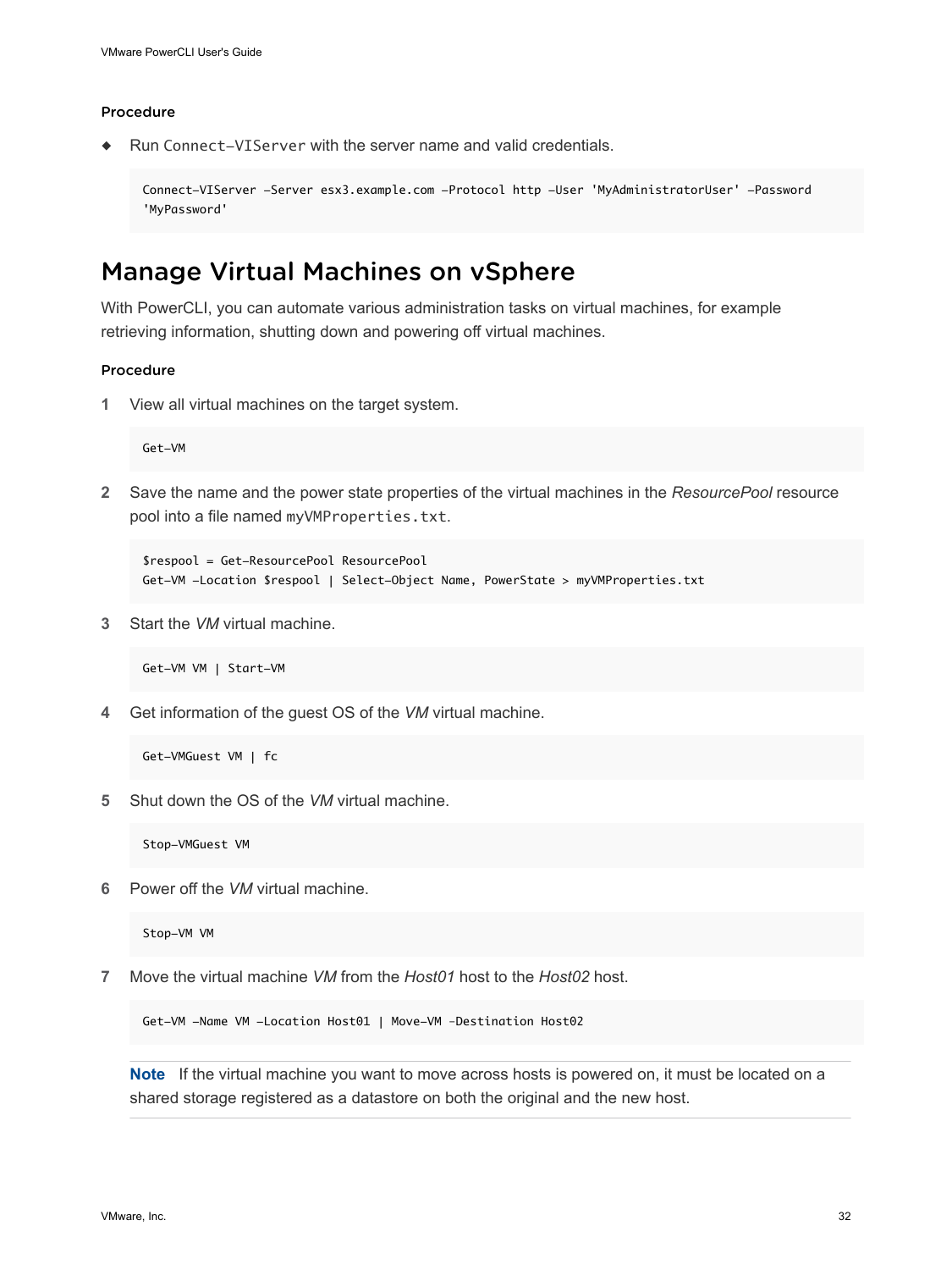## <span id="page-32-0"></span>Add a Standalone Host to a vCenter Server System

You can add standalone hosts to a vCenter Server system by using the Add-VMHost cmdlet. After adding the hosts, you will be able to manage them through the vCenter Server system.

### **Prerequisites**

Verify that you are connected to a vCenter Server system.

### Procedure

**1** View all hosts on the vCenter Server system that you have established a connection with.

Get-VMHost

**2** Add the *Host* standalone host.

Add-VMHost -Name Host -Location (Get-Datacenter DC) -User root -Password pass

## Set the License Key for a Host on vCenter Server

You can set the license key for a host on a vCenter Server system by using the LicenseKey parameter of the Set-VMHost cmdlet.

### Prerequisites

Verify that you are connected to a vCenter Server system.

### Procedure

**1** Save the *Host* host object as a variable.

\$vmhost = Get-VMHost -Name Host

- **2** Set the host to evaluation mode or provide a valid license key.
	- $\blacklozenge$  Set the host to evaluation mode by providing the evaluation key.

Set-VMHost -VMHost \$vmhost -LicenseKey 00000-00000-00000-00000-00000

Provide a valid license key.

Set-VMHost -VMHost \$vmhost -LicenseKey *Your\_license\_key*

## Activate Maintenance Mode for a Host on vCenter Server

To complete some specific administration tasks, you might need to activate maintenance mode for a host. On vCenter Server, you can activate maintenance mode by using the Set-VMHost cmdlet.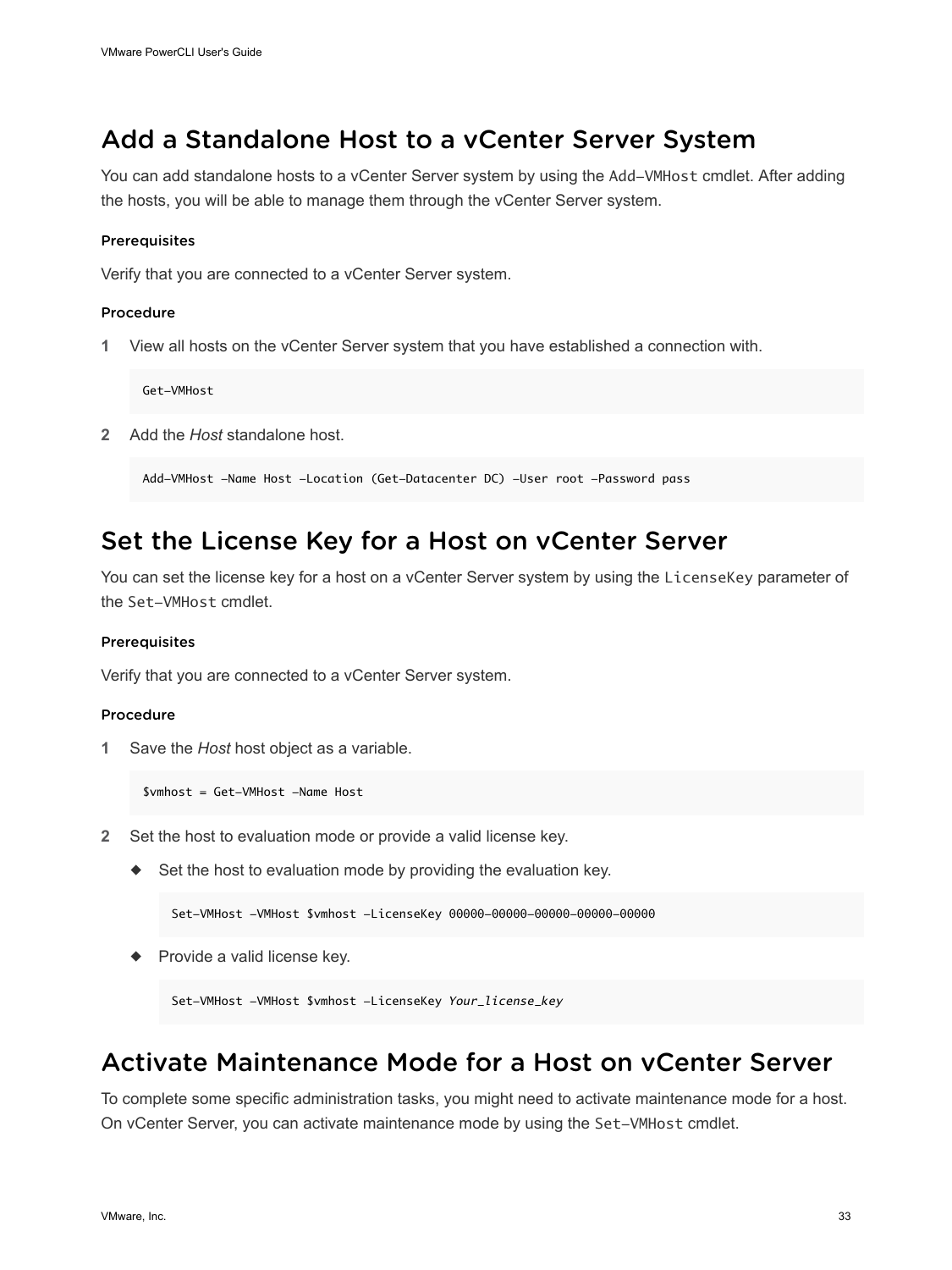#### <span id="page-33-0"></span>Prerequisites

Verify that you are connected to a vCenter Server system.

### Procedure

**1** Save the *Host* host object as a variable.

\$vmhost = Get-VMHost -Name Host

**2** Get the cluster to which *Host* belongs and save the cluster object as a variable.

\$vmhostCluster = Get-Cluster -VMHost \$vmhost

**3** Start a task that activates maintenance mode for the *Host* host and save the task object as a variable.

\$updateHostTask = Set-VMHost -VMHost \$vmhost -State "Maintenance" -RunAsync

**Note** If the host is not automated or is partially automated and has powered-on virtual machines running on it, you must use the RunAsync parameter and wait until all powered-on virtual machines are relocated or powered off before applying DRS recommendations.

**4** Get and apply the recommendations generated by DRS.

```
Get-DrsRecommendation -Cluster $vmhostCluster | where {$_.Reason -eq "Host is entering maintenance 
mode"} | Invoke-DrsRecommendation
```
**5** Get the task output object and save it as a variable.

\$myUpdatedHost = Wait-Task \$updateHostTask

## Create vSphere Inventory Objects

By using PowerCLI cmdlets, you can automate creating different inventory objects on vSphere.

### Prerequisites

Verify that you are connected to a vCenter Server system.

### Procedure

**1** Get the inventory root folder and create a new folder named Folder in it.

\$folder = Get-Folder -NoRecursion | New-Folder -Name Folder

**2** Create a new data center named DC in the Folder folder.

New-Datacenter -Location \$folder -Name DC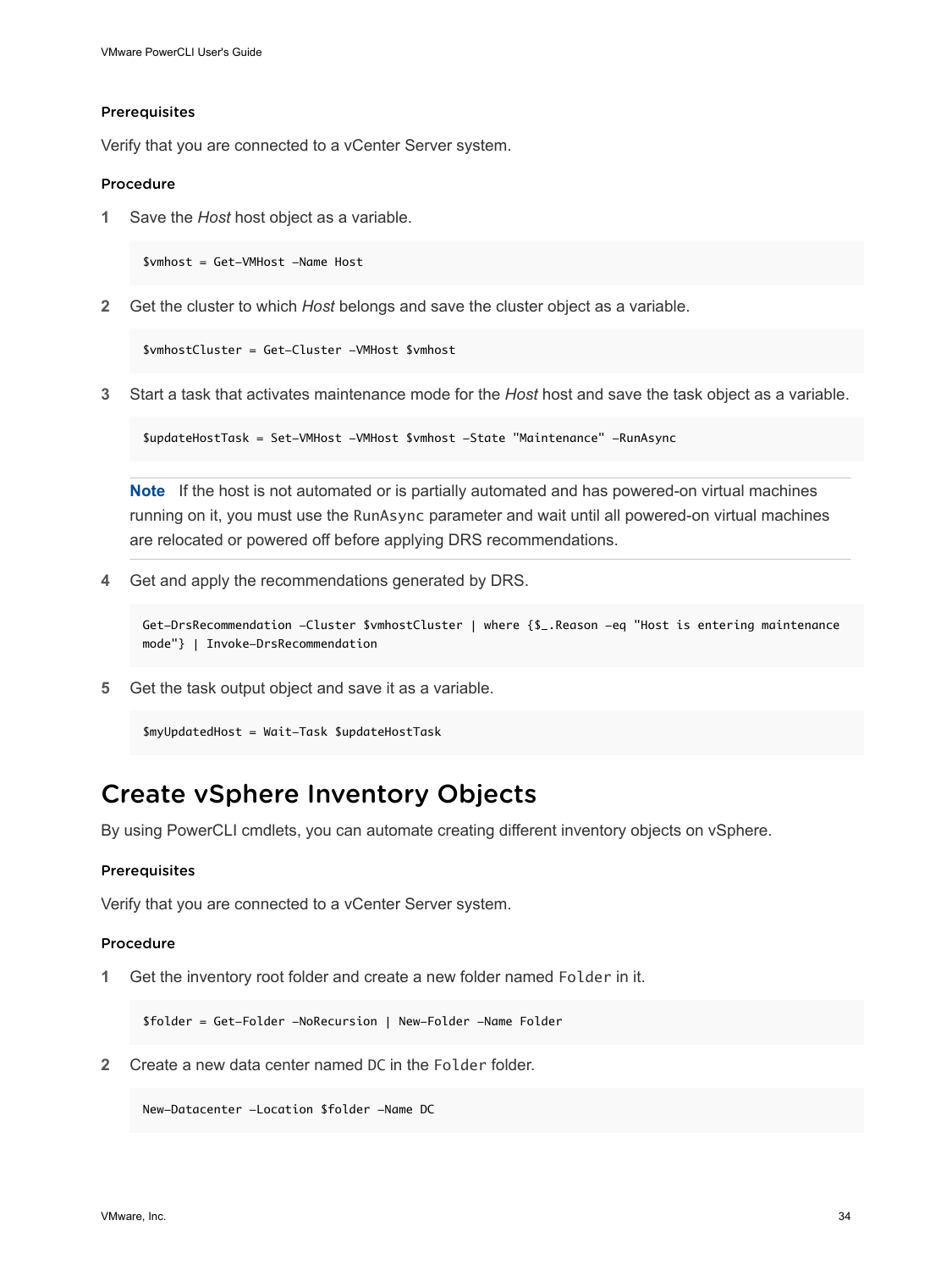<span id="page-34-0"></span>**3** Create a folder named Folder1 under DC.

```
Get-Datacenter DC | New-Folder -Name Folder1
$folder1 = Get-Folder -Name Folder1
```
**4** Create a new cluster Cluster1 in the Folder1 folder.

New-Cluster -Location \$folder1 -Name Cluster1 -DrsEnabled -DrsAutomationLevel FullyAutomated

Distributed Resource Scheduler (DRS) is a feature that provides automatic allocation of cluster resources.

**5** Add a host in the cluster by using the Add-VMHost command, and provide credentials when prompted.

\$vmhost1 = Add-VMHost -Name 10.23.112.345 -Location (Get-Cluster Cluster1)

**6** Create a resource pool in the root resource pool of the cluster.

\$myClusterRootRP = Get-Cluster Cluster1 | Get-ResourcePool -Name Resources New-ResourcePool -Location \$myClusterRootRP -Name MyRP1 -CpuExpandableReservation \$true - CpuReservationMhz 500 -CpuSharesLevel high -MemExpandableReservation \$true -MemReservationGB 1 -MemSharesLevel high

**7** Create a virtual machine asynchronously.

```
$vmCreationTask = New-VM -Name VM2 -VMHost $vmhost1 -ResourcePool MyRP01 -DiskGB 100 -MemoryGB 2 -
RunAsync
```
The RunAsync parameter indicates that the command runs asynchronously. This means that in contrast to a synchronous operation, you do not have to wait for the process to complete before supplying the next command at the command line.

## Create Virtual Machines on vCenter Server Using an XML Specification File

You can use a specification provided in an XML file to automate the creation of virtual machines on vCenter Server.

### Prerequisites

Verify that you are connected to a vCenter Server system.

The myVM.xml file must be present with the following content:

```
<CreateVM>
<VM>
<Name>MyVM1</Name>
<HDDCapacity>100</HDDCapacity>
</VM>
```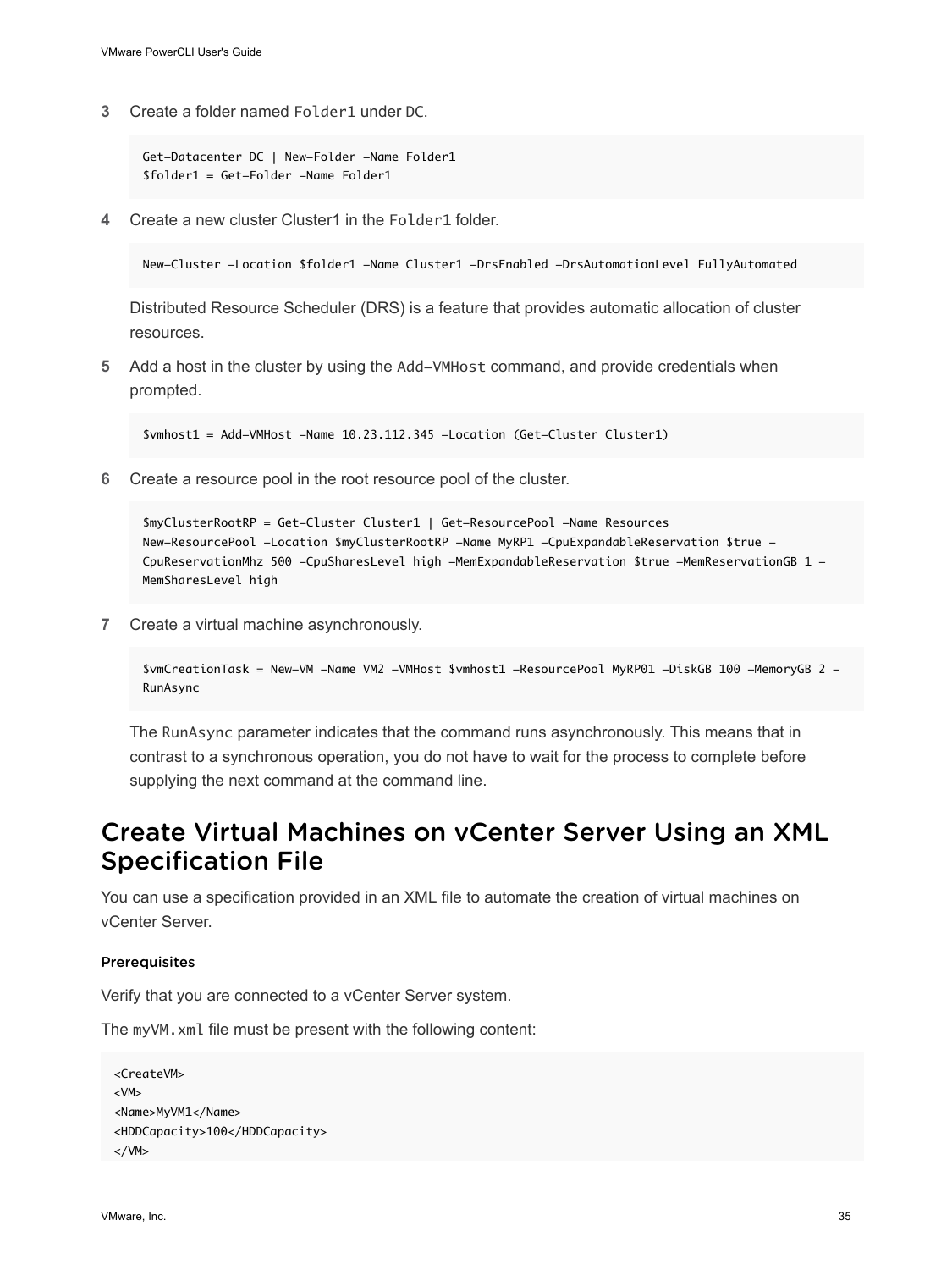```
<VM>
<Name>MyVM2</Name>
<HDDCapacity>100</HDDCapacity>
</VM></CreateVM>
```
#### Procedure

**1** Read the content of the myVM.xml file.

[xml]\$s = Get-Content myVM.xml

**2** Create the virtual machines.

\$s.CreateVM.VM | foreach {New-VM -VMHost \$vmHost1 -Name \$\_.Name -DiskGB \$\_.HDDCapacity}

## Manage Virtual Machine Templates on vCenter Server

You can use PowerCLI to create virtual machines templates and convert them to virtual machines on vCenter Server.

**Note** A virtual machine template is a reusable image created from a virtual machine. The template, as a derivative of the source virtual machine, includes virtual hardware components, an installed guest operating system, and software applications.

### Prerequisites

Verify that you are connected to a vCenter Server system.

### Procedure

**1** Create a template from the *VM1* virtual machine.

New-Template -VM VM1 -Name VM1Template -Location (Get-Datacenter DC )

**2** Convert the *VM1Template* template for use by a virtual machine named *VM3*.

Get-Template VM1Template | Set-Template -ToVM -Name VM3

**3** Create a template from the *VM2* virtual machine.

New-Template -VM VM2 -Name VM2Template -Location (Get-Datacenter DC )

**4** Convert the *VM2Template* template to a virtual machine named *VM4*.

Get-Template VM2Template | Set-Template -ToVM -Name VM4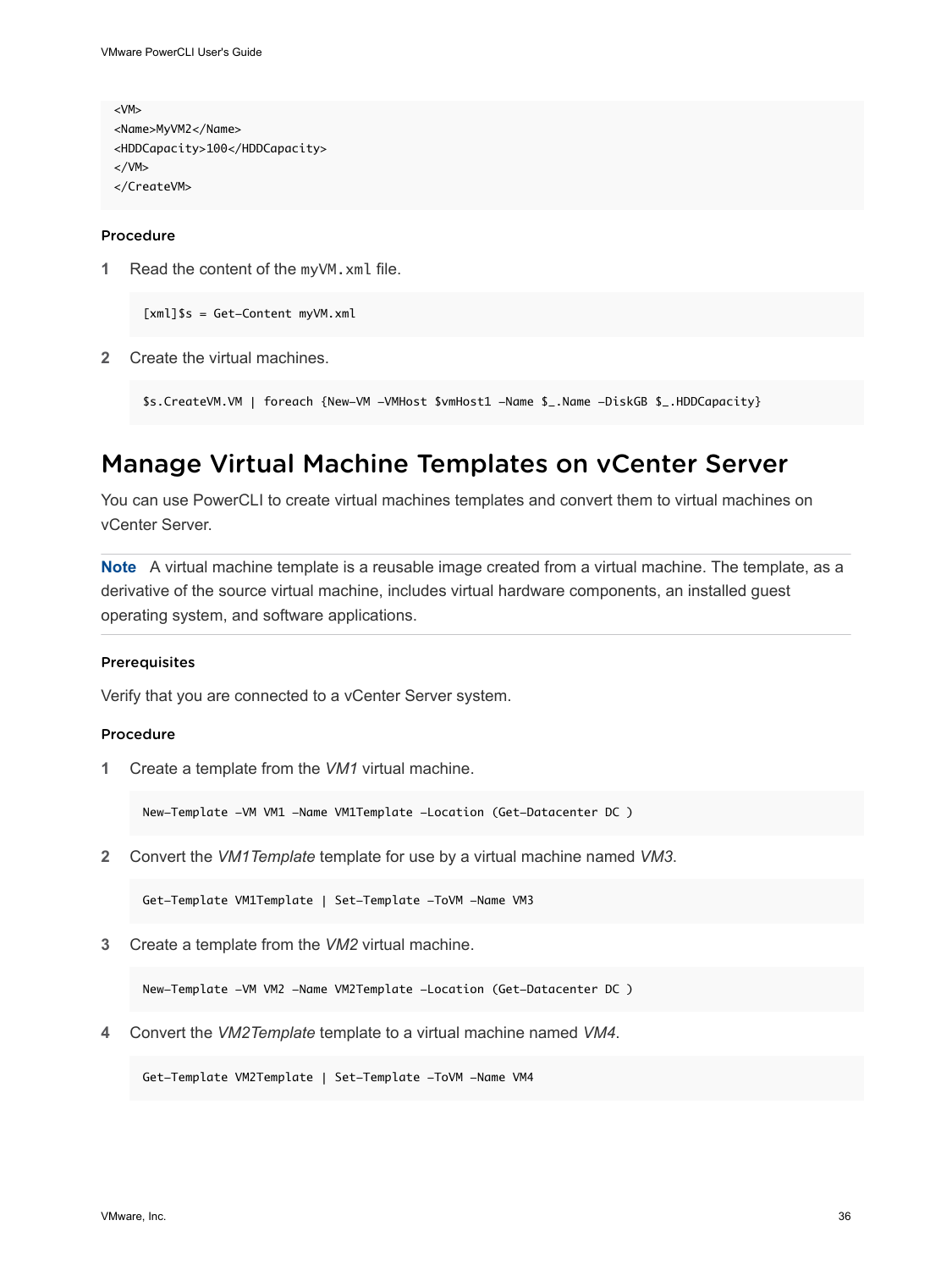**5** Convert the *VM4* virtual machine to a template.

Set-VM –VM VM4 –ToTemplate –Name "VM4Template"

**6** Create a template called *VM3Template* by cloning *VM2Template*.

Get-Template VM2Template | New-Template -Name VM3Template –VMHost \$targetVMHost

### Create and Use Snapshots on vCenter Server

You can use the Snapshot parameter of Get-VM to take a snapshot of virtual machines and then revert the states of the virtual machines back to the snapshot.

**Note** A snapshot captures the memory, disk, and settings state of a virtual machine at a particular moment. When you revert to a snapshot, you return all these items to the state they were in at the time you took that snapshot.

### Prerequisites

Verify that you are connected to a vCenter Server system.

### Procedure

**1** Take a snapshot of all virtual machines in the *MyRP01* resource pool.

Get-ResourcePool MyRP01 | Get-VM | New-Snapshot -Name InitialSnapshot

The Location parameter takes arguments of the VIContainer type, on which Cluster, Datacenter, Folder, ResourcePool, and VMHost object types are based. Therefore, the Location parameter can use arguments of all these types.

**2** Revert all virtual machines in the *MyRP01* resource pool to the *InitialSnapshot* snapshot.

\$VMs = Get-ResourcePool MyRP01 | Get-VM foreach( \$vm in \$VMs ) { Set-VM -VM \$vm –Snapshot InitialSnapshot }

# Update the Resource Configuration Settings of a Virtual Machine on vCenter Server

You can use the Set-VMResourceConfiguration cmdlet to modify the resource configuration properties of a virtual machine, including memory, CPU shares, and other settings.

### **Prerequisites**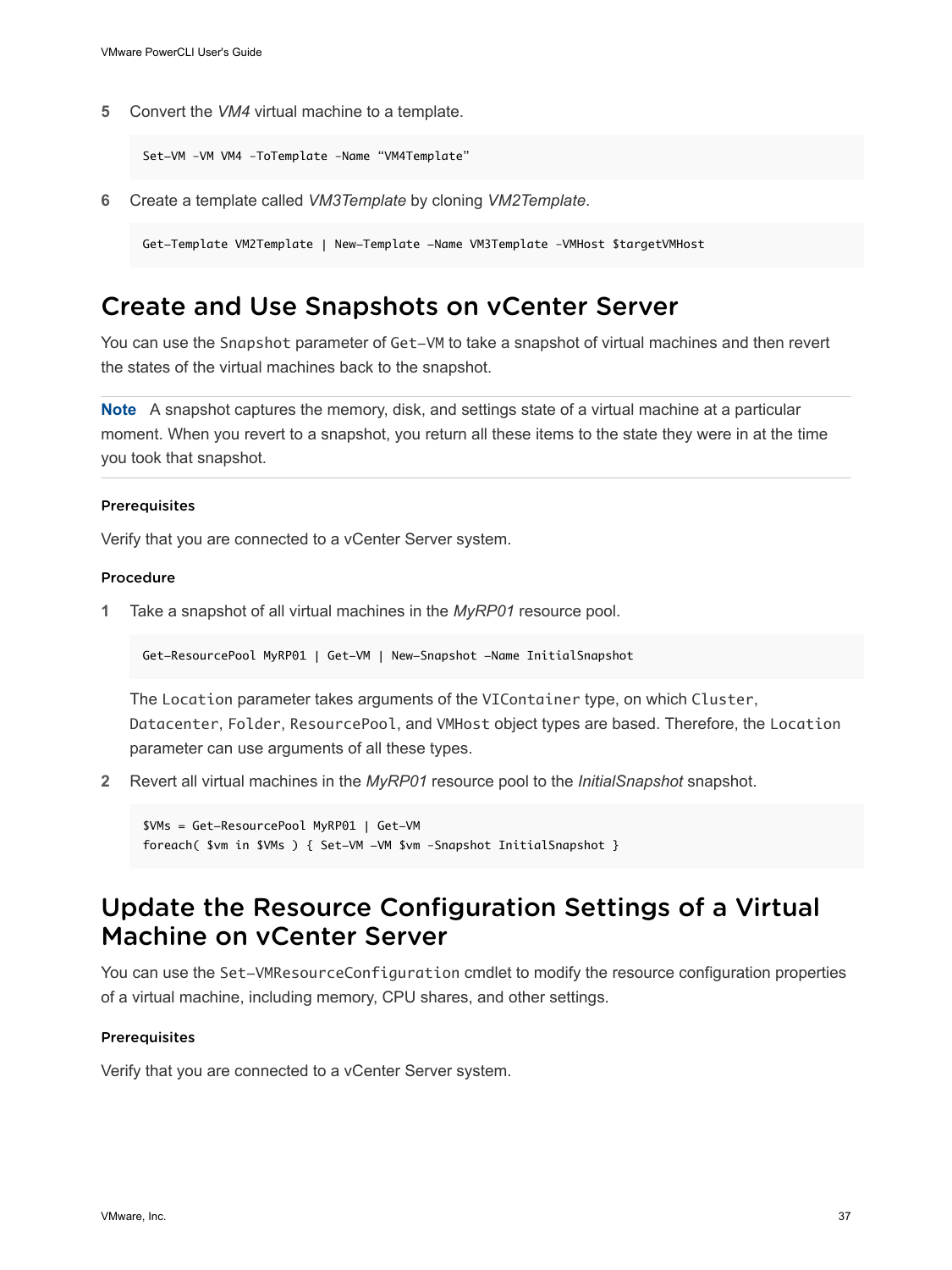**1** View the resource configuration for the *VM1* virtual machine.

Get-VMResourceConfiguration -VM VM1

**2** View the disk share of the *VM1* virtual machine.

Get-VMResourceConfiguration -VM VM1 | Format-Custom -Property DiskResourceConfiguration

**3** Change the memory share of the *VM1* virtual machine to low.

Get-VM VM1 | Get-VMResourceConfiguration | Set-VMResourceConfiguration -MemSharesLevel low

**4** Change the CPU shares of the *VM1* virtual machine to high.

Get-VM VM1 | Get-VMResourceConfiguration | Set-VMResourceConfiguration -CpuSharesLevel high

**5** Change the disk share of the *VM1* virtual machine to 100.

```
$vm1 = Get-VM VM1$vm1disk = Get-HardDisk $vm1
Get-VMResourceConfiguration $vm1 | Set-VMResourceConfiguration -Disk $vm1disk -DiskSharesLevel 
custom -NumDiskShares 100
```
## Get a List of Hosts on a vCenter Server System and View Their Properties

With PowerCLI, you can get information about all available hosts in a data center and view their properties.

### Prerequisites

Verify that you are connected to a vCenter Server system.

### Procedure

**1** Get a list of all hosts that are part of a data center.

Get-Datacenter DC | Get-VMHost | Format-Custom

**2** View the properties of the first host in the data center.

Get-Datacenter DC | Get-VMHost | Select-Object -First 1 | Format-Custom

**3** View the Name and the OverallStatus properties of the hosts in the *DC* data center.

Get-Datacenter DC | Get-VMHost | Get-View | Format-Table -Property Name, OverallStatus -AutoSize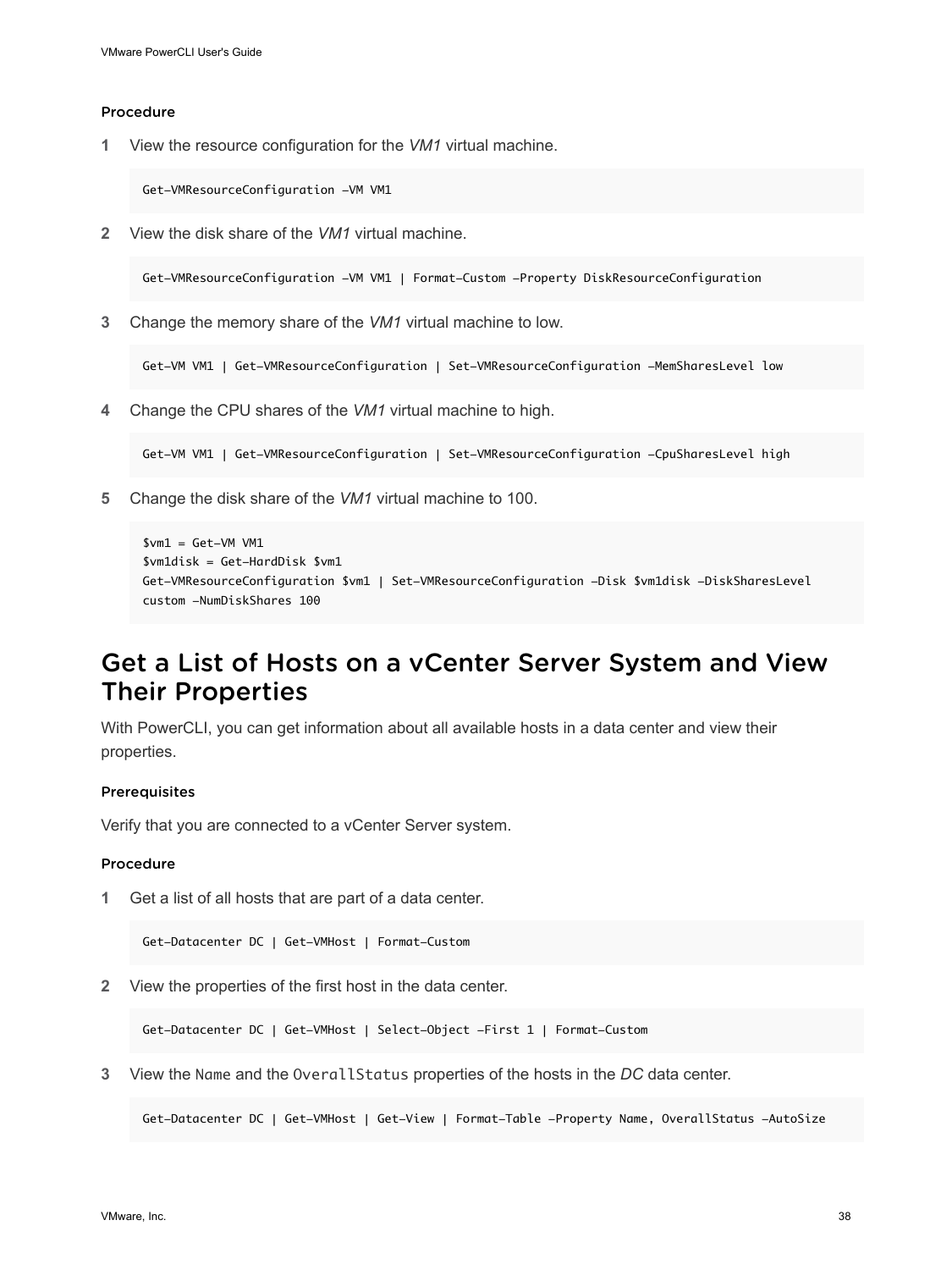**4** View all hosts and their properties, and save the results to a file.

```
Get-Datacenter DC | Get-VMHost | Format-Custom | Out-File –FilePath hosts.txt
```
**5** View a list of the hosts that are in maintenance mode and can be configured for vMotion operations.

```
Get-VMHost -State maintenance | Get-View | Where-Object -FilterScript { $_.capability -ne $null -
and $_.capability.vmotionSupported }
```
## Change the Host Advanced Configuration Settings on vCenter Server

You can modify host configuration, including advanced settings related to virtual machine migration, and apply them to another host.

### Prerequisites

Verify that you are connected to a vCenter Server system.

### Procedure

**1** Change the migration timeout for the *ESXHost1* host.

```
Get-VMHost ESXHost1 | Set-VmHostAdvancedConfiguration -Name Migrate.NetTimeout -Value 
( [system.int32] 10 )
```
**2** Enable creation of a checksum of the virtual machines memory during the migration.

```
Get-VMHost ESXHost1 | Set-VmHostAdvancedConfiguration -Name Migrate.MemChksum -Value 
( [system.int32] 1 )
```
**3** Get the *ESXHost1* host migration settings.

\$migrationSettings = Get-VMHost ESXHost1 | Get-VmHostAdvancedConfiguration -Name Migrate.\*

**4** Apply the migration settings to *ESXHost2*.

Set-VmHostAdvancedConfiguration -VMHost ESXHost2 -Hashtable \$migrationSettings

## Move a Virtual Machine to a Different Host Using VMware vSphere vMotion

You can migrate a virtual machine between vCenter Server hosts by using vSphere vMotion.

**Note** You can use vSphere vMotion to move a powered-on virtual machine from one host to another.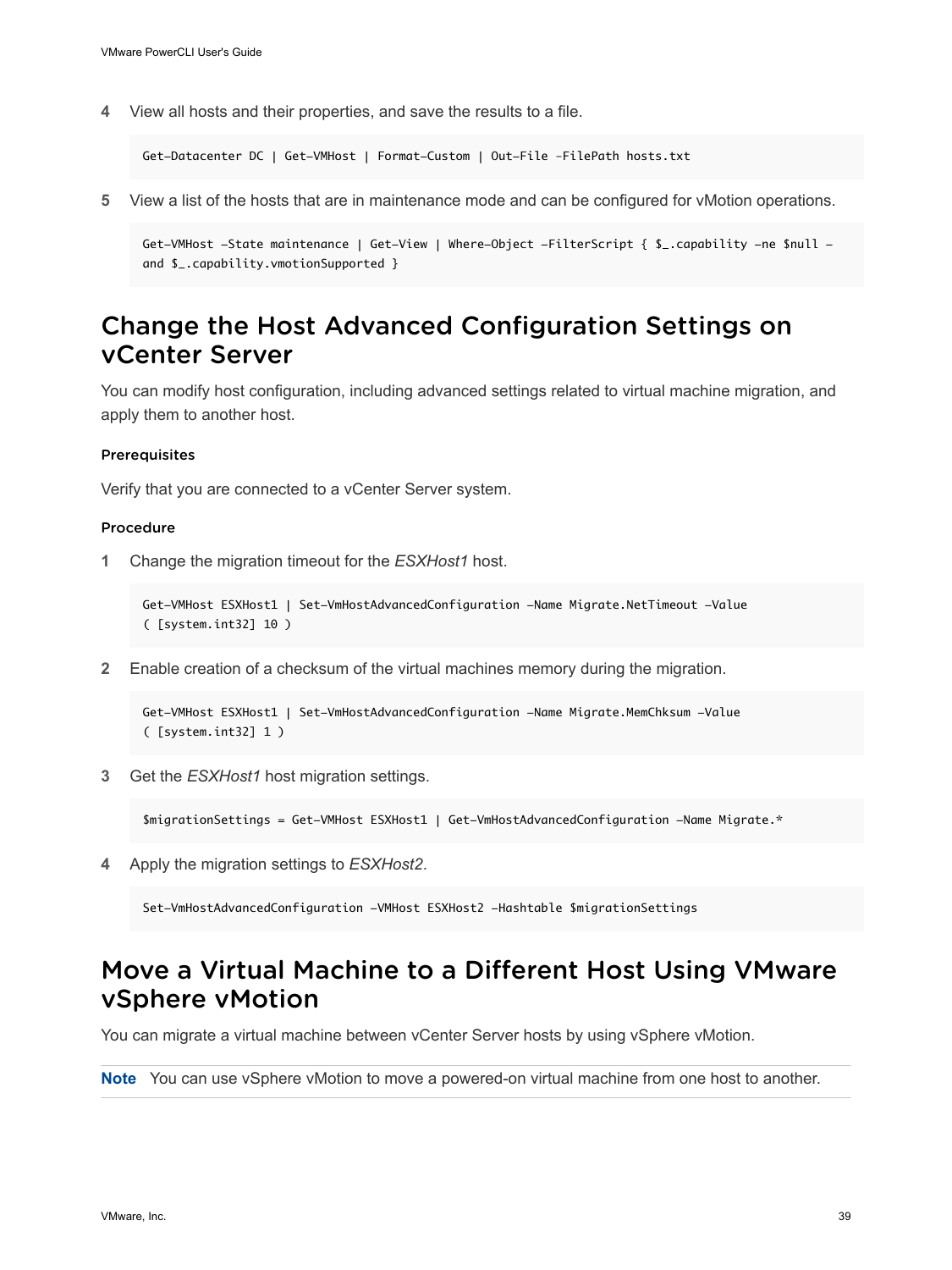### Prerequisites

Verify that you are connected to a vCenter Server system.

The virtual machine must be stored on a datastore shared by the current and the destination host, and the vMotion interfaces on the two hosts must be configured.

### Procedure

Get the *VM1* virtual machine and move it to a host named *ESXHost2*.

```
Get-VM VM1 | Move-VM -Destination (Get-VMHost ESXHost2)
```
# Move a Virtual Machine to a Different Datastore Using VMware vSphere Storage vMotion

You can migrate a virtual machine between datastores using the VMware Storage vMotion feature of vCenter Server.

**Note** You can use Storage vMotion to move a powered-on virtual machine from one datastore to another.

### **Prerequisites**

Verify that you are connected to a vCenter Server system.

The host on which the virtual machine is running must have access both to the datastore where the virtual machine is located and to the destination datastore.

#### Procedure

<sup>u</sup> Get the *VM1* virtual machine and move it to a datastore named *DS2*:

Get-VM VM1 | Move-VM -Datastore DS2

# Move a Virtual Machine to a Different yCenter Server System

You can migrate a virtual machine from one vCenter Server system to another by using Cross vCenter Server vMotion.

You can move virtual machines between vCenter Server systems of vSphere version 6.0 and later by using the Move-VM cmdlet. When you move a virtual machine from one vCenter Server system to another, only datastores are supported as storage destinations.

### Procedure

**1** Connect to the *myVC1* source vCenter Server system.

Connect-VIServer 'myVC1' -Username MyUser1 -Password MyPass1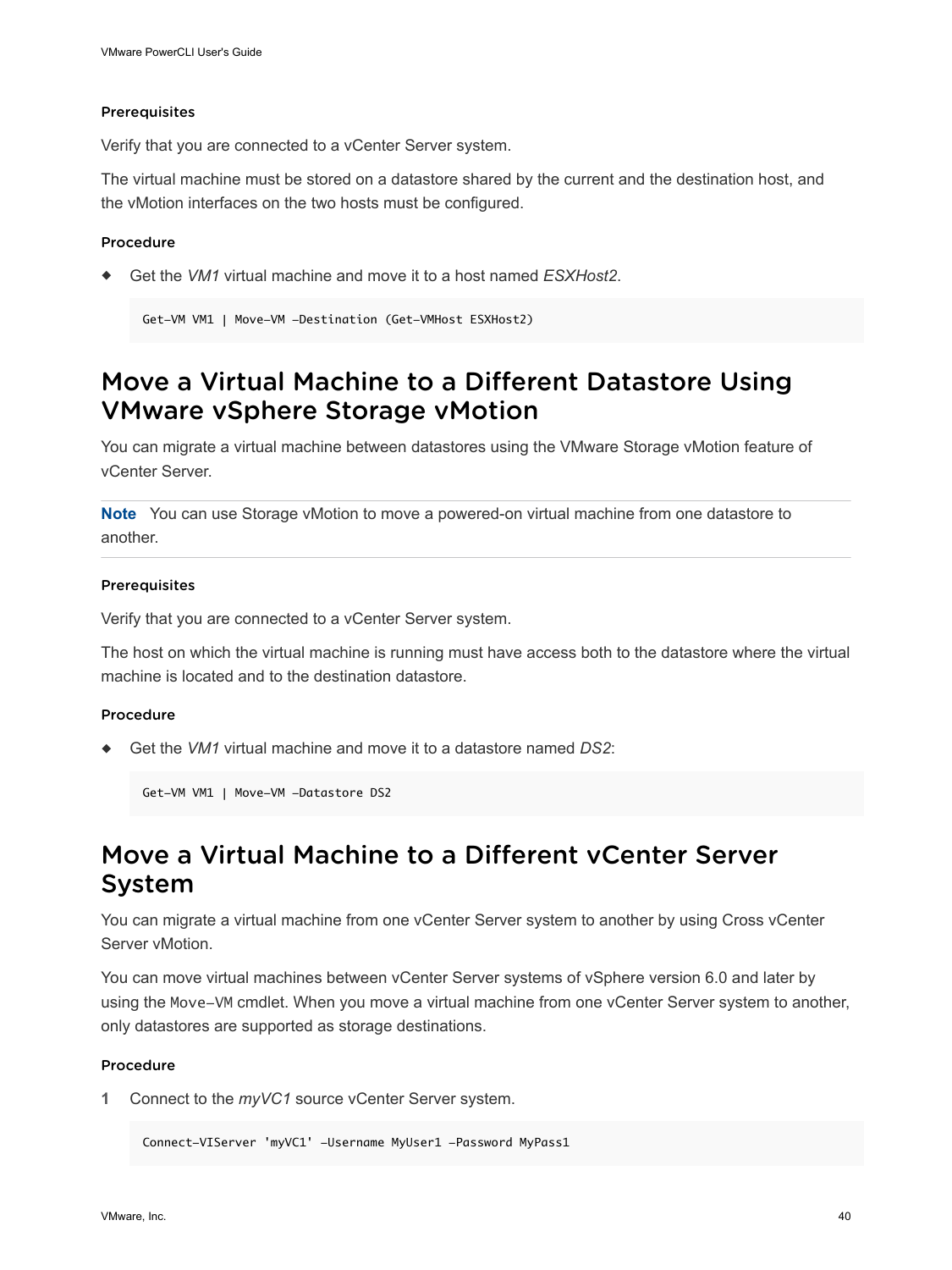**2** Connect to the *myVC2* destination vCenter Server system.

```
Connect-VIServer 'myVC2' -Username MyUser2 -Password MyPass2
```
**3** Store the *MyVM* virtual machine, its network adapters, the destination host, port group, and datastore in variables.

```
$vm = Get-VM 'myVM' -Location 'myVMhostOnVC1'
$destination = Get-VMHost 'MyVMhostOnVc2'
$networkAdapter = Get-NetworkAdapter -VM $vm
$destinationPortGroup = Get-VDPortgroup -VDSwitch 'myVDSwitchOnVC2' -Name 'myPortGroup'
$destinationDatastore = Get-Datastore 'MyDatastoreOnVc2'
```
**4** Migrate the virtual machine to the specified destination host and datastore and attach the virtual machine network adapters to the destination port group.

```
Move-VM -VM $vm -Destination $destination -NetworkAdapter $networkAdapter -PortGroup
$destinationPortGroup -Datastore $destinationDatastore
```
# Create a Host Profile on a vCenter Server System

The VMware Host Profiles feature enables you to create standard configurations for ESXi hosts. With PowerCLI, you can automate creation and modifying of host profiles.

#### **Prerequisites**

Verify that you are connected to a host that runs vCenter Server 4.1 or later.

#### Procedure

**1** Get the host named *Host1* and store it in the *\$vmhost* variable.

\$vmhost = Get-VMHost Host1

**2** Create a profile based on the *Host1* host.

```
New-VMHostProfile -Name MyHostProfile01 -Description "This is my test profile based on Host1." -
ReferenceHost $vmhost
```
**3** Get the newly created host profile.

\$hp1 = Get-VMHostProfile -Name MyHostProfile01

**4** Change the description of the *HostProfile1* host profile.

Set-VMHostProfile -Profile \$hp1 -Description "This is my old test host profile based on Host1."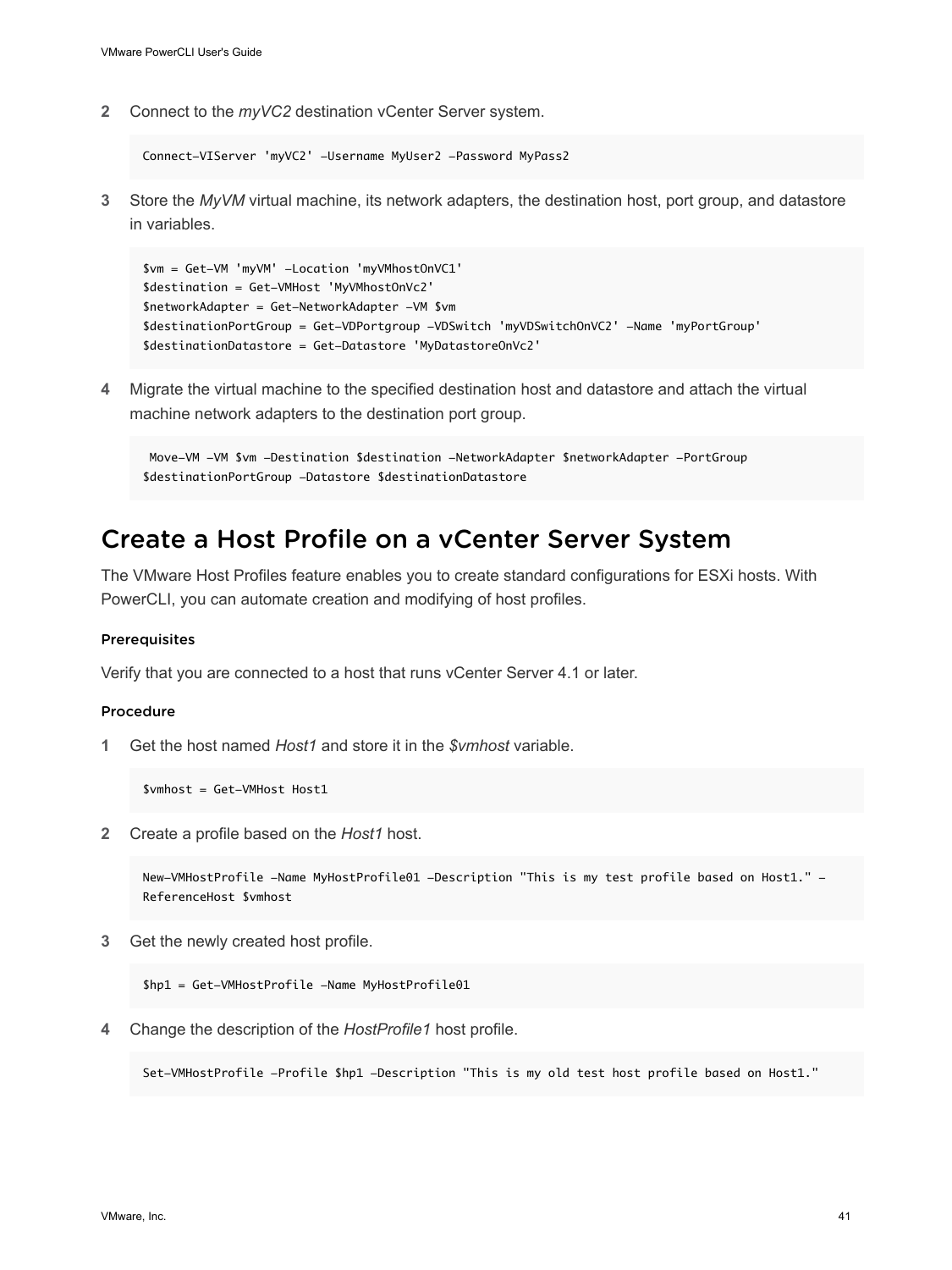# Apply a Host Profile to a Host on vCenter Server

To simplify operational management of large-scale environments, you can apply standard configurations called host profiles to hosts on vCenter Server. If you want to set up a host to use the same host profile as a reference host, you can attach the host to a profile.

### Prerequisites

Verify that you are connected to a host that runs vCenter Server 4.1 or later.

### Procedure

**1** Get the *Host2* host.

\$vmhost2 = Get-VMHost Host2

**2** Attach the *Host2* host to the *HostProfile1* host profile.

```
Set-VMHost -VMHost $vmhost2 -Profile HostProfile1
```
**3** Verify that the *Host2* host is compliant with the *HostProfile1* profile.

Test-VMHostProfileCompliance -VMHost \$vmhost2

The output of this command contains the incompliant settings of the host, if any.

**4** Apply the profile to the *Host2* host.

\$neededVariables = Invoke-VMHostProfile -Entity \$vmhost2 -Profile \$hp1 -Confirm:\$false

The *\$neededVariables* variable contains the names of all required variables and their default or current values, as returned by the server. Otherwise, the *\$neededVariables* variable contains the name of the host on which the profile has been applied.

### Manage Statistics and Statistics Intervals on vCenter Server

You can use the PowerCLI cmdlets to automate tasks for viewing and managing statistics for vCenter Server inventory objects.

You can modify the properties of a statistics interval and view statistics for a selected cluster.

### Prerequisites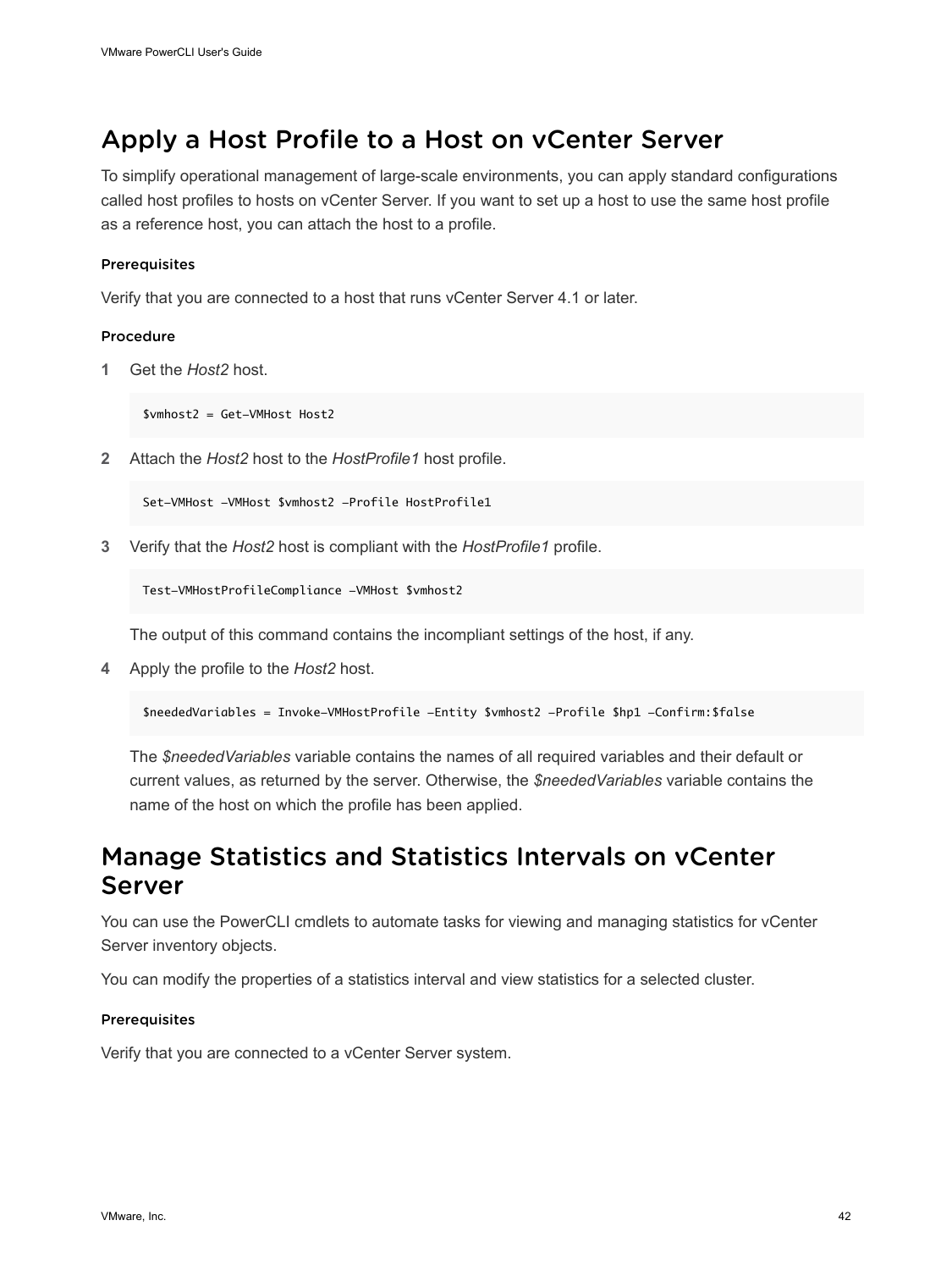**1** Increase the amount of time for which statistics of the previous day are stored.

Set-StatInterval -Interval "past day" -StorageTimeSecs 700000

**2** View the available memory metric types for the *Cluster1* cluster.

```
$cluster = Get-Cluster Cluster1
$statTypes = Get-StatType -Entity $cluster -Interval "past day" -Name mem.*
```
**3** View the cluster statistics collected for the day.

```
Get-Stat -Entity $cluster -Start ([System.DateTime]::Now.AddDays(-1)) -Finish 
([System.DateTime]::Now) -Stat $statTypes
```
## Modify the Settings of the NIC Teaming Policy for a Virtual Switch

You can set the NIC teaming policy on a vSwitch. The NIC teaming policy determines the load balancing and failover settings of a virtual switch and lets you mark NICs as unused.

### Prerequisites

Verify that you are connected to a vCenter Server system.

### Procedure

**1** Get a list of the physical NIC objects on the host network and store them in a variable.

\$pn = Get-VMHost 10.23.123.128 | Get-VMHostNetwork | Select -Property physicalnic

**2** Store the physical NIC objects you want to mark as unused in separate variables.

```
$pn5 = $pn.PhysicalNic[2]
$pn6 = $pn.PhysicalNic[3]
$pn7 = $pn.PhysicalNic[0]
```
**3** View the NIC teaming policy of the *VSwitch01* virtual switch.

```
$policy = Get-VirtualSwitch -VMHost 10.23.123.128 -Name VSwitch01 | Get-NicTeamingPolicy
```
**4** Change the policy of the switch to indicate that the *\$pn5*, *\$pn6*, and *\$pn7* network adapters are unused.

\$policy | Set-NicTeamingPolicy -MakeNicUnused \$pn5, \$pn6, \$pn7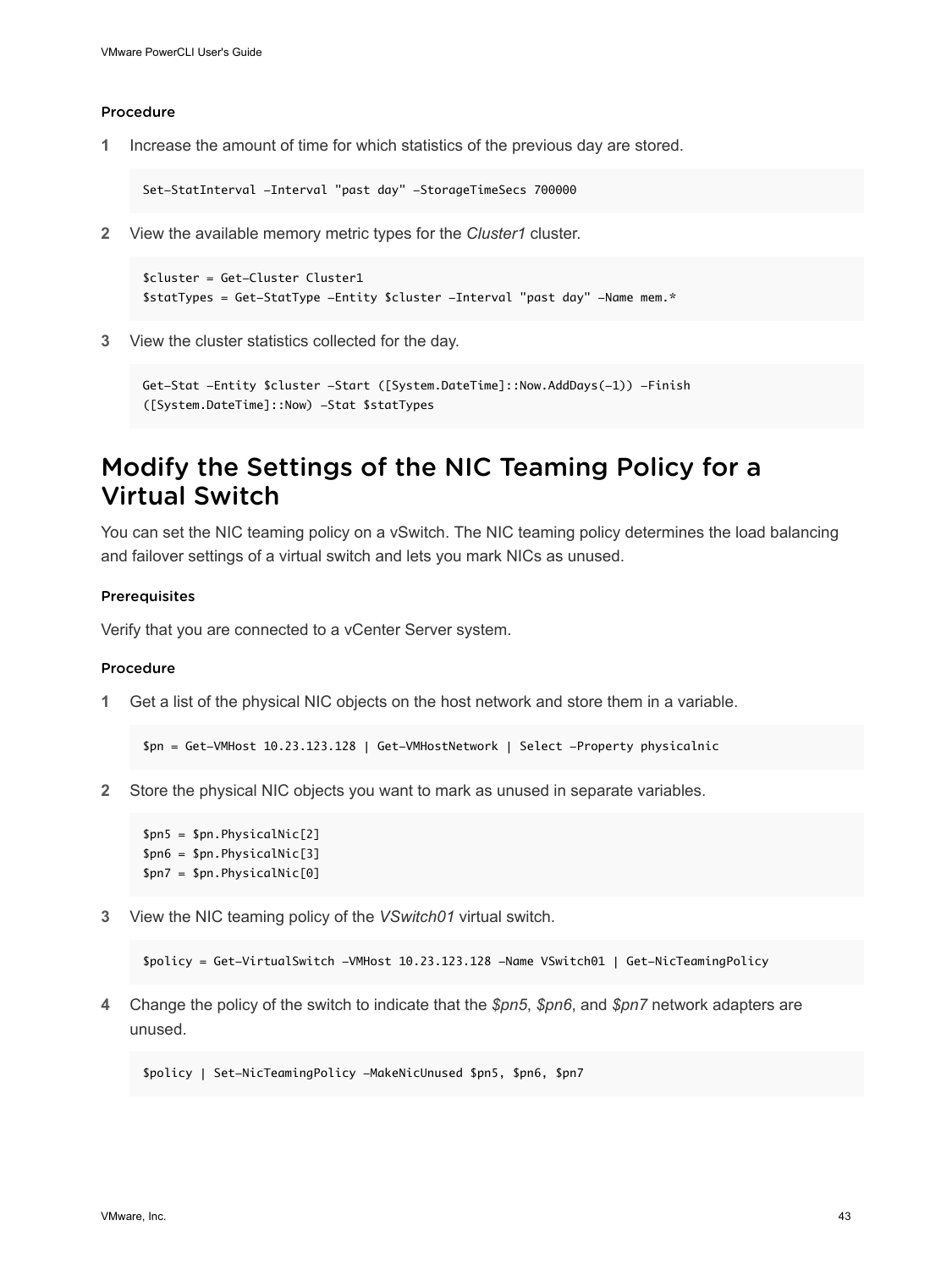**5** Modify the load balancing and failover settings of the virtual switch NIC teaming policy.

```
$policy | Set-NicTeamingPolicy -BeaconInterval 3 -LoadBalancingPolicy 3 -
NetworkFailoverDetectionPolicy 1 -NotifySwitches $false -FailbackEnabled $false
```
### Create a vApp on vCenter Server

With PowerCLI, you can create and manage vApps.

#### Prerequisites

Verify that you are connected to a vCenter Server system.

### Procedure

**1** Create a new vApp named *VApp* on a host.

New-VApp -Name VApp -CpuLimitMhz 4000 -CpuReservationMhz 1000 -Location (Get-VMHost Host1)

**2** Start the new virtual appliance.

Start-VApp VApp

# Modify the Properties of a vApp

With PowerCLI, you can start and stop vApps, and modify their properties.

### **Prerequisites**

Verify that you are connected to a vCenter Server system.

### Procedure

**1** Get the vApp named *VApp* and stop it.

Get-VApp VApp | Stop-VApp -Confirm:\$false

**2** Change the name and memory reservation for the vApp.

```
Get-VApp VApp | Set-VApp -Name OldVApp -MemReservationGB 2
```
### Export or Import vApps

You can import and export vApps to OVA and OVF files.

### Prerequisites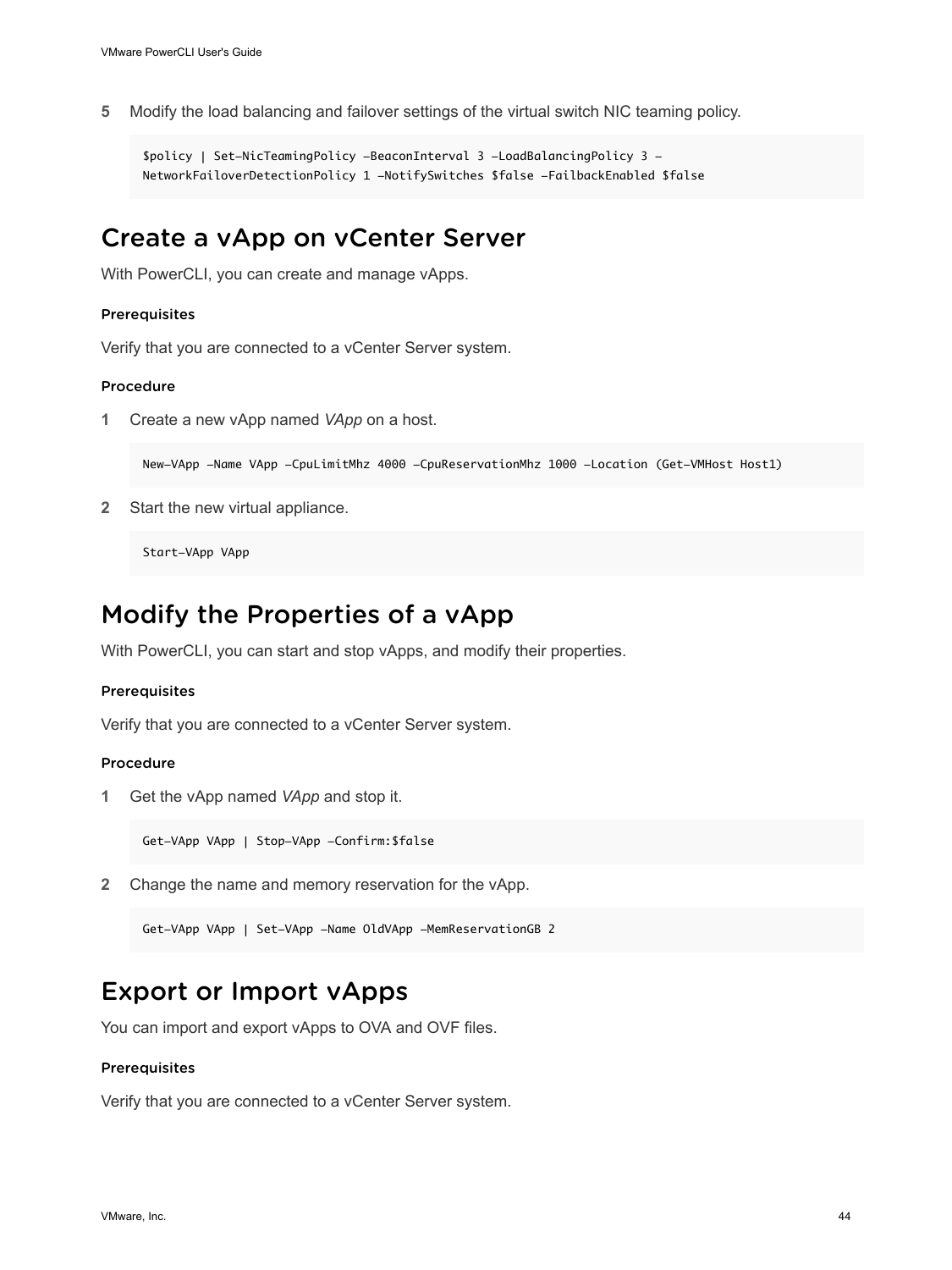**1** Get the vApp you want to export.

\$oldVApp = Get-VApp OldVApp

**2** Export the *OldVApp* vApp to a local directory and name the exported appliance *WebApp*.

Export-VApp -VApp \$oldVApp -Name WebApp -Destination D:\vapps\ -CreateSeparateFolder

**3** Import the *WebApp* vApp from a local directory to the *Storage2* datastore.

Import-VApp -Source D:\vapps\WebApp\WebApp.ovf -VMHost (Get-VMHost Host1) -Datastore (Get-Datastore -VMHost MyHost01 -Name Storage2)

### Create an iSCSI Host Storage

For a host, you can enable iSCSI, add iSCSI targets, and create new host storages.

### Prerequisites

Verify that you are connected to a vCenter Server system.

### Procedure

**1** Enable software iSCSI on a host.

\$vmhost = Get-VMHost ESXHost1 Get-VMHostStorage \$myHost | Set-VMHostStorage -SoftwareIScsiEnabled \$true

**2** Get the iSCSI HBA that is on the host.

\$iscsiHba = Get-VMHostHba -Type iScsi

**3** Add a new iSCSI target for dynamic discovery.

\$iscsiHba | New-IScsiHbaTarget -Address 192.168.0.1 -Type Send

**4** Rescan the HBAs on the host.

Get-VMHostStorage \$vmhost -RescanAllHba

**5** Get the path to the SCSI LUN.

\$lunPath = Get-ScsiLun -VMHost \$vmhost -CanonicalName (\$iscsiHba.Device + "\*") | Get-ScsiLunPath

You can provide the LUN path by using its canonical name beginning with the device name of the iSCSI HBA.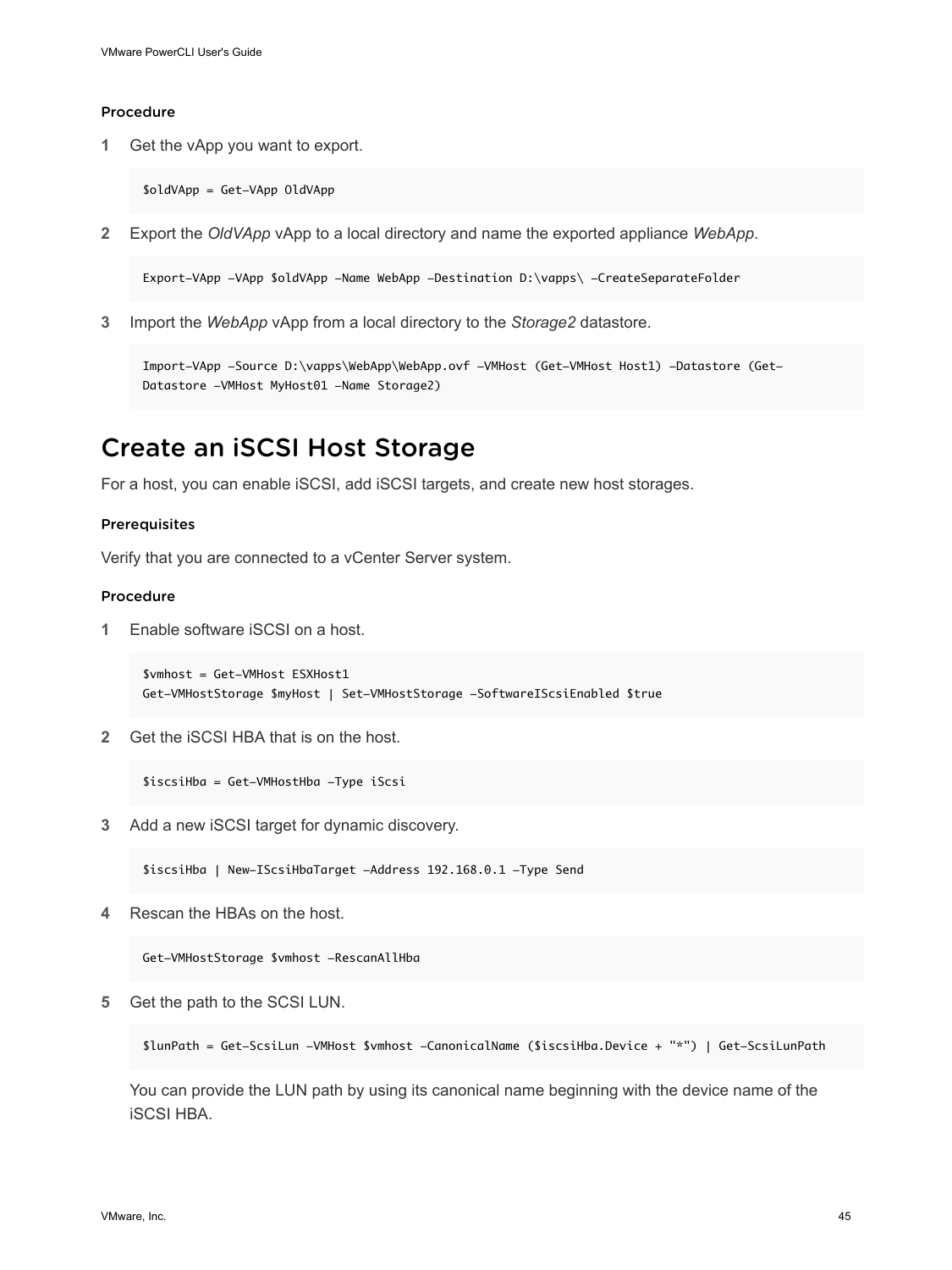**6** Create a new host storage.

```
New-Datastore -Vmfs -VMHost $vmhost -Path $lunpath.LunPath -Name iSCSI
```
## Add Passthrough Devices to a Host and Virtual Machine

You can get information about existing passthrough devices and add new SCSI and PCI devices to virtual machines and hosts.

### Prerequisites

Verify that you are connected to a vCenter Server system.

### Procedure

**1** Get a list of the PCI passthrough devices of the *VMHost* host

```
$vmhost = Get-VMHost ESXHost
Get-PassthroughDevice -VMHost $vmhost -Type Pci
```
**2** Get a list of the SCSI passthrough devices of the *VM* virtual machine

```
$vm = Get-VM VM
Get-PassthroughDevice -VM $vm -Type Scsi
```
**3** Add a SCSI passthrough device to the *VM* virtual machine

```
$scsiDeviceList = Get-PassthroughDevice -VMHost ESXHost -Type Scsi
Add-PassthroughDevice -VM $vm -PassthroughDevice $scsiDeviceList[0]
```
## Create a Custom Property Based on an Extension Data Property

You can create custom properties to add more information to vSphere objects. Custom properties based on extension data properties correspond directly to the property of the corresponding .NET view object.

### **Prerequisites**

Verify that you are connected to a vCenter Server system.

### Procedure

**1** Create a new custom property based on the Guest.ToolsVersion property.

```
New-VIProperty -ObjectType VirtualMachine -Name ToolsVersion -ValueFromExtensionProperty 
'Guest.ToolsVersion'
```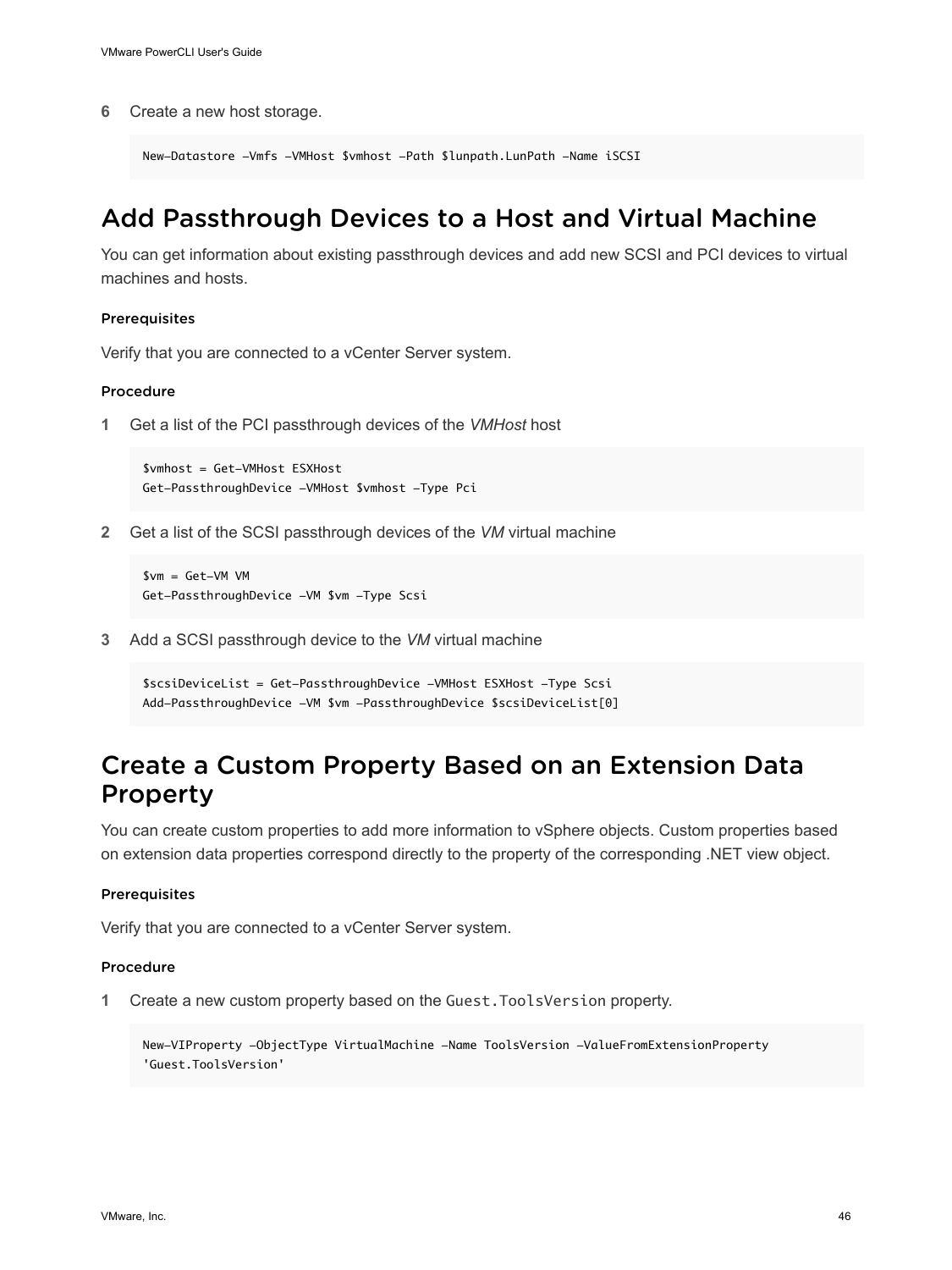**2** View the ToolsVersion properties of the available virtual machines.

```
Get-VM | Select Name, ToolsVersion
```
You have created a custom property named ToolsVersion for VirtualMachine objects.

# Create a Script-Based Custom Property for a vSphere Object

You can create a custom property by writing a script and providing a name for the property. The script evaluates when the custom property is called for the first time.

### **Prerequisites**

Verify that you are connected to a vCenter Server system.

### Procedure

**1** Create a new custom property named *NameOfHost* that stores the name of the host on which a virtual machine resides.

New-VIProperty -Name NameOfHost -ObjectType VirtualMachine -Value { return \$args[0].VMHost.Name }

**2** View the *NameOfHost* properties of the available virtual machines.

Get-VM | select Name, NameOfHost | Format-Table -AutoSize

You created a custom script property named *NameOfHost* for VirtualMachine objects.

## Apply a Customization Object to a Cloned Virtual Machine

You can apply a custom configuration to a cloned virtual machine by using a customization object.

```
Note This feature runs only on a 32-bit PowerCLI process.
```
#### Prerequisites

Verify that you are connected to a vCenter Server system.

### Procedure

**1** Get the *Spec* customization specification and clone it for temporary use.

Get-OSCustomizationSpec Spec | New-OSCustomizationSpec -Type NonPersistent -Name ClientSpec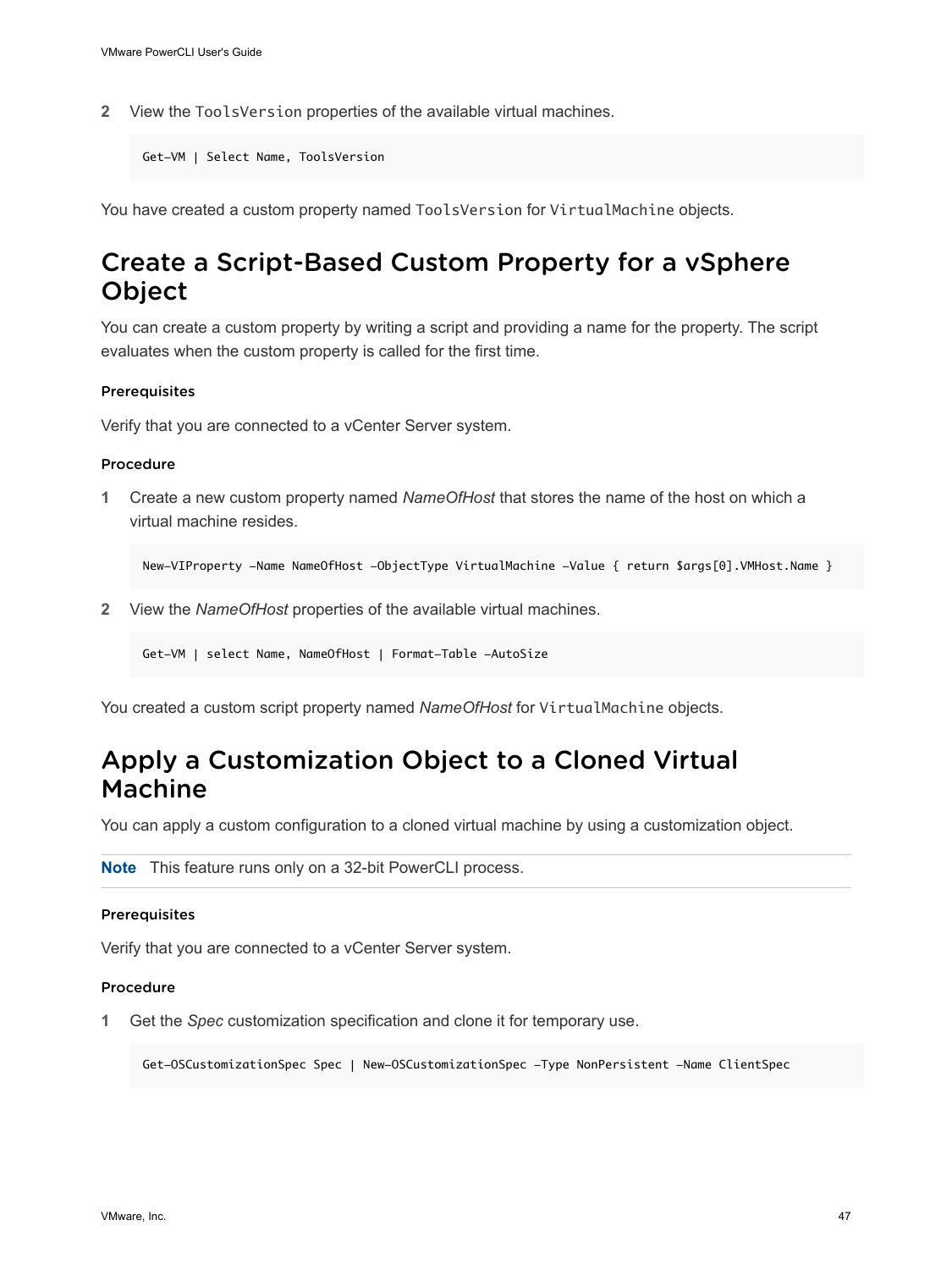**2** Change the NamingPrefix property of the customization object to the name of the virtual machine you want to create.

Set-OSCustomizationSpec -Spec ClientSpec -NamingPrefix VM1

**3** Create a virtual machine named *VM1* by cloning the existing *VM* virtual machine and applying the customization specification.

Get-VM VM | New-VM -VMHost Host -Datastore Storage1 -OSCustomizationSpec ClientSpec -Name VM1

## Modify the Default NIC Mapping Object of a Customization Specification

You can modify the default NIC mapping object of a customization specification and apply the specification on a newly created virtual machine.

#### Procedure

**1** Create a nonpersistent customization specification for Windows operating systems.

New-OSCustomizationSpec -Type NonPersistent -Name Spec -OSType Windows -Workgroup Workgroup -OrgName Company -Fullname User -ProductKey "valid\_key" -ChangeSid -TimeZone "Central European" - NamingScheme VM

**2** View the default NIC mapping objects of the *Spec* specification.

Get-OSCustomizationNicMapping -Spec Spec | Set-OSCustomizationNicMapping -IpMode UseStaticIP - IpAddress 172.16.1.30 -SubnetMask 255.255.255.0 -DefaultGateway 172.16.1.1 -Dns 172.16.1

Each customization specification object has one default NIC mapping object.

**3** Modify the default NIC mapping object of the *Spec* customization specification to use static IP.

Get-OSCustomizationNicMapping -Spec Spec | Set-OSCustomizationNicMapping -IpMode UseStaticIP - IpAddress 172.16.1.30 -SubnetMask 255.255.255.0 -DefaultGateway 172.16.1.1 -Dns 172.16.1.1

**4** Create a new virtual machine named *VM1* from a template, and apply the static IP settings.

New-VM -Name VM1 -VMHost Host -Datastore Storage1 -OSCustomizationSpec Spec -Template Template

## Modify Multiple NIC Mapping Objects of a Customization Specification

You can modify multiple NIC mapping objects of a customization specification and apply the specification to an existing virtual machine.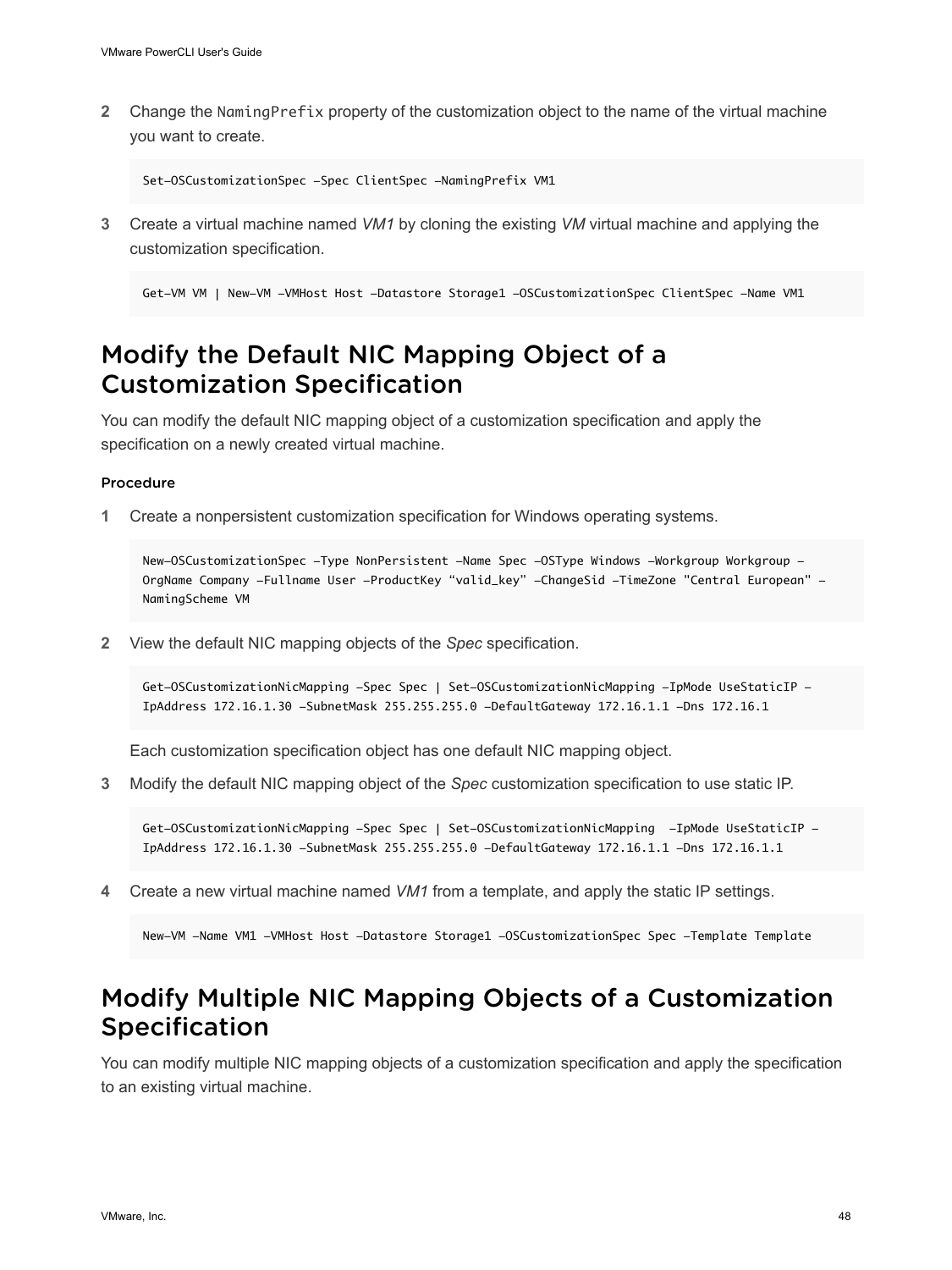**1** Get the network adapters of a virtual machine named *VM*.

Get-NetworkAdapter VM

When you apply a customization specification, each network adapter of the customized virtual machine must have a corresponding NIC mapping object. You can correlate network adapters and NIC mapping objects either by their position numbers, or by MAC address.

**2** Create a customization specification named *Spec*.

New-OSCustomizationSpec -Type NonPersistent -Name Spec -OSType Windows -Workgroup Workgroup -OrgName Company -Fullname User -ProductKey "valid\_key" -ChangeSid -TimeZone "Central European" - NamingScheme VM

**3** Add a new NIC mapping object that uses a static IP address.

New-OSCustomizationNicMapping -Spec Spec -IpMode UseStaticIP -IpAddress 172.16.1.30 -SubnetMask 255.255.255.0 -DefaultGateway 172.16.1.1 -Dns 172.16.1.1

**4** View the NIC mapping objects and verify that two NIC mapping objects are available.

Get-OSCustomizationNicMapping -Spec Spec

The default NIC mapping object is DHCP enabled, and the newly added one uses a static IP address.

**5** Apply the Spec customization specification to the *VM* virtual machine.

Get-VM VM | Set-VM -OSCustomizationSpec -Spec Spec

**6** Associate a network adapter from the *VMNetwork* network with the NIC mapping object that uses DHCP mode.

\$netAdapter = Get-NetworkAdapter VM | where { \$\_.NetworkName -eq 'VMNetwork' } Get-OSCustomizationNicMapping -Spec Spec | where { \$\_.IPMode -eq 'UseDHCP' } | Set-OSCustomizationNicMapping -NetworkAdapterMac \$netAdapter.MacAddress

# Create Multiple Virtual Machines that Use Static IP Addresses

You can deploy multiple virtual machines with a single network adapter and configure the deployed virtual machines to use static IP addresses by applying a customization specification.

### Prerequisites

Verify that you have defined a list of static IP addresses in a CSV file.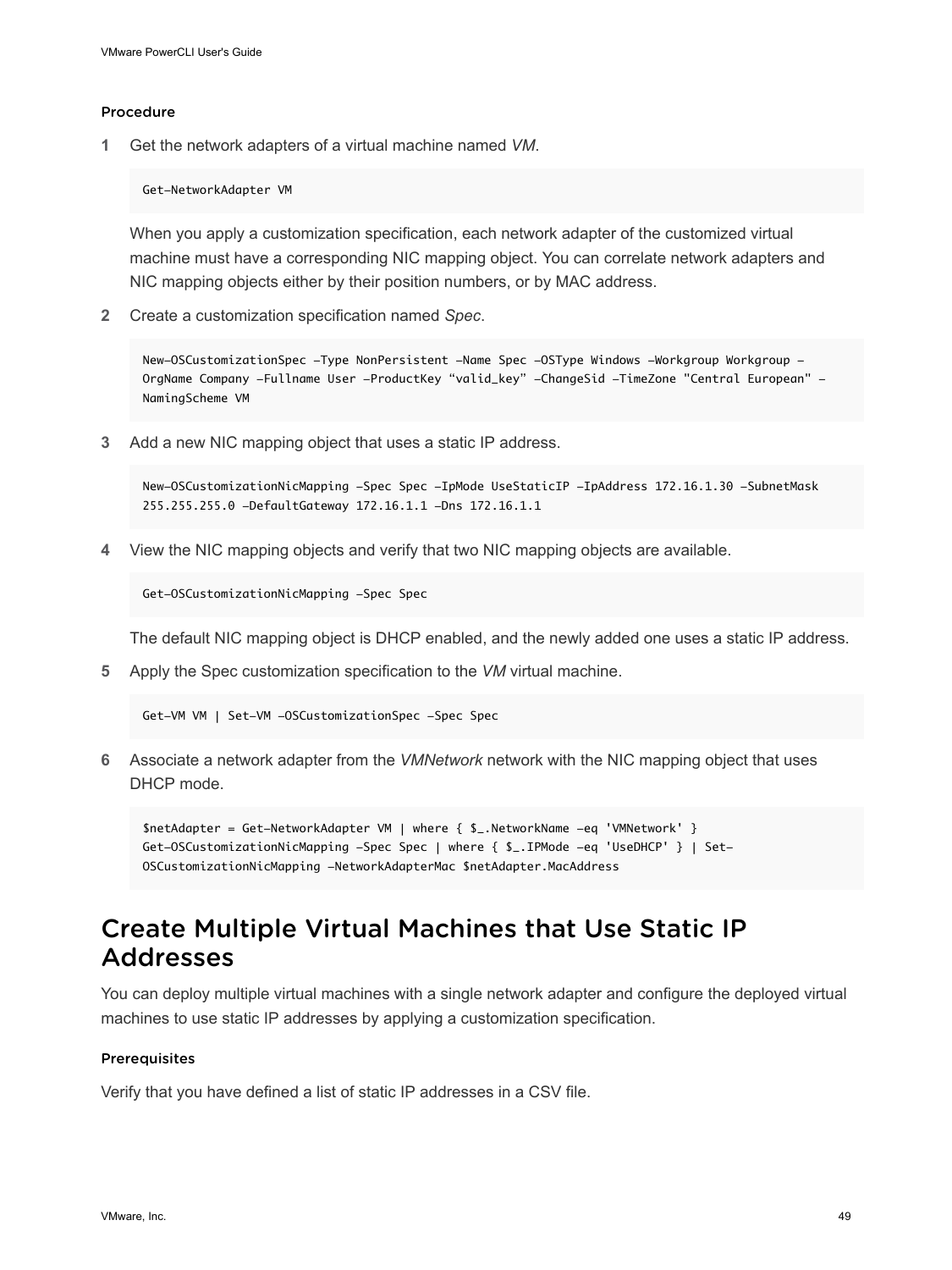**1** Define the naming convention for the virtual machines.

\$vmNameTemplate = "VM-{0:D3}"

**2** Save the cluster in which the virtual machines should be created into a variable.

\$cluster = Get-Cluster MyCluster

**3** Save the template on which the virtual machines should be based into a variable.

\$template = Get-Template MyTemplate

**4** Create the virtual machines.

```
$vmList = @()for ($i = 1; $i –le 100; $i++) {
    $vmName = $vmNameTemplate –f $i
     $vmList += New-VM –Name $vmName –ResourcePool $cluster –Template $template
}
```
**5** Save the static IP addresses from the stored CSV file into a variable.

\$staticIpList = Import-CSV C:\StaticIPs.csv

**6** Create the customization specification.

\$linuxSpec = New-OSCustomizationSpec –Name LinuxCustomization –Domain vmware.com –DnsServer "192.168.0.10", "192.168.0.20" –NamingScheme VM –OSType Linux

**7** Clone the customization specification to a nonpersistent type.

\$specClone = New-OSCustomizationSpec –Spec \$linuxSpec –Type NonPersistent

**8** Apply the customization specification to each virtual machine.

```
for (\$i = 0; \$i -lt $whList.Count; \$i++) {
     # Acquire a new static IP from the list
     $ip = $staticIpList[$i].IP
     # The specification has a default NIC mapping – retrieve it and update it with the static IP
     $nicMapping = Get-OSCustomizationNicMapping –OSCustomizationSpec $specClone
     $nicMapping | Set-OSCustomizationNicMapping –IpMode UseStaticIP –IpAddress $ip –SubnetMask 
"255.255.252.0" –DefaultGateway "192.168.0.1"
     # Apply the customization
     Set-VM –VM $vmList[$i] –OSCustomizationSpec $specClone –Confirm:$false
}
```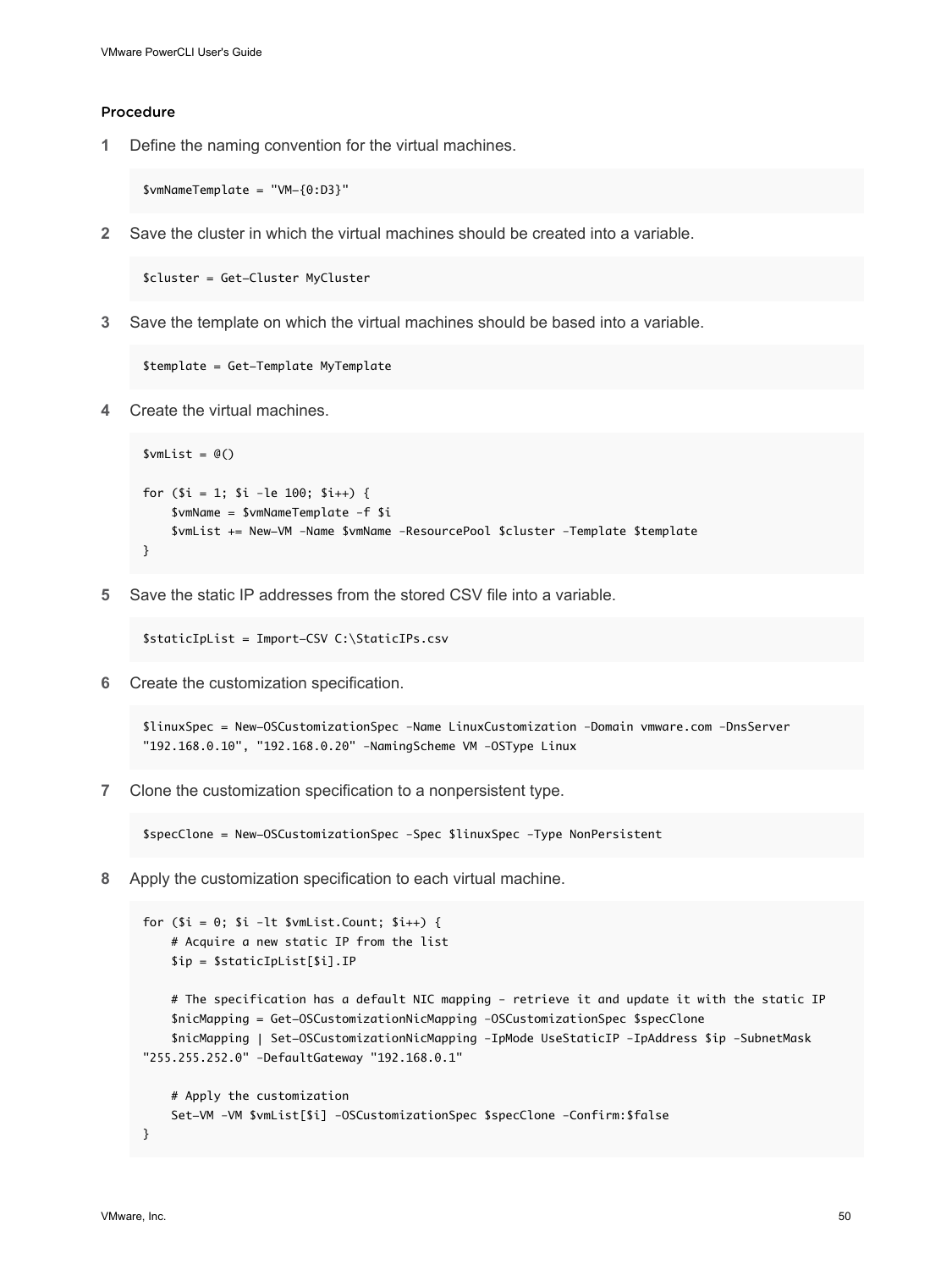# Create Multiple Virtual Machines with Two Network Adapters

You can deploy multiple virtual machines with two network adapters each and configure each adapter to use specific network settings by applying a customization specification.

You can configure each virtual machine to have one network adapter attached to a public network and one network adapter attached to a private network. You can configure the network adapters on the public network to use static IP addresses and the network adapters on the private network to use DHCP.

### Prerequisites

Verify that you have defined a list of static IP addresses in a CSV file.

### Procedure

**1** Define the naming convention for the virtual machines.

\$vmNameTemplate = "VM-{0:D3}"

**2** Save the cluster in which the virtual machines should be created into a variable.

\$cluster = Get-Cluster MyCluster

**3** Save the template on which the virtual machines should be based into a variable.

\$template = Get-Template MyTemplate

**4** Create the virtual machines.

```
$vmList = @()for ($i = 1; $i -le 100; $i++) {
     $vmName = $vmNameTemplate –f $i
     $vmList += New-VM –Name $vmName –ResourcePool $cluster –Template $template
}
```
**5** Save the static IP addresses from the stored CSV file into a variable.

```
$staticIpList = Import-CSV C:\StaticIPs.csv
```
**6** Create the customization specification.

\$linuxSpec = New-OSCustomizationSpec –Name LinuxCustomization –Domain vmware.com –DnsServer "192.168.0.10", "192.168.0.20" –NamingScheme VM –OSType Linux –Type NonPersistent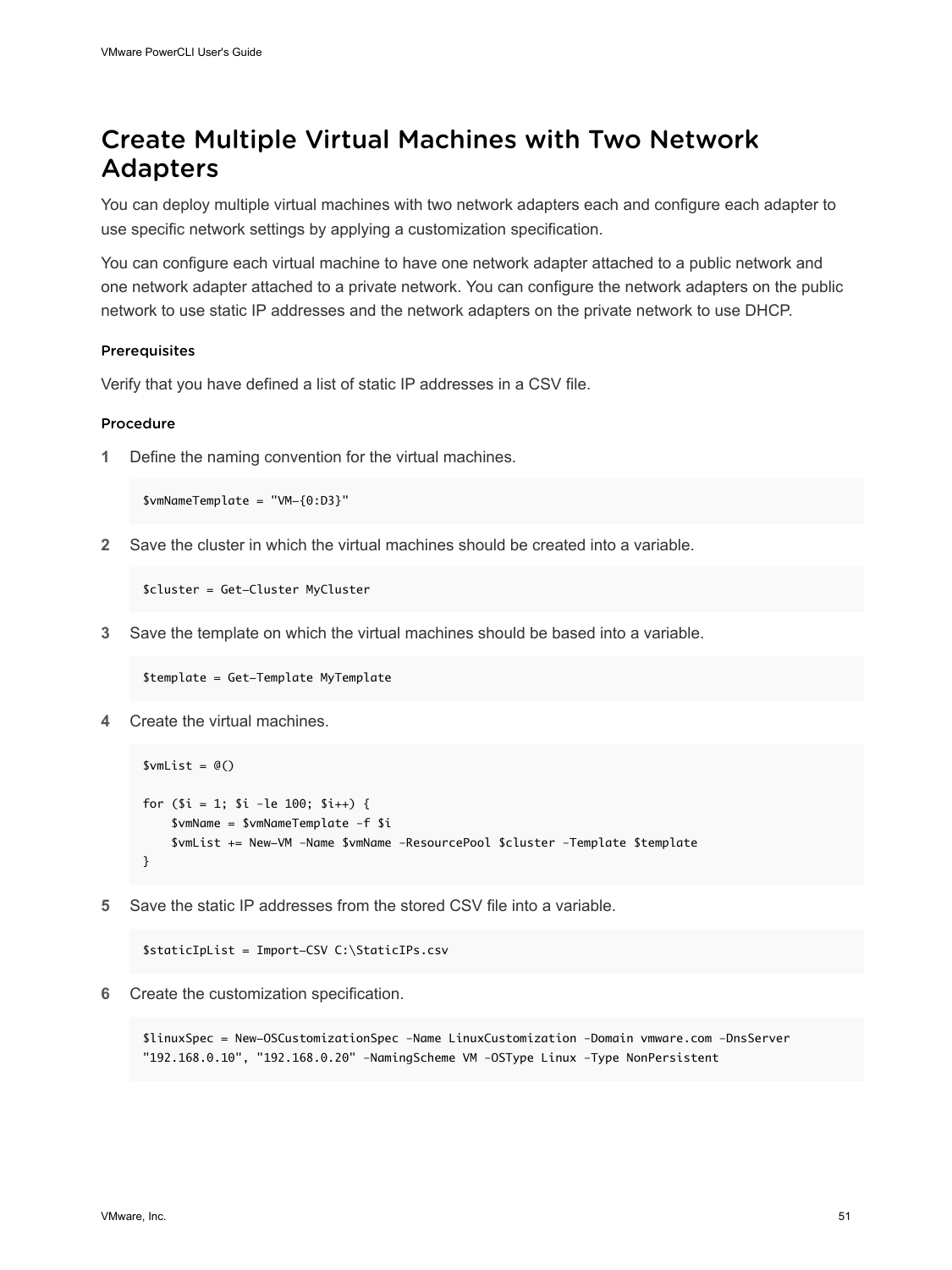**7** Apply the customization specification to each virtual machine.

```
for (\$i = 0; \$i -lt \$vmList.Count; \$i++) {
     # Acquire a new static IP from the list
     $ip = $staticIpList[$i].IP
     # Remove any NIC mappings from the specification
     $nicMapping = Get-OSCustomizationNicMapping –OSCustomizationSpec $linuxSpec
     Remove-OSCustomizationNicMapping –OSCustomizationNicMapping $nicMapping –Confirm:$false
     # Retrieve the virtual machine's network adapter attached to the public network named "Public"
     $publicNIC = $vmList[$i] | Get-NetworkAdapter | where {$_.NetworkName -eq "Public"}
     # Retrieve the virtual machine's network adapter attached to the private network named 
"Private"
     $privateNIC = $vmList[$i] | Get-NetworkAdapter | where {$_.NetworkName -eq "Private"}
     # Create a NIC mapping for the "Public" NIC that should use static IP
     $linuxSpec | New-OSCustomizationNicMapping –IpMode UseStaticIP –IpAddress $ip –SubnetMask 
"255.255.252.0" –DefaultGateway "192.168.0.1" –NetworkAdapterMac $publicNIC.MacAddress
     # Create a NIC mapping for the "Private" NIC that should use DHCP
     $linuxSpec | New-OSCustomizationNicMapping –IpMode UseDhcp –NetworkAdapterMac 
$privateNIC.MacAddress
     # Apply the customization
    Set-VM –VM $vmList[$i] –OSCustomizationSpec $linuxSpec –Confirm:$false
}
```
## Create a vSphere Role and Assign Permissions to a User

With PowerCLI, you can automate management of vSphere permissions, roles, and privileges.

**Note** vSphere permissions determine your level of access to vCenter Server, and ESXi hosts. Privileges define individual rights to perform actions and access object properties. Roles are predefined sets of privileges.

### Prerequisites

Verify that you are connected to a vCenter Server system.

#### Procedure

**1** Get the privileges of the **Readonly** role.

\$readOnlyPrivileges = Get-VIPrivilege -Role Readonly

**2** Create a new role with custom privileges.

\$role1 = New-VIRole -Privilege \$readOnlyPrivileges -Name Role1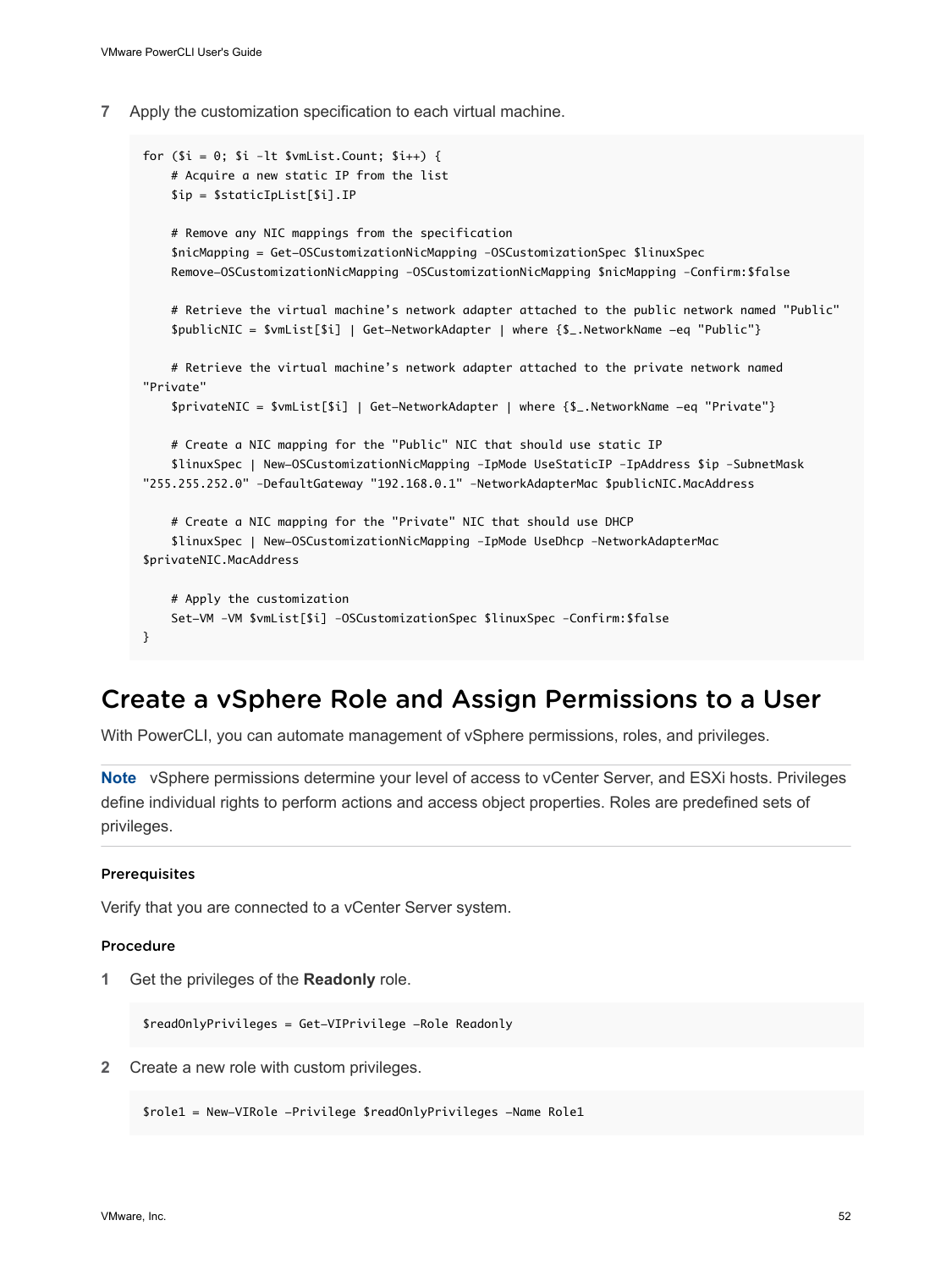**3** Add the **PowerOn** privileges to the new role.

```
$powerOnPrivileges = Get-VIPrivilege -Name "PowerOn"
$role1 = Set-VIRole –Role $role1 –AddPrivilege $powerOnPrivileges
```
**4** Create a permission and apply it to a vSphere root object.

```
$rootFolder = Get-Folder -NoRecursion
$permission1 = New-VIPermission -Entity $rootFolder -Principal "user" -Role readonly -Propagate
```
The Principal parameter accepts both local and domain users and groups if the vCenter Server system is joined in AD.

**5** Update the new permission with the custom role.

```
$permission1 = Set-VIPermission -Permission $permission1 -Role $role1
```
You created a new role and assigned permissions to a user.

### View the Action Triggers for an Alarm on vCenter Server

You can see which action triggers are configured for an alarm.

### Prerequisites

Verify that you are connected to a vCenter Server system.

### Procedure

**1** Get all PowerCLI supported alarm actions for the *Host Processor Status* alarm.

```
Get-AlarmDefinition -Name "Host Processor Status" | Get-AlarmAction -ActionType "ExecuteScript", 
"SendSNMP", "SendEmail"
```
**2** Get all the triggers for the first alarm definition found.

Get-AlarmAction -AlarmDefinition (Get-AlarmDefinition | select -First 1) | Get-AlarmActionTrigger

## Create and Modify Alarm Actions and Alarm Triggers on vCenter Server

With PowerCLI, you can create and modify vCenter Server alarm actions and alarm triggers.

### Prerequisites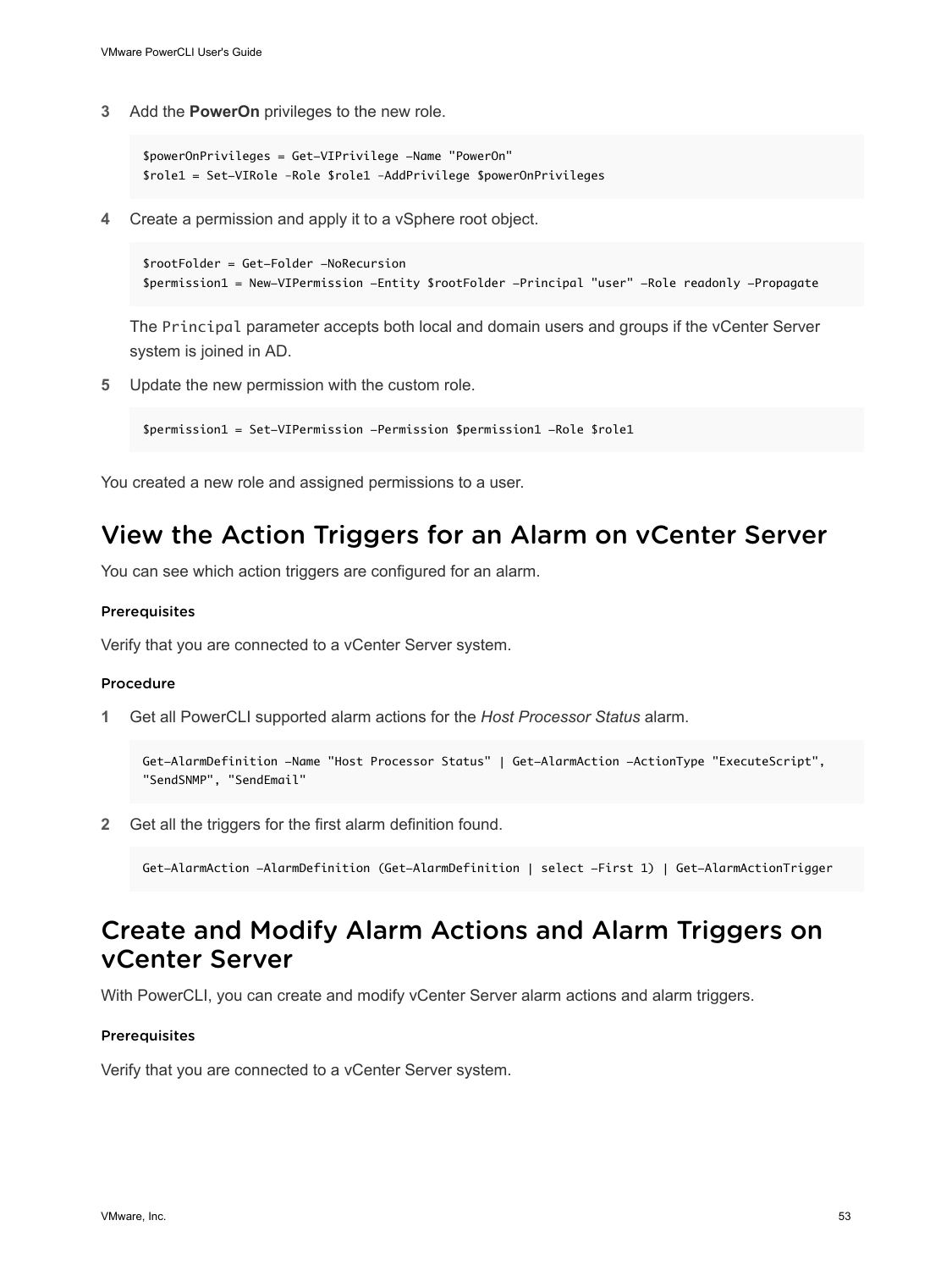**1** For all host alarms, modify the interval after the action repeats.

```
Get-AlarmDefinition -Entity (Get-VMHost) | foreach { $_ | Set-AlarmDefinition -ActionRepeatMinutes 
($_.ActionRepeatMinutes + 1)}
```
**2** Modify the name and the description of a selected alarm definition, and enable the alarm.

Get-AlarmDefinition -Name AlarmDefinition | Set-AlarmDefinition -Name AlarmDefinitionNew - Description 'Alarm Definition Description' -Enabled:\$true

**3** Create an alarm action email for the renamed alarm definition.

Get-AlarmDefinition -Name AlarmDefinitionNew | New-AlarmAction -Email -To 'test@vmware.com' -CC @('test1@vmware.com', 'test2@vmware.com') -Body 'Email text' -Subject 'Email subject'

**4** Create an snmp alarm action.

Get-AlarmDefinition -Name AlarmDefinitionNew | New-AlarmAction -Snmp

**5** Create a script alarm action.

Get-AlarmDefinition -Name AlarmDefinitionNew | New-AlarmAction -Script -ScriptPath 'c:\test.ps1'

**6** Create an action trigger on all actions for the selected alarm.

```
Get-AlarmDefinition -Name AlarmDefinitionNew | Get-AlarmAction | New-AlarmActionTrigger -
StartStatus 'Red' -EndStatus 'Yellow' -Repeat
```
## Remove Alarm Actions and Triggers

In some cases, you might want to remove obsolete alarm actions and triggers.

### Prerequisites

Verify that you are connected to a vCenter Server system.

### Procedure

**1** Remove the first one from the action triggers found for an alarm definition.

Get-AlarmDefinition -Name AlarmDefinition | Get-AlarmAction | Get-AlarmActionTrigger | select - First 1 | Remove-AlarmActionTrigger -Confirm: \$false

**2** Remove all the actions for an alarm definition.

Get-AlarmDefinition -Name AlarmDefinition | Get-AlarmAction | Remove-AlarmAction -Confirm:\$false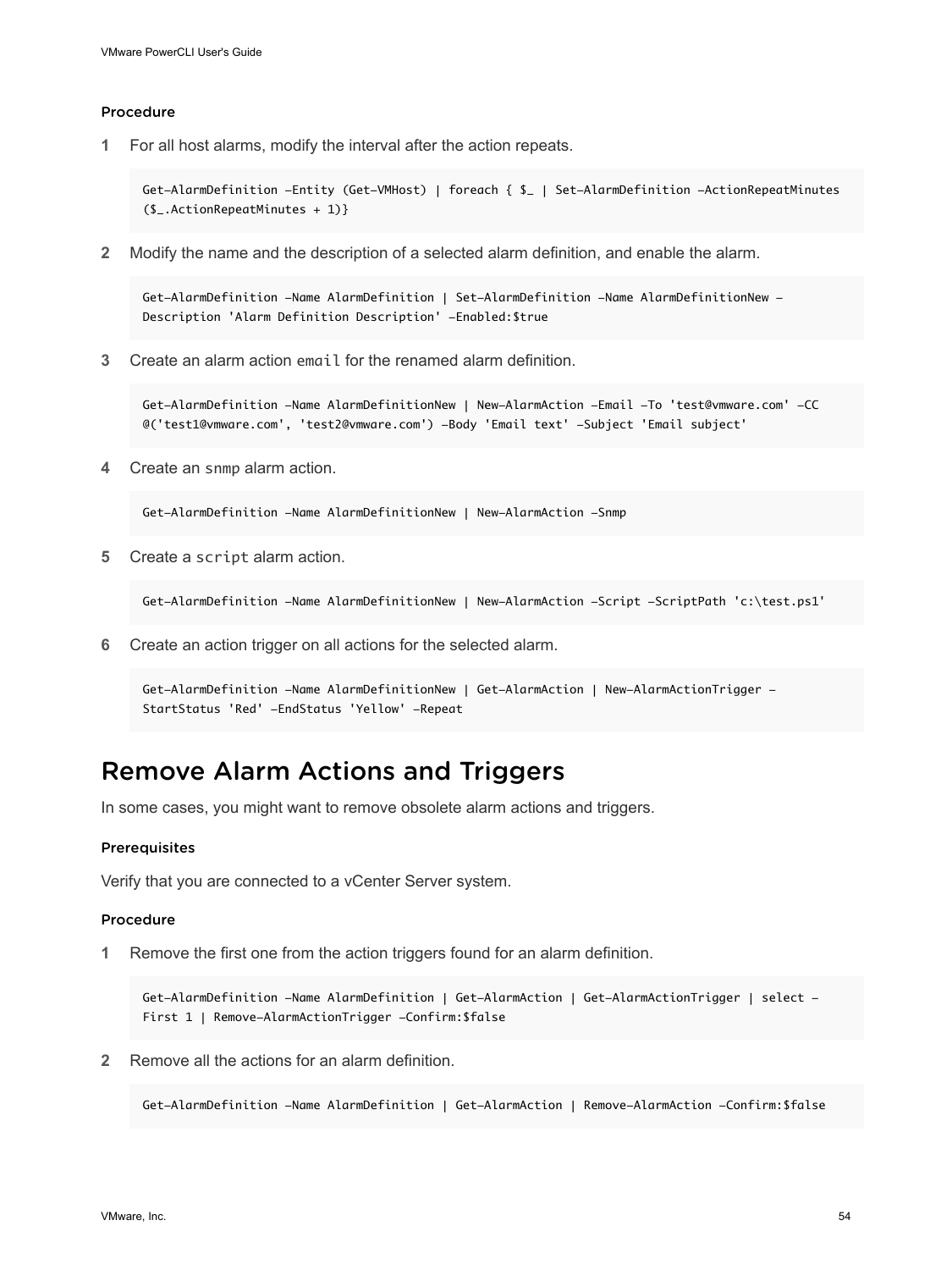# Create and Modify Advanced Settings for a Cluster

You can customize the behavior of a cluster on a vCenter Server system by creating and modifying custom advanced settings for it.

### **Prerequisites**

Verify that you are connected to a vCenter Server system.

### Procedure

**1** Create a new cluster named *Cluster*.

\$cluster = New-Cluster -Name Cluster -Location (Get-Datacenter Datacenter)

**2** Create two advanced settings for the new cluster.

```
$setting1 = New-AdvancedSetting -Type "ClusterHA" -Entity $cluster -Name 'das.defaultfailoverhost' 
-Value '192.168.10.1'
$setting2 = New-AdvancedSetting -Type "ClusterHA" -Entity $cluster -Name 'das.isolationaddress' -
Value '192.168.10.2'
```
**3** Modify the value of the advanced setting stored in the *\$setting2* variable.

```
Get-AdvancedSetting -Entity $cluster -Name 'das.isolationaddress' | Set-AdvancedSetting -Value 
'192.168.10.3' -Confirm:$false
```
**4** Create another advanced setting.

```
New-AdvancedSetting -Entity $cluster -Name 'das.allowNetwork[Service Console]' -Value $true -Type 
'ClusterHA'
```
**5** Get the Service Console setting and store it in a variable.

\$setting3 = Get-AdvancedSetting -Entity \$entity -Name 'das.allowNetwork`[Service Console`]'

The ` character is used to escape the wildcard characters [ and ] in the advanced setting name.

### Modify the vCenter Server Email Configuration

You can modify the email configuration settings of a vCenter Server.

#### Prerequisites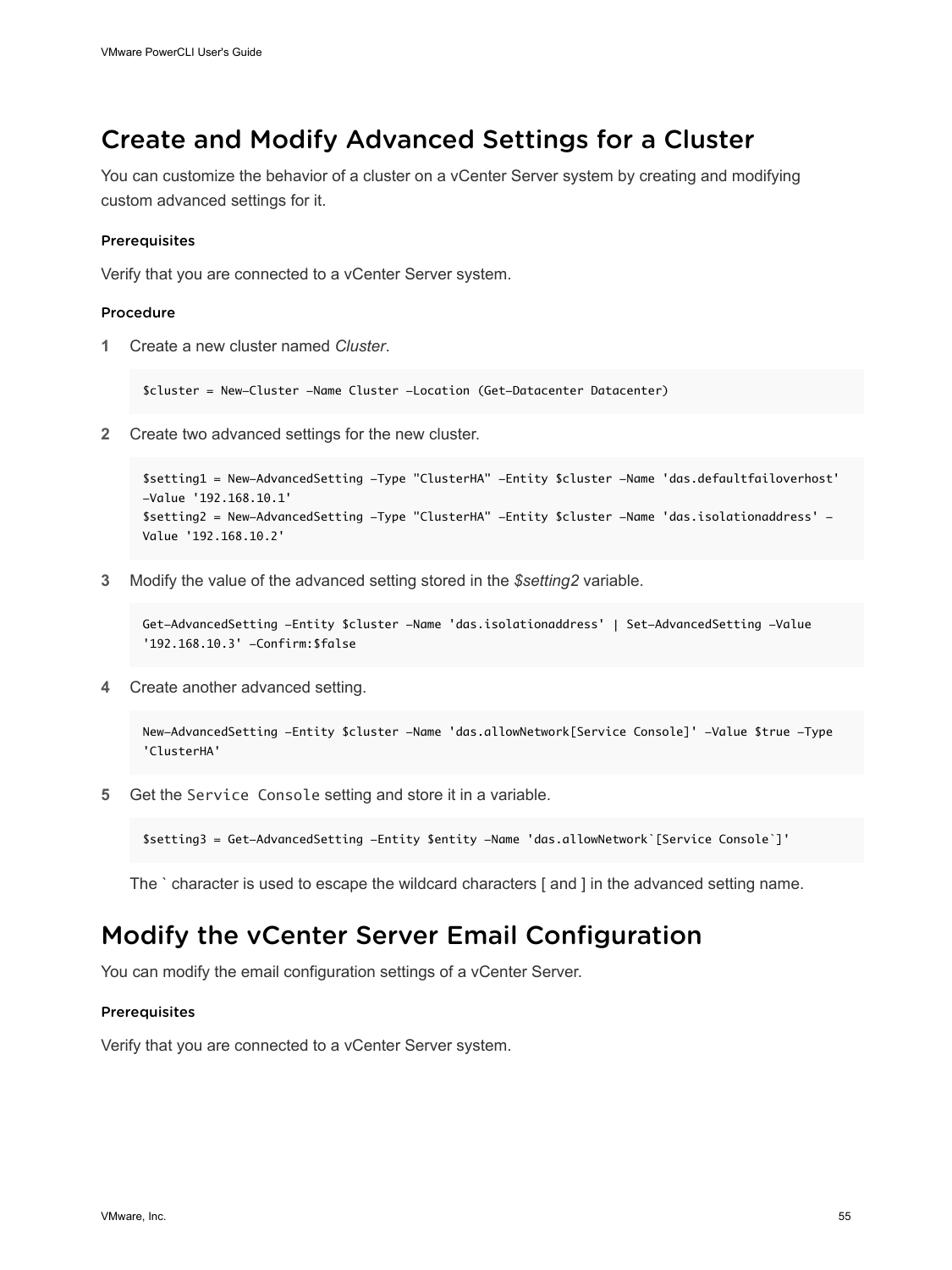**1** View the current email configuration settings of the vCenter Server from the *\$srv* variable.

Get-AdvancedSetting –Entity \$srv –Name mail.\*

**2** Update the SMTP server name and port.

```
Get-AdvancedSetting –Entity $srv –Name mail.smtp.server | Set-AdvancedSetting –Value 
smtp.vmware.com
Get-AdvancedSetting –Entity $srv –Name mail.smtp.port | Set-AdvancedSetting –Value 25
```
### Modify the vCenter Server SNMP Configuration

To use SNMP, you must first configure the SNMP settings of the vCenter Server.

### Prerequisites

Verify that you are connected to a vCenter Server system.

### Procedure

**1** View the current SNMP configuration settings of the vCenter Server from the *\$srv* variable.

Get-AdvancedSetting –Entity \$srv –Name snmp.\*

**2** Modify the SNMP receiver data.

```
Get-AdvancedSetting –Entity $srv –Name snmp.receiver.2.community | Set-AdvancedSetting –Value 
public
Get-AdvancedSetting –Entity $srv –Name snmp.receiver.2.enabled | Set-AdvancedSetting –Value $true
Get-AdvancedSetting –Entity $srv –Name snmp.receiver.2.name | Set-AdvancedSetting –Value 
192.168.1.10
```
Now you can use SNMP with vCenter Server.

# Use Esxtop to Get Information on the Virtual CPUs of a Virtual Machine

You can use the Get-EsxTop cmdlet to retrieve real-time data for troubleshooting performance problems.

#### **Prerequisites**

Verify that you are connected to a server that runs ESX 4.1, vCenter Server 5.0 or later.

### Procedure

**1** Get the group to which the virtual machine belongs and save it as a variable.

```
$group = Get-EsxTop -CounterName SchedGroup | where {$_.VMName -eq $vm.Name}
```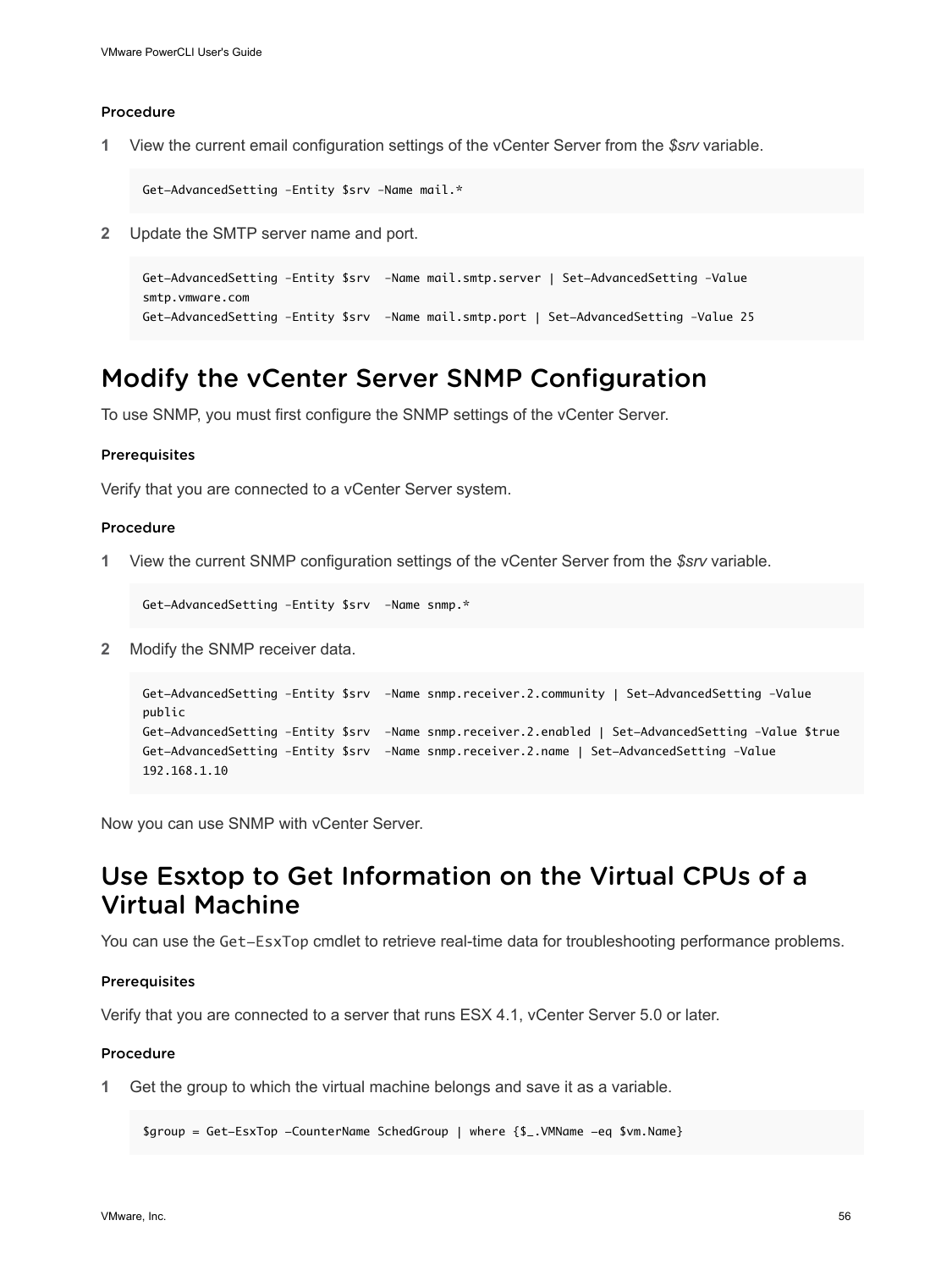**2** Get the IDs of all virtual CPUs of the virtual machine and store them in an array.

```
$gr = Get-EsxTop -TopologyInfo -Topology SchedGroup | %{$_.Entries} | where {$group.GroupID -
contains $_.GroupId} $group.GroupID
$cpuIds = @()$gr.CpuClient | %{$cpuIds += $_.CPUClientID}
```
**3** Get the CPU statistics for the virtual machine.

```
$cpuStats = Get-EsxTop -CounterName VCPU | where {$cpuIds -contains $_.VCPUID}
```
**4** Calculate the used and ready for use percentage by using the UsedTimeInUsec and ReadyTimeInUsec stats.

```
$result = @()$cpuStats | %{ `
$row = "" | select VCPUID, Used, Ready; `
$row.VCPUID = $. VCPUID;
$row.Used = [math]::Round(([double]$_.UsedTimeInUsec/[double]$_.UpTimeInUsec)*100, 2); `
$row.Ready = [math]::Round(([double]$_.ReadyTimeInUsec/[double]$_.UpTimeInUsec)*100, 2);` 
$result += $row
}
```
**5** View the used and ready for use percentage for each virtual CPU of the virtual machine.

\$result | Format-Table –AutoSize

### Filter vSphere Objects with Get-View

You can use the Get-View cmdlet to filter vSphere objects before performing various actions on them.

The filter parameter is a HashTable object containing one or more pairs of filter criteria. Each of the criteria consists of a property path and a value that represents a regular expression pattern used to match the property.

#### **Prerequisites**

Verify that you are connected to a vCenter Server system.

#### Procedure

**1** Create a filter by the power state and the guest operating system name of the virtual machines.

\$filter = @{"Runtime.PowerState" ="poweredOn"; "Config.GuestFullName" = "Windows XP"}

**2** Get a list of the virtual machines by using the created filter and call the ShutdownGuest method for each virtual machine in the list.

Get-View -ViewType "VirtualMachine" -Filter \$filter | foreach{\$\_.ShutdownGuest()}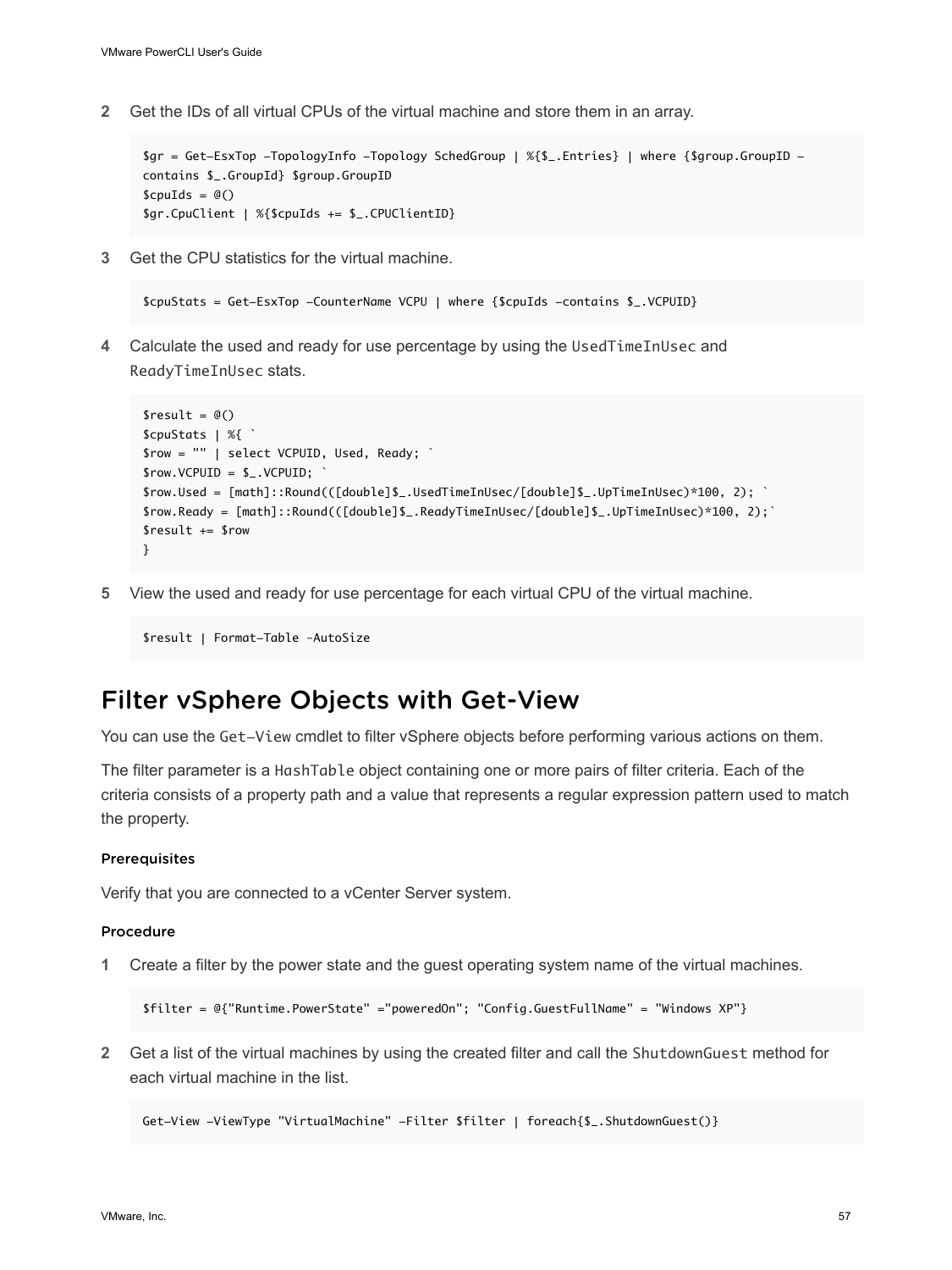The filter gets a list of the powered-on virtual machines whose guest OS names contain the string Windows XP. The Get-View cmdlet then initiates shutdown for each guest operating system in the list.

## Populate a View Object with Get-View

To save time and efforts, you can use Get-View to retrieve PowerCLI views from previously retrieved view objects.

### Prerequisites

Verify that you are connected to a vCenter Server system.

### Procedure

**1** Get a view of the *VM2* virtual machine by name.

\$vm2 = Get-View -ViewType VirtualMachine -Filter @{"Name" = "VM2"}

**2** Populate the *\$vmhostView* object.

\$vmhostView = Get-View -Id \$vm2.Runtime.Host

**3** Retrieve the runtime information for the *\$vmhostView* object.

\$vmhostView.Summary.Runtime

## Update the State of a Server-Side Object

You can use the Get-View cmdlet to update server-side objects.

### Prerequisites

Verify that you are connected to a vCenter Server system.

### Procedure

**1** Get the *VM2* virtual machine by name.

\$vm2 = Get-View -ViewType VirtualMachine -Filter @{"Name" = "VM2"} \$vmhostView = Get-View -Id \$vm2.Runtime.Host

**2** View the current power state.

\$vm2.Runtime.PowerState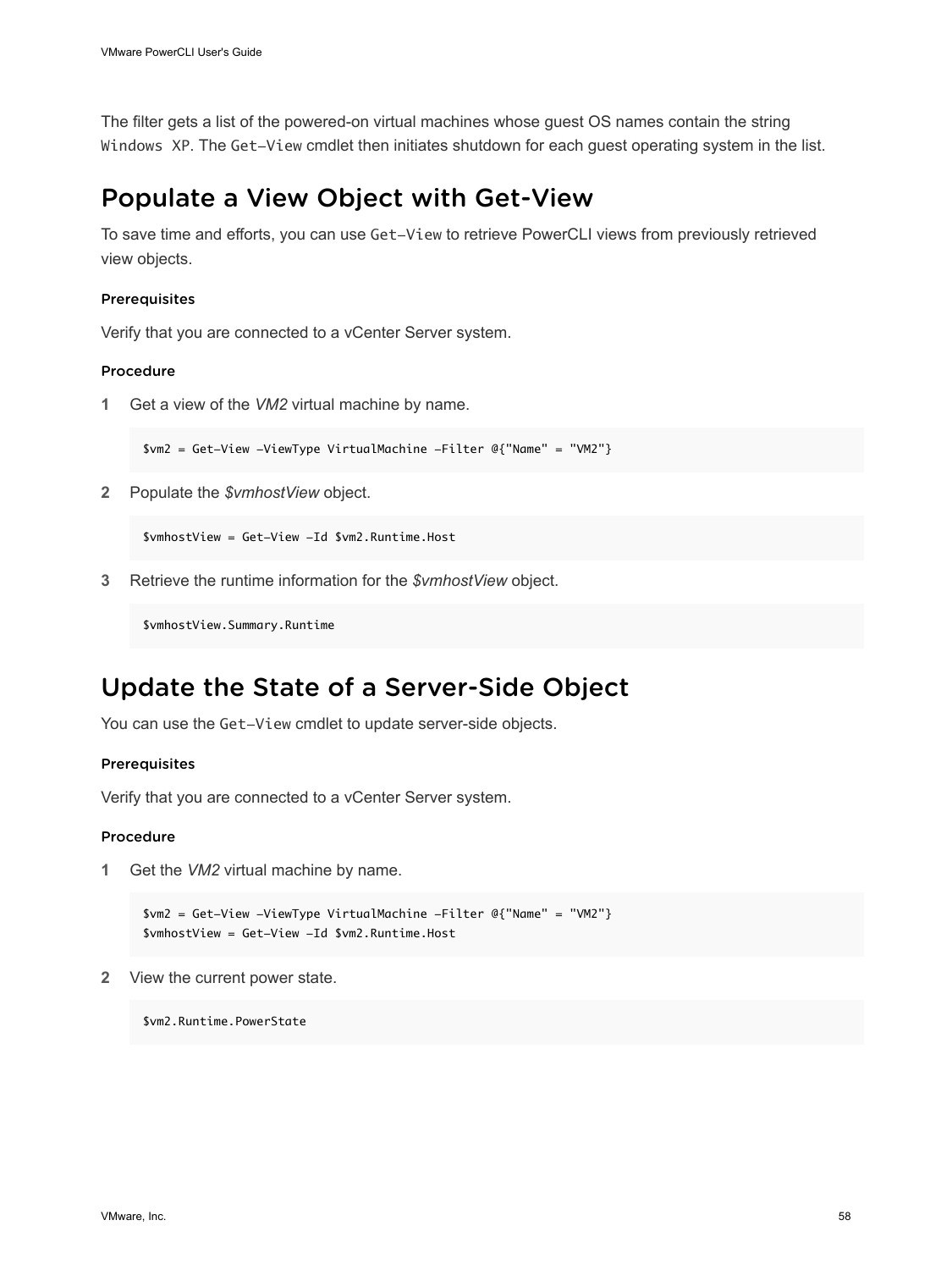**3** Power off the virtual machine.

```
If ($vm2.Runtime.PowerState -ne "PoweredOn") {
         $vm.PowerOnVM($vm2.Runtime.Host)
} else {
$vm2.PowerOffVM()
}
```
**4** View the value of the *\$vm2* power state.

```
$vm2.Runtime.PowerState
```
The power state is not updated yet because the virtual machine property values are not updated automatically.

**5** Update the view object.

\$vm2.UpdateViewData()

**6** Obtain the actual power state of the virtual machine.

\$vm2.Runtime.PowerState

## Reboot a Host with Get-View

You can reboot a host by using its corresponding view object.

### Prerequisites

Verify that you are connected to a vCenter Server system.

### Procedure

**1** Use the Get-VMHost cmdlet to get a host by its name, and pass the result to the Get-View cmdlet to get the corresponding view object.

\$vmhostView = Get-VMHost -Name Host | Get-View

**2** Call the reboot method of the host view object to reboot the host.

\$vmhostView.RebootHost()

## Modify the CPU Levels of a Virtual Machine with Get–View and Get–VIObjectByVIView

You can modify the CPU levels of a virtual machine using a combination of the Get-View and Get-VIObjectByVIView cmdlets.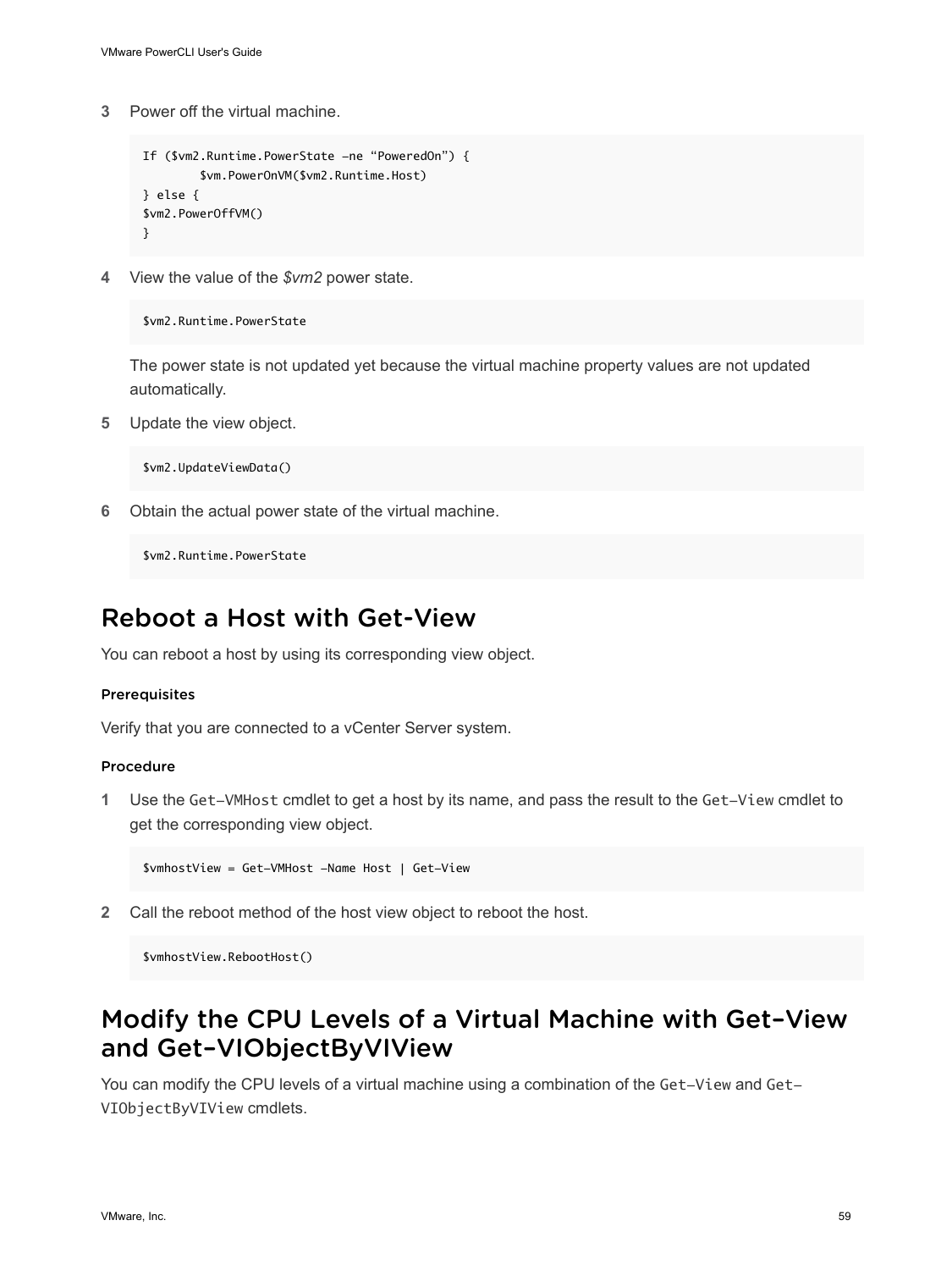### Prerequisites

Verify that you are connected to a vCenter Server system.

### Procedure

**1** Get the *VM2* virtual machine, shut it down, and pass it to the Get-View cmdlet to view the virtual machine view object.

\$vmView = Get-VM VM2 | Stop-VM | Get-View

**2** Create a *VirtualMachineConfigSpec* object to modify the virtual machine CPU levels and call the ReconfigVM method of the virtual machine view managed object.

```
$spec = New-Object VMware.Vim.VirtualMachineConfigSpec;
$spec.CPUAllocation = New-Object VMware.Vim.ResourceAllocationInfo;
$spec.CpuAllocation.Shares = New-Object VMware.Vim.SharesInfo;
$spec.CpuAllocation.Shares.Level = "normal";
$spec.Cpuallocation.Limit = -1;$vmView .ReconfigVM_Task($spec)
```
**3** Get the virtual machine object by using the Get-VIObjectByVIView cmdlet and start the virtual machine.

```
$vm = Get-VIObjectByVIView $vmView | Start-VM
```
### Browse the Default Inventory Drive

You can browse the default inventory drive and view its contents.

**Note** For more information about the Inventory Provider and the default inventory drive, see [PowerCLI](#page-16-0) [Inventory Provider](#page-16-0).

### Prerequisites

Verify that you are connected to a vCenter Server system.

### Procedure

**1** Navigate to the vi inventory drive.

cd vi:

**2** View the drive content.

dir

dir is an alias of the Get-ChildItem cmdlet.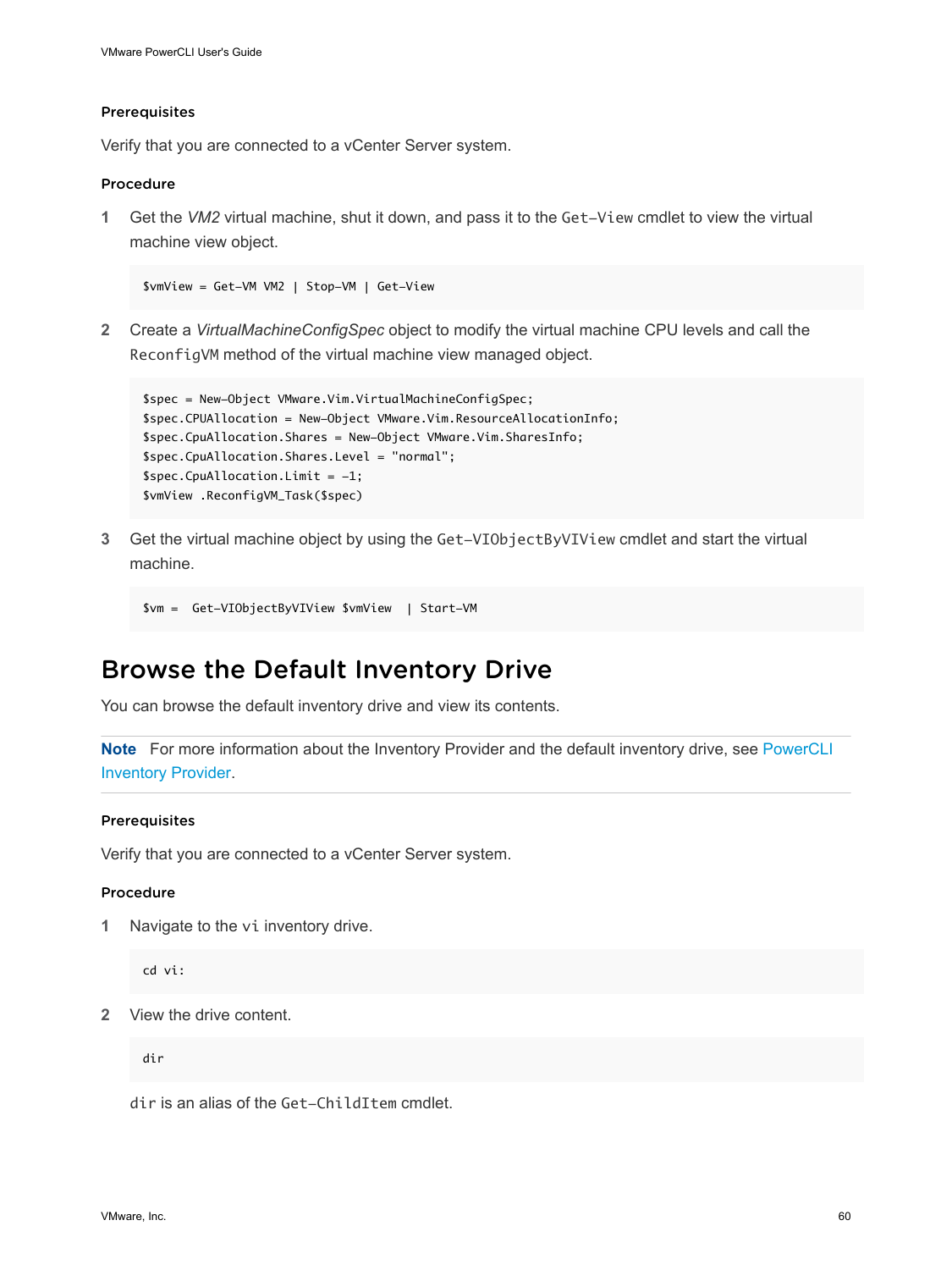## Create a New Custom Inventory Drive

In addition to the default drive, you can create new custom inventory drives by using the New-PSDrive cmdlet.

**Note** An alternative to creating an inventory drive is to map an existing inventory path. For example, run: New-PSDrive -Name myVi -PSProvider VimInventory -Root "vi:\Folder01\Datacenter01".

### Prerequisites

Verify that you are connected to a vCenter Server system.

### Procedure

**1** Get the root folder of the server.

\$root = Get-Folder -NoRecursion

**2** Create a PowerShell drive named myVi in the server root folder.

New-PSDrive -Location \$root -Name myVi -PSProvider VimInventory -Root '\'

**Note** You can use the New-InventoryDrive cmdlet, which is an alias of New-PSDrive. This cmdlet creates a new inventory drive using the Name and Datastore parameters. For example: Get-Folder -NoRecursion | New-VIInventoryDrive -Name myVi.

### Manage Inventory Objects Through Inventory Drives

You can use the PowerCLI Inventory Provider to browse, modify, and remove inventory objects from inventory drives.

### **Prerequisites**

Verify that you are connected to a vCenter Server system.

### Procedure

**1** Navigate to a host in your server inventory by running the cd command with the full path to the host.

cd Folder01\DataCenter01\host\Web\Host01

**2** View the content of the host using the ls command.

ls

ls is the UNIX style alias of the Get-ChildItem cmdlet.

This command returns the virtual machines and the root resource pool of the host.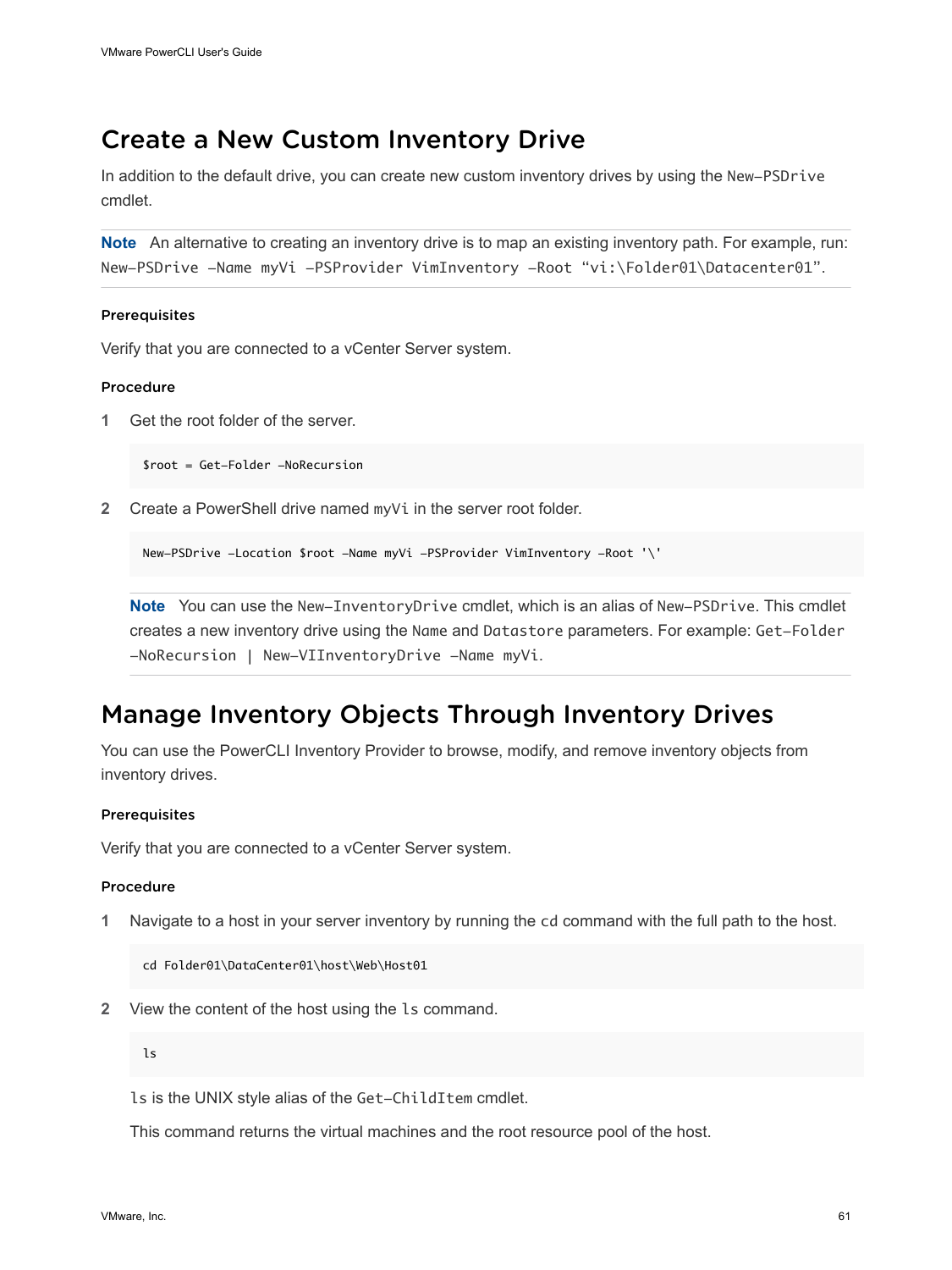**3** View only the virtual machines on the host.

Get-VM

When called within the inventory drive, Get-VM gets a list only of the virtual machines on the current drive location.

**4** Delete a virtual machine named *VM1*.

del VM1

**5** Rename a virtual machine, for example, from *VM1New* to *VM1*.

ren VM1New VM1

**6** Start all virtual machines with names that start with *VM*.

dir VM\* | Start-VM

## Browse the Default Datastore Drives

You can use the PowerCLI Datastore Provider to browse the default datastore drives: vmstore and vmstores.

**Note** For more information about default datastore drives, see [PowerCLI Datastore Provider](#page-16-0).

### Prerequisites

Verify that you are connected to a vCenter Server system.

### Procedure

**1** Navigate to the vmstore drive.

cd vmstore:

**2** View the drive content.

dir

## Create a New Custom Datastore Drive

You can use the PowerCLI Datastore Provider to create custom datastore drives.

### Prerequisites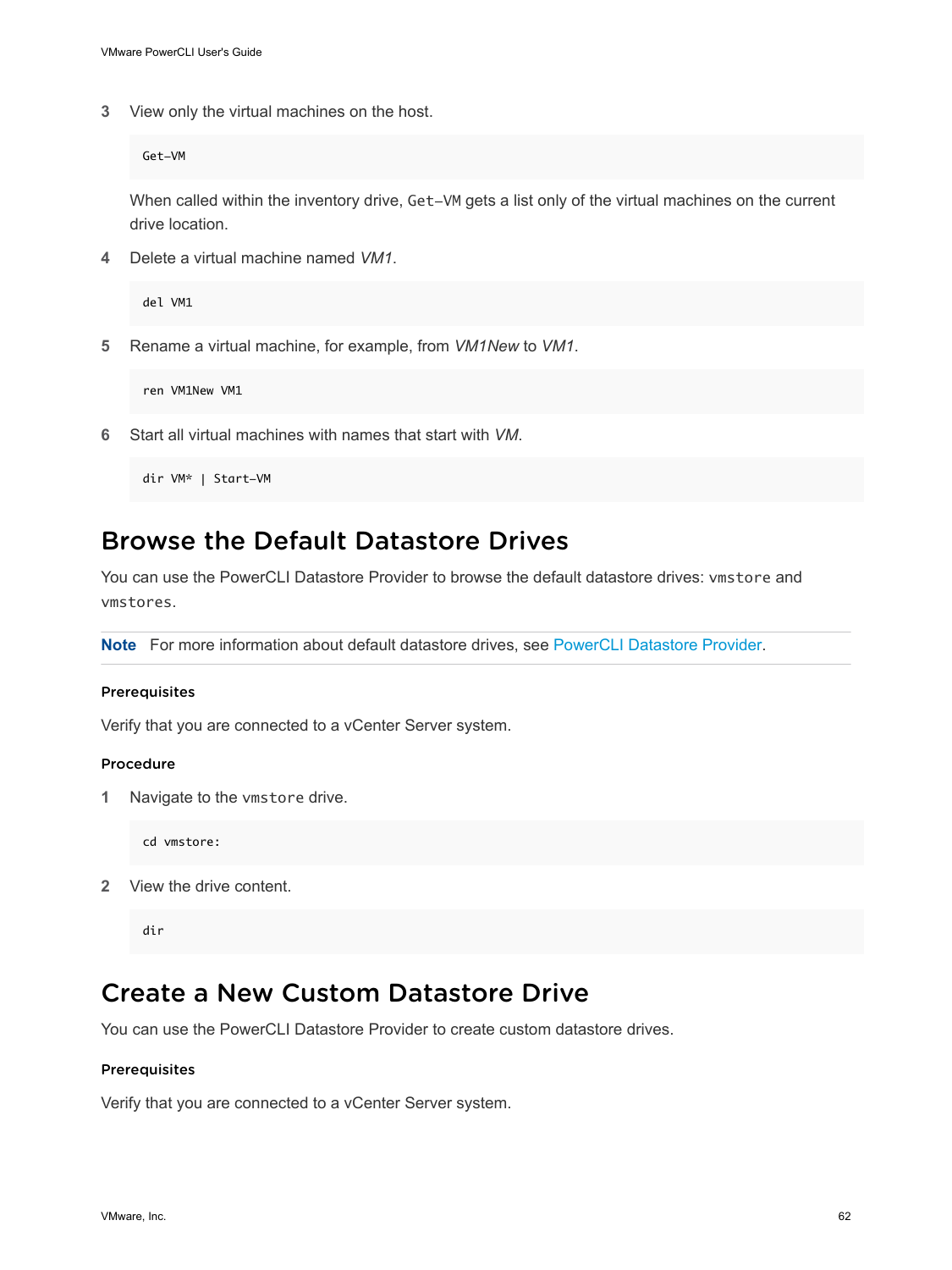**1** Get a datastore by its name and assign it to the *\$datastore* variable.

\$datastore = Get-Datastore Storage1

**2** Create a new PowerShell drive ds: in *\$datastore*.

```
New-PSDrive -Location $datastore -Name ds -PSProvider VimDatastore -Root '\'
```
**Note** You can use the New-PSDrive cmdlet, which is an alias of New-DatastoreDrive. It creates a new datastore drive using the Name and Datastore parameters. For example: Get-Datastore Storage1 | New-DatastoreDrive -Name ds.

### Manage Datastores Through Datastore Drives

You can use the PowerCLI Datastore Provider to browse datastores from datastore drives.

### Prerequisites

Verify that you are connected to a vCenter Server system.

### Procedure

**1** Navigate to a folder on the ds: drive.

cd VirtualMachines\XPVirtualMachine

**2** View the files of the folder by running the ls command.

### ls

ls is the UNIX style alias of the Get-ChildItem cmdlet.

**3** Rename a file by running the Rename-Item cmdlet or its alias ren.

For example, to change the name of the vmware-3. log file to vmware-3old. log, run:

ren vmware-3.log vmware-3old.log

All file operations apply only on files in the current folder.

**4** Delete a file by running the Remove-Item cmdlet or its alias del.

For example, to remove the vmware-3old.log file from the XPVirtualMachine folder, run:

del ds:\VirtualMachines\XPVirtualMachine\vmware-2.log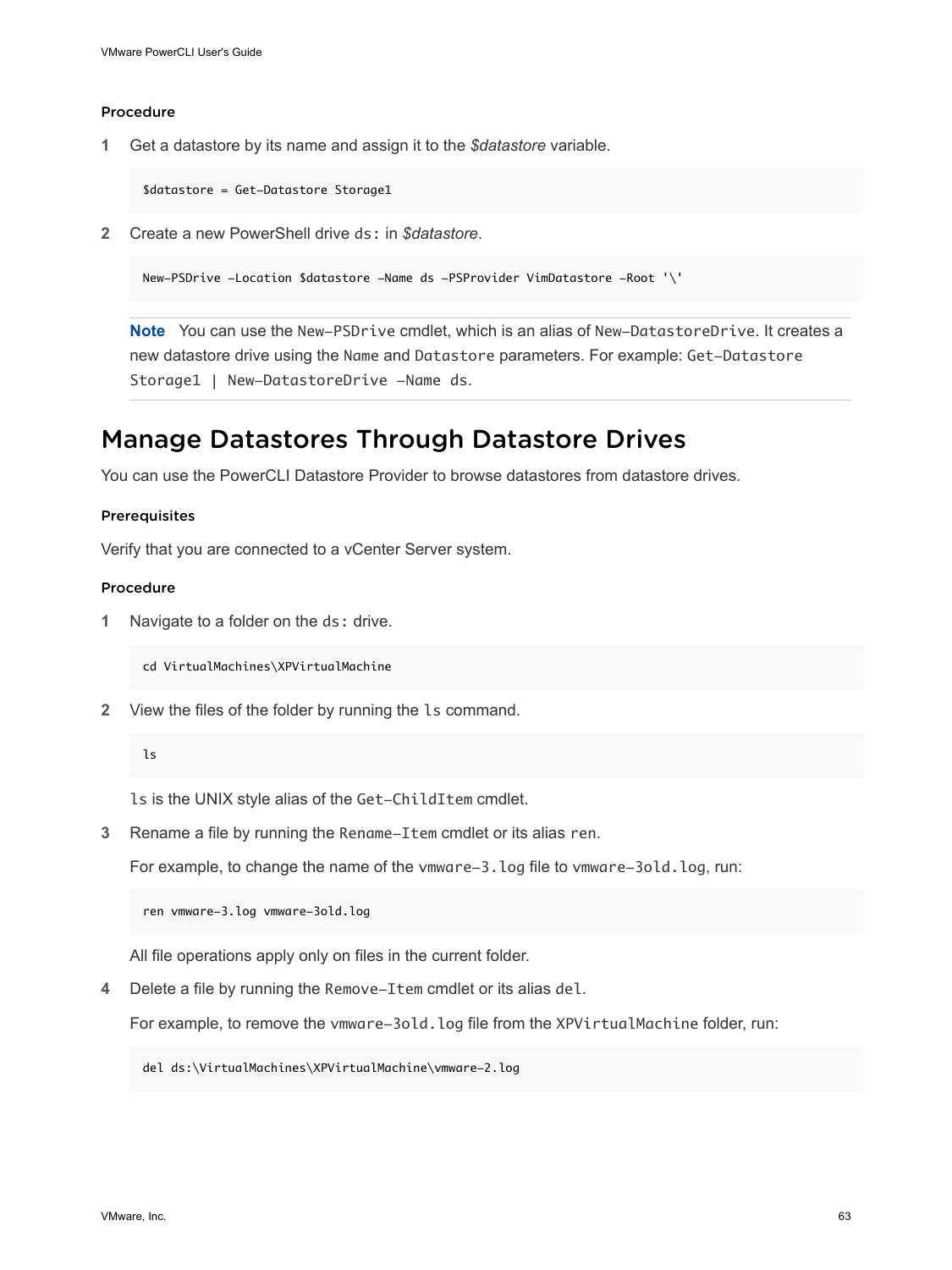**5** Copy a file by running the Copy-Item cmdlet or its alias copy.

copy ds:\VirtualMachines\XPVirtualMachine\vmware-3old.log ds:\VirtualMachines\vmware-3.log

**6** Copy a file to another datastore by running the Copy-Item cmdlet or its alias copy.

copy ds:\Datacenter01\Datastore01\XPVirtualMachine\vmware-1.log ds:\Datacenter01\Datastore02\XPVirtualMachine02\vmware.log

**7** Create a new folder by running the New-Item cmdlet or its alias mkdir.

```
mkdir -Path ds:\VirtualMachines -Name Folder01 -Type Folder
```
**8** Download a file from the datastore drive to the local machine by running the Copy-DatastoreItem cmdlet.

Copy-DatastoreItem ds:\VirtualMachines\XPVirtualMachine\vmware-3.log C:\Temp\vmware-3.log

**9** Upload a file from the local machine by running the Copy-DatastoreItem cmdlet.

Copy-DatastoreItem C:\Temp\vmware-3.log ds:\VirtualMachines\XPVirtualMachine\vmware-3new.log

### Modify the Timeout Setting for Web Tasks

To avoid unexpected timeouts, you can run Set-PowerCLIConfiguration to modify the PowerCLI settings for long-running Web tasks.

### Prerequisites

Verify that you are connected to a vCenter Server system.

### Procedure

**1** (Optional) Learn more about what settings you can configure with Set-PowerCLIConfiguration.

```
Get-Help Set-PowerCLIConfiguration
```
**2** Store the value of the timeout setting for the current session in the *\$initialTimeout* variable.

\$initialTimeout = (Get-PowerCLIConfiguration -Scope Session).WebOperationTimeoutSeconds

**3** Set the timeout setting for the current session to 30 minutes.

Set-PowerCLIConfiguration -Scope Session -WebOperationTimeoutSeconds 1800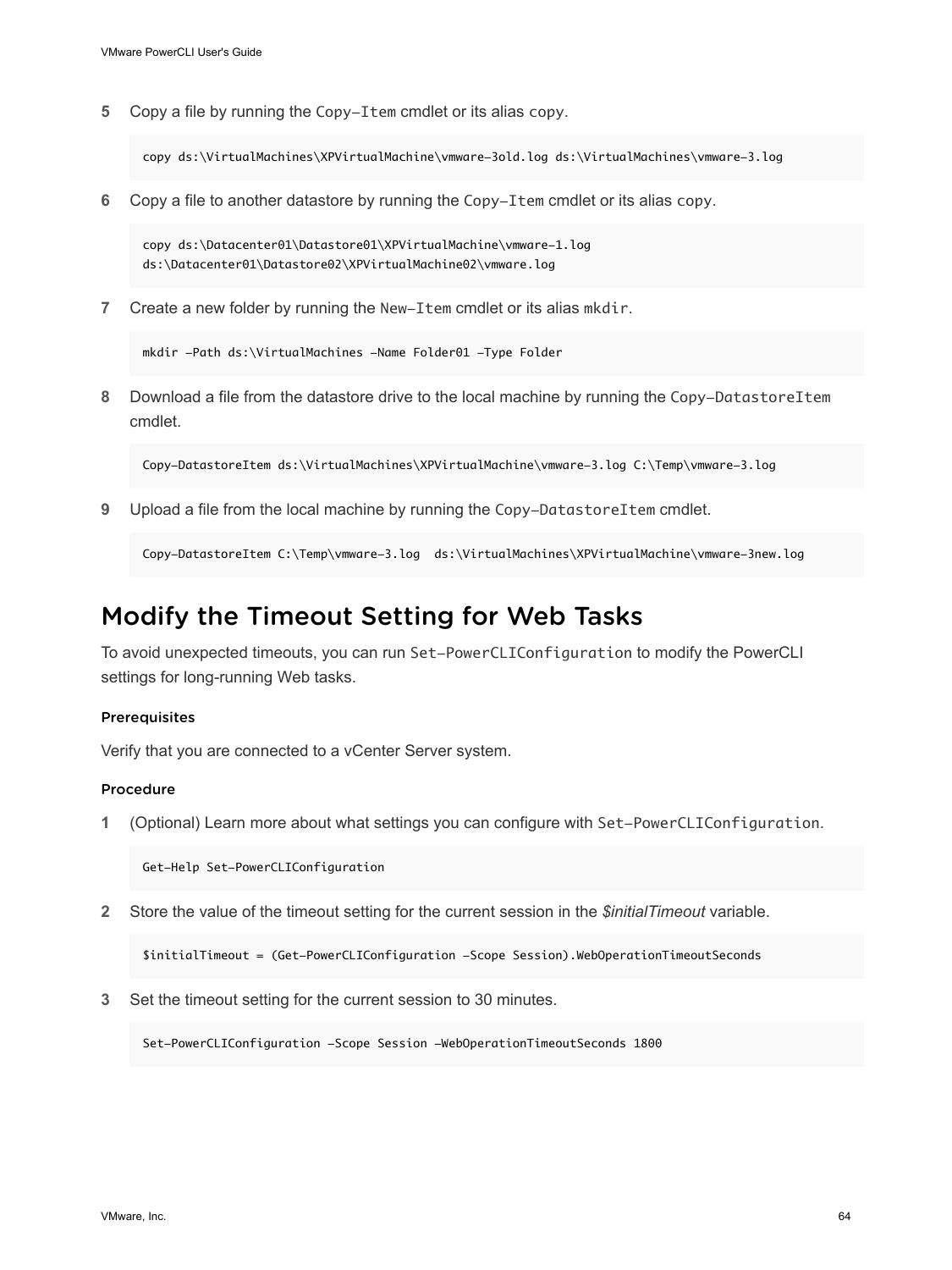- **4** Run your Web task.
	- You can run an esxcli command to install a software profile.

```
$vmHost = Get-VMHost "vmHostIp"
$esxcli = Get-EsxCli -VMHost $vmHost -V2
$arguments = $esxcli.software.profile.install.CreateArgs()
$arguments.depot = "http://mysite.com/publish/proj/index.xml"
$arguments.profile = "proj-version"
$esxcli.software.profile.install.Invoke($arguments)
```
n Alternatively, you can directly specify the arguments hash table in-line.

```
$vmHost = Get-VMHost "vmHostIp"
$esxcli = Get-EsxCli -VMHost $vmHost -V2
$esxcli.software.profile.install.Invoke(@{depot="http://mysite.com/publish/proj/index.xml"; 
profile="proj-version"})
```
**Note** The two examples use the ESXCLI V2 interface of PowerCLI.

**5** Revert the timeout setting for the current session to the initial value.

Set-PowerCLIConfiguration -Scope Session -WebOperationTimeoutSeconds \$initialTimeout

# Using Tags

You can assign tags to different types of objects, such as virtual machines, resource pools, datastores, and vSphere distributed switches. You can use tags to retrieve a specific group of objects.

**Note** The tagging functionality requires vCenter Server 5.1 or later.

### Retrieve a Tag and Save It into a Variable

You can retrieve existing tags defined in vSphere and save a specific tag into a variable.

### **Prerequisites**

Verify that you are connected to a vCenter Server system.

#### Procedure

**1** Get the tag named *MyTag*.

Get-Tag -Name 'MyTag'

**2** Save the tag into a variable.

```
$tag = Get-Tag -Name 'MyTag'
```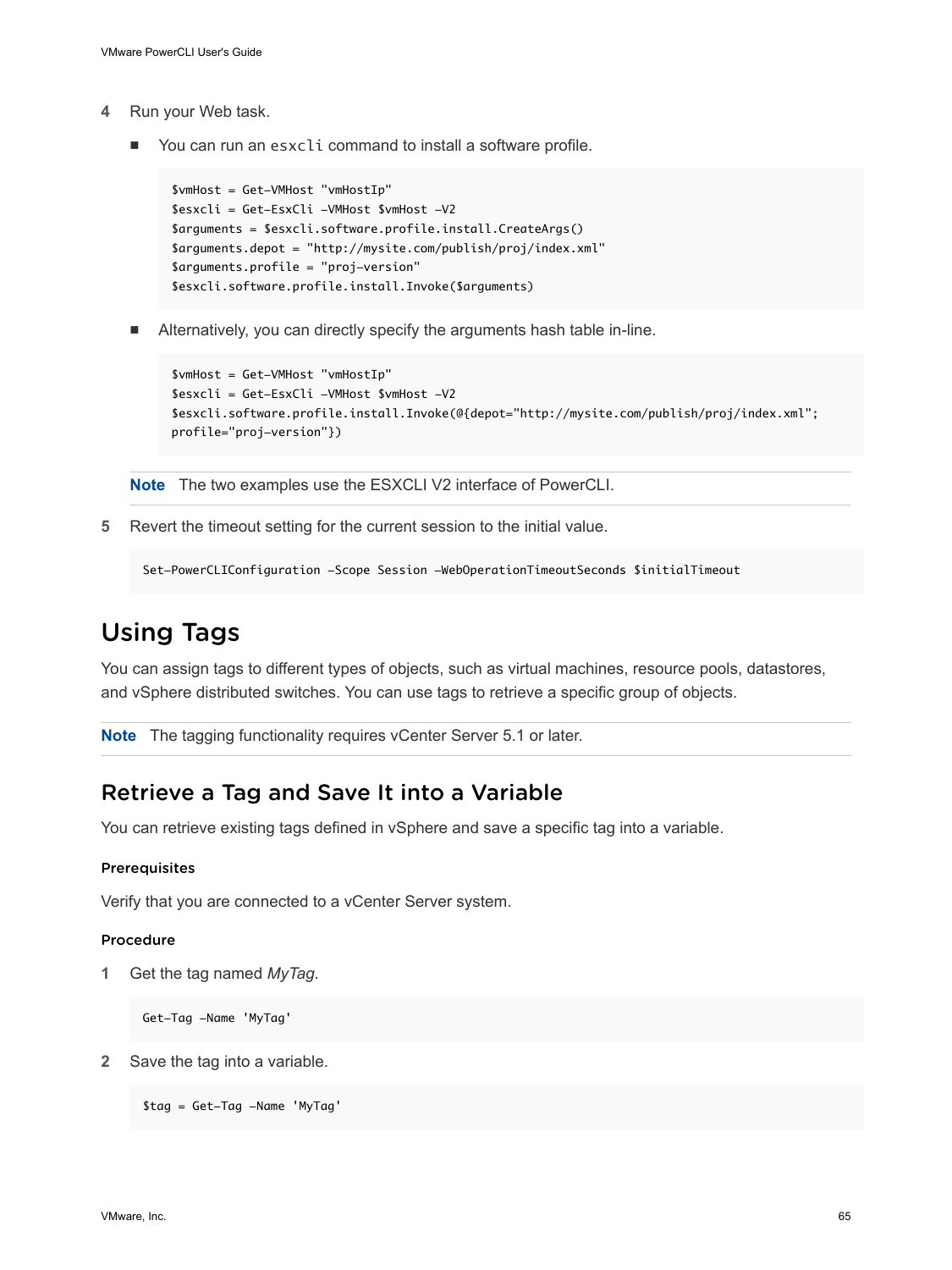### Retrieve a Tag Category and Save It into a Variable

You can retrieve existing tag categories defined in vSphere and save a specific tag category into a variable.

### Prerequisites

Verify that you are connected to a vCenter Server system.

### Procedure

**1** Get the tag category named *MyTagCategory*.

Get-TagCategory -Name 'MyTagCategory'

**2** Save the tag category into a variable.

\$tagCategory = Get-TagCategory -Name 'MyTagCategory'

### Create a Tag Category and a Tag

You can create a tag category and add a new tag in that category.

### Prerequisites

Verify that you are connected to a vCenter Server system.

### Procedure

**1** Create a tag category named *Department*.

\$departmentTagCategory = New-TagCategory -Name 'Department'

**2** Create a new tag named *SalesDpt* in the *Department* category.

\$salesDptTag = New-Tag -Name 'SalesDpt' -Category \$departmentTagCategory

### Assign a Tag to Virtual Machines

You can assign a tag to a group of virtual machines. For example, you can assign a custom tag to all virtual machines that belong to a specific department in your organization.

### **Prerequisites**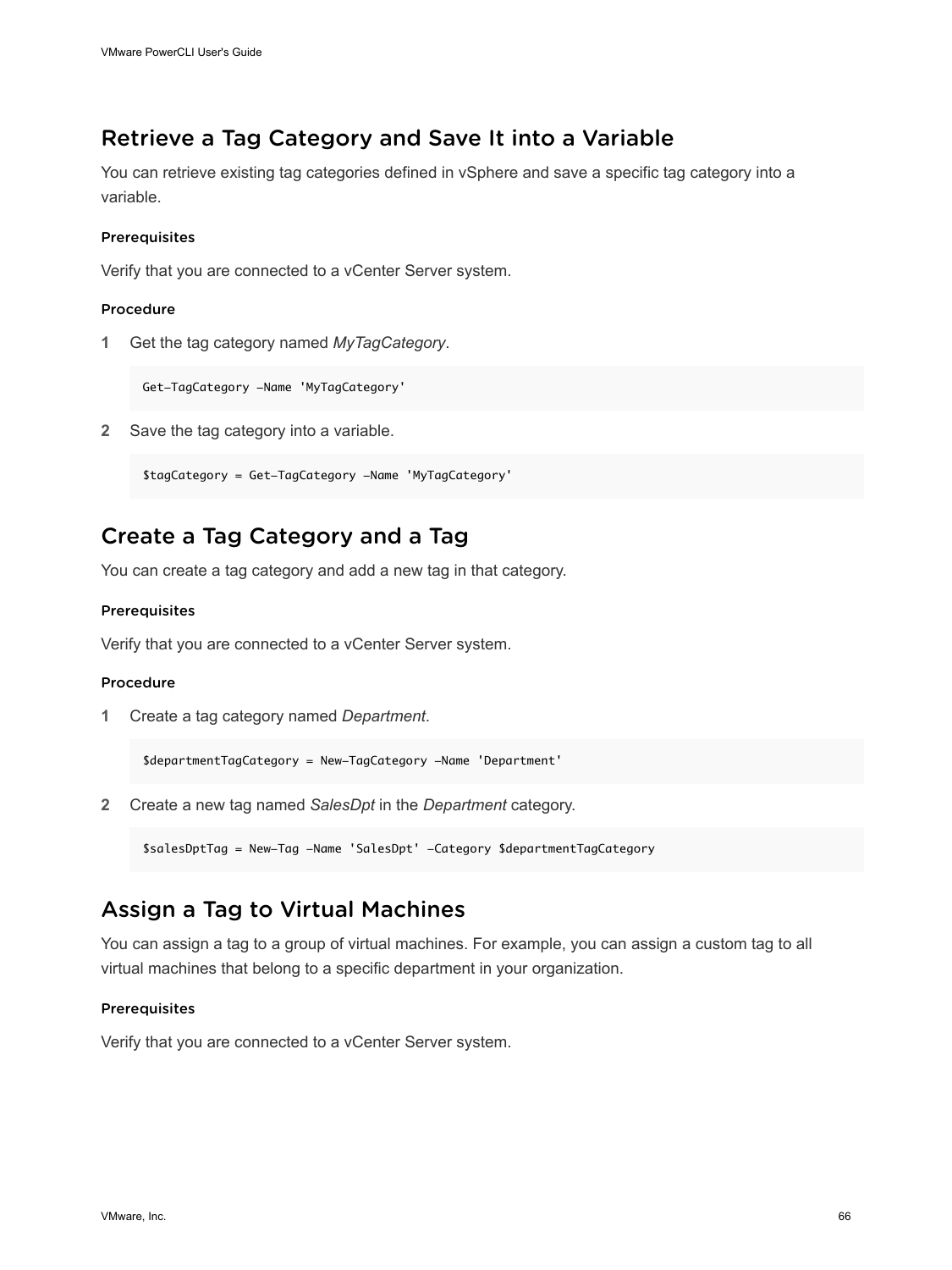**1** Get the virtual machines of a department in your organization.

\$vms = Get-VM sales-dpt\*

**2** Assign the custom tag to the group of virtual machines.

\$vms | New-TagAssignment -Tag \$salesDptTag

### Retrieve Objects by Tag

You can retrieve all objects that have a specific tag assigned to them.

### Prerequisites

Verify that you are connected to a vCenter Server system.

### Procedure

Get all virtual machines tagged with the salesDptTag tag.

Get-VM -Tag 'salesDptTag'

**Note** You can only specify a tag filter parameter for the VM, VMHost, Datastore, and VirtualPortGroup object types.

### Generate Tags Automatically by Using a Script

You can use a script to generate tags automatically. For example, you can create a virtual machine owner tag for each user account in a domain.

You must use the Get-VIAccount cmdlet to retrieve user accounts. For more information, see the documentation of the cmdlet.

### Prerequisites

- Verify that you are connected to a vCenter Server system.
- Verify that the user accounts and the vCenter Server system are in the same domain.

### Procedure

**1** Create a new tag category and specify that tags in this category can only be assigned to entities of type VirtualMachine.

\$ownerTagCategory = New-TagCategory -Name Owner -EntityType VirtualMachine

**Note** If you do not specify an entity type, tags from this category can be assigned to all entity types.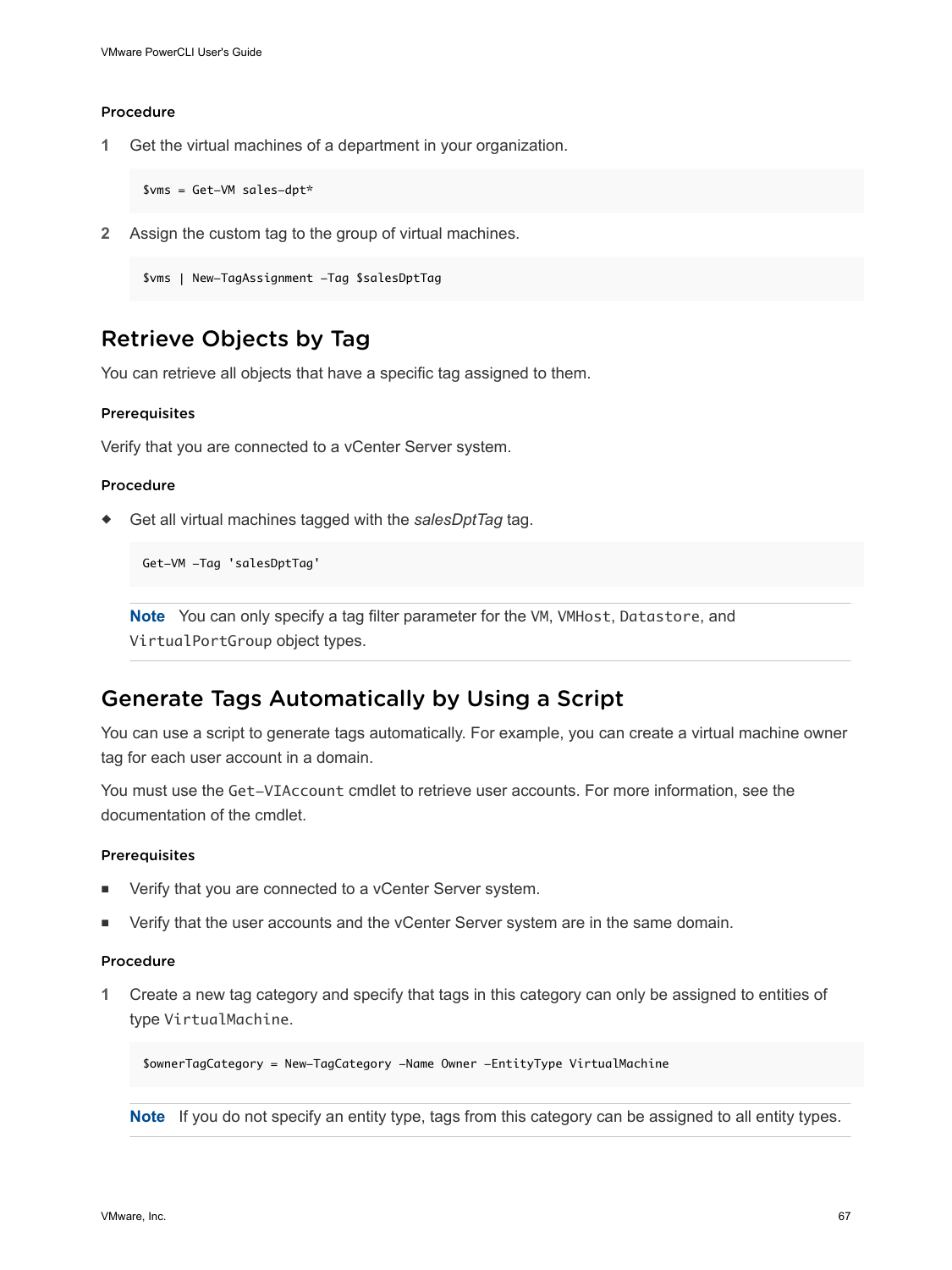**2** Retrieve all domain user accounts and save them in a variable.

\$accounts = Get-VIAccount -User -Domain 'DomainName' -Category | select -ExpandProperty Id

**3** Create a tag for each user account.

\$accounts | foreach { New-Tag -Category \$ownerTagCategory -Name \$\_ }

**4** Retrieve a specific tag from the *Owner* category, so that you can later assign it to a specific virtual machine.

```
$ownerTag = Get-Tag -Category $ownerTagCategory -Name 'John_Smith'
```
### Add an Entity Type to a Tag Category

You can extend the list of entity types associated with a tag category.

### Prerequisites

Verify that you are connected to a vCenter Server system.

### Procedure

◆ Add the *vApp* entity type to the *ownerTagCategory* tag category.

\$ownerTagCategory | Set-TagCategory -AddEntityType vApp

### Retrieve Tag Assignments

You can retrieve tag assignments by using category and entity filters.

#### **Prerequisites**

Verify that you are connected to a vCenter Server system.

#### Procedure

**1** Retrieve all virtual machines that have a tag from the *ownerTagCategory* tag category assigned to them.

Get-TagAssignment -Category \$ownerTagCategory

**2** Retrieve the owner of the *MyVM* virtual machine.

Get-TagAssignment -Category \$ownerTagCategory -Entity 'MyVM'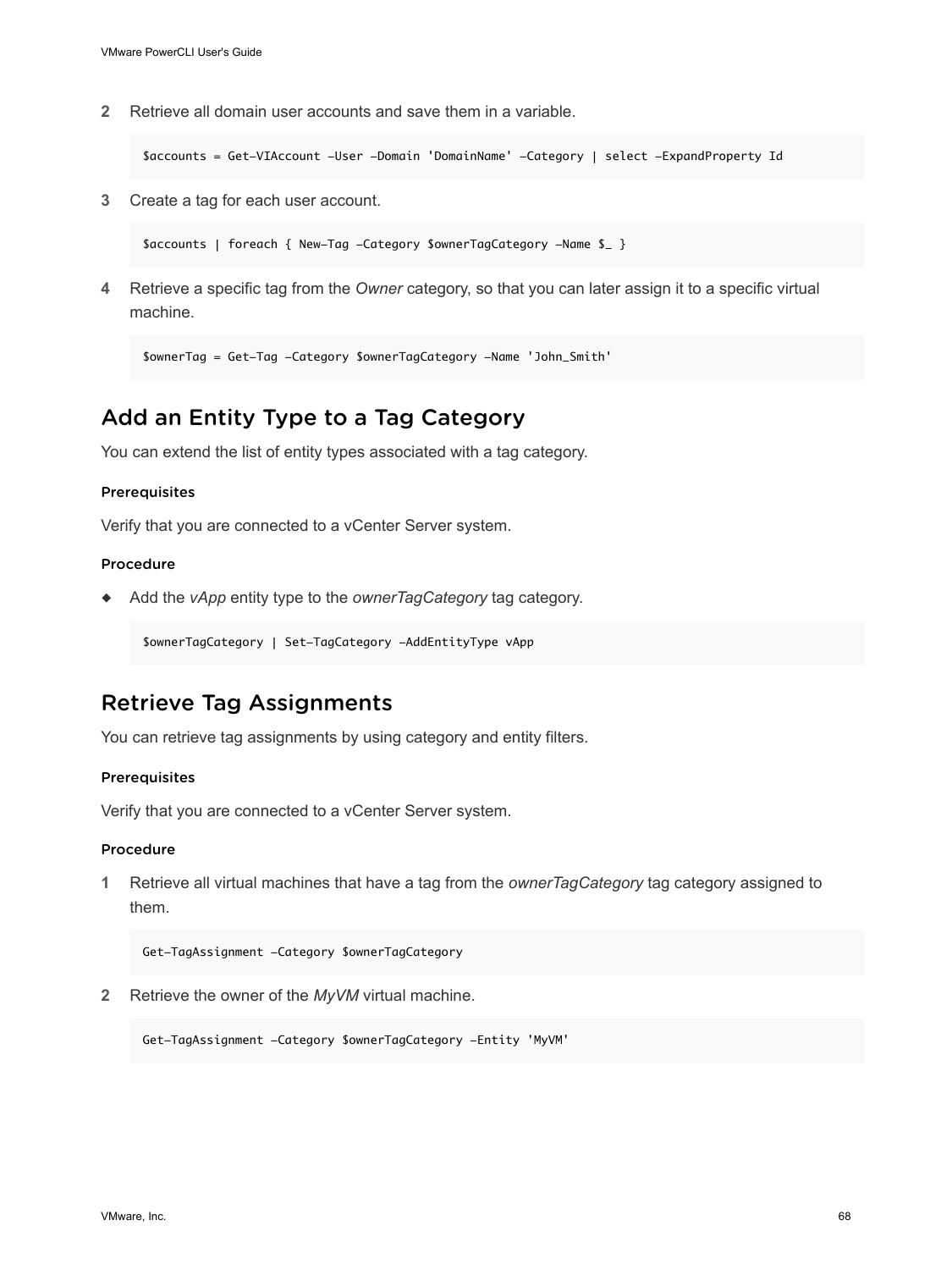# Network Management with vSphere Distributed Switches

The cmdlets provided in the VMware. VimAutomation. VDS module let you manage networking with vSphere distributed switches and port groups.

### Create a Distributed Switch and Configure Networking

A vSphere distributed switch lets you handle networking traffic for all associated hosts in a data center. After you create a new vSphere distributed switch in PowerCLI, you can add hosts and connect virtual machines to it.

### **Prerequisites**

Verify that you are connected to a vCenter Server system.

### Procedure

**1** Get the data center where you want to create the vSphere distributed switch.

\$myDatacenter = Get-Datacenter -Name "MyDatacenter"

**2** Get all hosts in your data center.

\$vmHosts = \$myDatacenter | Get-VMHost

**3** Create a new vSphere distributed switch.

\$myVDSwitch = New-VDSwitch -Name "MyVDSwitch" -Location \$myDatacenter

The distributed switch is created with no port groups.

**4** Add the hosts in your data center to the distributed switch.

Add-VDSwitchVMHost -VDSwitch \$myVDSwitch -VMHost \$vmHosts

**5** Get a physical network adapter from your hosts.

\$hostsPhysicalNic = \$vmHosts | Get-VMHostNetworkAdapter -Name "vmnic2"

**6** Add the physical network adapter to the distributed switch that you created.

Add-VDSwitchPhysicalNetworkAdapter -VMHostNetworkAdapter \$hostsPhysicalNic -DistributedSwitch \$myVDSwitch

**7** Create a new distributed port group with 1000 ports and add it to the distributed switch.

\$myVDPortGroup = New-VDPortgroup -Name "MyVMsPortGroup" -VDSwitch \$myVDSwitch -NumPorts 1000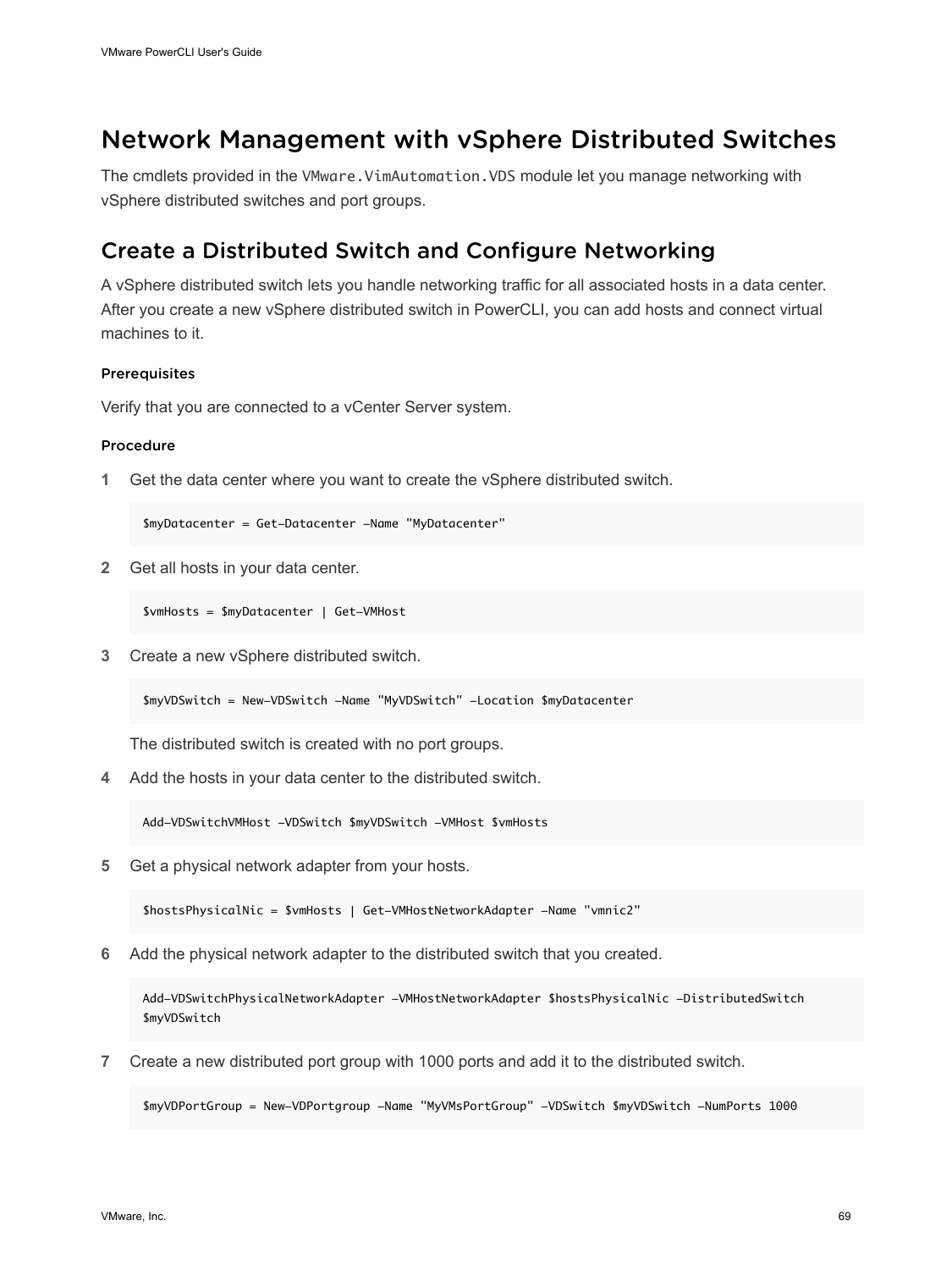**8** Connect all virtual machines running on the hosts in your data center to the distributed port group.

```
$vmHosts | Get-VM | Get-NetworkAdapter | Set-NetworkAdapter -PortGroup $myVDPortGroup
```
### What to do next

Adjust the settings of the distributed switch. See Configure a Distributed Switch.

### Configure a Distributed Switch

Based on your networking requirements, you can adjust the settings of a newly created or an existing distributed switch.

### Prerequisites

Verify that you are connected to a vCenter Server system.

### Procedure

Modify the maximum MTU size setting for a distributed switch.

Get-VDSwitch -Name 'MyVDSwitch' | Set-VDSwitch -Mtu 2000

<sup>n</sup> Modify the number of uplink ports on a distributed switch.

Get-VDSwitch -Name 'MyVDSwitch' | Set-VDSwitch -NumUplinkPorts 4

Modify the maximum number of ports on a distributed switch.

Get-VDSwitch -Name 'MyVDSwitch' | Set-VDSwitch -MaxPorts 1000

Modify the discovery protocol settings on a vSphere distributed switch.

Get-VDSwitch -Name 'MyVDSwitch' | Set-VDSwitch -LinkDiscoveryProtocol LLDP - LinkDiscoveryProtocolOperation Both

### Migrate Virtual Machine Networking Configuration from a vSphere Standard Switch to a vSphere Distributed Switch

To manage virtual machine networks on a data center level, you might need to migrate existing networks from vSphere standard switches to vSphere distributed switches.

### Prerequisites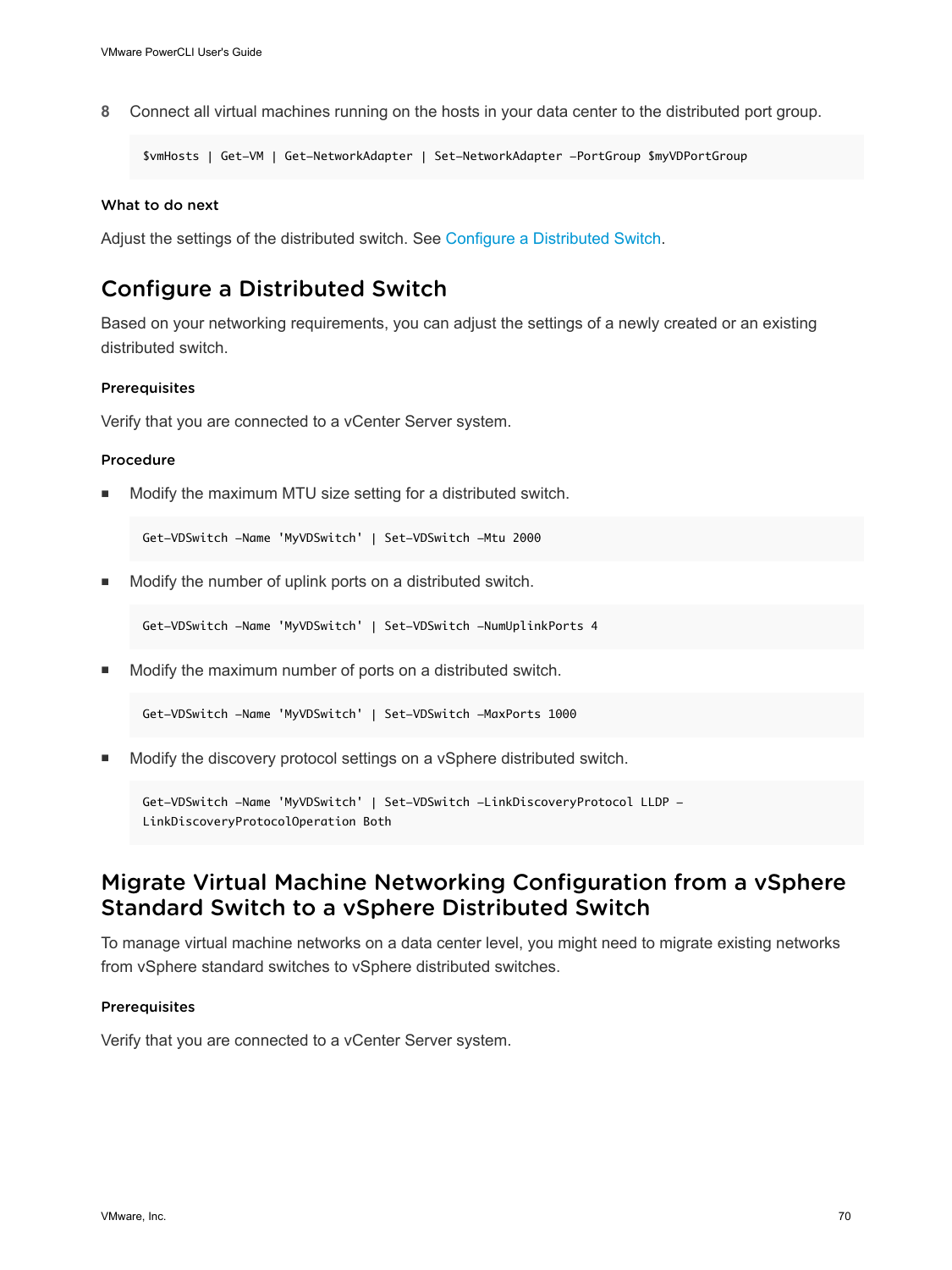**1** Get the source vSphere standard switch from which you want to migrate the virtual machine networking.

```
$virtualSwitch = Get-VirtualSwitch -Name 'MyVirtualSwitch'
```
**2** Get the source standard port group to which the virtual machines are connected.

\$vmsPortGroup = \$virtualSwitch | Get-VirtualPortGroup -Name 'VM Network'

**3** Get the target vSphere distributed switch to which you want to migrate the virtual machine networking.

\$vdSwitch = Get-VDSwitch -Name 'MyTargetVDSwitch'

**4** Get the target port group to which you want to connect the virtual machines.

\$vdPortGroup = Get-VDPortGroup -VDSwitch \$vdSwitch -Name 'DPortGroup'

**5** Get the virtual machine network adapters connected to the source port group.

```
$vmsNetworkAdapters = Get-VM -RelatedObject $vmsPortGroup | Get-NetworkAdapter | where 
{ $_.NetworkName -eq $vmsPortGroup.Name }
```
**6** Disconnect the retrieved network adapters from the standard port group and connect them to the distributed port group.

Set-NetworkAdapter -NetworkAdapter \$vmsNetworkAdapters -PortGroup \$vdPortGroup

### Migrate Physical and Virtual NICs to a vSphere Standard Switch

You can migrate both physical and virtual network adapters to a vSphere standard switch simultaneously.

### **Prerequisites**

Verify that you are connected to a vCenter Server system.

### Procedure

**1** Get the physical network adapters that you want to migrate.

\$pNics = Get-VMHostNetworkAdapter -VMHost \$vmhost -Physical

**2** Get the virtual network adapters that you want to migrate.

```
$vNicManagement = Get-VMHostNetworkAdapter -VMHost $vmhost -Name vmk0
$vNicvMotion = Get-VMHostNetworkAdapter -VMHost $vmhost -Name vmk1
```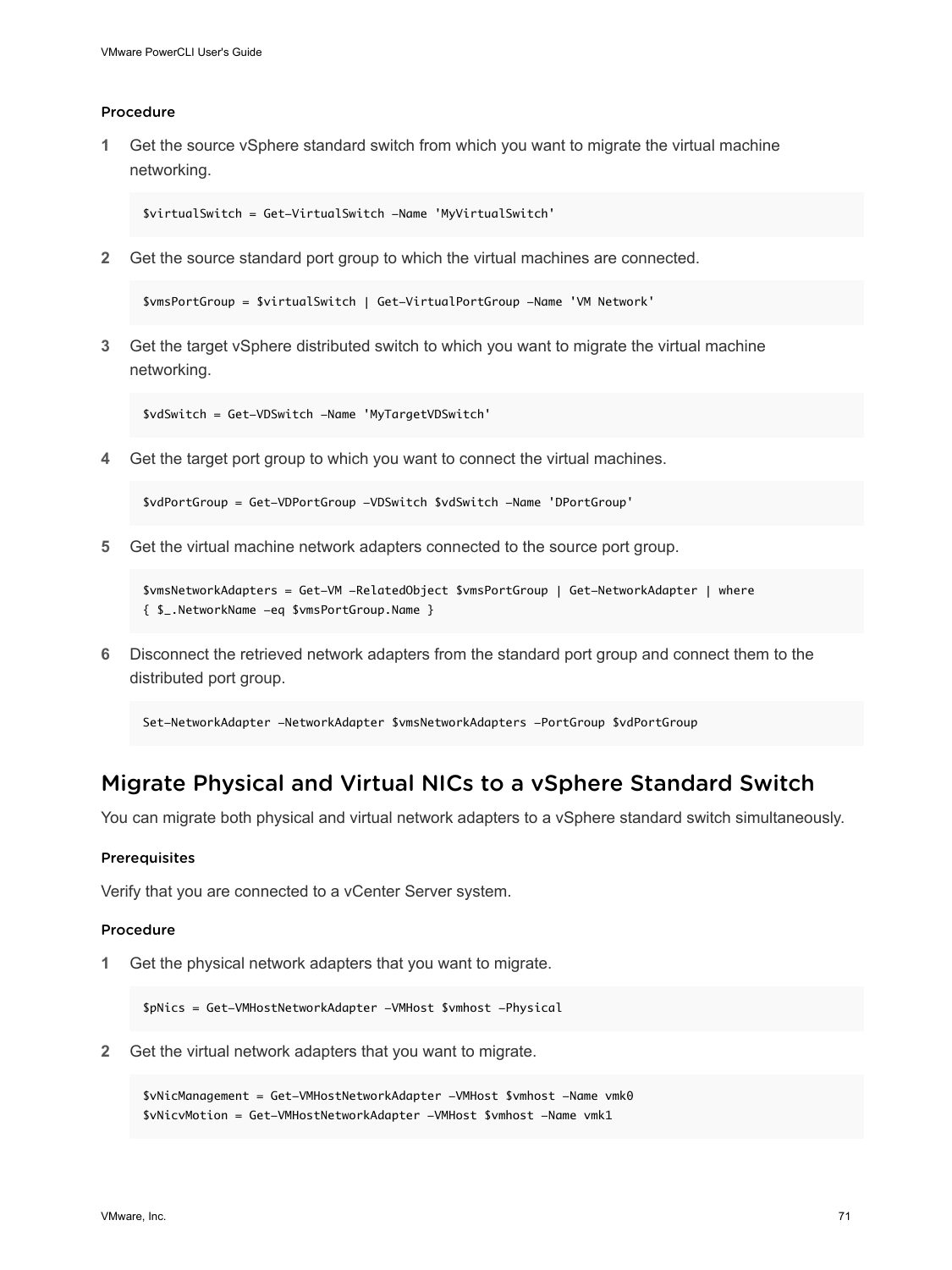**3** Get the vSphere standard switch to which you want to migrate the network adapters.

```
$vSwitch = Get-VirtualSwitch -VMHost $vmhost -Name vSwitch0
```
**4** Migrate all network adapters to the vSphere standard switch.

```
Add-VirtualSwitchPhysicalNetworkAdapter -VirtualSwitch $vSwitch -VMHostPhysicalNic $pNics -
VMHostVirtualNic $vNicManagement,$vNicvMotion
```
### Migrate Physical and Virtual NICs to a vSphere Distributed Switch

You can migrate both physical and virtual network adapters to a vSphere distributed switch simultaneously.

### Prerequisites

Verify that you are connected to a vCenter Server system.

#### Procedure

**1** Get the physical network adapters that you want to migrate.

\$pNics = Get-VMHostNetworkAdapter -VMHost \$vmhost -Physical

**2** Get the virtual network adapters that you want to migrate.

```
$vNicManagement = Get-VMHostNetworkAdapter -VMHost $vmhost -Name vmk0
$vNicvMotion = Get-VMHostNetworkAdapter -VMHost $vmhost -Name vmk1
```
**3** Get the port groups corresponding to the virtual network adapters that you want to migrate to the vSphere distributed switch.

\$vdPortgroupManagement = Get-VDPortgroup -VDSwitch \$vds -Name 'Management Network' \$vdPortgroupvMotion = Get-VDPortgroup -VDSwitch \$vds -Name 'vMotion Network'

**4** Migrate all network adapters to the vSphere distributed switch.

```
Add-VDSwitchPhysicalNetworkAdapter -DistributedSwitch $vds -VMHostPhysicalNic $pNics -
VMHostVirtualNic $vNicManagement,$vNicvMotion -VirtualNicPortGroup $vdPortGroupManagement, 
$vdPortGroupvMotion
```
You migrated the *\$vNicManagement* network adapter to the Management Network port group and the *\$vNicvMotion* network adapter to the vMotion Network port group.

### Configure the Traffic Shaping Policy

You can modify the traffic shaping policy of a port group to limit the bandwidth of the incoming traffic and ensure that enough bandwidth is available for other port groups on the same vSphere distributed switch.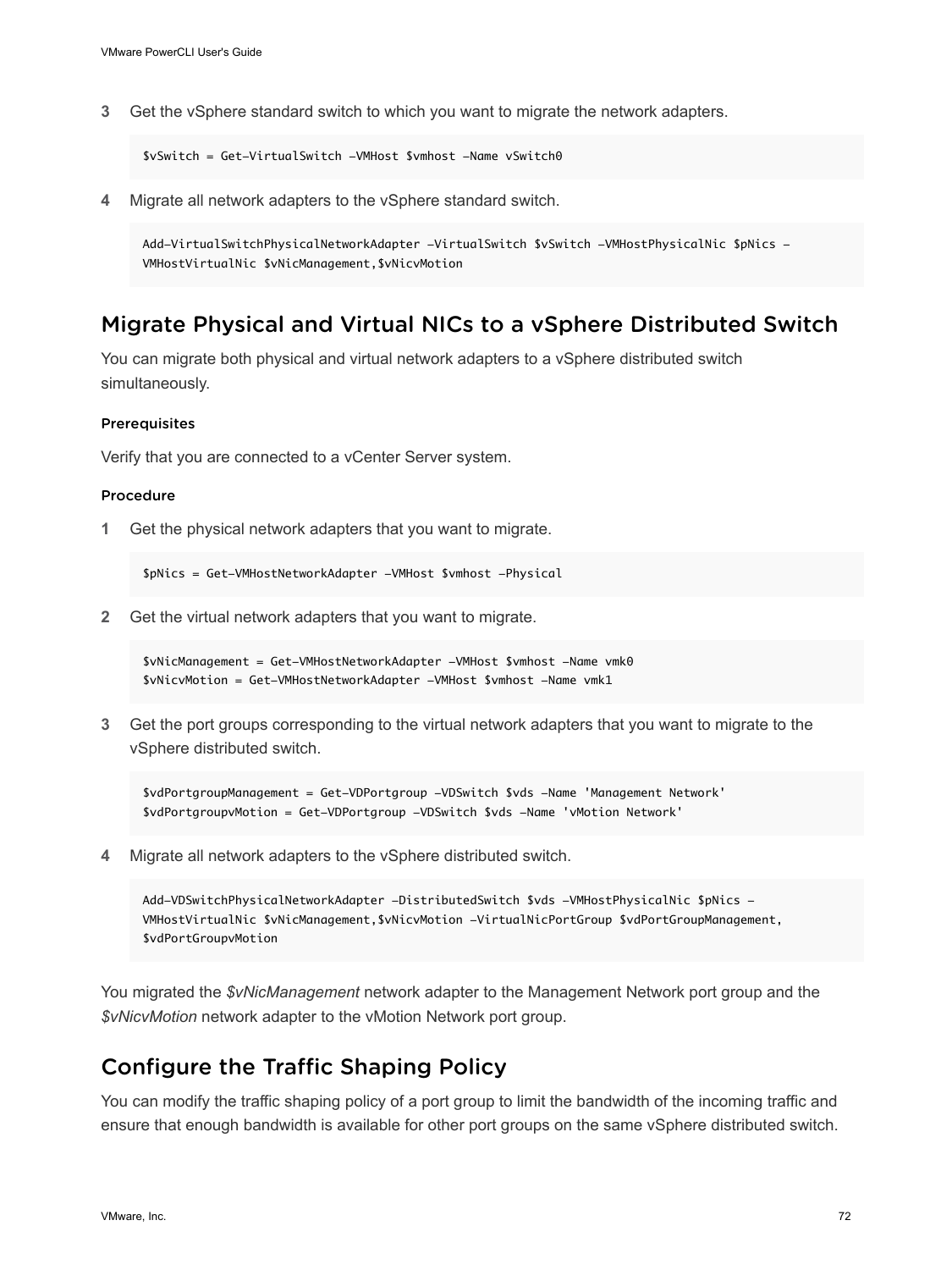### Prerequisites

Verify that you are connected to a vCenter Server system.

### Procedure

**1** Get the current traffic shaping policy of the port group.

\$policy = Get-VDTrafficShapingPolicy -Direction In -VDPortGroup \$myVDPortGroup

**2** Set the peak bandwidth to 100 Mbps.

Set-VDTrafficShapingPolicy -Policy \$policy -PeakBandwidth 104857600

### Configure the Security Policy

You can modify the security policy of a port group to enable promiscuous mode, which allows monitoring of the traffic generated by virtual machines.

#### Prerequisites

Verify that you are connected to a vCenter Server system.

### Procedure

**1** Get the current security policy of the port group.

\$policy = Get-VDSecurityPolicy -VDPortGroup \$myVDPortGroup

**2** Enable promiscuous mode for the port group.

Set-VDSecurityPolicy \$policy -AllowPromiscuous \$true

# Create a Virtual Machine from a Content Library Item

You can deploy a virtual machine from a content library template.

**Note** VMware PowerCLI 10.2.0 cannot distinguish between OVF content library items of type virtual machine template and vApp template. As a result, New-VM creates a vApp if you specify a vApp template from the content library by using the ContentLibraryItem parameter of the cmdlet. If this happens, New-VM returns an error, notifying that the cmdlet produced an inventory item of the wrong type. You should avoid creating vApps by using the New-VM cmdlet, as this behavior will be deprecated in future releases.

### Prerequisites

- Verify that you are connected to a vCenter Server system version 6.0 or later.
- Verify that you have a content library with virtual machine templates available.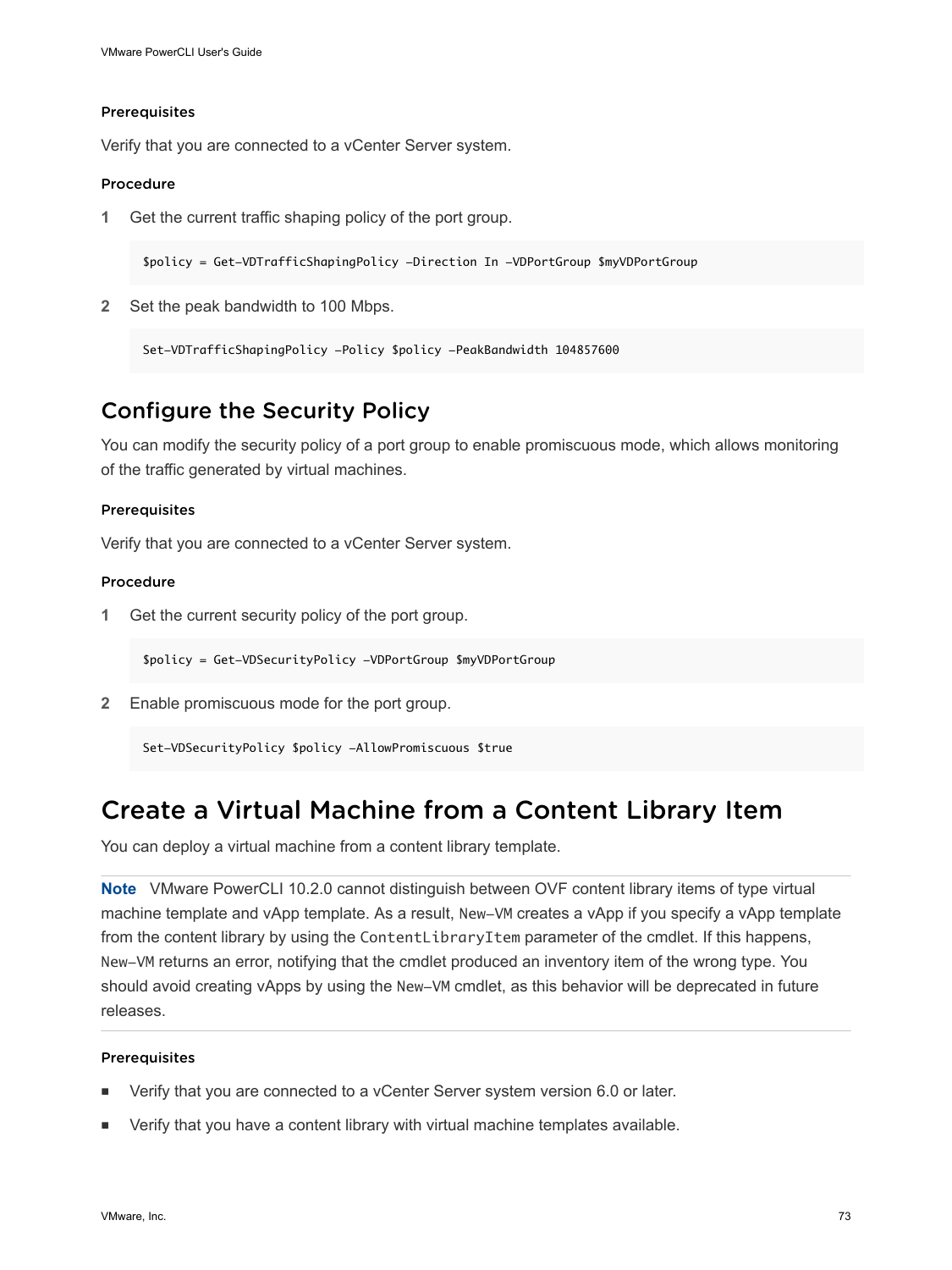**1** Get the virtual machine host.

\$myVMHost = Get-VMHost myVMHost

**2** Create the *MyVM* virtual machine from the *MyVMContentLibrayItemName* content library item.

Get-ContentLibraryItem –Name MyVMContentLibrayItemName | New-VM –Name MyVM –VMHost \$myVMHost

# Create a vApp from a Content Library Item

You can deploy a vApp from a content library template.

**Note** VMware PowerCLI 10.2.0 cannot distinguish between OVF content library items of type virtual machine template and vApp template. As a result, New-VApp creates a virtual machine if you specify a virtual machine template from the content library by using the ContentLibraryItem parameter of the cmdlet. If this happens, New-VApp returns an error, notifying that the cmdlet produced an inventory item of the wrong type. You should avoid creating virtual machines by using the New-VApp cmdlet, as this behavior will be deprecated in future releases.

#### **Prerequisites**

- Verify that you are connected to a vCenter Server system version 6.0 or later.
- Verify that you have a content library with vApp templates available.

#### Procedure

**1** Get the virtual machine host.

\$myVMHost = Get-VMHost myVMHost

**2** Create the *MyVApp* vApp from the *MyVAppContentLibrayItemName* content library item.

Get-ContentLibraryItem –Name MyVAppContentLibrayItemName | New-VApp –Name MyVApp –VMHost \$myVMHost

# Create a New VM-VM DRS Rule

You can create a VM-VM DRS affinity rule within a cluster.

#### Prerequisites

- **Number 1** Verify that you are connected to a vCenter Server system.
- **•** Verify that virtual machines and hosts exist within a cluster with enabled DRS in the vCenter Server environment.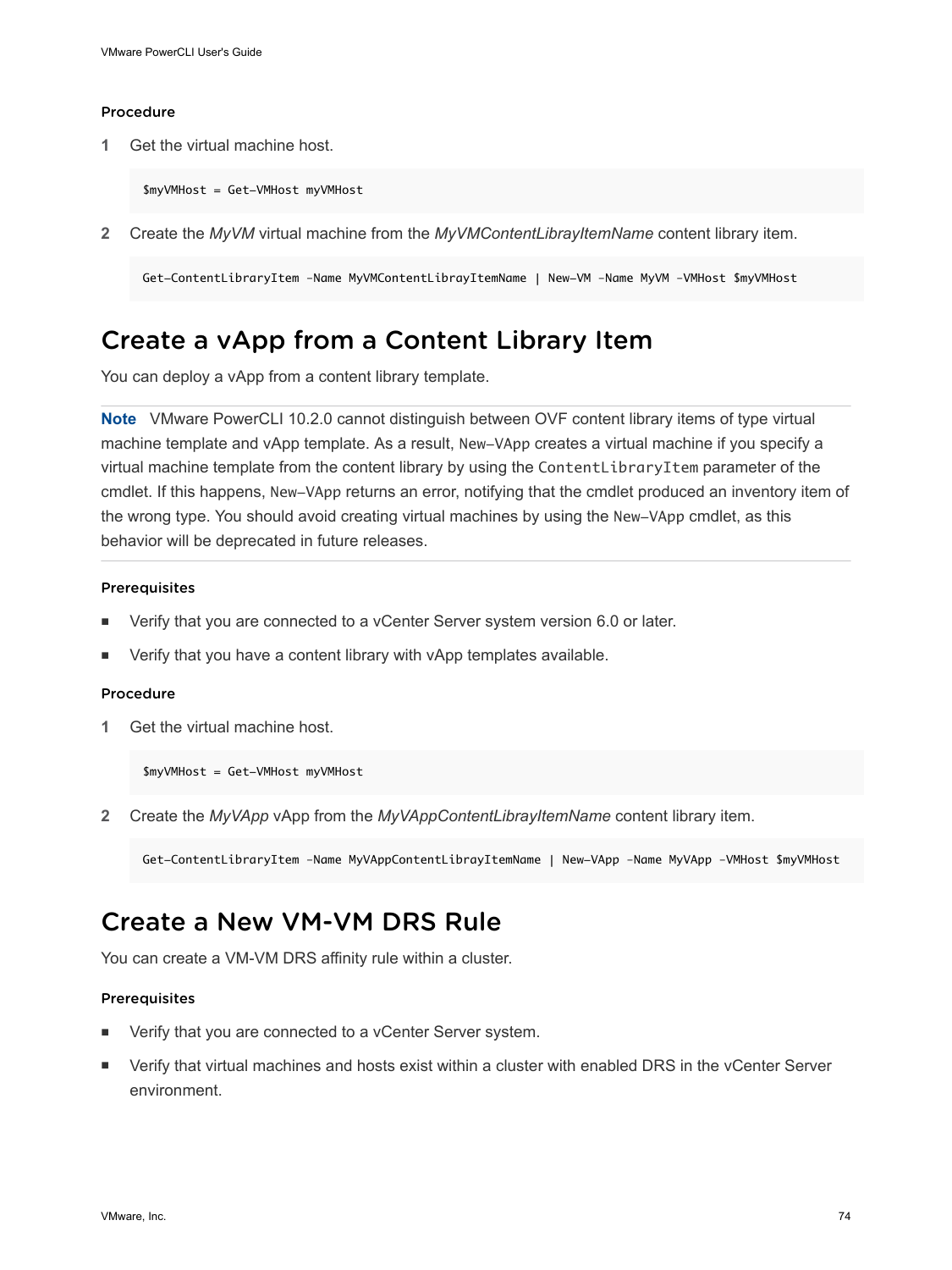**1** Get the virtual machines for the VM-VM DRS rule.

\$affinityVMs = Get-VM "VM1", "VM2"

**2** Get the cluster where you want to create the rule.

\$cluster = Get-Cluster "MyCluster"

**3** Create the VM-VM DRS rule within the *MyCluster* cluster.

New-DrsRule -Cluster \$cluster -Name "AffinityRule1" -KeepTogether \$true -VM \$affinityVMs

# Create a New VM-VMHost DRS Rule

You can create a VM-VMHost DRS rule within a cluster after creating a VM DRS cluster group and a VMHost DRS cluster group.

#### Prerequisites

- Verify that you are connected to a vCenter Server system.
- **•** Verify that virtual machines and hosts exist within a cluster with enabled DRS in the vCenter Server environment.

### Procedure

**1** Get the virtual machines for the VM DRS cluster group.

\$vms = Get-VM "VM1", "VM2"

**2** Get the hosts for the VMHost DRS cluster group.

\$vmHosts = Get-VMHost "hostname1", "hostname2"

**3** Get the cluster where you want to create the rule.

\$cluster = Get-Cluster "MyCluster"

**4** Create a VM DRS cluster group.

\$vmGroup = New-DrsClusterGroup -Name "MyVmsDrsClusterGroup" -VM \$vms -Cluster \$cluster

**5** Create a VMHost DRS cluster group.

\$vmHostGroup = New-DrsClusterGroup -Name "MyVmHostsDrsClusterGroup" -VMHost \$vmHosts -Cluster \$cluster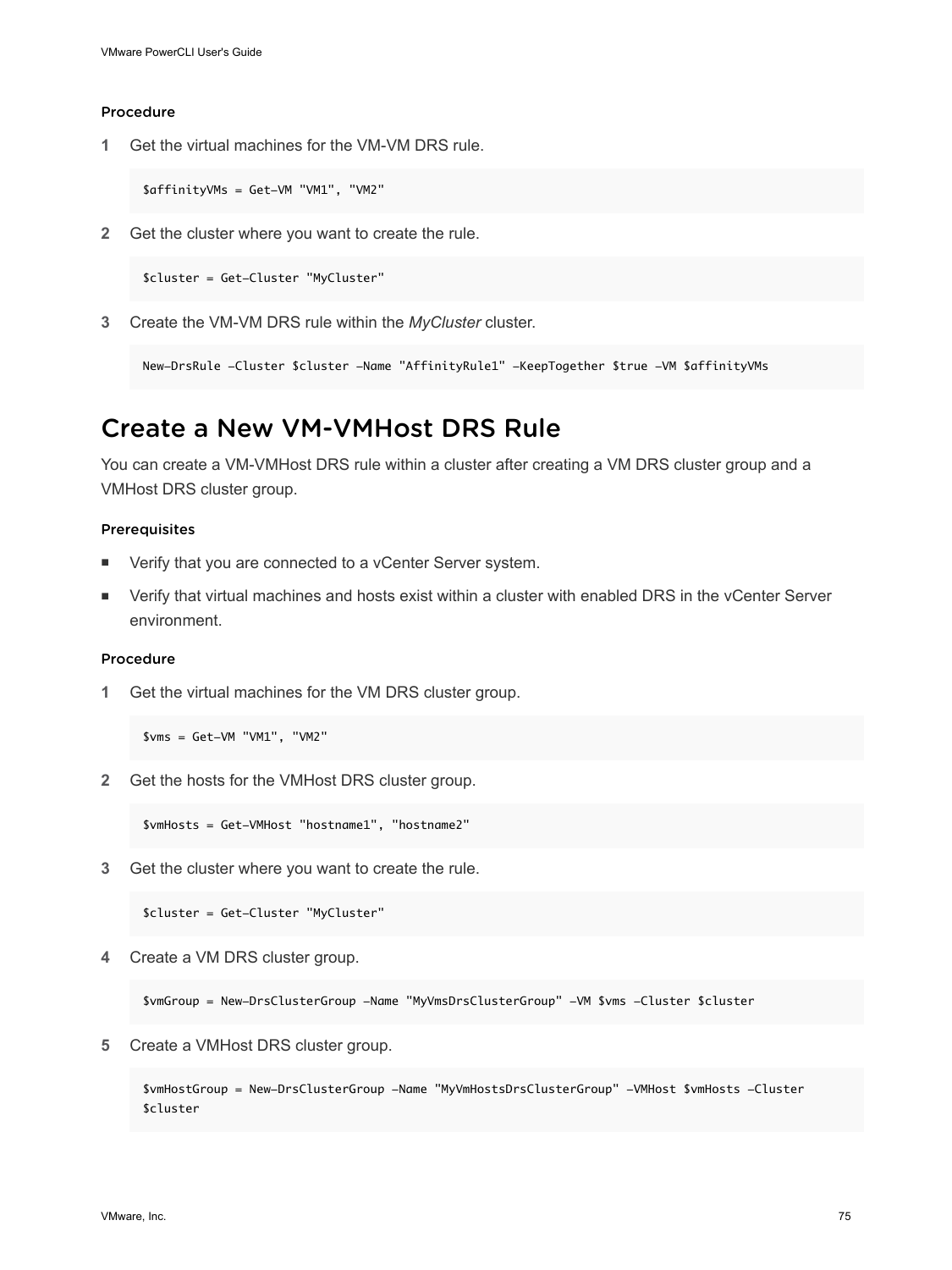**6** Create the VM-VMHost DRS rule by using the newly created VM DRS cluster group and VMHost DRS cluster group.

New-DrsVMHostRule -Name "MyDrsRule" -Cluster \$cluster -VMGroup \$vmGroup -VMHostGroup \$vmHostGroup - Type "MustRunOn"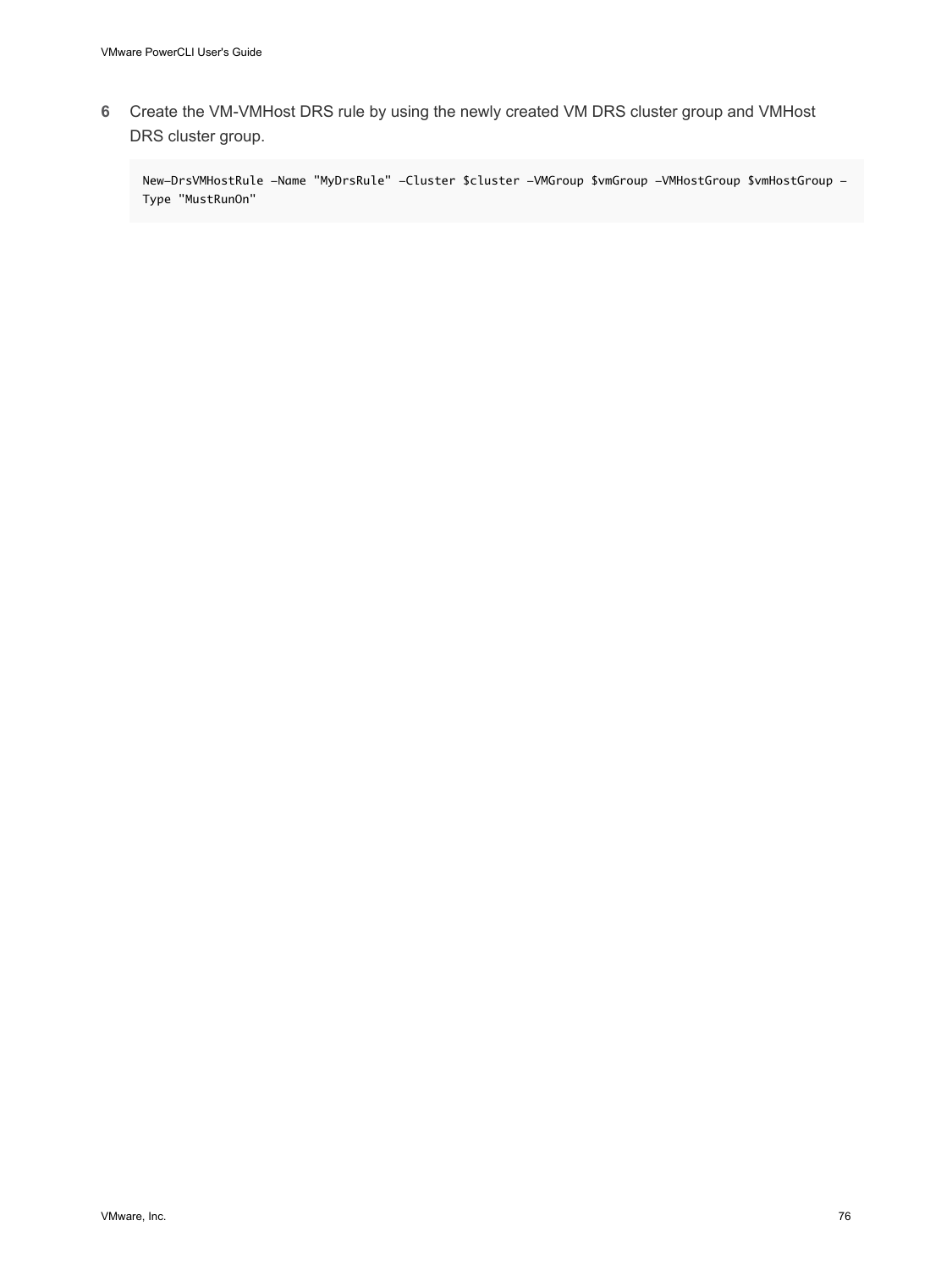# Sample Scripts for Managing vSphere Policy-Based Storage with VMware PowerCLI 6

To help you get started with VMware PowerCLI, this documentation provides a set of sample scripts that illustrate basic and advanced tasks in vSphere policy-based storage management.

This chapter includes the following topics:

- Create a Tag-Based Storage Policy
- [Create a Capability-Based Storage Policy](#page-77-0)
- [Associate a Storage Policy with a Virtual Machine and Its Hard Disk](#page-78-0)
- [Disassociate a Storage Policy Associated with a Virtual Machine and Its Hard Disk](#page-79-0)
- [Enable SPBM on a Cluster and Verify that It Is Enabled](#page-79-0)
- [Remove a Storage Policy](#page-80-0)
- [Edit a Storage Policy](#page-80-0)
- [Export and Import a Storage Policy](#page-81-0)
- [Create a Virtual Machine in a Datastore Compatible with Storage Policy](#page-81-0)
- [Create a vSAN Datastore](#page-83-0)
- [Modify a vSAN Datastore](#page-84-0)
- [Create a vSAN Stretched Cluster](#page-85-0)
- [Create an NFS 4.1 Datastore](#page-86-0)
- [Add a VASA Provider and Create a Policy](#page-87-0)
- **n [Invoke a Planned Failover on a Replication Group and Reverse the Replication](#page-89-0)**
- [Attach a Flat VDisk to a Virtual Machine](#page-91-0)

# Create a Tag-Based Storage Policy

You can create storage policies by using tags from vCenter Server.

### Prerequisites

- Verify that you are connected to a vCenter Server system.
- Verify that you have Profile-driven storage update privileges.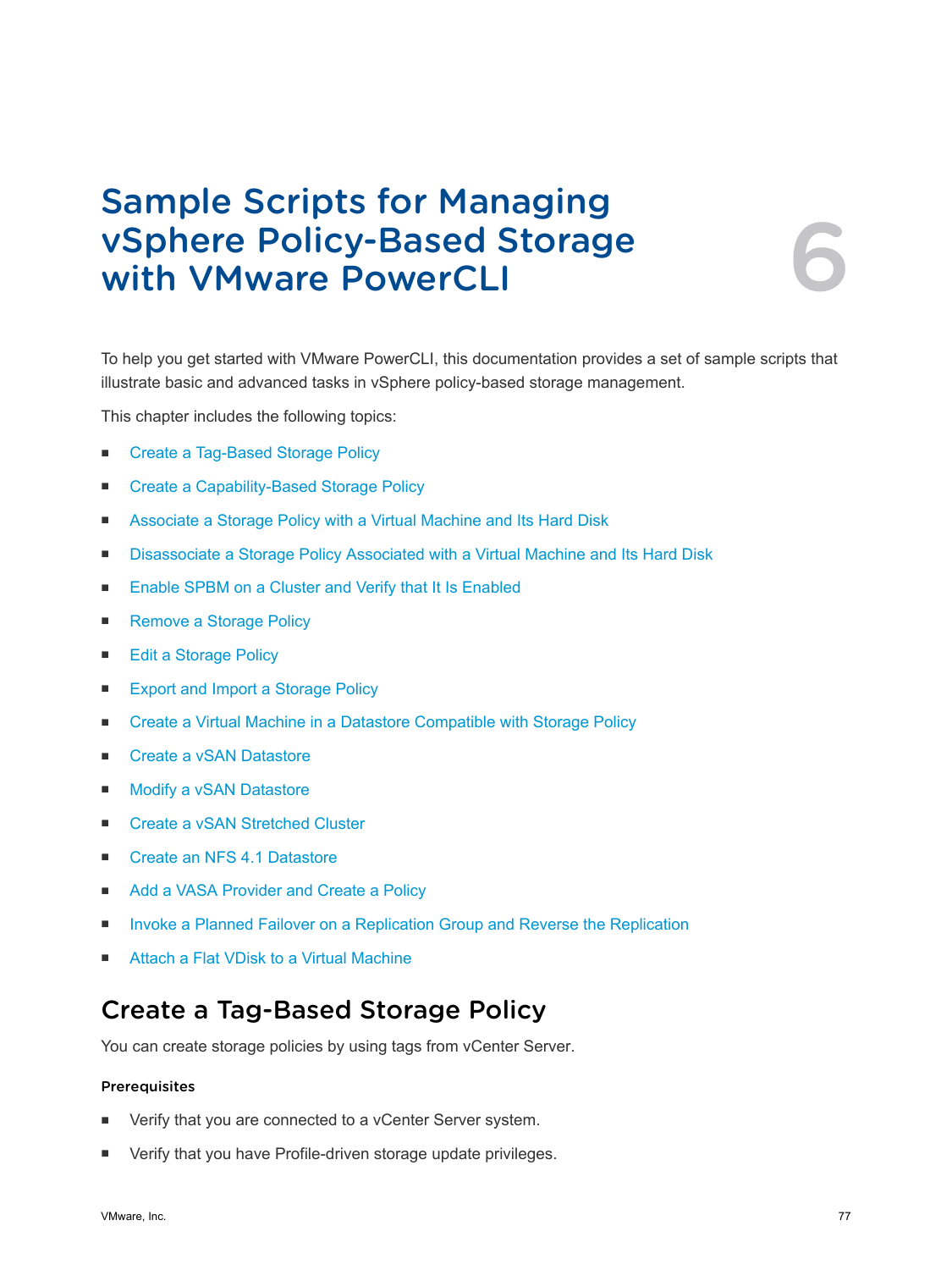<span id="page-77-0"></span>■ Verify that a tag named *Tag1* exists in the vCenter Server environment.

### Procedure

**1** Get the *Tag1* tag and store it in the *\$tag* variable.

\$tag = Get-Tag -Name 'Tag1'

**2** Create a rule with the *\$tag* tag and store the rule in the *\$rule* variable.

```
$rule = New-SpbmRule -AnyOfTags $tag
```
**3** Create a rule set by using the *\$rule* rule and store the rule set in the *\$ruleset* variable.

```
$ruleset = New-SpbmRuleSet -AllOfRules $rule
```
**4** Create a tag-based policy named *Tag-Based-Policy* by using the *\$ruleset* rule set and store the policy in the *\$policy* variable.

```
$policy = New-SpbmStoragePolicy -Name 'Tag-Based-Policy' -Description 'This policy is created by 
using a tag' -AnyOfRuleSets $ruleset
```
# Create a Capability-Based Storage Policy

You can create storage policies by using vendor-exposed capabilities.

#### Prerequisites

- Verify that you are connected to a vCenter Server system.
- Verify that you have Profile-driven storage update privileges.
- Verify that a storage provider is registered with the vCenter Server system.

### Procedure

**1** Get the *VSAN.hostFailuresToTolerate* capability and store it in the *\$cap* variable.

```
$cap = Get-SpbmCapability -Name 'VSAN.hostFailuresToTolerate'
```
**2** Create a rule with the *\$cap* capability and store the rule in the *\$rule* variable.

```
$rule = New-SpbmRule -Capability $cap -value 1
```
**3** Create a rule set by using the *\$rule* rule and store the rule set in the *\$ruleset* variable.

\$ruleset = New-SpbmRuleSet -AllOfRules \$rule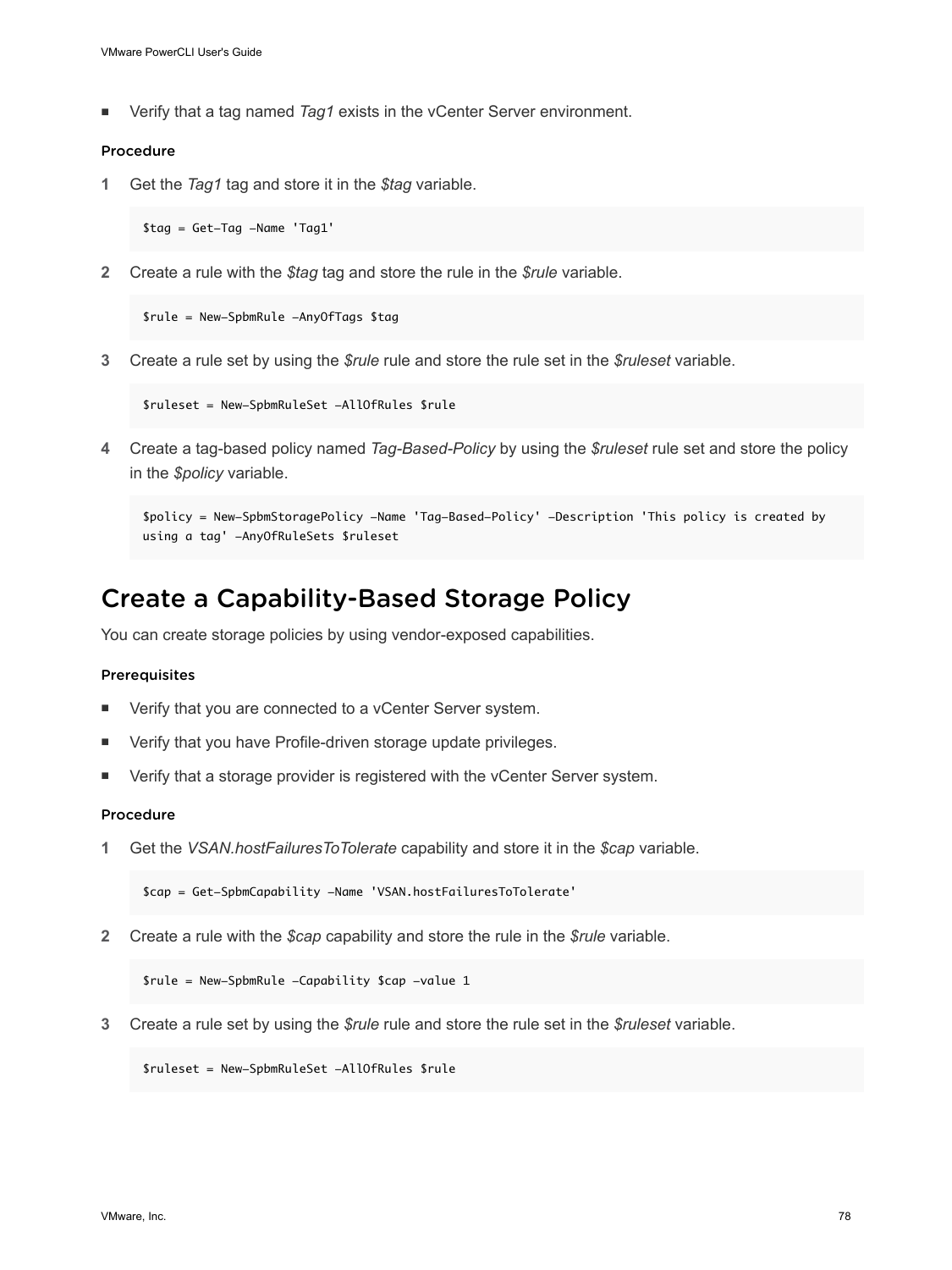<span id="page-78-0"></span>**4** Create a capability-based policy named *Capability-Based-Policy* by using the *\$ruleset* rule set and store the policy in the *\$policy* variable.

```
$policy = New-SpbmStoragePolicy -Name 'Capability-Based-Policy' -Description 'This policy is 
created by using capabilities' -AnyOfRuleSets $ruleset
```
# Associate a Storage Policy with a Virtual Machine and Its Hard Disk

You can associate a storage policy with a virtual machine and its hard disk and check if they are compliant with the policy.

### Prerequisites

- Verify that you are connected to a vCenter Server system.
- Verify that a storage policy named *Str-Policy* exists in the vCenter Server environment.
- **•** Verify that a virtual machine named *Target-VM* exists in the vCenter Server environment.

### Procedure

**1** Get the *Str-Policy* storage policy and store it in the *\$policy* variable.

\$policy = Get-SpbmStoragePolicy -Name 'Str-Policy'

**2** Get the *Target-VM* virtual machine and store it in the *\$vm* variable.

```
$vm = Get-VM -Name 'Target-VM'
```
**3** Get the hard disk associated with the *\$vm* virtual machine and store it in the *\$hd* variable.

\$hd = Get-HardDisk -VM \$vm

**4** Assign the *\$policy* storage policy to the *\$vm* virtual machine and the *\$hd* hard disk.

Set-SpbmEntityConfiguration \$vm, \$hd -StoragePolicy \$policy

**5** View the *\$policy* storage policy's compliance with the *\$vm* virtual machine and the *\$hd* hard disk.

Get-SpbmEntityConfiguration \$vm, \$hd

**Note** The storage policy can be compliant only if the datastore on which the virtual machine and hard disk are created is compliant with the storage policy.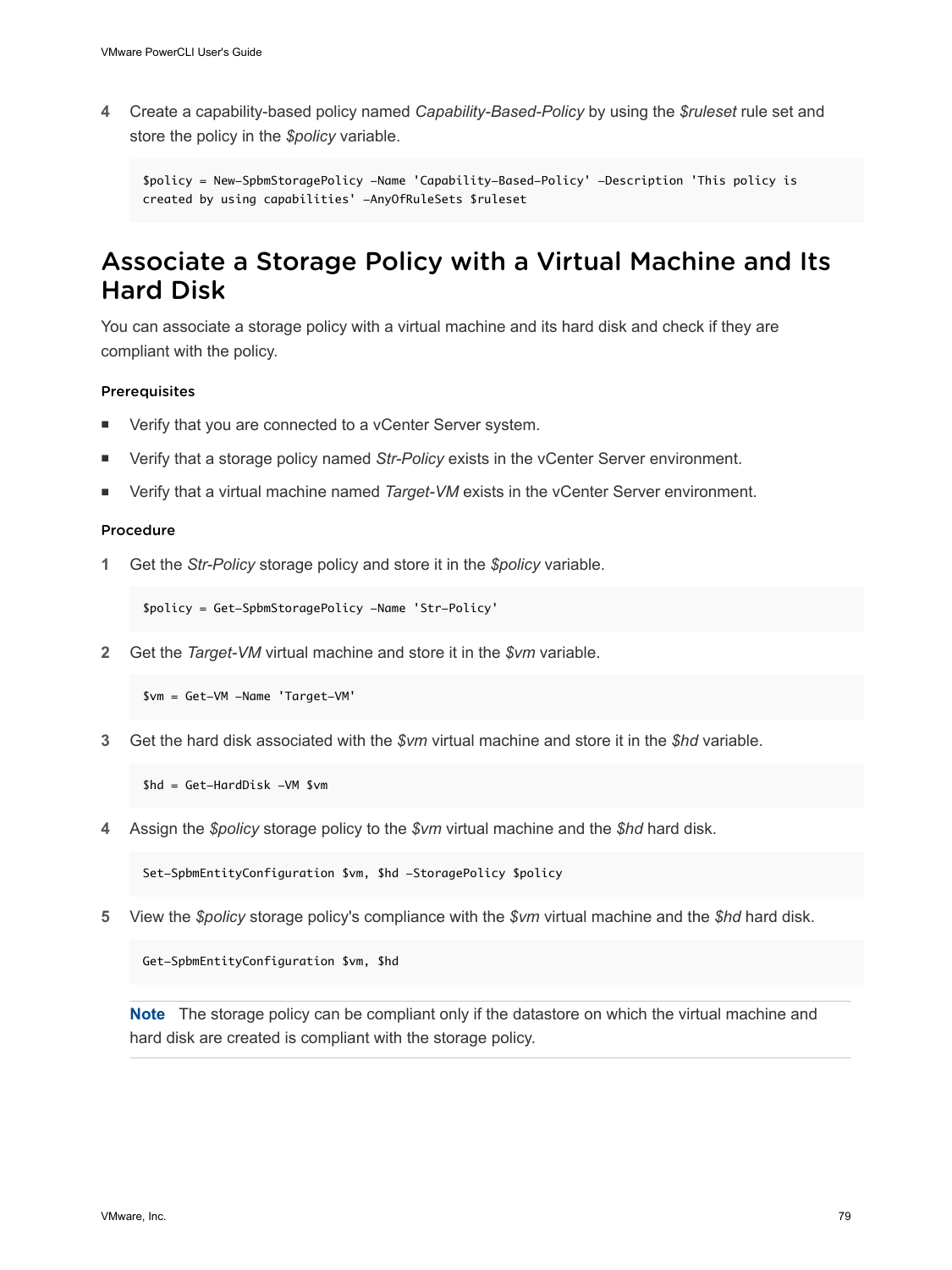# <span id="page-79-0"></span>Disassociate a Storage Policy Associated with a Virtual Machine and Its Hard Disk

You can disassociate a storage policy that is associated with a virtual machine and its hard disk.

### Prerequisites

- Verify that you are connected to a vCenter Server system.
- <sup>n</sup> Verify that a virtual machine named *Target-VM* exists in the vCenter Server environment.
- <sup>n</sup> Verify that a storage policy is associated with the *Target-VM* virtual machine.

### Procedure

**1** Get the *Target-VM* virtual machine and store it in the *\$vm* variable.

\$vm = Get-VM -Name 'Target-VM'

**2** Get the hard disk associated with the *\$vm* virtual machine and store it in the *\$hd* variable.

```
$hd = Get-HardDisk -VM $vm
```
**3** Disassociate all storage policies that are associated with the *\$vm* virtual machine and the *\$hd* hard disk.

```
Set-SpbmEntityConfiguration $vm, $hd -StoragePolicy $null
```
# Enable SPBM on a Cluster and Verify that It Is Enabled

You can enable Storage Policy-Based Management (SPBM) on a cluster and also verify that it is enabled.

### Prerequisites

- Verify that you are connected to a vCenter Server system.
- Verify that a storage provider is registered with the vCenter Server system.
- <sup>n</sup> Verify that a cluster named *Vsan-Cluster* exists in the vCenter Server environment.

### Procedure

**1** Get the *Vsan-Cluster* cluster and store it in the *\$cluster* variable.

\$cluster = Get-Cluster -Name 'Vsan-Cluster'

**2** Enable SPBM on the *\$cluster* cluster.

Set-SpbmEntityConfiguration \$cluster -SpbmEnabled \$true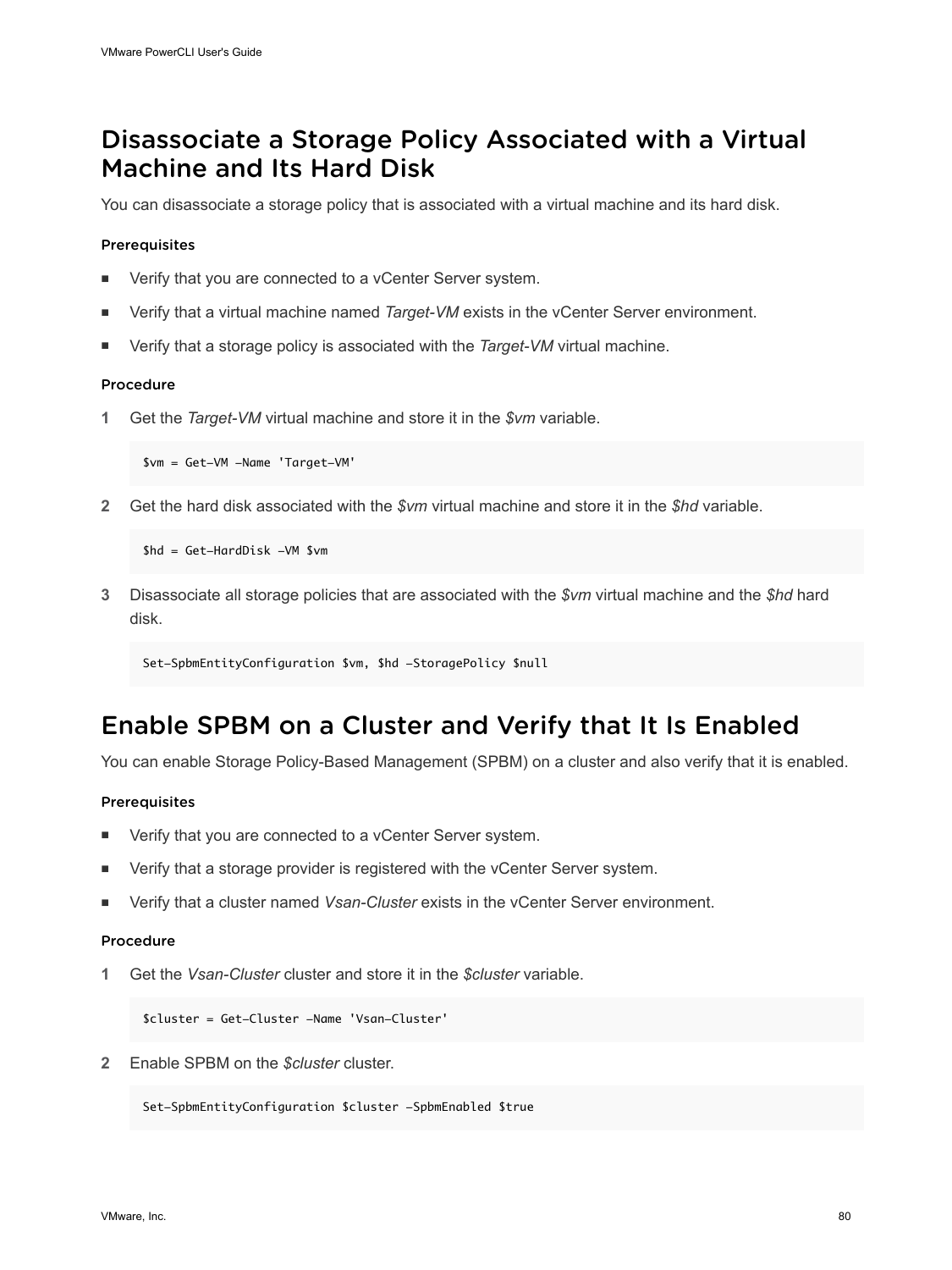<span id="page-80-0"></span>**3** Verify that SPBM is enabled on the cluster.

```
Get-SpbmEntityConfiguration -Cluster $cluster
```
# Remove a Storage Policy

You can disassociate all entities associated with a storage policy and remove the policy completely.

### Prerequisites

- Verify that you are connected to a vCenter Server system.
- Verify that you have Profile-driven storage update privileges.
- Verify that a storage policy named *pol-tag* exists in the vCenter Server environment.

#### Procedure

**1** Get the *pol-tag* storage policy and store it in the *\$policy* variable.

\$policy = Get-SpbmStoragePolicy -Name 'pol-tag'

**2** Disassociate all entities associated with the *\$policy* storage policy.

```
Set-SpbmEntityConfiguration (Get-SpbmEntityConfiguration -StoragePolicy $policy) -StoragePolicy 
$null
```
**3** Remove the *\$policy* storage policy.

```
Remove-SpbmStoragePolicy -StoragePolicy $policy
```
# Edit a Storage Policy

You can modify a storage policy to replace an existing rule set with a new rule set.

### Prerequisites

- Verify that you are connected to a vCenter Server system.
- Verify that you have Profile-driven storage update privileges.
- **•** Verify that a storage provider is registered with the vCenter Server system.
- **n** Verify that a storage policy named *pol-tag* exists in the vCenter Server environment.

#### Procedure

**1** Get the *pol-tag* storage policy and store it in the *\$policy* variable.

\$policy = Get-SpbmStoragePolicy -Name 'pol-tag'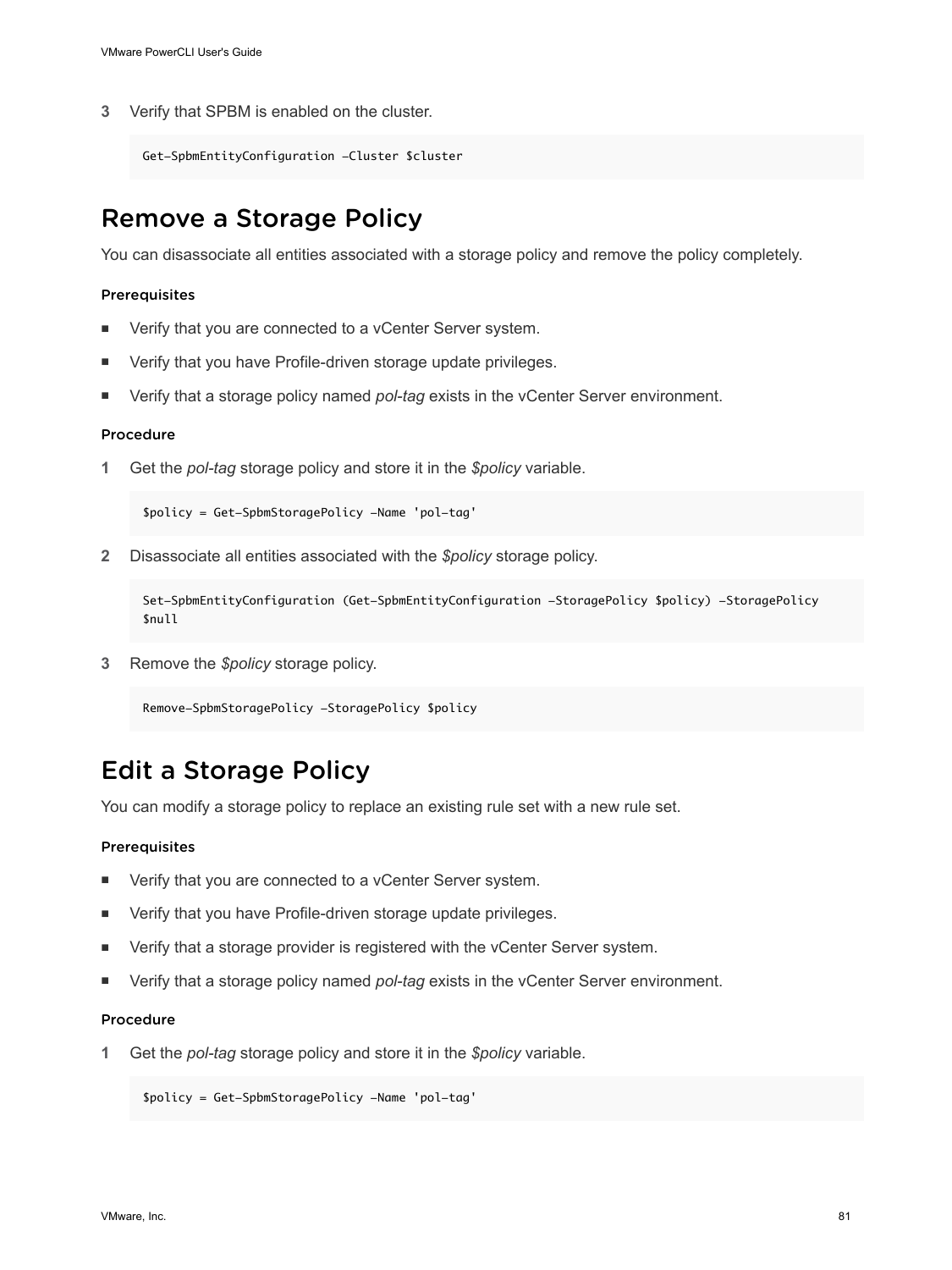<span id="page-81-0"></span>**2** Create a new rule and store it in the *\$newRule* variable.

```
$newRule = New-SpbmRule -Capability (Get-SpbmCapability -Name 'VSAN.hostFailuresToTolerate') -
Value 1
```
**3** Create a new rule set by using the *\$newRule* rule and store it in the *\$newRuleset* variable.

\$newRuleset = New-SpbmRuleSet -AllOfRules \$newRule

**4** Modify the *\$policy* storage policy by replacing the existing rule set with the newly created *\$newRuleset* rule set.

```
$modPolicy = Set-SpbmStoragePolicy -StoragePolicy $policy -AnyOfRuleSets $newRuleset
```
# Export and Import a Storage Policy

You can back up a storage policy by exporting it as a file. You can later import the same storage policy.

#### Prerequisites

- Verify that you are connected to a vCenter Server system.
- Verify that you have Profile-driven storage update privileges.
- Verify that you have read-write permissions for the directory in which the storage policy is saved.
- <sup>n</sup> Verify that a storage policy named *pol-tag* exists in the vCenter Server environment.

### Procedure

**1** Export the *pol-tag* storage policy.

Export-SpbmStoragePolicy -StoragePolicy 'pol-tag' -FilePath 'C:\Policy\pol-tag.xml'

**2** Import the *pol-tag* storage policy and name it *Imported-Policy*.

```
Import-SpbmStoragePolicy -FilePath 'C:\Policy\pol-tag.xml' -Name 'Imported-Policy' -Description 
'Imported policy description'
```
# Create a Virtual Machine in a Datastore Compatible with Storage Policy

You can retrieve a datastore compatible with storage policy and create a virtual machine in the datastore.

#### Prerequisites

- Verify that you are connected to a vCenter Server system.
- <sup>n</sup> Verify that a tag-based storage policy named *Tag-Policy* exists in the vCenter Server environment.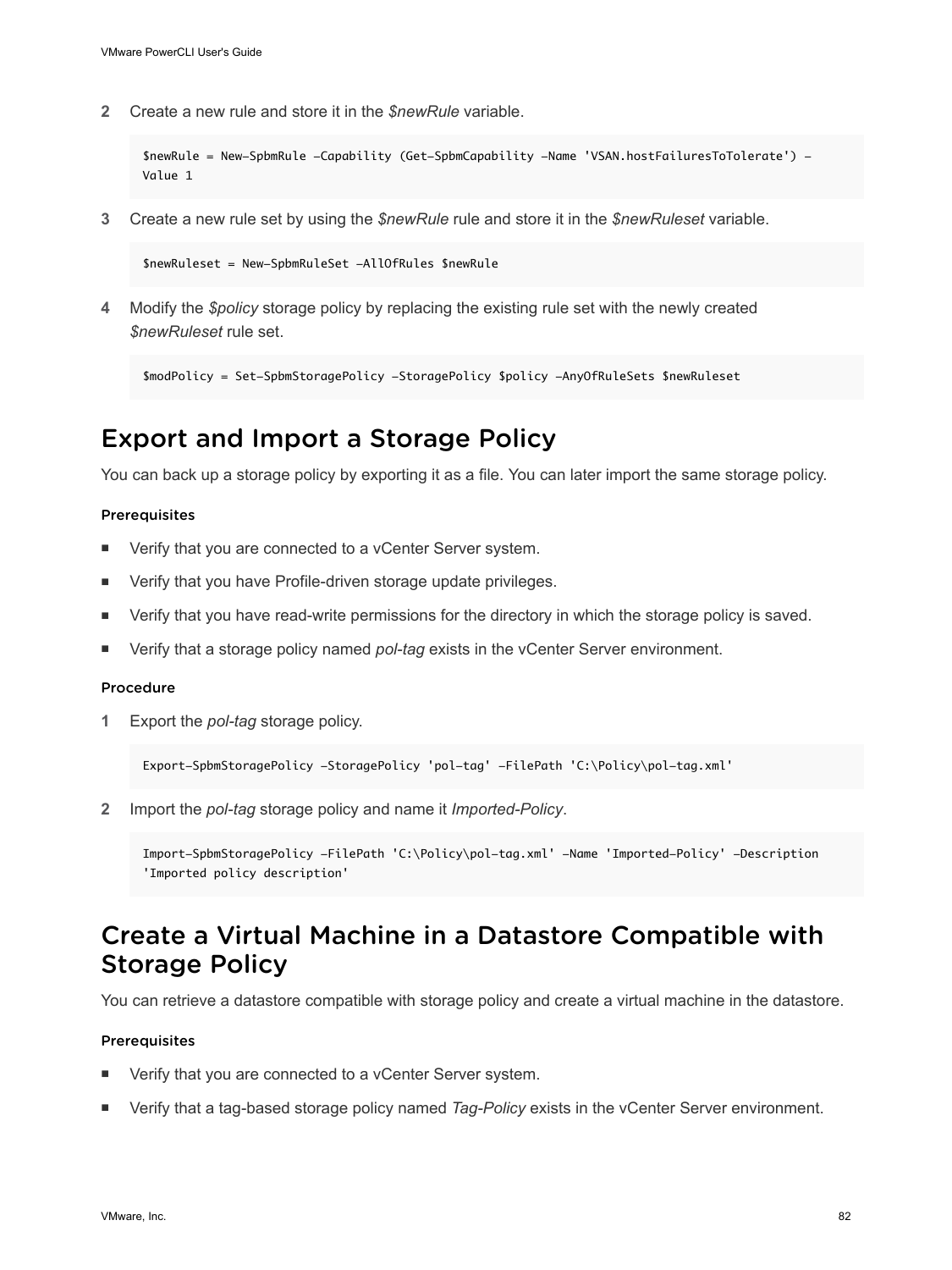<sup>n</sup> Verify that the tag of the *Tag-Policy* storage policy is associated with one of the available datastores in the vCenter Server environment.

### Procedure

**1** Get the tag-based *Tag-Policy* storage policy and store it in the *\$policy* variable.

```
$policy = Get-SpbmStoragePolicy -Name 'Tag-Policy'
```
**2** Get the tag used in the *Tag-Policy* storage policy and store it in the *\$tag* variable.

```
$tag = ($($($policy.AnyOfRulesets).AllOfRules).AnyOfTags)[0]
```
**3** Get a datastore compatible with the *\$policy* storage policy and store it in the *\$ds* variable.

```
$ds = Get-SpbmCompatibleStorage -StoragePolicy $policy
```
**4** Get the virtual machine host that contains the *\$ds* datastore and store it in the *\$vmhost* variable.

\$vmHost = Get-VMHost -Datastore \$ds

**5** Create a virtual machine named *VM-Tag* in the *\$ds* datastore and store the virtual machine object in the *\$vm* variable.

\$vm = New-VM -Name 'VM-Tag' -ResourcePool \$vmHost -Datastore \$ds -NumCPU 2 -MemoryGB 4 -DiskMB 1

**6** Associate the *\$policy* storage policy with the *\$vm* virtual machine.

Set-SpbmEntityConfiguration \$vm -StoragePolicy \$policy

**7** Verify that the *\$vm* virtual machine is compliant with the *\$policy* storage policy.

Get-SpbmEntityConfiguration \$vm

The status should be Compliant.

**8** Get the Tag-Assignment object for the *\$ds* datastore and store it in the *\$tagAs* variable.

\$tagAs = Get-TagAssignment -Entity \$ds

**9** Remove the *\$tag* tag association from the *\$ds* datastore.

Remove-TagAssignment -TagAssignment \$tagAs

**10** Check the compliance of the *\$vm* virtual machine with the *\$policy* storage policy.

Get-SpbmEntityConfiguration \$vm

The status should be NonCompliant.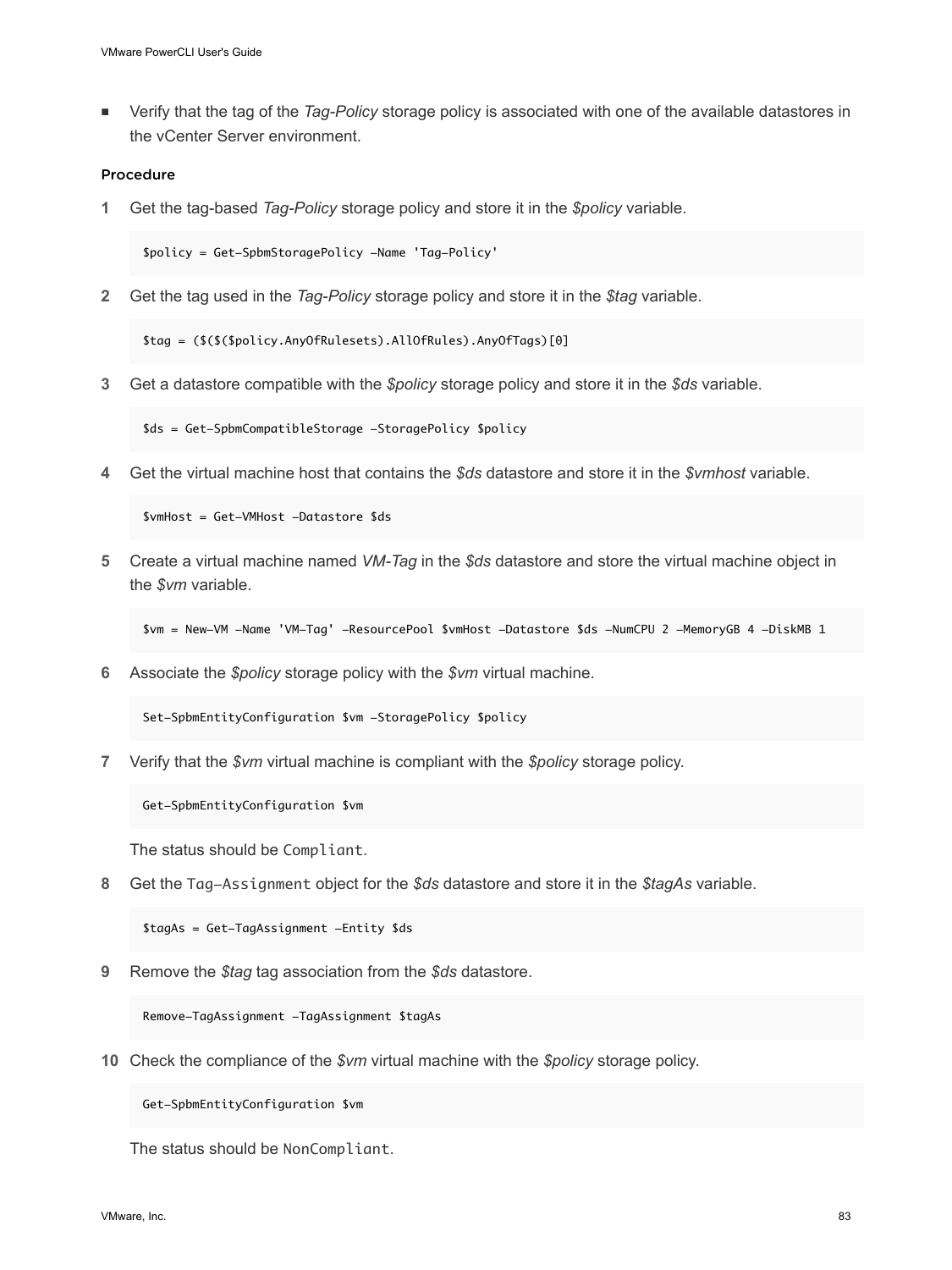# <span id="page-83-0"></span>Create a vSAN Datastore

You can create vSAN disk groups on standalone hosts and add the hosts to a vSAN-enabled cluster to form a vSAN datastore. You can then create a virtual machine on the vSAN datastore and assign a storage policy to the virtual machine and its hard disk.

### Prerequisites

- **Now Verify that you are connected to a vCenter Server system.**
- **Number 1** Verify that you have access to at least three virtual machine hosts.
- **•** Verify that each of the virtual machine hosts has at least one SSD and one HDD.
- **Now Verify that the virtual machine hosts are in maintenance mode.**

### Procedure

**1** Create a vSAN enabled cluster with manual disk claim mode.

\$vsanCluster = New-Cluster -Name 'VsanCluster' -Location (Get-Datacenter) -VsanEnabled - VsanDiskClaimMode 'Manual'

**2** Configure a vSAN VMkernel port on each of the three hosts.

```
New-VMHostNetworkAdapter -VMHost 'Host-A' -PortGroup 'VMkernel' -VirtualSwitch 'vSwitch0' -
VsanTrafficEnabled $true
New-VMHostNetworkAdapter -VMHost 'Host-B' -PortGroup 'VMkernel' -VirtualSwitch 'vSwitch0' -
VsanTrafficEnabled $true
New-VMHostNetworkAdapter -VMHost 'Host-C' -PortGroup 'VMkernel' -VirtualSwitch 'vSwitch0' -
VsanTrafficEnabled $true
```
**3** Create a vSAN disk group on each of the three hosts.

New-VsanDiskGroup -DataDiskCanonicalName 'HDD1-CanonicalName' -SsdCanonicalName 'SSD1- CanonicalName' -VMHost 'Host-A' New-VsanDiskGroup -DataDiskCanonicalName 'HDD1-CanonicalName' -SsdCanonicalName 'SSD1- CanonicalName' -VMHost 'Host-B' New-VsanDiskGroup -DataDiskCanonicalName 'HDD1-CanonicalName' -SsdCanonicalName 'SSD1- CanonicalName' -VMHost 'Host-C'

**4** Add each of the three hosts to the vSAN cluster to create a vSAN datastore.

Move-VMHost -VMHost 'Host-A' -Destination \$vsanCluster Move-VMHost -VMHost 'Host-B' -Destination \$vsanCluster Move-VMHost -VMHost 'Host-C' -Destination \$vsanCluster

**5** Revert the virtual machine hosts to the Connected state.

Set-VMHost -VMHost 'Host-A','Host-B','Host-C' -State 'Connected'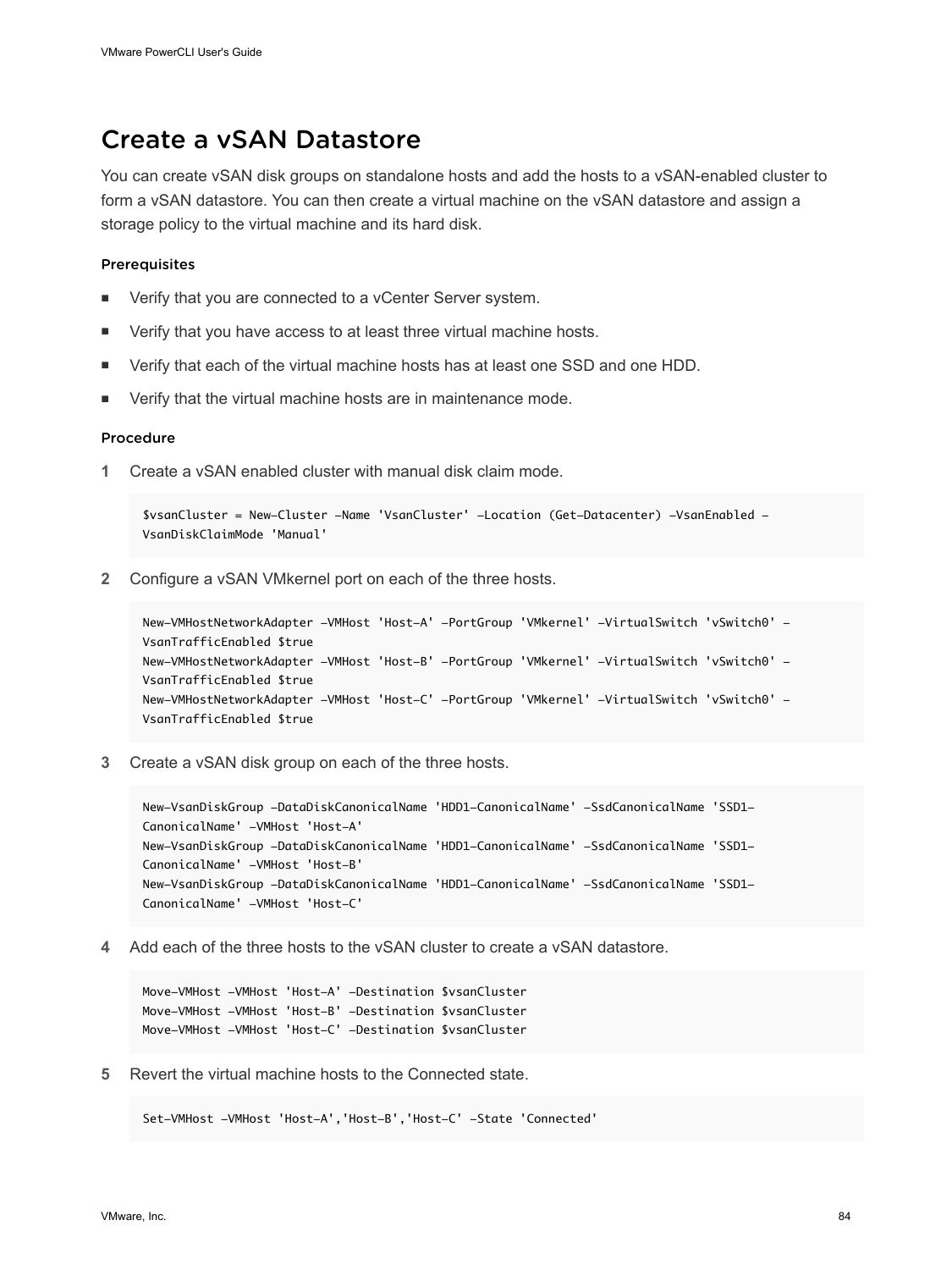<span id="page-84-0"></span>**6** Create a virtual machine on the vSAN datastore.

```
$vsanDS = Get-Datastore -Name 'vsanDatastore'
$vm = New-VM -Name 'newVM' -DiskMB 1024 -Datastore $vsanDS -VMHost 'Host-A'
```
**7** Create a storage policy by using any of the vSAN capabilities.

```
$cap = Get-SpbmCapability -Name vSAN*
$rule = New-SpbmRule $cap[1] $true
$ruleset = New-SpbmRuleSet $rule
$policy = New-SpbmStoragePolicy -Name 'vsan policy' -RuleSet $ruleset -Description 'vSAN-based 
storage policy'
```
**8** Assign the storage policy to the virtual machine and its hard disk.

```
$vmHdd = Get-HardDisk -VM $vm
Set-SpbmEntityConfiguration $vm, $vmHdd -StoragePolicy $policy
```
**9** Check the compliance of the virtual machine and its hard disk with the storage policy.

```
Get-SpbmEntityConfiguration $vm, $vmHdd
```
The status should be Compliant.

# Modify a vSAN Datastore

You can add or remove local disks from existing vSAN disk groups or remove entire vSAN disk groups.

#### Prerequisites

- **Nome Serify that you are connected to a vCenter Server system.**
- Verify that at least one vSAN disk group exists in the cluster.

### Procedure

**1** Get the vSAN disk group from a cluster.

```
$dgs = Get-VsanDiskGroup -Cluster 'VsanCluster'
```
**2** Get all vSAN disks from the vSAN disk group.

```
\text{Gdg} = \text{Gdg}[0]Get-VsanDisk –VsanDiskGroup $dg
```
**3** Add a hard disk to the vSAN disk group.

```
$disk = New-VsanDisk -CanonicalName 'HDD-CanonicalName' -VsanDiskGroup $dg
```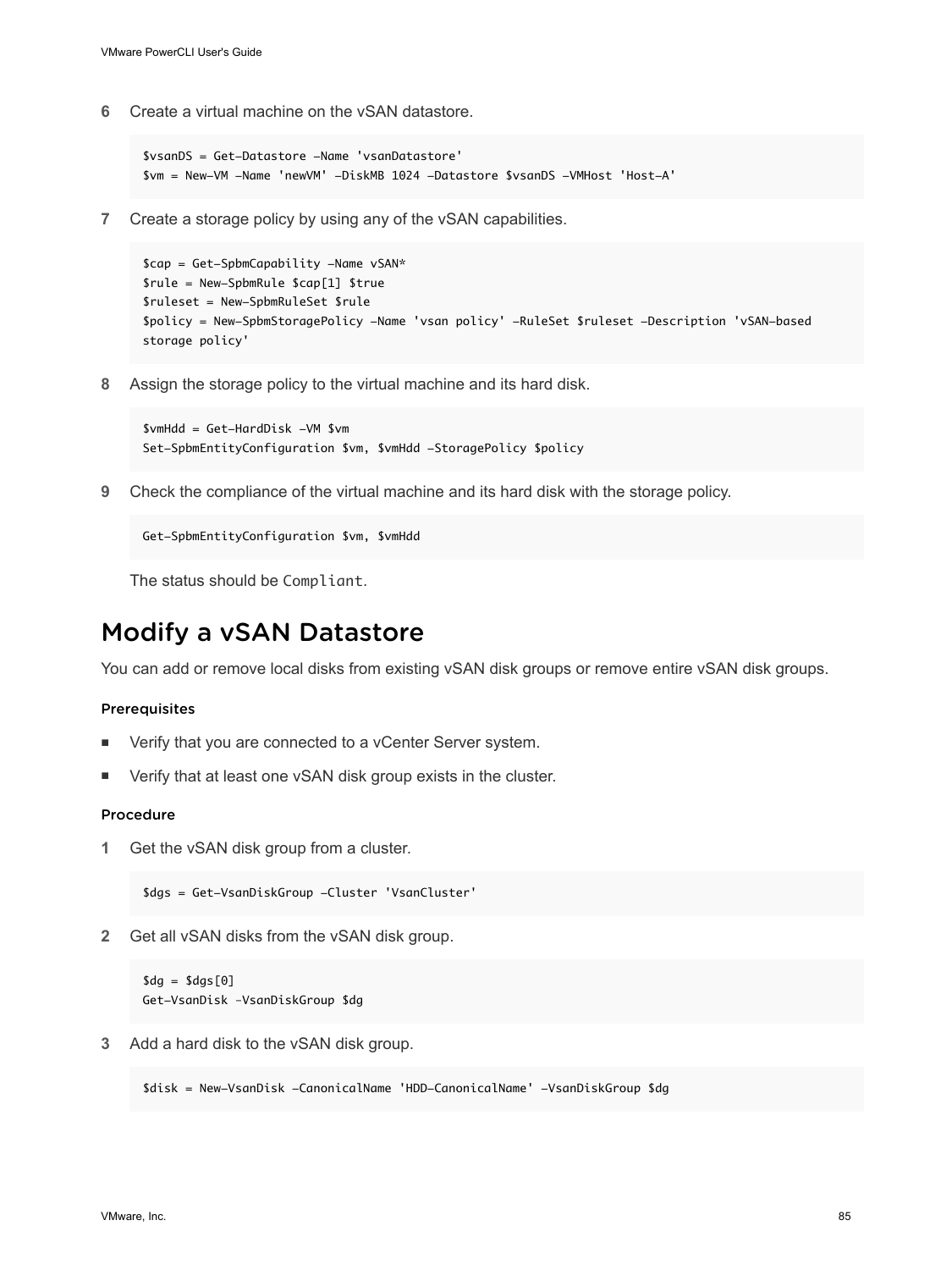<span id="page-85-0"></span>**4** Remove a hard disk from the vSAN disk group.

Remove-VsanDisk -VsanDisk \$disk

**5** Remove the entire vSAN disk group.

Remove-VsanDiskGroup -VsanDiskGroup \$dg

# Create a vSAN Stretched Cluster

You can create a vSAN stretched cluster with a witness node. You can then create a vSAN storage policy and enable performance service on the vSAN cluster.

#### Prerequisites

- **Nome Serify that you are connected to a vCenter Server system.**
- Verify that you have access to at least two virtual machine hosts.
- <sup>n</sup> Verify that each of the virtual machine hosts has at least one SSD and one HDD.
- Verify that the virtual machine hosts are in maintenance mode.
- Verify that you have access to an ESXi host that can be used as a witness host or deploy a witness appliance on any node. Ensure that the witness host or appliance is outside the vSAN cluster.

#### Procedure

**1** Configure a vSAN VMkernel port on each of the two hosts.

```
New-VMHostNetworkAdapter -VMHost 'Host-A' -PortGroup 'VMkernel' -VirtualSwitch 'vSwitch0' -
VsanTrafficEnabled $true
New-VMHostNetworkAdapter -VMHost 'Host-B' -PortGroup 'VMkernel' -VirtualSwitch 'vSwitch0' -
VsanTrafficEnabled $true
```
**2** Create a vSAN enabled cluster with automatic disk claim mode.

\$vsanCluster = New-Cluster -Name 'VsanCluster' -Location (Get-Datacenter) -VsanEnabled - VsanDiskClaimMode 'Automatic'

**3** Add the two hosts to the vSAN cluster to create a vSAN datastore.

Move-VMHost -VMHost 'Host-A' -Destination \$vsanCluster Move-VMHost -VMHost 'Host-B' -Destination \$vsanCluster

**4** Revert the virtual machine hosts to the Connected state.

```
Set-VMHost -VMHost 'Host-A','Host-B' -State 'Connected'
```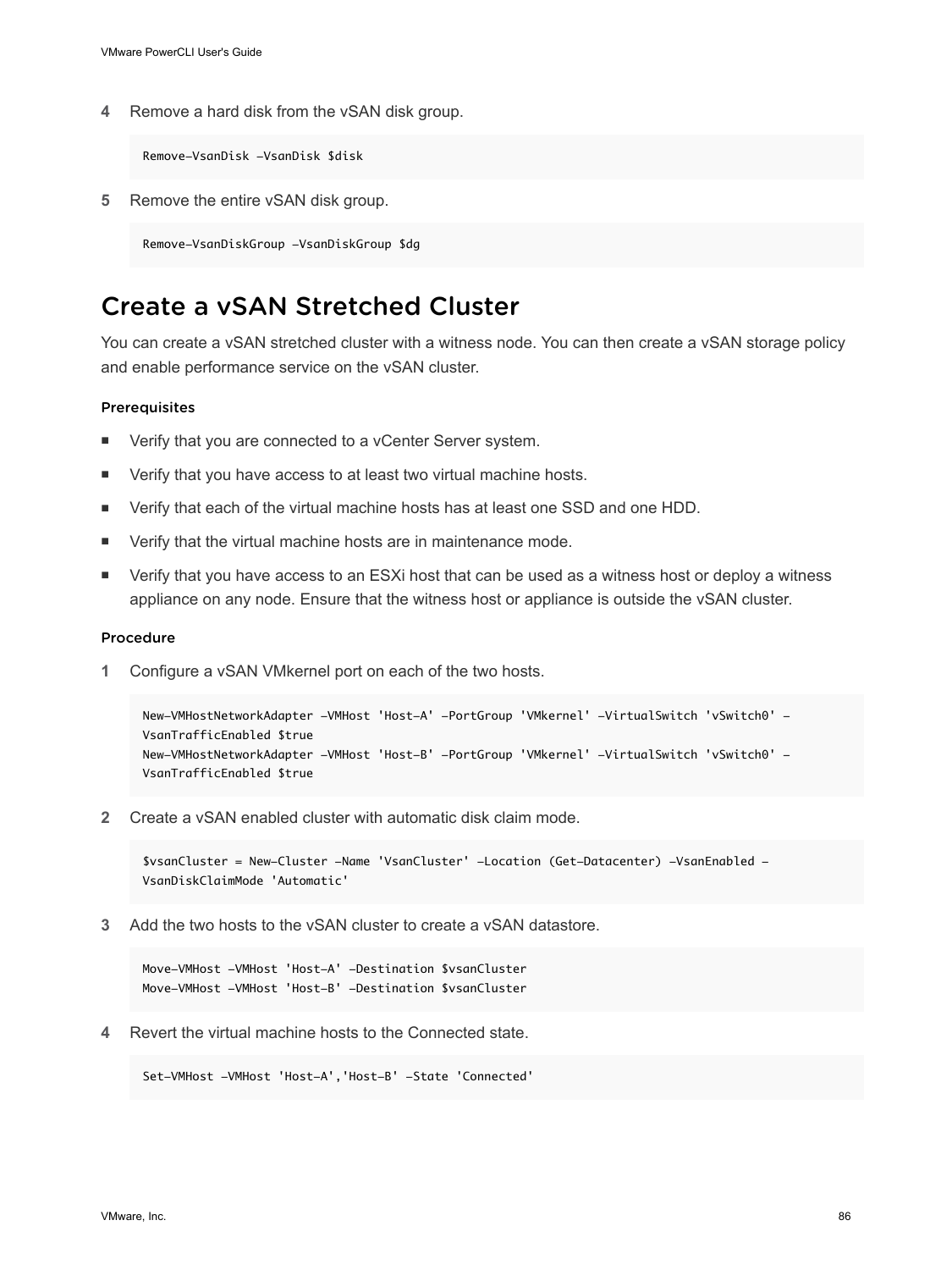<span id="page-86-0"></span>**5** Create two fault domains in the vSAN cluster.

```
$primaryFd = New-VsanFaultDomain -Name 'Primary' -VMHost 'Host-A'
$secondaryFd = New-VsanFaultDomain -Name 'Secondary' -VMHost 'Host-B'
```
**6** Enable stretched cluster.

Set-VsanClusterConfiguration -Configuration \$vsanCluster -StretchedClusterEnabled \$true - PreferredFaultDomain \$primaryFd -WitnessHost 'Witness-Virtual-Appliance-IP'

**7** Create a storage policy by using any vSAN capability.

```
$cap = Get-SpbmCapability -Name vSAN*
$rule = New-SpbmRule $cap[1] $true
$ruleset = New-SpbmRuleSet $rule
$policy = New-SpbmStoragePolicy -Name 'vsan policy' -RuleSet $ruleset -Description 'vSAN-based 
storage policy'
```
**8** Enable performance service on the vSAN cluster.

```
Set-VsanClusterConfiguration -Configuration $vsanCluster -PerformanceServiceEnabled $true –
StoragePolicy $policy
```
## Create an NFS 4.1 Datastore

You can create an NFS 4.1 datastore with Kerberos authentication and multipathing.

#### Prerequisites

- Verify that you are connected to a vCenter Server system.
- Verify that the remote NFS share supports multipathing and Kerberos authentication.

### Procedure

**1** Get the virtual machine host where you want to create the NFS 4.1 datastore.

\$vmhost = Get-VMHost 'hostname'

**2** Set NTP servers for the virtual machine host.

Add-VMHostNtpServer -VMHost \$vmhost -NtpServer 'ntp\_server\_ip'

**3** Set a DNS server and search the domain for the virtual machine host.

```
$vmhostnetwork = Get-VMHostNetwork -VMHost $vmhost
Set-VMHostNetwork -Network $vmhostnetwork -DnsFromDhcp $false -DnsAddress 'dns_server_ip' -
DomainName 'domain_name' -SearchDomain 'search_domain'
```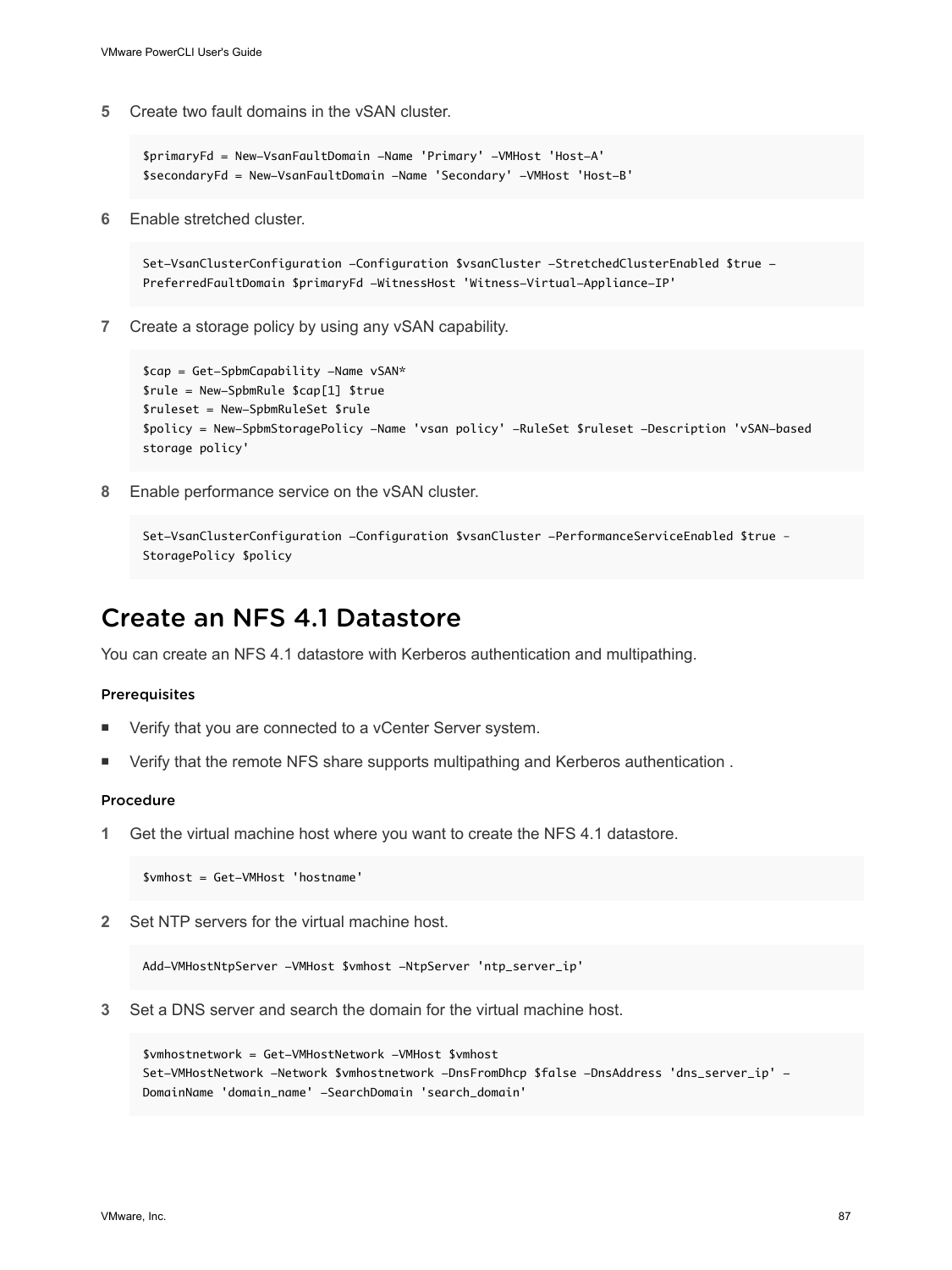<span id="page-87-0"></span>**4** Add the virtual machine to the Active Directory domain.

\$vmhost | Get-VMHostAuthentication | Set-VMHostAuthentication -JoinDomain -Domain 'AD\_domain\_name' -Username 'AD\_user\_name' -Password 'AD\_password'

**5** Create an NFS user on the virtual machine host for Kerberos-based authentication for the NFS 4.1 datastore.

New-NfsUser -VMHost \$vmhost -Username 'NFS\_user\_name' -Password 'password'

**6** Create an NFS 4.1 datastore with Kerberos authentication and multipathing.

New-Datastore -Name 'NFS\_datastore\_name' -Nfs -FileSystemVersion '4.1' -VMHost \$vmhost -NfsHost @('remote\_host\_1\_ip', 'remote\_host\_2\_ip') -Path 'NFS\_datastore\_remote\_path' –Kerberos

**7** (Optional) Retrieve the datastore.

\$ds = Get-Datastore 'NFS\_datastore\_name'

**8** (Optional) Remove the datastore.

Remove-Datastore \$ds -VMHost \$vmhost

**9** (Optional) Get the NFS user from the virtual machine host.

\$user = Get-NfsUser -VMHost \$vmhost

**10** (Optional) Update the password of the NFS user.

\$user = Set-NfsUser -NfsUser \$user -Password 'new\_password'

**11** (Optional) Remove the NFS user.

Remove-NfsUser -NfsUser \$user

# Add a VASA Provider and Create a Policy

You can add a VASA provider to a vCenter Server system and create a storage policy.

#### Prerequisites

- Verify that you are connected to a vCenter Server system.
- Verify that the datastore is mounted to the ESXi host.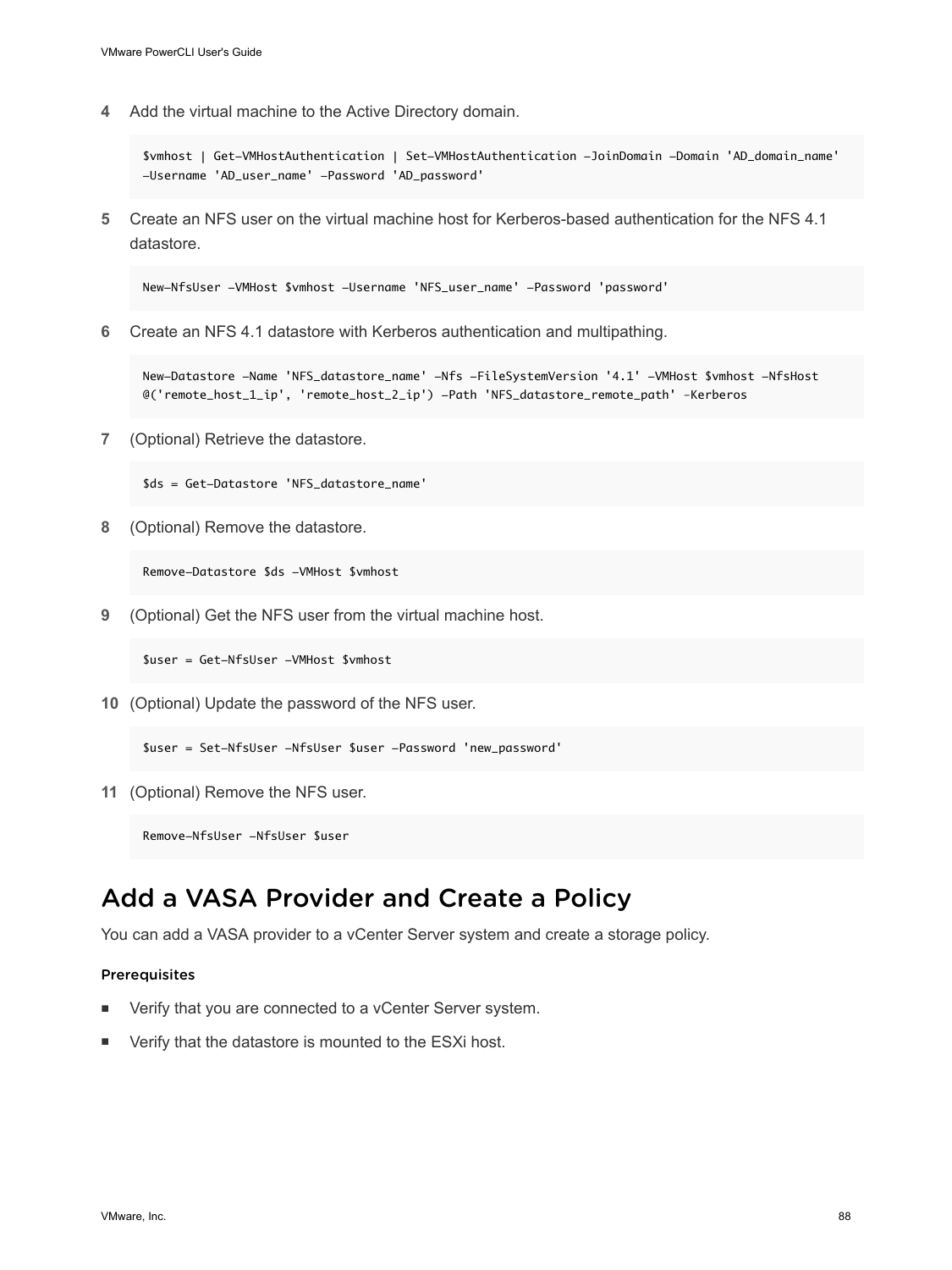**1** Add a VASA provider to the vCenter Server system.

\$script:vasProvider = New-VasaProvider -Name 'name' -Url 'URL' -Username 'user\_name' -Password 'password' -Description 'description' -Force

**2** Get all SPBM capabilities exposed by the registered VASA provider.

Get-SpbmCapability

**3** Create a new SPBM rule with the exposed capabilities of the registered VASA provider.

\$rule = New-SpbmRule -Capability \$capability -Value \$value

**4** Create a new SPBM rule set.

New-SpbmRuleSet -Name \$ruleset -AllofRules @((\$rule))

**5** Create a storage policy.

New-SpbmStoragePolicy -Name \$storagepolicy -RuleSet \$ruleset

**6** Refresh the VASA provider registered with the vCenter Server system.

\$provider = Get-VasaProvider -Name \$providername -Refresh

**7** Verify the VASA storage array.

\$vasaStorageArray = Get-VasaStorageArray -Provider \$vasaProvider -Server \$script:vcsrv

**8** Refresh the VASA provider registered with the vCenter Server system.

\$provider = Get-VasaProvider -Name \$providername -Refresh

**9** Get the VASA provider registered with the vCenter Server system.

\$vasaProvider = Get-VasaProvider -Name \$providername

**10** (Optional) Remove the VASA provider.

Remove-VasaProvider -Provider \$provider -Confirm:\$false

**11** (Optional) Verify that the VASA provider is removed.

\$provider = Get-VasaProvider -Name \$providername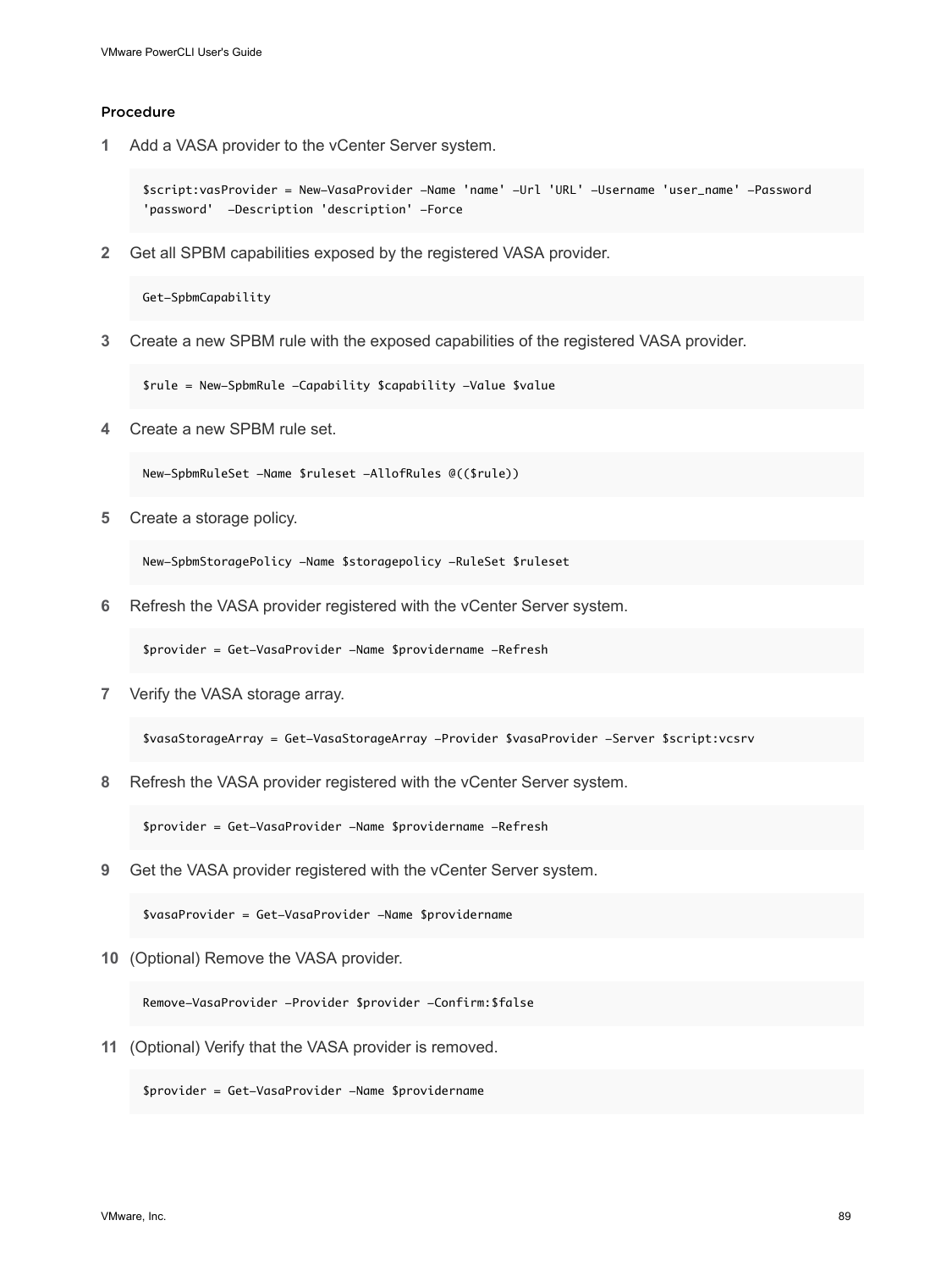# <span id="page-89-0"></span>Invoke a Planned Failover on a Replication Group and Reverse the Replication

You can invoke a planned failover on a target replication group and recover the devices on the target site. After that, you can reverse the direction of the replication and make the target site the source site.

### **Prerequisites**

- Verify that you are connected to the vCenter Server systems of the source and target sites.
- Verify that you have access to at least one virtual machine host on each site.
- Verify that you have registered a Virtual Volume VASA provider and have access to a Virtual Volume datastore on each site.

### Procedure

**1** Create a storage policy with replication capability on the source site.

```
$replicationCapability = Get-SpbmCapability -Name *replication.RPO -Server $srcServer
$persistenceCapability = Get-SpbmCapability -Name *persistence1-readLatency -Server $srcServer
$replicationRule = New-SpbmRule -Capability $ replicationCapability -Value (New-TimeSpan -Hours 4)
$persistenceRule = New-SpbmRule $persistenceCapability -Value 25
$ruleSet = New-SpbmRuleSet -AllOfRules $replicationRule, $persistenceRule
$replicationPolicy = New-SpbmStoragePolicy -Name cokeRep -AnyOfRuleSets $ruleSet -Server $srcServer
```
**2** Get a datastore compatible with the created replication storage policy and store it in the *\$ds* variable.

\$ds = Get-SpbmCompatibleStorage -StoragePolicy \$replicationPolicy

**3** Create a virtual machine named *MyVM* with a hard disk in the *\$ds* datastore.

```
$vm = New-VM -Name 'MyVM' -VMHost 'Host-Source' -DiskMB 512 -Datastore $ds
$hd = Get-HardDisk -VM $vm
```
**4** Get a replication group for the *\$ds* datastore and the *\$replicationPolicy* storage policy, and store the replication group in the *\$rg* variable.

\$rg = Get-SpbmReplicationGroup –Datastore \$ds –StoragePolicy \$replicationPolicy

**5** Associate the *\$vm* virtual machine and its hard disk with the *\$replicationPolicy* storage policy, and put them in the *\$rg* replication group.

```
Set-SpbmEntityConfiguration -Configuration $vm, $hd -StoragePolicy $replicationPolicy -
ReplicationGroup $rg
```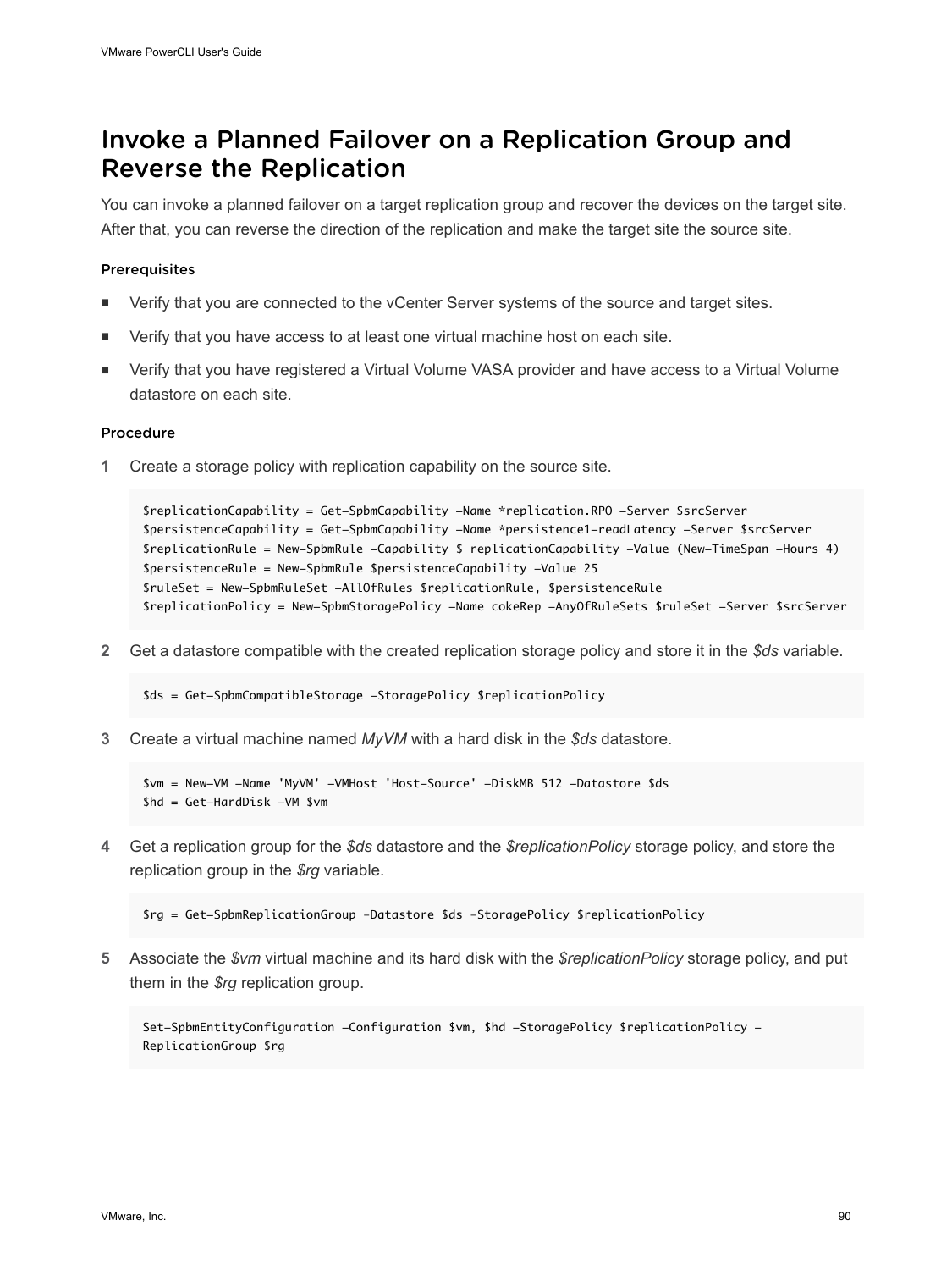**6** Check the compliance of the *\$vm* virtual machine and *\$hd* hard disk with the *\$replicationPolicy* storage policy.

```
Get-SpbmEntityConfiguration $vm, $hd
```
**7** Get the replication pair corresponding to the *\$rg* source replication group, and store that pair in the *\$rgPair* variable.

```
$rgPair = Get-SpbmReplicationPair -Source $rg
```
**8** Synchronize the target replication group.

```
Sync-SpbmReplicationGroup $rgPair.Target
```
**9** Prepare the source Virtual Volume map of source devices of the datastore to be used in the failover cmdlet.

```
$dsUrl = $ds.ExtensionData.Info.Url
$dsUrl = $dsUrl.Remove($dsUrl.Length - 1)
$lastIndex = $dsUrl.LastIndexOf('/')
$containerId = $dsUrl.Substring($lastIndex + 1)
$vmVvolId = $vm.ExtensionData.Config.VmStorageObjectId
$hdVvolId = $hd.ExtensionData.Backing.BackingObjectId
$sourceVvolMap = @{$vmVvolId = $containerId; $hdVvolId = $containerId}
```
**10** Power off the *\$vm* virtual machine and unregister it.

```
Stop-VM $vm
Remove-VM $vm
```
**11** Prepare the failover on the source replication group.

```
Start-SpbmReplicationPrepareFailover $rgPair.Source
```
**12** Synchronize the target replication group again, to get the latest state of the source devices.

```
Sync-SpbmReplicationGroup $rgPair.Target
```
**13** Invoke the planned failover on the source replication group and store the virtual machine file path on the target site in the *\$vmFilePath* variable.

```
$vmFilePath = Start-SpbmReplicationFailover $rgPair.Target -SourceVvolMap $ sourceVvolMap
```
**14** Register the virtual machine on the *Host-Target* host and power on the virtual machine.

```
$vm = New-VM -VMFilePath $vmFilePath -VMHost 'Host-Target'
Start-VM $vm
```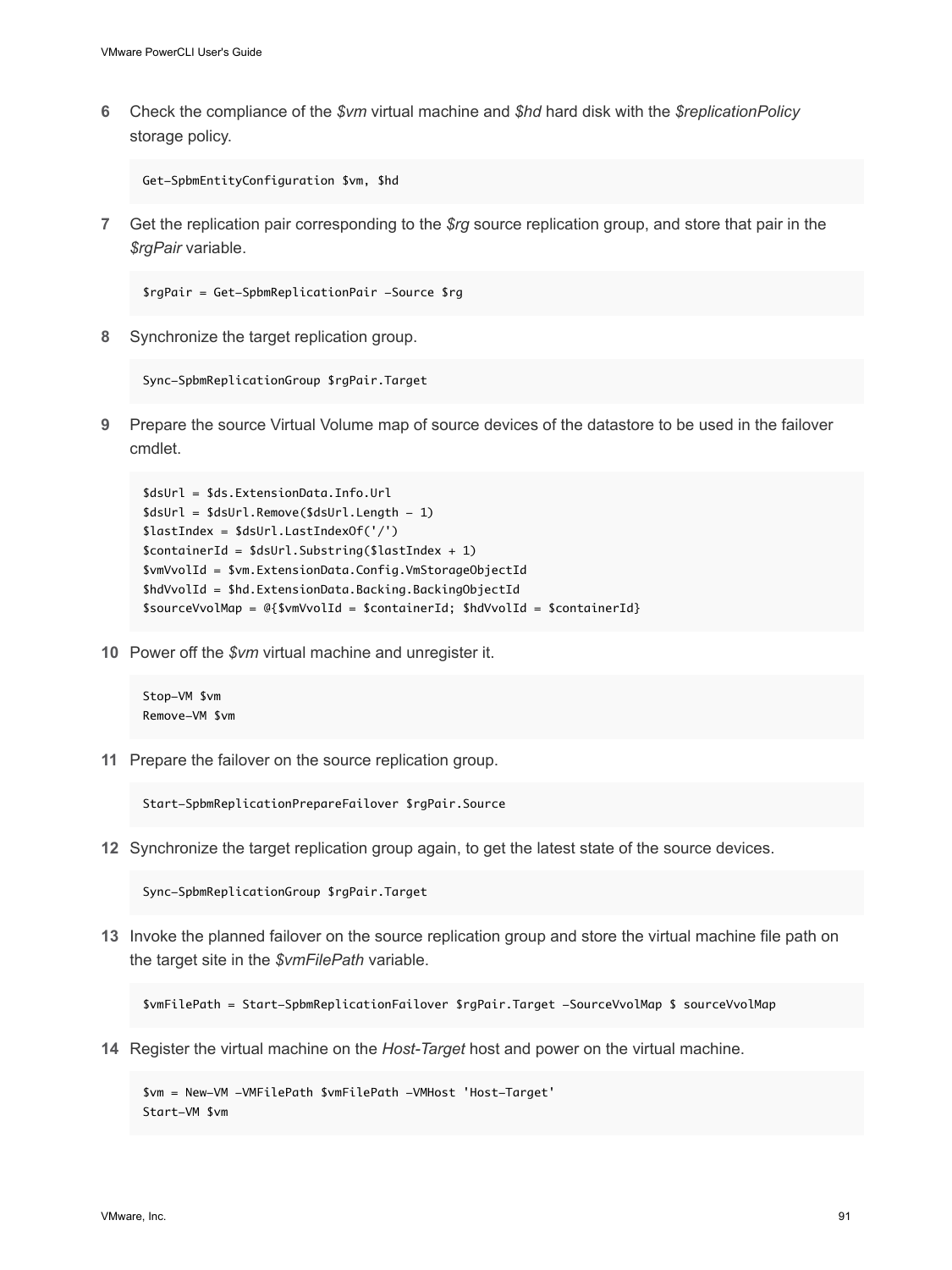<span id="page-91-0"></span>**15** Reverse the direction of the replication.

```
Start-SpbmReplicationReverse $rgPair.Target
```
# Attach a Flat VDisk to a Virtual Machine

You can create a flat VDisk object and attach it to a virtual machine as a hard disk. After that, you can verify whether the operation was completed successfully.

### Prerequisites

- Verify that you are connected to a vCenter Server system.
- Verify that you have access to at least one virtual machine host.
- **Number 1** Verify that there is at least one datastore mounted on the virtual machine host.

### Procedure

**1** Mount the datastore on the virtual machine host and store the datastore in the *\$ds* variable.

```
$vmHost = Get-VMHost 'Host-A'
$ds = Get-Datastore -RelatedObject $vmHost
```
**2** Create a flat, thin-provisioned virtual disk with 2-GB capacity on the *\$ds* datastore.

```
$vDisk = New-VDisk -Name 'VirtualDisk' -DiskType Flat -StorageFormat Thin -CapacityGB 2 -Datastore 
$ds
```
**3** Create a virtual machine named *VirtualMachine* with one hard disk and store this virtual machine in the *\$vm* variable.

```
$vm = New-VM -Name 'VirtualMachine' -VMHost 'Host-A' -Datastore $ds -DiskMB 512
```
**4** Power on the *\$vm* virtual machine.

Start-VM -VM \$vm

**5** Attach the VDisk object to the *\$vm* virtual machine.

New-HardDisk -VM \$vm -VDisk \$vDisk

**6** Verify that the VDisk object has been attached and the virtual machine now has two hard disks.

Get-HardDisk -VM \$vm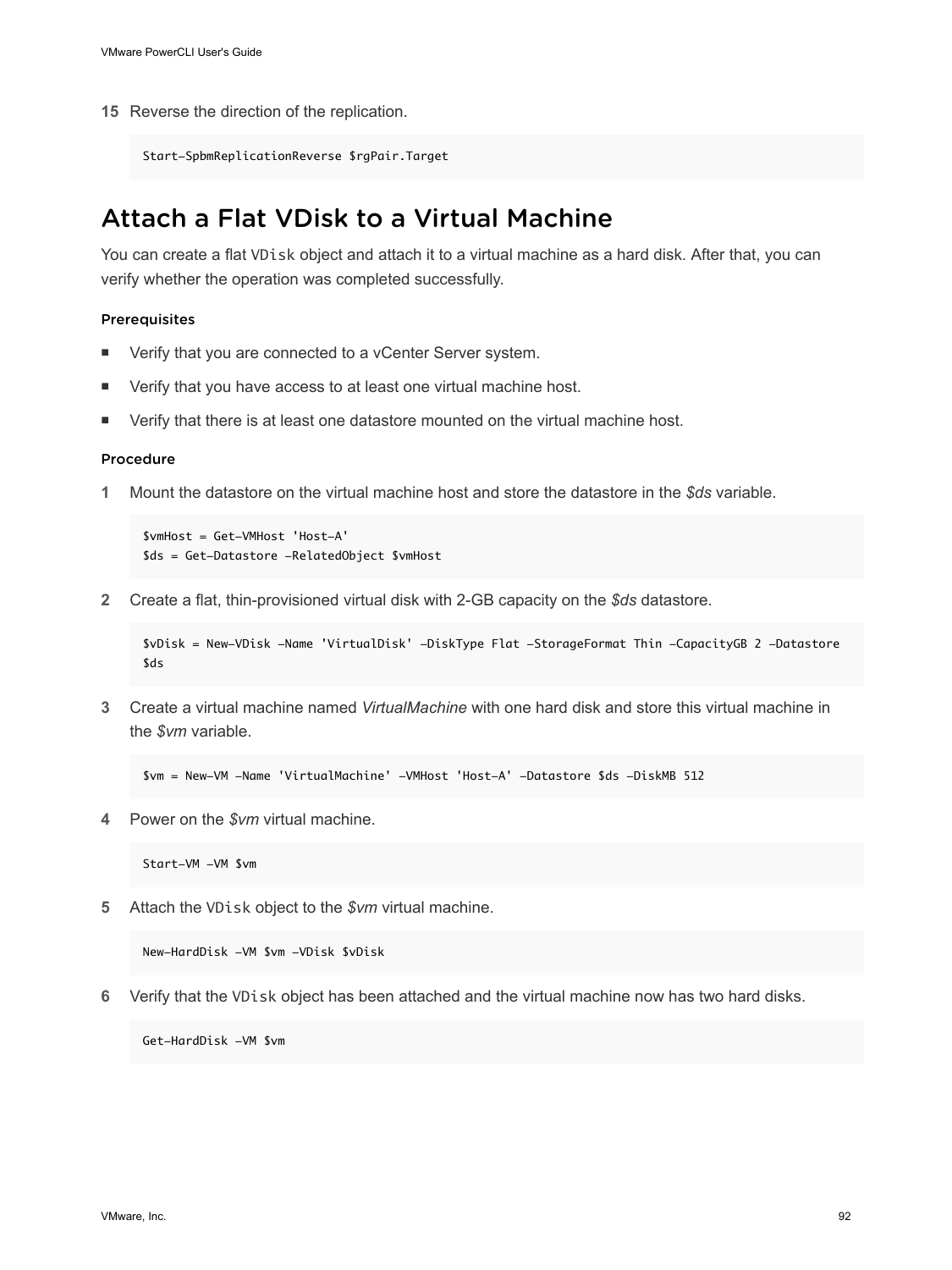# Sample Scripts for Managing VMware Site Recovery Manager with VMware PowerCLI 7

To help you get started with VMware PowerCLI, this documentation provides a set of sample scripts that illustrate basic and advanced tasks in VMware Site Recovery Manager (SRM) administration.

This chapter includes the following topics:

- **Connect to an SRM Server**
- **[Protect a Virtual Machine](#page-93-0)**
- **[Create a Report of the Protected Virtual Machines](#page-93-0)**
- <sup>n</sup> [Create a Report of the Virtual Machines Associated with All Protection Groups](#page-94-0)

## Connect to an SRM Server

To use the SRM API, you must establish a connection to an SRM server.

Some of the objects returned by the SRM API are objects from the vSphere API. To use those objects in integration with the vSphere API through PowerCLI, you can connect to the vCenter Server system that the SRM server is registered with.

### Procedure

**1** To connect to the vCenter Server system that the SRM server is registered with, run Connect-VIServer with the server name and valid credentials.

Connect-VIServer -Server vc3.example.com -User 'MyAdministratorUser' -Password 'MyPassword'

**2** To connect to the SRM server registered with the connected vCenter Server system, run Connect-SrmServer.

\$srmConnection = Connect-SrmServer

**Note** If you have previously connected to other vCenter Server systems configured with SRM server support, this cmdlet invocation establishes a connection to their corresponding SRM servers as well.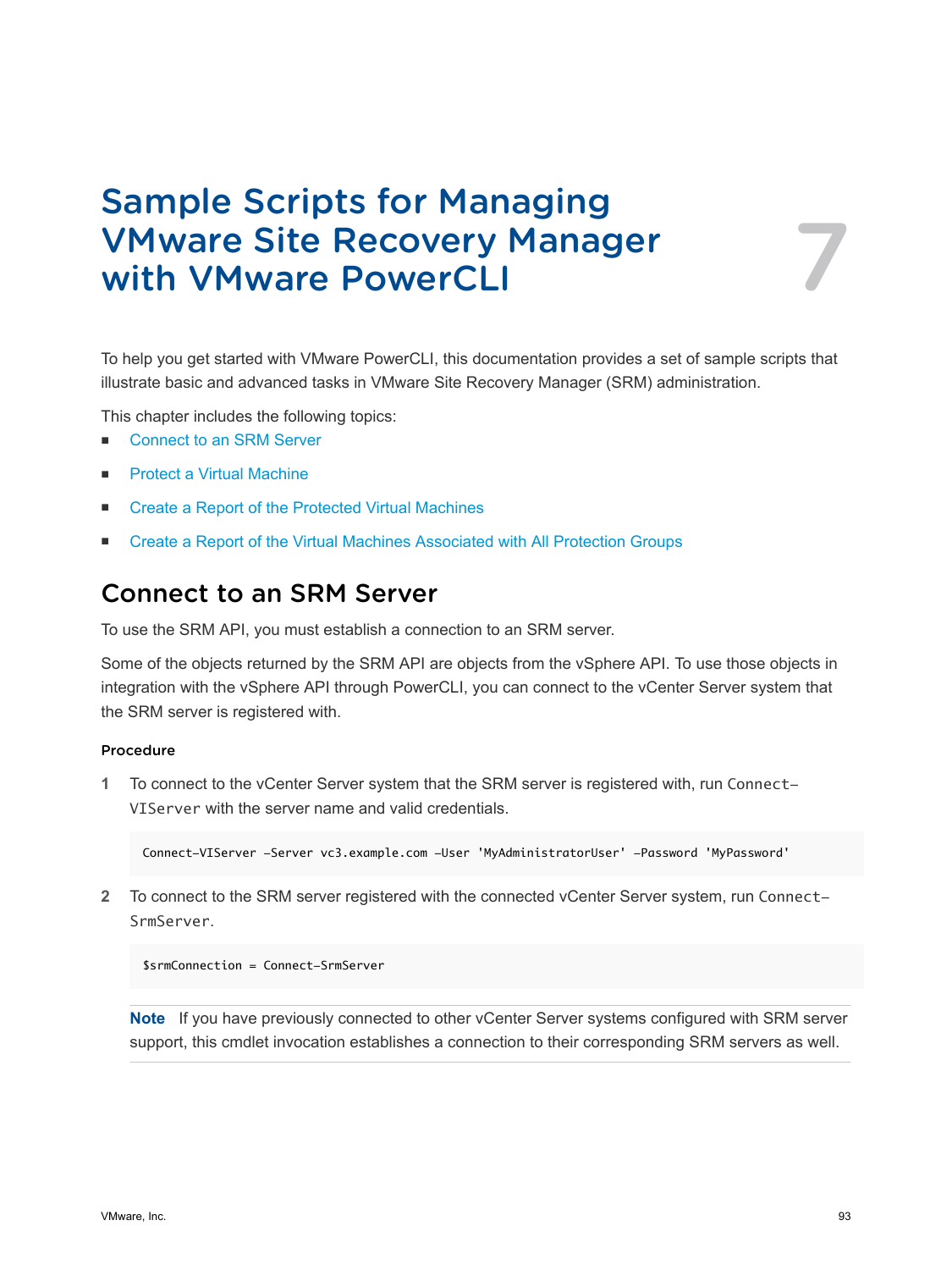<span id="page-93-0"></span>**3** (Optional) To use the SRM API, you can call methods of the root object and instances of the objects that those calls return.

```
$srmApi = $srmConnection.ExtensionData
```
**Note** The root SRM API object is the ExtensionData property of the SrmServer object.

# Protect a Virtual Machine

You can protect a virtual machine by replicating it to a remote SRM site.

### Procedure

**1** Connect to the vCenter Server system that the SRM server is registered with.

Connect-VIServer -Server vc3.example.com -User 'MyAdministratorUser' -Password 'MyPassword'

**2** Establish a connection to the local SRM server by providing credentials to the remote SRM site.

\$srmConnection = Connect-SrmServer -RemoteUser 'MyRemoteUser' -RemotePassword 'MyRemotePassword'

**3** List all protection groups associated with the SRM server.

```
$srmApi = $srmConnection.ExtensionData
$protectionGroups = $srmApi.Protection.ListProtectionGroups()
```
**4** Associate the *TestVM* virtual machine with the *ProtGroup1* protection group and enable the protection for that virtual machine.

```
$vmToAdd = Get-VM "TestVM"
$targetProtectionGroup = $protectionGroups | where {$_.GetInfo().Name -eq "ProtGroup1" }
$targetProtectionGroup.AssociateVms(@($vmToAdd.ExtensionData.MoRef))
# Enable protection for that virtual machine
$protectionSpec = New-Object VMware.VimAutomation.Srm.Views.SrmProtectionGroupVmProtectionSpec
$protectionSpec.Vm = $vmToAdd.ExtensionData.MoRef
$protectTask = $targetProtectionGroup.ProtectVms($protectionSpec)
while(-not $protectTask.IsComplete()) {        sleep -Seconds 1        }
```
# Create a Report of the Protected Virtual Machines

You can create a simple report containing information about the protected virtual machines associated with an SRM server.

### Prerequisites

■ Verify that you are connected to a vCenter Server system.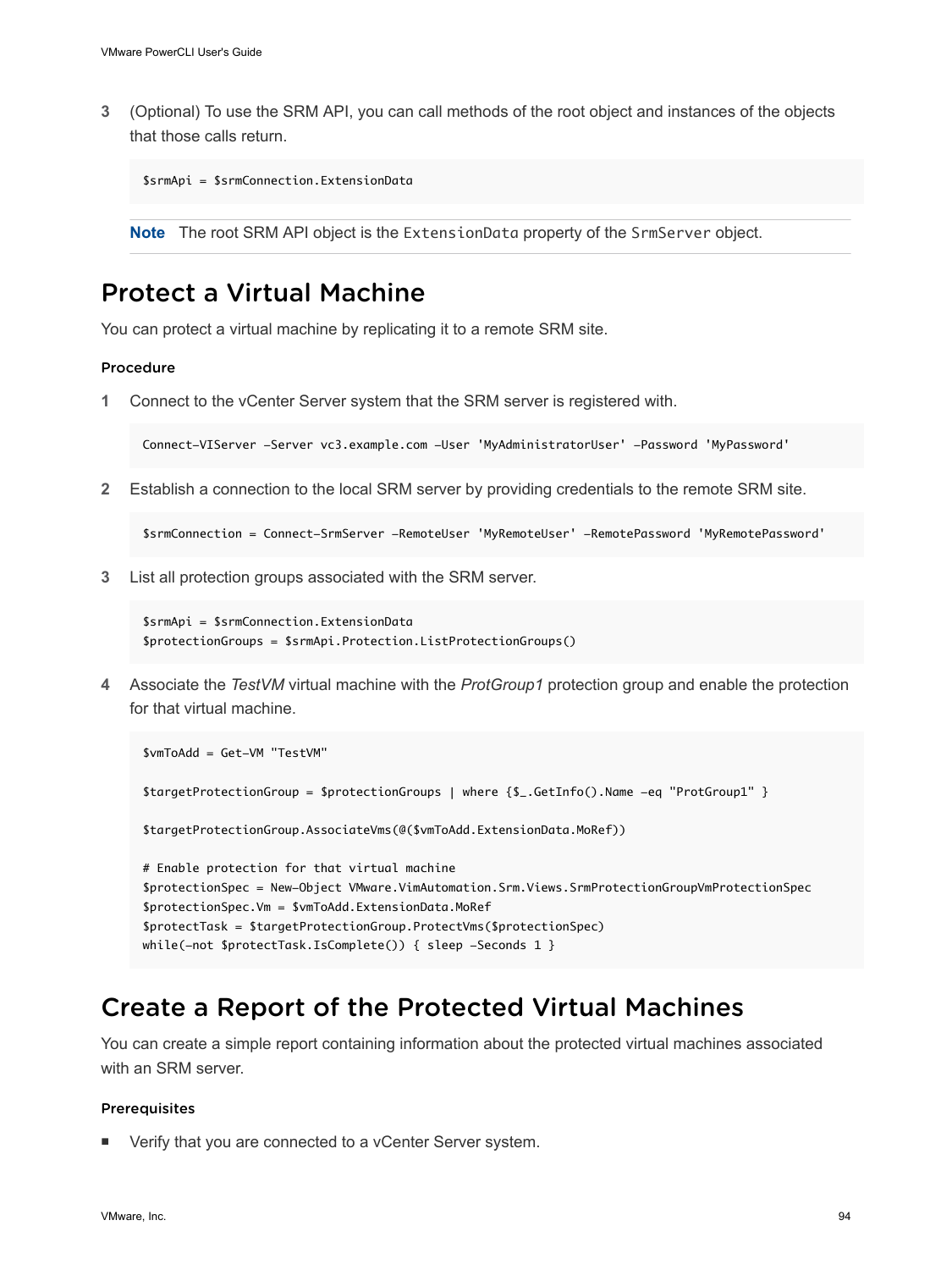<span id="page-94-0"></span>■ Verify that you are connected to an SRM server.

### Procedure

**1** List all protection groups associated with the SRM server.

```
$srmApi = $srmConnection.ExtensionData
$protectionGroups = $srmApi.Protection.ListProtectionGroups()
```
**2** Generate a report of the protected virtual machines.

```
$protectionGroups | % {
    $protectionGroup = $ $protectionGroupInfo = $protectionGroup.GetInfo()
     # The following command lists the virtual machines associated with a protection group
     $protectedVms = $protectionGroup.ListProtectedVms()
     # The result of the above call is an array of references to the virtual machines at the 
vSphere API
     # To populate the data from the vSphere connection, call the UpdateViewData method on each 
virtual machine view object
     $protectedVms | % { $_.Vm.UpdateViewData() }
     # After the data is populated, use it to generate a report
     $protectedVms | %{
         $output = "" | select VmName, PgName
         $output.VmName = $_.Vm.Name
         $output.PgName = $protectionGroupInfo.Name
         $output
     }
} | Format-Table @{Label="VM Name"; Expression={$_.VmName} }, @{Label="Protection group name"; 
Expression={$_.PgName} }
```
# Create a Report of the Virtual Machines Associated with All Protection Groups

You can create a simple report containing information about the virtual machines associated with all protection groups.

### Prerequisites

- Verify that you are connected to a vCenter Server system.
- Verify that you are connected to an SRM server.

### Procedure

**1** List all protection groups associated with the SRM server.

```
$srmApi = $srmConnection.ExtensionData
$protectionGroups = $srmApi.Protection.ListProtectionGroups()
```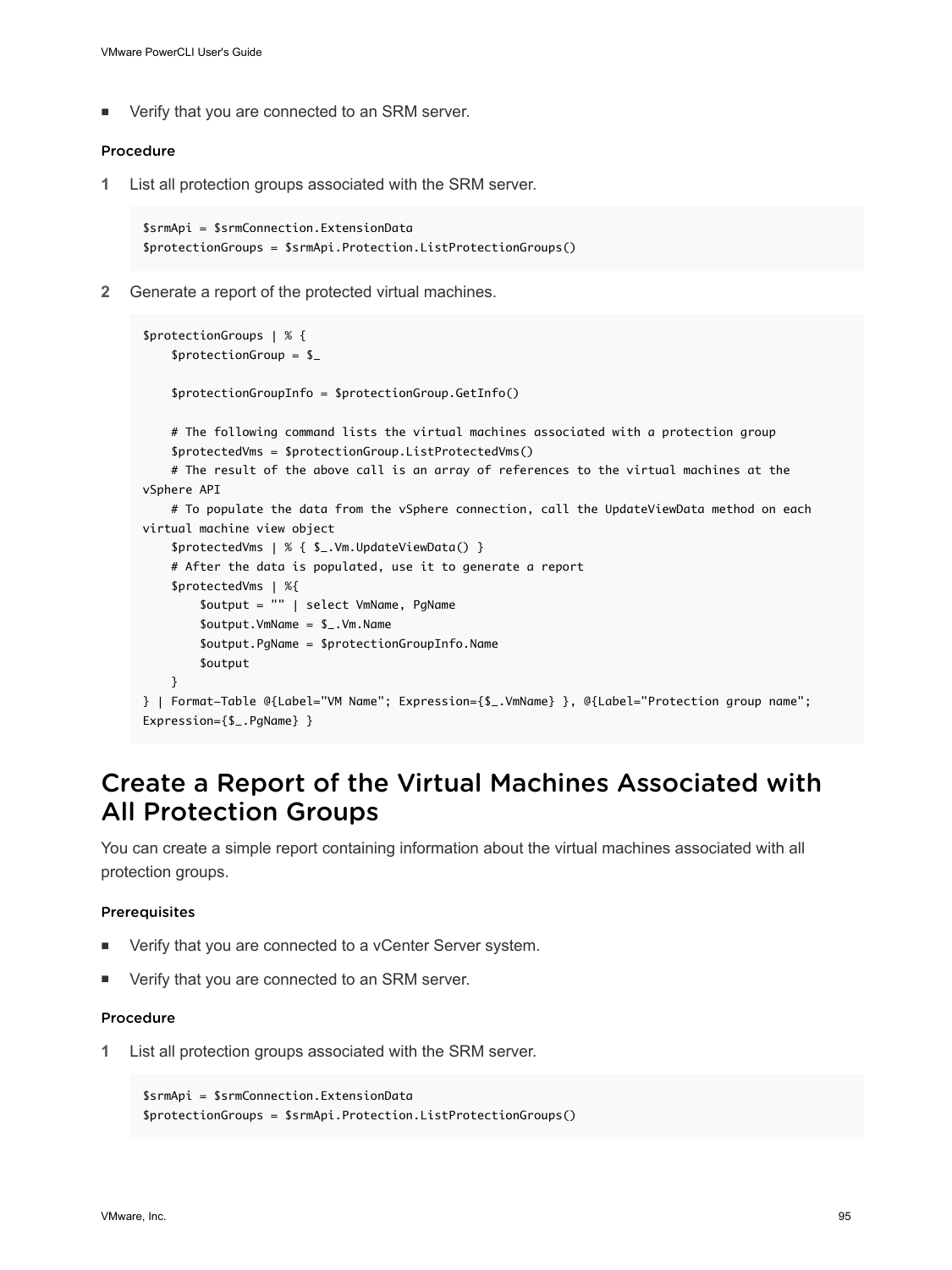**2** Generate a report of the virtual machines associated with all protection groups.

```
$protectionGroups | % {
     $protectionGroup = $_
     $protectionGroupInfo = $protectionGroup.GetInfo()
     # The following command lists the virtual machines associated with a protection group
     $vms = $protectionGroup.ListAssociatedVms()
     # The result of the above call is an array of references to the virtual machines at the 
vSphere API
     # To populate the data from the vSphere connection, call the UpdateViewData method on each 
virtual machine view object
     $vms | % { $_.UpdateViewData() }
     # After the data is populated, use it to generate a report
     $vms | %{
         $output = "" | select VmName, PgName
         $output.VmName = $_.Name
         $output.PgName = $protectionGroupInfo.Name
         $output
     }
} | Format-Table @{Label="VM Name"; Expression={$_.VmName} }, @{Label="Protection group name"; 
Expression={$_.PgName} }
```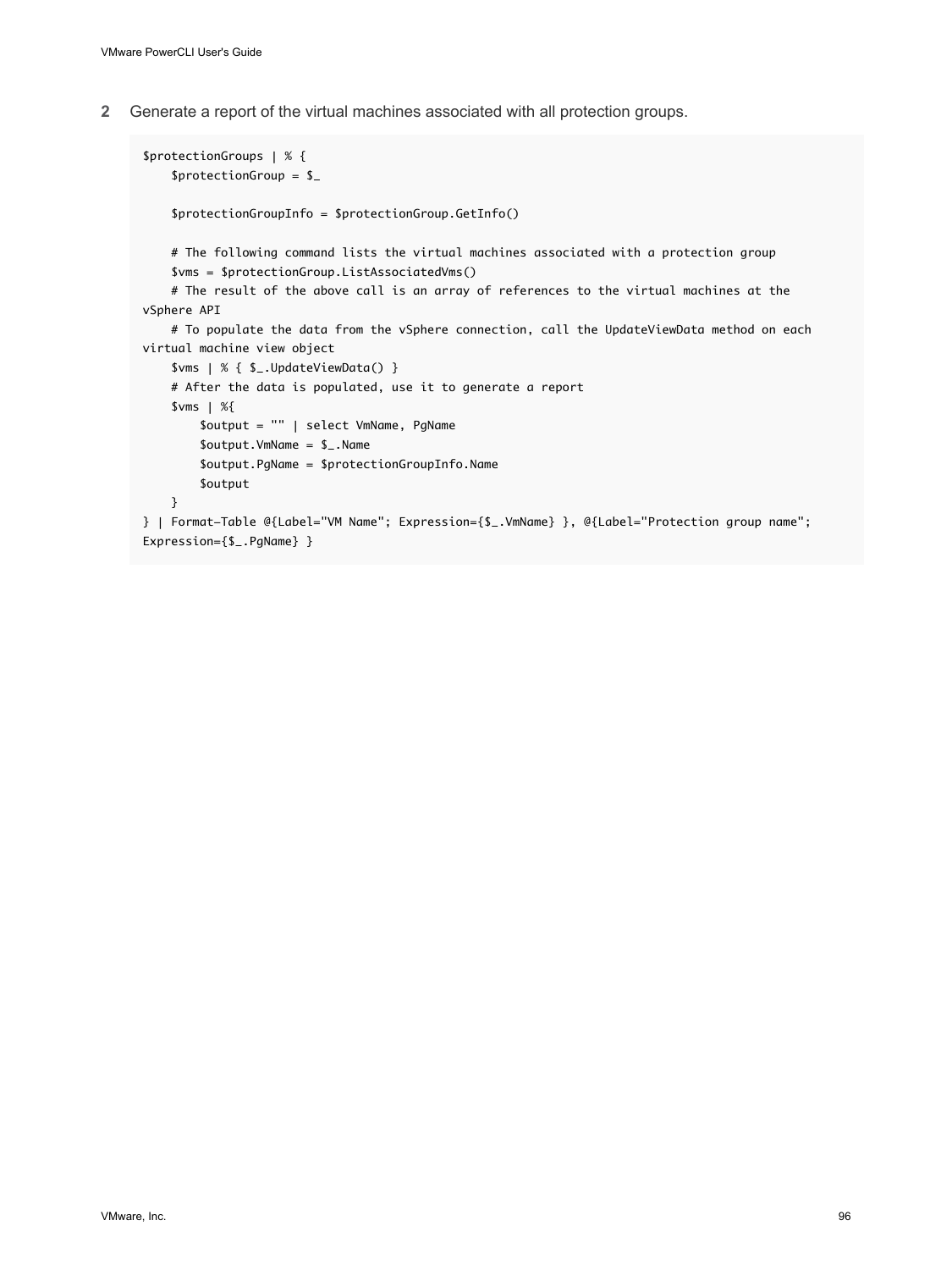# Sample Scripts for Managing the vSphere Automation SDK<br>with VMware PowerCLI

To help you get started with VMware PowerCLI, this documentation provides a set of sample scripts that illustrate basic and advanced tasks in the vSphere Automation SDK administration.

PowerCLI exposes the vSphere Automation SDK on a low level, similarly to what the Get-CisService cmdlet offers for other supported APIs. The returned vSphere Automation SDK views are dynamic objects that expose a specific suite service that you request, and provide helper utilities for instantiating sample values for parameters, obtaining metadata, and so on.

# Create a Local Content Library on an Existing Datastore

You can use the vSphere Automation SDK to work with content library features. For example, you can create a local content library on a datastore.

The following sample script illustrates how you can get the content library service and retrieve information about existing content libraries. You can then combine working with both the vCenter Server API and the vSphere Automation SDK, as well as their corresponding objects, to create a new content library on a specific datastore. Optionally, you can create an advanced function that lets you list all content libraries and their details.

### **Prerequisites**

Verify that you are connected to a vCenter Server system.

### Procedure

**1** Connect to a vSphere Automation SDK server.

Connect-CisServer -Server cis3.example.com -User 'MyAdministratorUser' -Password 'MyPassword'

**2** Get the service that works with local content libraries.

\$contentLibrary = Get-CisService com.vmware.content.local\_library

**3** List the IDs of existing content libraries.

\$contentLibrary.list()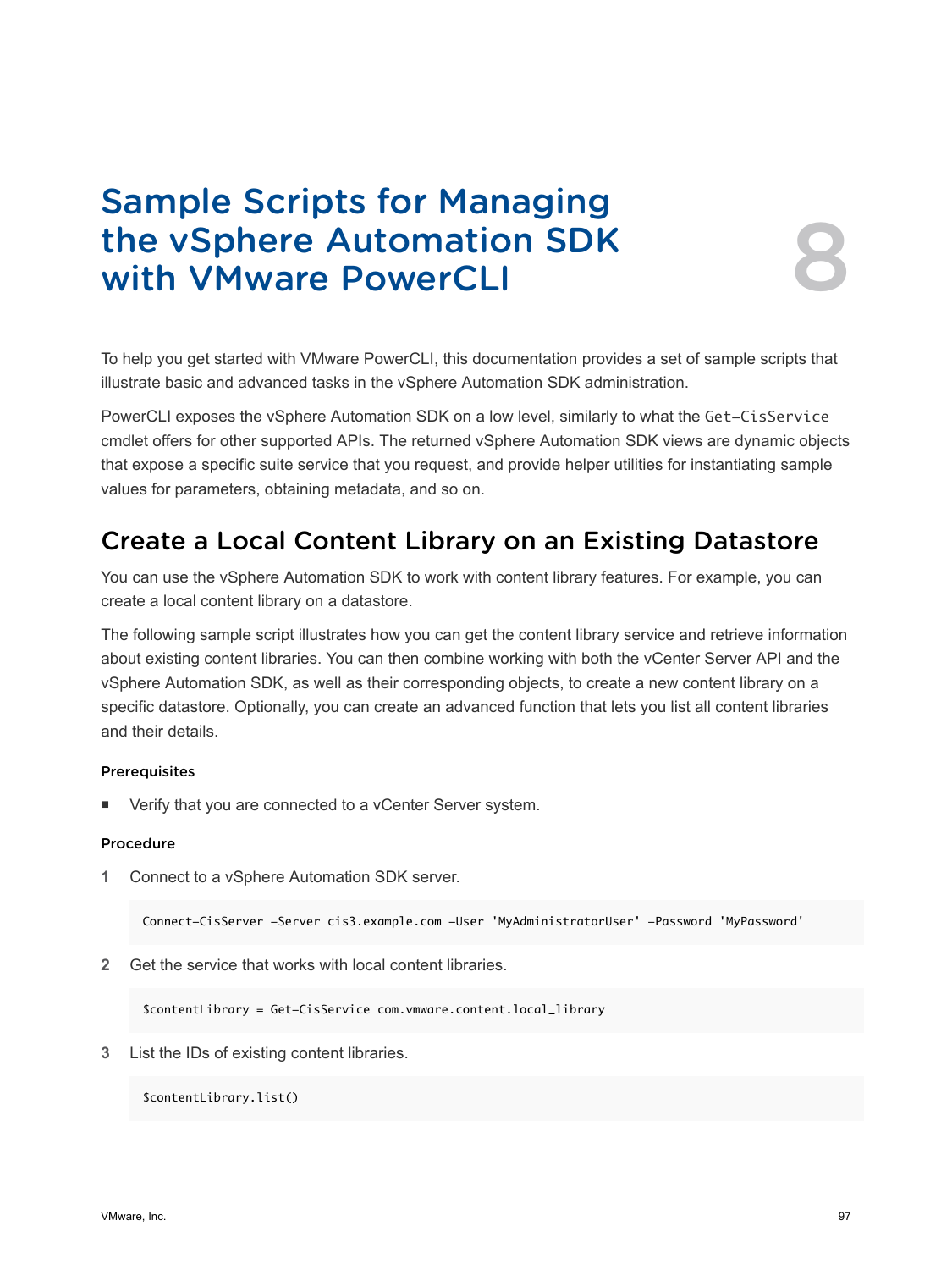**4** Retrieve details of existing content libraries.

```
$clID = $contentLibrary.list() | Select -first 1
$contentLibrary.get($clID.Value)
```
**5** Get a datastore on which to create the content library.

\$datastoreID = (Get-Datastore | select -first 1).extensiondata.moref.value

**6** Create a local content library on the existing datastore.

```
$createSpec = $contentLibrary.help.create.create_spec.Create() 
$createSpec.name = "New Content Library 2" 
$createSpec.description = "A new sample Content Library from PowerCLI"
$createSpec.type = "LOCAL"
$createSpec.publish_info.persist_json_enabled = $false
$createSpec.publish_info.published = $false
$createSpec.storage_backings = $contentLibrary.help.create.create_spec.storage_backings.Create() 
$storageSpec = $contentLibrary.help.create.create_spec.storage_backings.Element.Create()
$storageSpec.datastore_id = $datastoreID
$storageSpec.type = "DATASTORE"
$createSpec.storage_backings.Add($storageSpec) 
$uniqueID = [guid]::NewGuid().tostring()
$contentLibrary.create($uniqueID, $createSpec)
```
**7** Create a PowerShell advanced function that lists all content libraries and their details.

```
Function Get-ContentLibrary ($name) {
     $contentLibrary = Get-CisService com.vmware.content.local_library
     $libraryIDs = $contentLibrary.list()
     Foreach ($library in $libraryIDs) {
         if ($name) {
             $contentLibrary.get($library.Value) | Where { $_.name -eq $Name } | Select Name, Type, 
Creation_Time, Last_Modified_Time, Storage_Backings
         } else {
             $contentLibrary.get($library.Value) | Select Name, Type, Creation_Time, 
Last_Modified_Time, Storage_Backings
         }
     }
}
```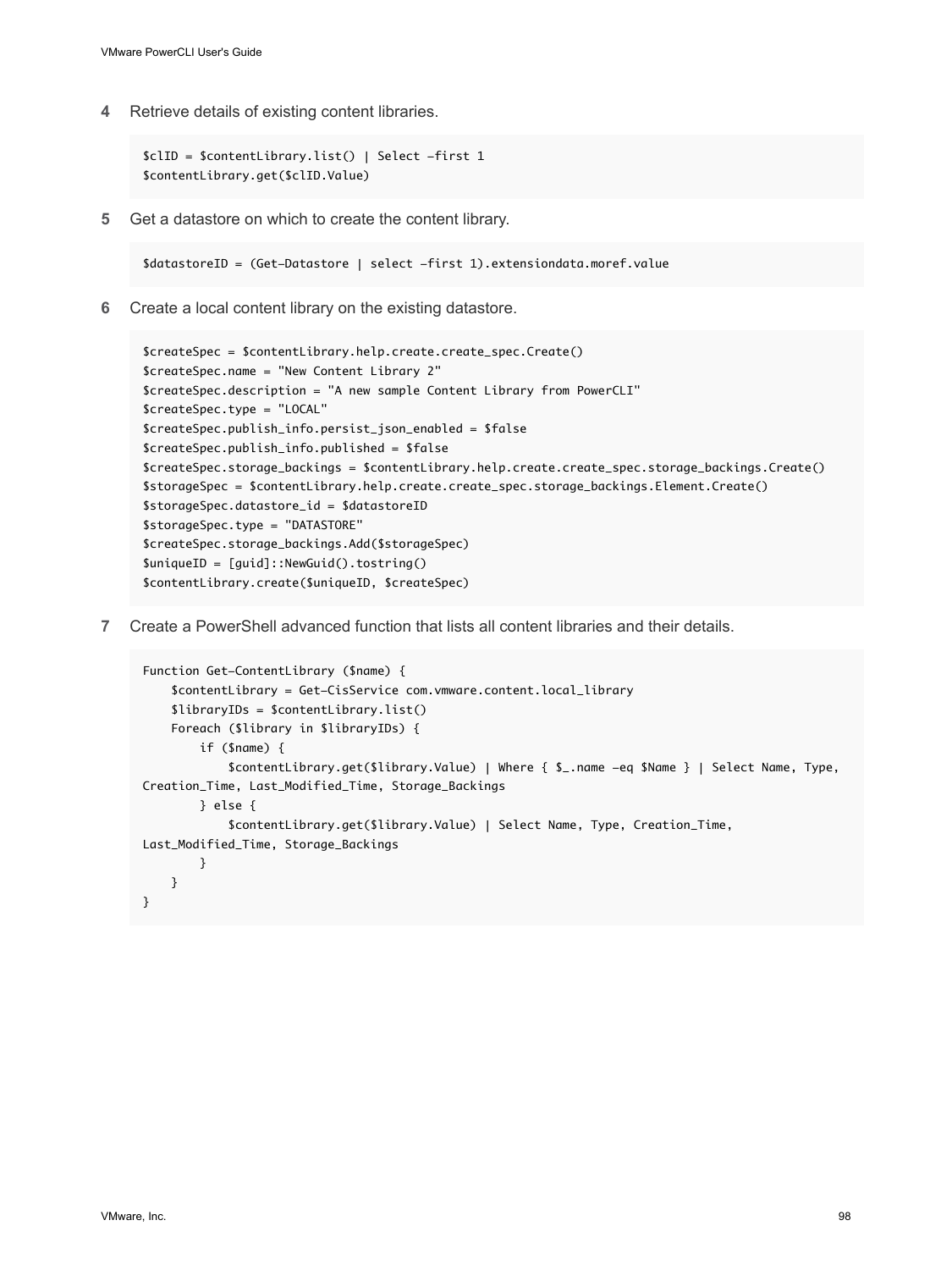# Sample Scripts for Managing vCloud Director with VMware PowerCLI 9

To help you get started with VMware PowerCLI, this documentation provides a set of scripts that illustrate basic and advanced tasks in cloud administration.

### ■ [Connect to a vCloud Director Server](#page-99-0)

To run cmdlets on a vCloud Director server and perform administration or monitoring tasks, you must establish a connection to the server.

### **n** [Create and Manage Organizations](#page-100-0)

Organizations provide resources to a group of users and set policies that determine how users can consume those resources. Create and manage organizations for each group of users that requires its own resources, policies, or both.

### ■ [Create and Manage Organization Virtual Data Centers](#page-100-0)

To allocate resources to an organization, you need to create an organization virtual data center (vDC). When the demands of the organization change, you can modify or remove the organization vDC.

### ■ [Filter and Retrieve Organization Virtual Data Center Networks](#page-101-0)

To generate reports about organization vDC networks, you need to retrieve the respective organization vDC networks. You can use search criteria to filter the results returned by Get-OrgVdcNetwork.

### **n** [Import a vApp Template from the Local Storage](#page-102-0)

To make an OVF package from your local storage available to other cloud users, you can import the package and save it as a vApp template in a catalog.

### ■ [Create a vApp Template from a vApp](#page-102-0)

Creating vApp templates from vApps in the cloud might minimize future efforts for cloning vApps. You can use the templates later to create new vApps that are based on the source vApp.

**n** [Import a vApp from vSphere](#page-103-0)

To make a virtual machine from the underlying vSphere infrastructure available to your vCloud Director server, you can import it and save it as a vApp.

### ■ [Create and Modify a vApp](#page-104-0)

You can use vApp templates to instantiate vApps. After creating the vApp, you can modify its settings to minimize the consumption of computing and storage resources.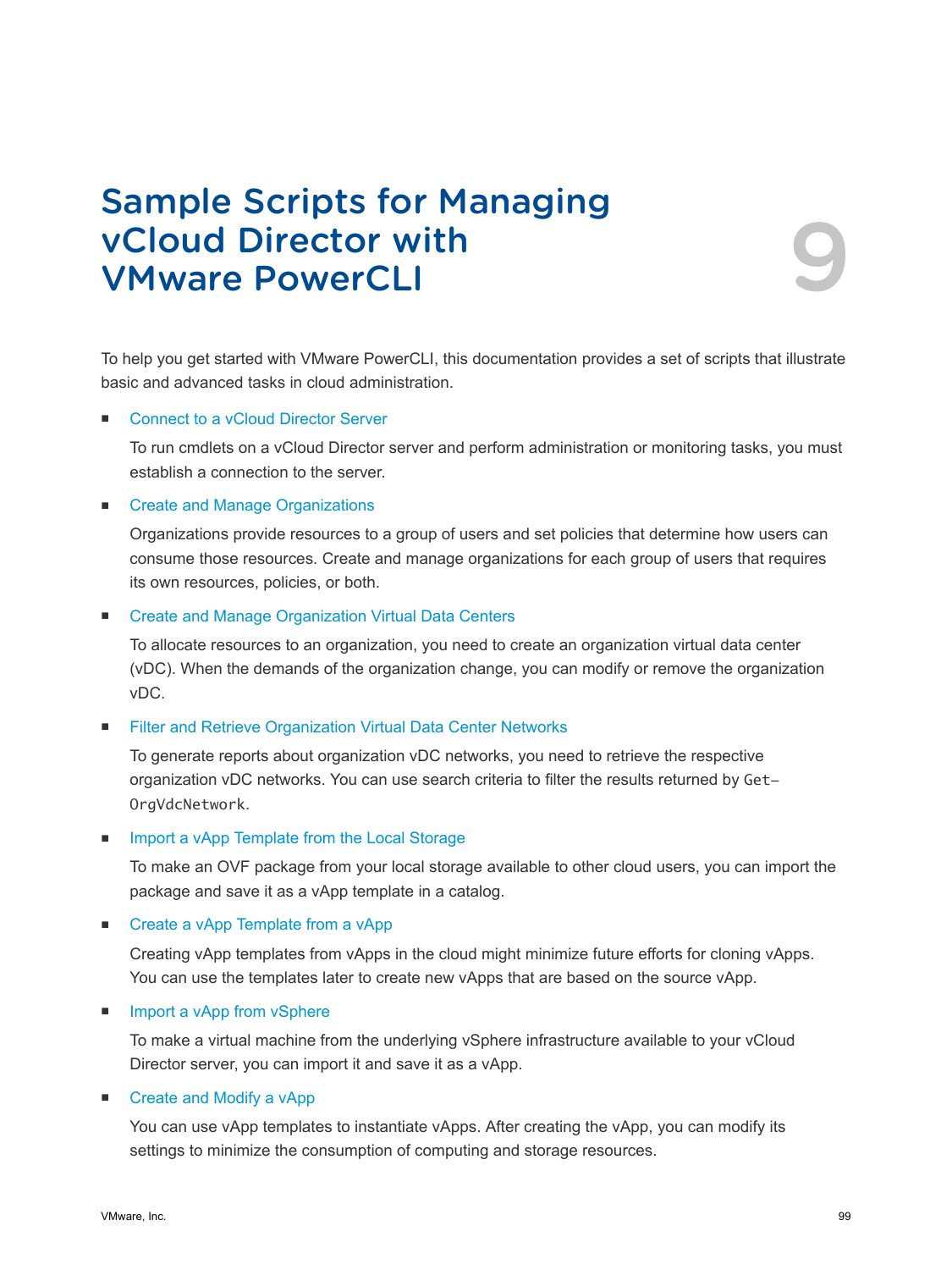### <span id="page-99-0"></span>**n** [Manage Virtual Machines with vApps](#page-104-0)

For a large-scale approach to administration, you can start, stop, or restart virtual machines or their guest operating systems by running cmdlets on the associated vApps.

### <sup>n</sup> [Manage Virtual Machines and Their Guest Operating Systems](#page-105-0)

For a targeted approach to administration, you can use the CIVM and CIVMGuest cmdlets to handle lifecycle operations for one or more virtual machines.

n [Retrieve a List of the Internal and External IP Addresses of Virtual Machines in vApps](#page-106-0)

When managing vApps in the cloud, you might need to obtain information about the NIC settings of the associated virtual machines.

### ■ [Create and Manage Access Control Rules](#page-107-0)

By defining access control rules you can assign levels of access to separate users, user groups, or everyone in the organization. You can define access control rules for catalogs and vApps.

■ [Filter and Retrieve vApp Networks](#page-107-0)

To generate reports about vApp networks, you need to retrieve the respective vApp networks. You can use search criteria to filter the results returned by Get-CIVAppNetwork.

■ [Create vApp Networks for a Selected vApp](#page-108-0)

To define how the virtual machines in a vApp connect to each other and access other networks, you need to create a vApp network. When creating the vApp network, you can select the settings for the network, or adopt them from an organization policy.

**[Modify or Remove vApp Networks](#page-110-0)** 

Based on the type of the vApp network, you can configure various network settings, such as DNS, static IP pools, and firewalls. If you no longer need a vApp network, you can remove it.

# Connect to a vCloud Director Server

To run cmdlets on a vCloud Director server and perform administration or monitoring tasks, you must establish a connection to the server.

You can have more than one connection to the same server. For more information, see [Managing Default](#page-15-0) [Server Connections.](#page-15-0)

If your login credentials contain non-alphanumeric characters, you might need to escape them. For more information, see [Providing Login Credentials](#page-14-0).

### **Prerequisites**

If you use a proxy server for the connection, verify that it is configured properly, so that the connection is kept alive long enough for tasks to finish.

Note If you do not want to use a proxy server for the connection, run Set-PowerCLIConfiguration -ProxyPolicy NoProxy.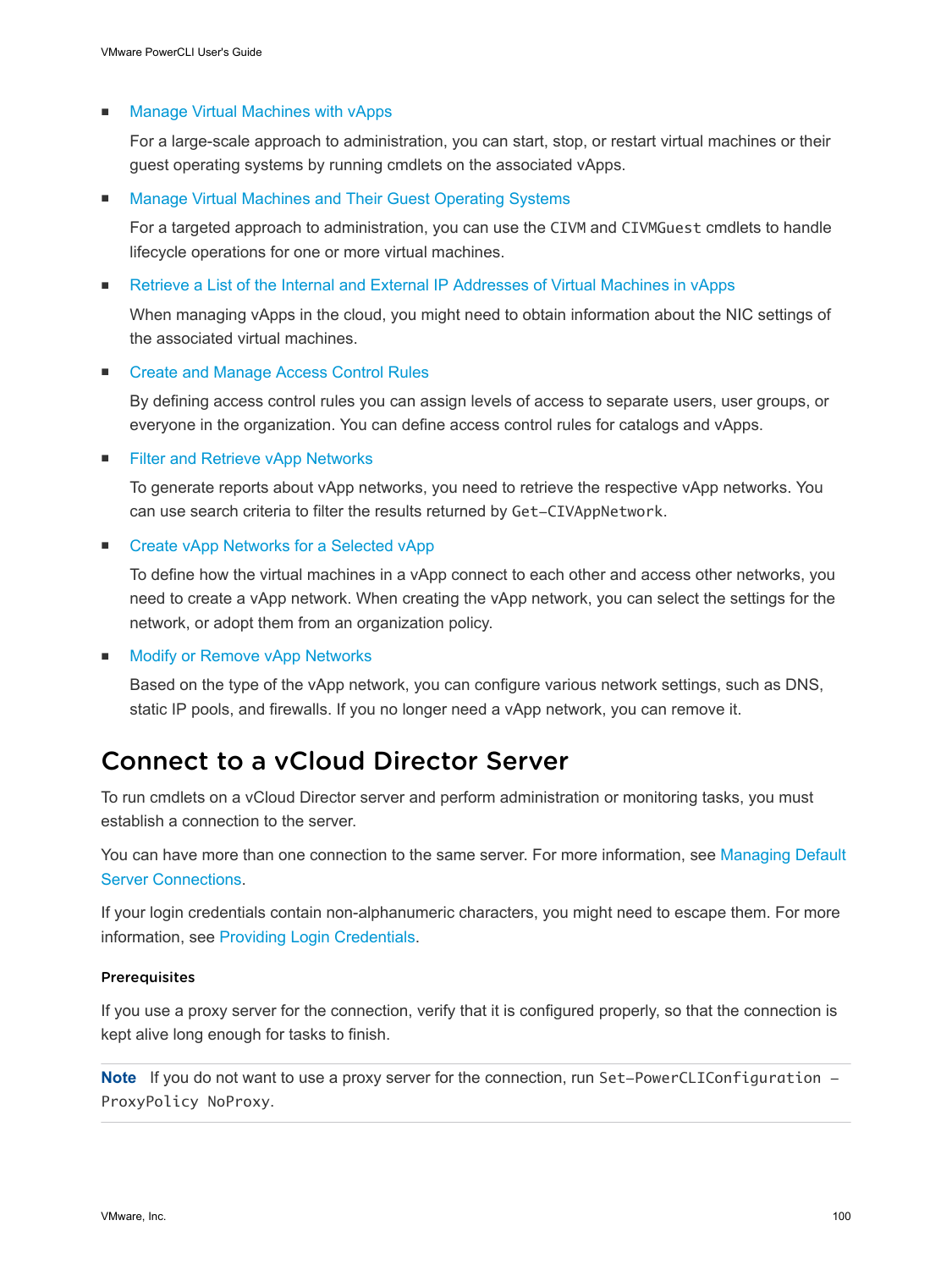<span id="page-100-0"></span>Run Connect-CIServer with the server name and valid credentials.

Connect-CIServer -Server cloud.example.com -User 'MyAdministratorUser' -Password 'MyPassword'

# Create and Manage Organizations

Organizations provide resources to a group of users and set policies that determine how users can consume those resources. Create and manage organizations for each group of users that requires its own resources, policies, or both.

#### Prerequisites

Verify that you are connected to a vCloud Director server as a provider administrator.

### Procedure

**1** Generate a customized report for all organizations on the server.

Get-Org | Select Name, Enabled, StoredVMQuota, DeployedVMQuota

**2** Add a new organization on the server and provide a name and a full name for it.

New-Org -Name 'MyOrg1' -FullName 'My Organization 1'

By default, the new organization is enabled. Enabling the organization lets users log in.

**3** Add a description for the new organization.

Get-Org -Name 'MyOrg1' | Set-Org -Description "This organization provides resources to John Doe."

**4** Disable and remove the new organization.

Get-Org -Name 'MyOrg1' | Set-Org -Enabled \$false | Remove-Org

# Create and Manage Organization Virtual Data Centers

To allocate resources to an organization, you need to create an organization virtual data center (vDC). When the demands of the organization change, you can modify or remove the organization vDC.

### Prerequisites

- Verify that you are connected to a vCloud Director server as a provider administrator.
- Verify that at least one enabled provider vDC is available on the server.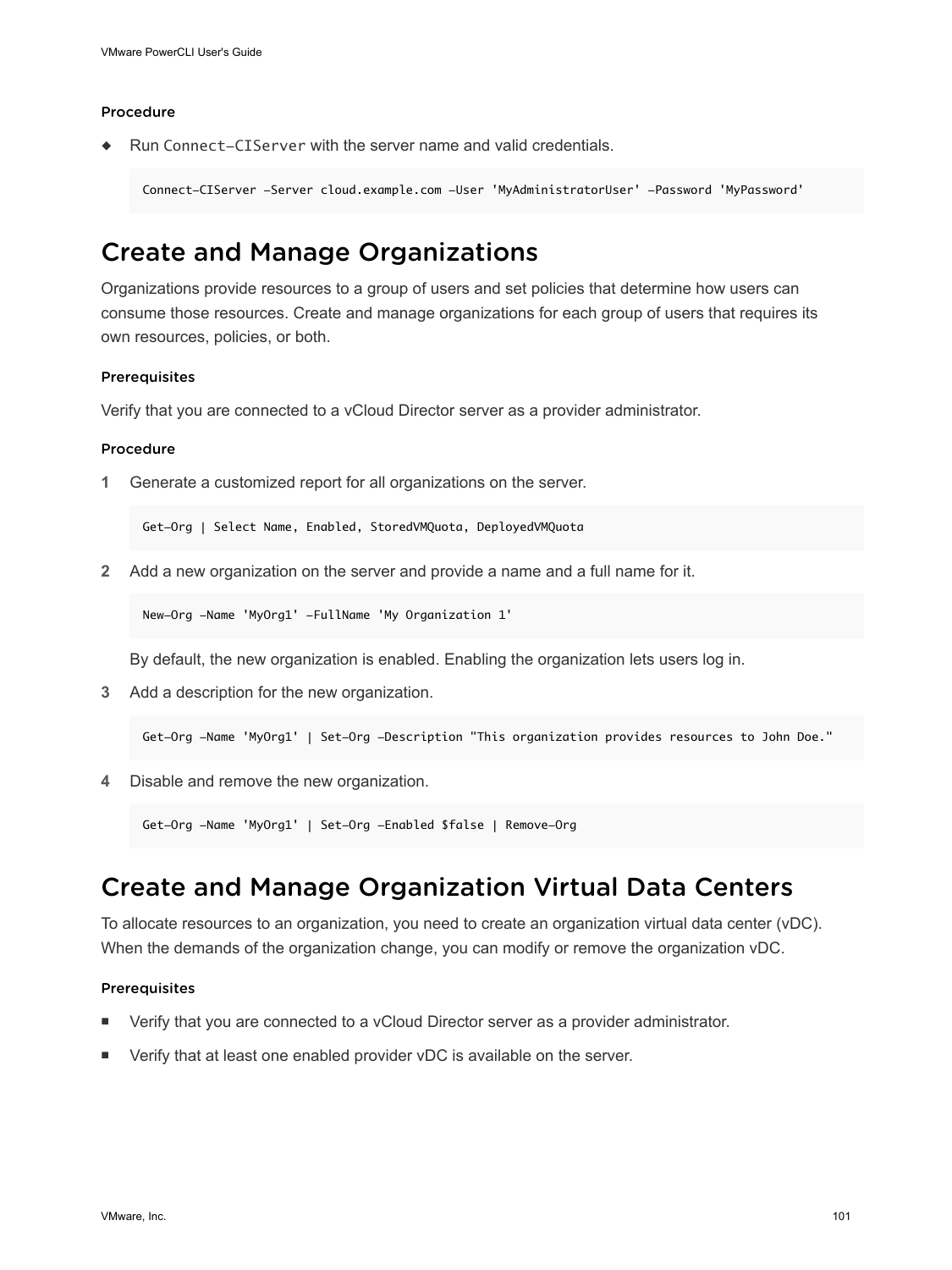<span id="page-101-0"></span>**1** Create a new organization vDC using the Pay As You Go model for resource allocation.

```
$myOrg = Get-Org -Name 'MyOrg1'
$myPVdc = Get-ProviderVdc -Name 'MyProvidervDC'
New-OrgVdc -Name 'MyOrgvDC' -AllocationModelPayAsYouGo -Org $myOrg -ProviderVdc $myPVdc -
VMCPUCoreMHz 1000
```
To create the organization vDC, vCloud Director PowerCLI uses a default configuration based on the selected resource allocation model.

- VMMaxCount is set to 100
- NetworkMaxCount is set to 1024
- $\blacksquare$  The vDC is automatically enabled
- Thin provisioning is disabled
- Fast provisioning is disabled
- NicMaxCount is set to \$null (unlimited)
- MemoryGuaranteedPercent is set to 100
- CpuGuaranteedPercent is set to 0
- **2** Modify the vCPU speed setting for the virtual machines in the organization vDC.

Get-OrgVdc -Name 'MyOrgVdc' | Set-OrgVdc -VMCpuCoreMhz 2000

**3** Enable fast provisioning for the virtual machines in the organization vDC.

Get-OrgVdc -Name 'MyOrgVdc' | Set-OrgVdc -UseFastProvisioning \$true

**4** Disable and remove the new organization vDC.

Get-OrgVdc -Name 'MyOrgVdc' | Set-OrgVdc -Enabled \$false | Remove-OrgVdc

# Filter and Retrieve Organization Virtual Data Center **Networks**

To generate reports about organization vDC networks, you need to retrieve the respective organization vDC networks. You can use search criteria to filter the results returned by Get-OrgVdcNetwork.

### Prerequisites

Verify that you are connected to a vCloud Director server.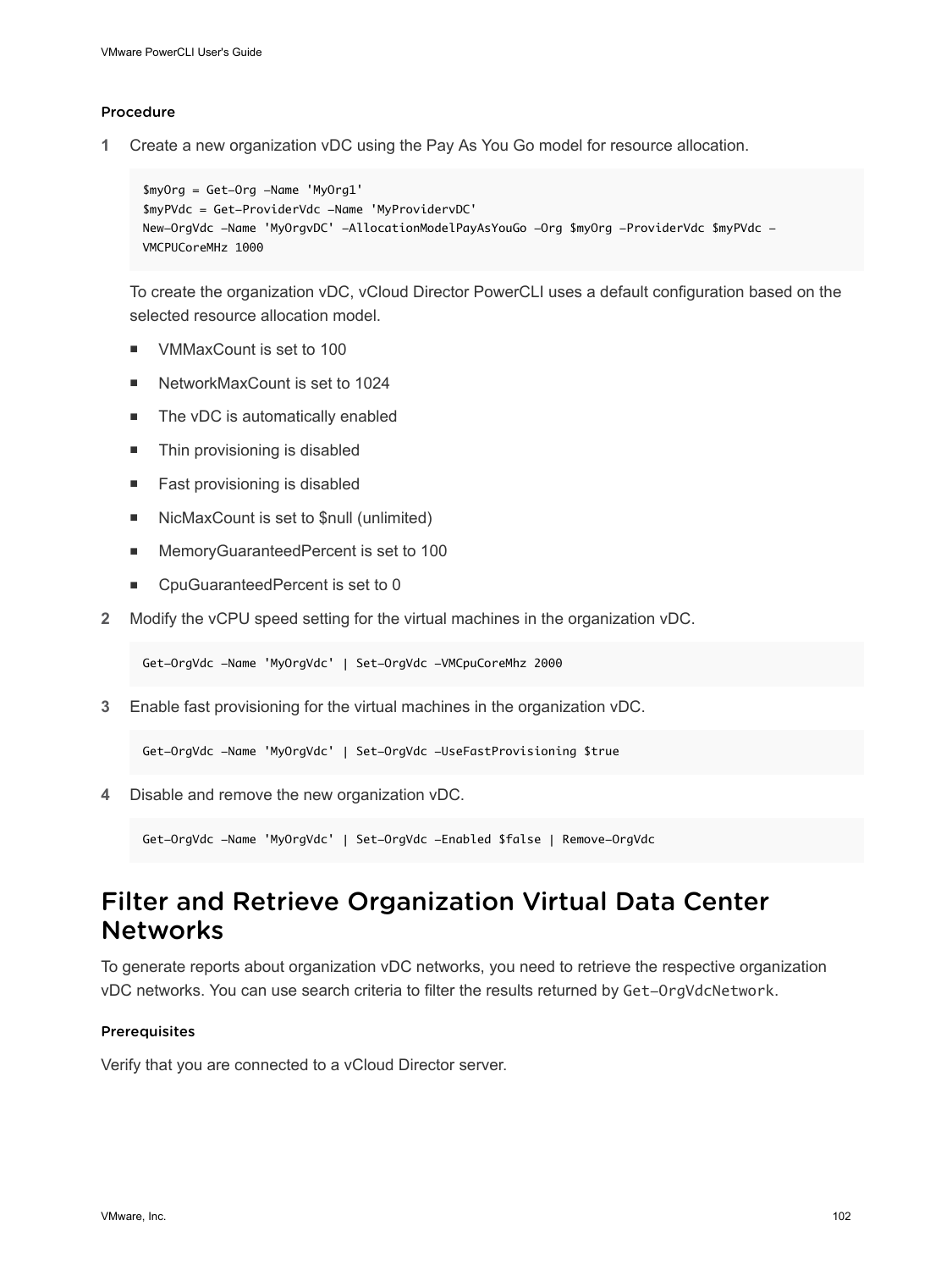<span id="page-102-0"></span>■ Get all organization vDC networks for the organization named *MyOrgVdc*.

Get-OrgVdc -Name 'MyOrgVdc' | Get-OrgVdcNetwork

<sup>n</sup> Get the organization vDC network that is named *MyOrgVdcNetwork*.

Get-OrgVdc -Name 'MyOrgVdc' | Get-OrgVdcNetwork -Name 'MyOrgVdcNetwork'

# Import a vApp Template from the Local Storage

To make an OVF package from your local storage available to other cloud users, you can import the package and save it as a vApp template in a catalog.

### **Prerequisites**

Verify that you are connected to a vCloud Director server.

### Procedure

**1** Retrieve the catalog to which you want to add the imported vApp template.

\$myCatalog = Get-Catalog -Name 'MyCatalog'

**2** Retrieve the organization virtual data center (vDC) to which you want to add the imported vApp template.

\$myOrgVdc = Get-OrgVdc -Name 'MyOrgVdc'

**3** Import a virtual machine from your local storage and save it as a vApp template in the cloud.

Import-CIVAppTemplate -SourcePath 'C:\OVFs\WindowsXP\WindowsXP.ovf' -Name 'MyWindowsXPVAppTemplate' -OrgVdc \$myOrgVdc -Catalog \$myCatalog

# Create a vApp Template from a vApp

Creating vApp templates from vApps in the cloud might minimize future efforts for cloning vApps. You can use the templates later to create new vApps that are based on the source vApp.

#### **Prerequisites**

Verify that you are connected to a vCloud Director server.

#### Procedure

**1** Retrieve the source vApp for the vApp template that you want to create.

```
$myVApp = Get-CIVApp -Name 'MyVApp'
```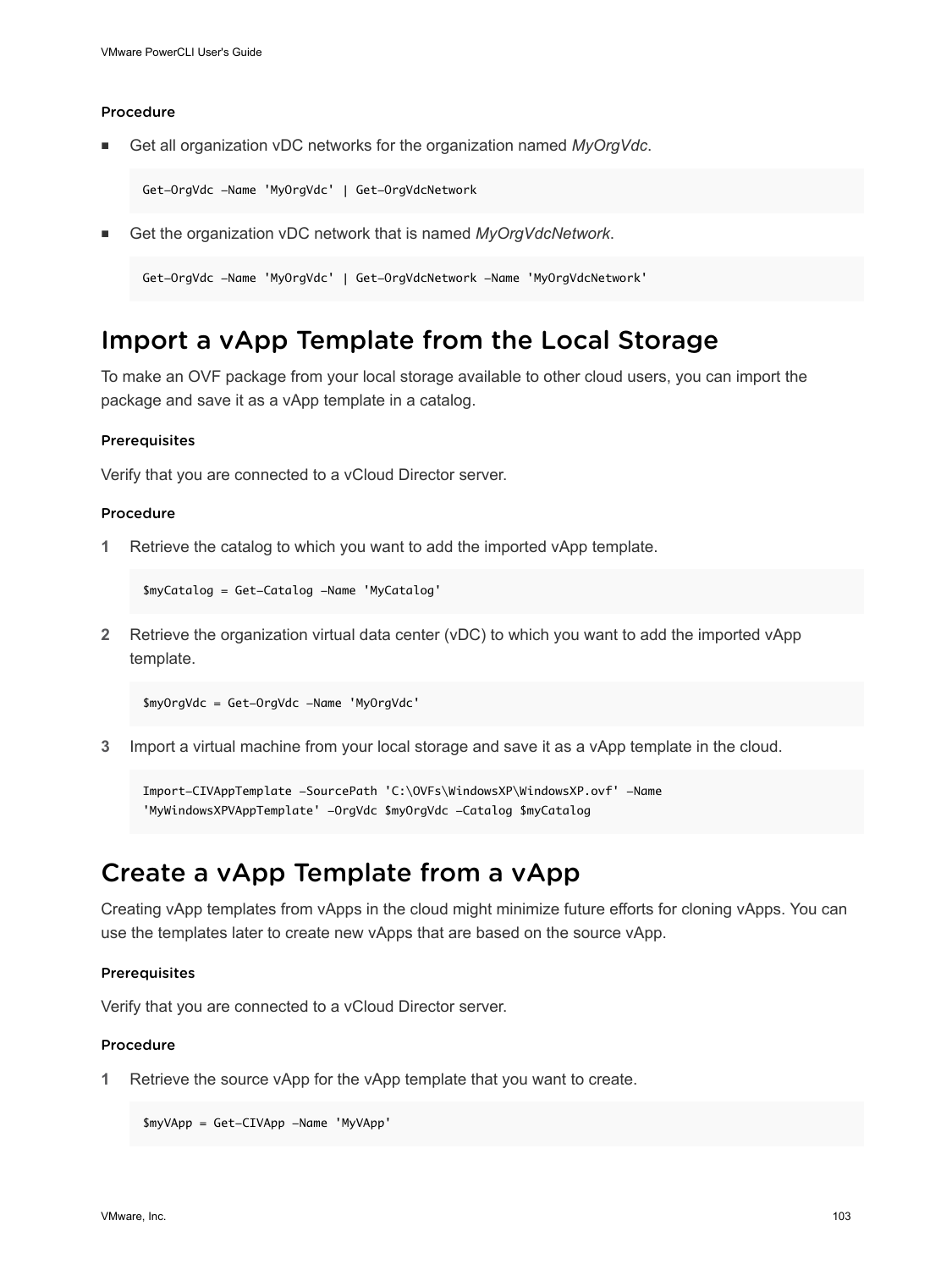<span id="page-103-0"></span>**2** If the source vApp is running, stop it.

\$myVApp = Stop-CIVApp -VApp \$myVApp

**3** Retrieve the catalog to which you want to add the new vApp template.

\$myCatalog = Get-Catalog -Name 'MyCatalog'

**4** Retrieve the organization vDC to which you want to add the new vApp template.

\$myOrgVdc = Get-OrgVdc -Name 'MyOrgVdc'

**5** Create the new vApp template.

New-CIVAppTemplate -Name 'MyVAppTemplate' -VApp \$myVApp -OrgVdc \$myOrgVDC -Catalog \$myCatalog

**6** Start the source vApp.

\$myVApp = Start-CIVApp -VApp \$myVApp

### What to do next

Create a vApp from the template and modify the vApp. See[Create and Modify a vApp](#page-104-0).

# Import a vApp from vSphere

To make a virtual machine from the underlying vSphere infrastructure available to your vCloud Director server, you can import it and save it as a vApp.

#### Prerequisites

- <sup>n</sup> Verify that you are connected to a vCloud Director server as a provider administrator.
- Verify that you are connected to a vCenter Server system.

#### Procedure

**1** Retrieve the vSphere virtual machine that you want to import.

\$myVm = Get-VM -Name 'MyVMToImport'

**2** Retrieve the organization vDC to which you want to import the virtual machine.

\$myOrgVdc = Get-OrgVdc -Name 'MyOrgVdc'

**3** Import the virtual machine and store it as a vApp.

Import-CIVApp -VM \$myVm -OrgVdc \$myOrgVdc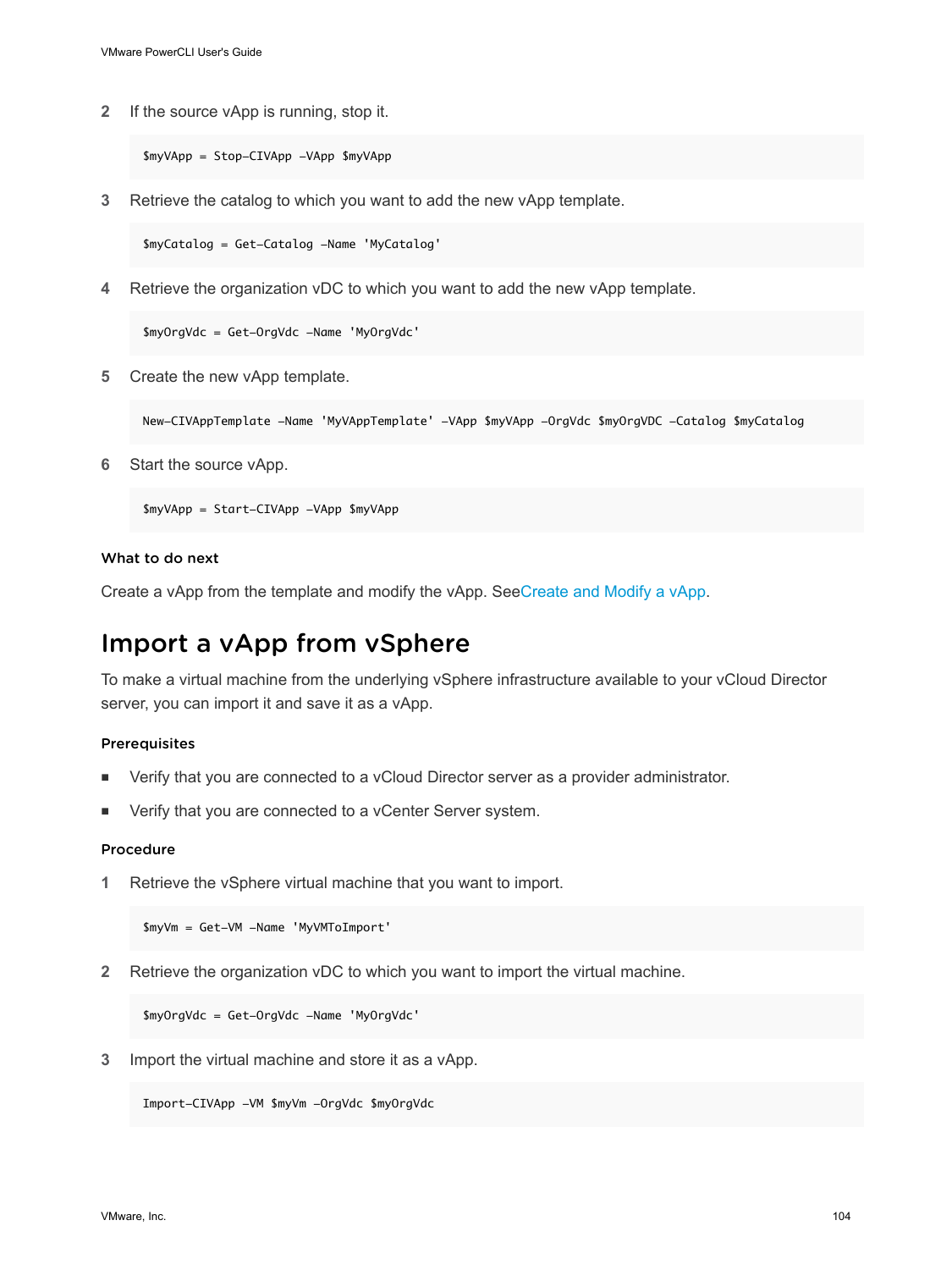# <span id="page-104-0"></span>Create and Modify a vApp

You can use vApp templates to instantiate vApps. After creating the vApp, you can modify its settings to minimize the consumption of computing and storage resources.

### **Prerequisites**

Verify that you are connected to a vCloud Director server.

### Procedure

**1** Retrieve the organization vDC to which you want to add the new vApp.

\$myOrgVdc = Get-OrgVdc -Name 'MyOrgVdc'

**2** Retrieve the source vApp template for your new vApp.

\$myVAppTemplate = Get-CIVAppTemplate -Name 'MyVAppTemplate'

**3** Create your new vApp.

```
$myVApp = New-CIVApp -Name 'MyVApp' -VAppTemplate $myVAppTemplate -OrgVdc $myOrgVDC
```
By default, the vApp is powered off.

**4** Renew the runtime lease for the new vApp and set it to 12 hours.

Set-CIVApp -VApp \$myVApp -RuntimeLease "12:0:0" –RenewLease

To set leases, you can use the *days.hours:minutes:seconds* syntax.

**5** Start the new vApp.

Start-CIVApp -VApp \$myVApp

# Manage Virtual Machines with vApps

For a large-scale approach to administration, you can start, stop, or restart virtual machines or their guest operating systems by running cmdlets on the associated vApps.

### **Prerequisites**

Verify that you are connected to a vCloud Director server.

### Procedure

**1** Power on all virtual machines in all vApps with names starting with *MyVApp*.

```
Get-CIVApp -Name 'MyVApp*' | Start-CIVApp
```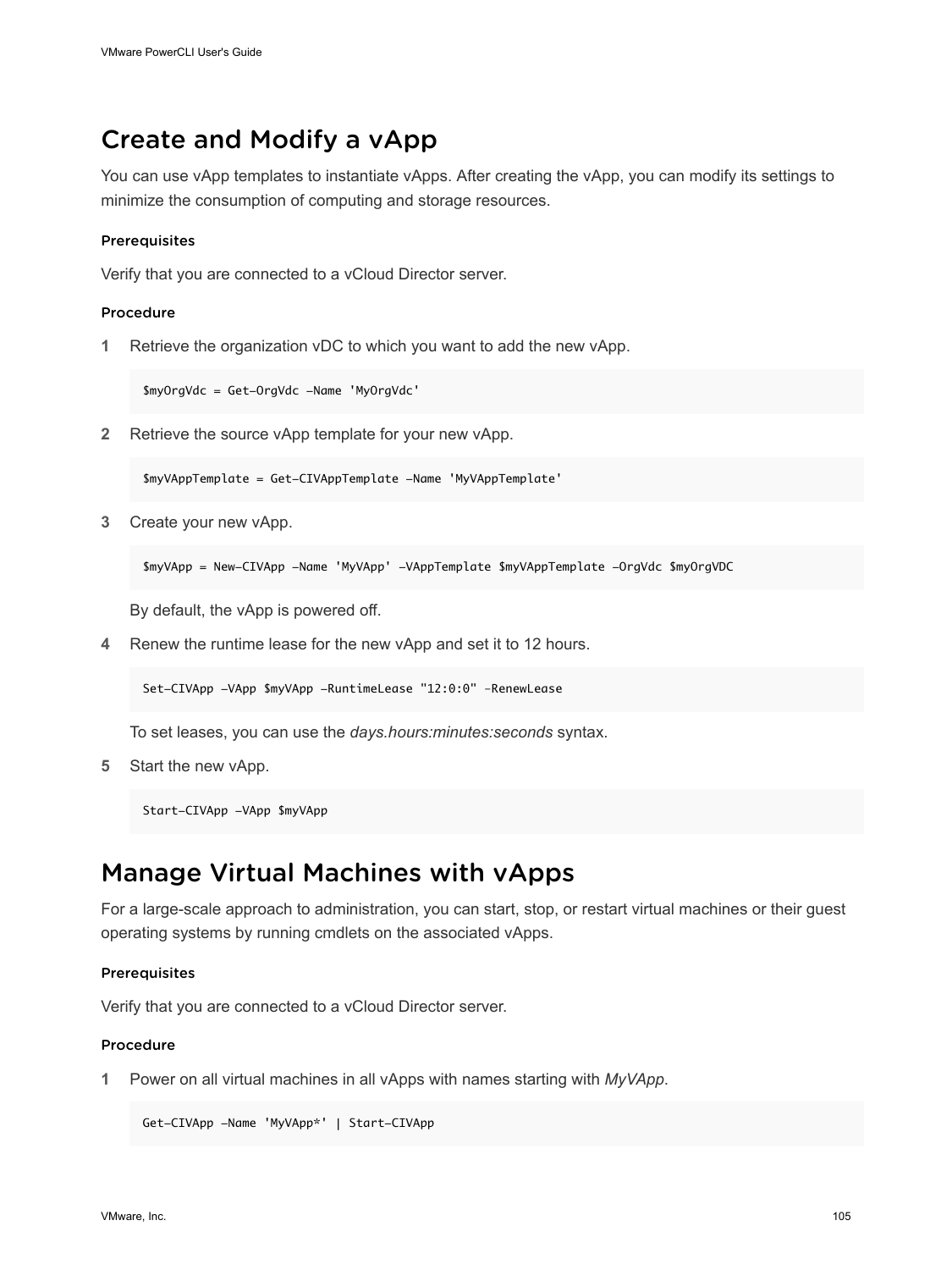<span id="page-105-0"></span>**2** Suspend all virtual machines in all vApps with names starting with *YourVApp*.

Get-CIVApp -Name 'YourVApp\*' | Suspend-CIVApp

**3** Power off all virtual machines in the vApp named *MyVApp1*.

Get-CIVApp -Name 'MyVApp1' | Stop-CIVApp

**4** Shut down the guest operating systems of all virtual machines in the vApp named *MyVApp2*.

Get-CIVApp -Name 'MyVApp2' | Stop-CIVAppGuest

**5** Restart the guest operating systems of all virtual machines in the vApp named *MyVApp3*.

Get-CIVApp -Name 'MyVApp3' | Restart-CIVAppGuest

**6** Reset all virtual machines in the vApp.

Get-CIVApp -Name 'MyVApp4' | Restart-CIVApp

# Manage Virtual Machines and Their Guest Operating Systems

For a targeted approach to administration, you can use the CIVM and CIVMGuest cmdlets to handle lifecycle operations for one or more virtual machines.

### Prerequisites

Verify that you are connected to a vCloud Director server.

#### Procedure

**1** Retrieve all virtual machines with names starting with *MyVM* and power them on.

Get-CIVM -Name 'MyVM\*' | Start-CIVM

**2** Suspend all virtual machines with names starting with *YourVM*.

Get-CIVM -Name 'YourVM\*' | Suspend-CIVM

**3** Power off the virtual machine named *MyVM1*.

Get-CIVM -Name 'MyVM1' | Stop-CIVM

**4** Shut down the guest operating system of the virtual machine named *MyVM2*.

Get-CIVM -Name 'MyVM2' | Stop-CIVMGuest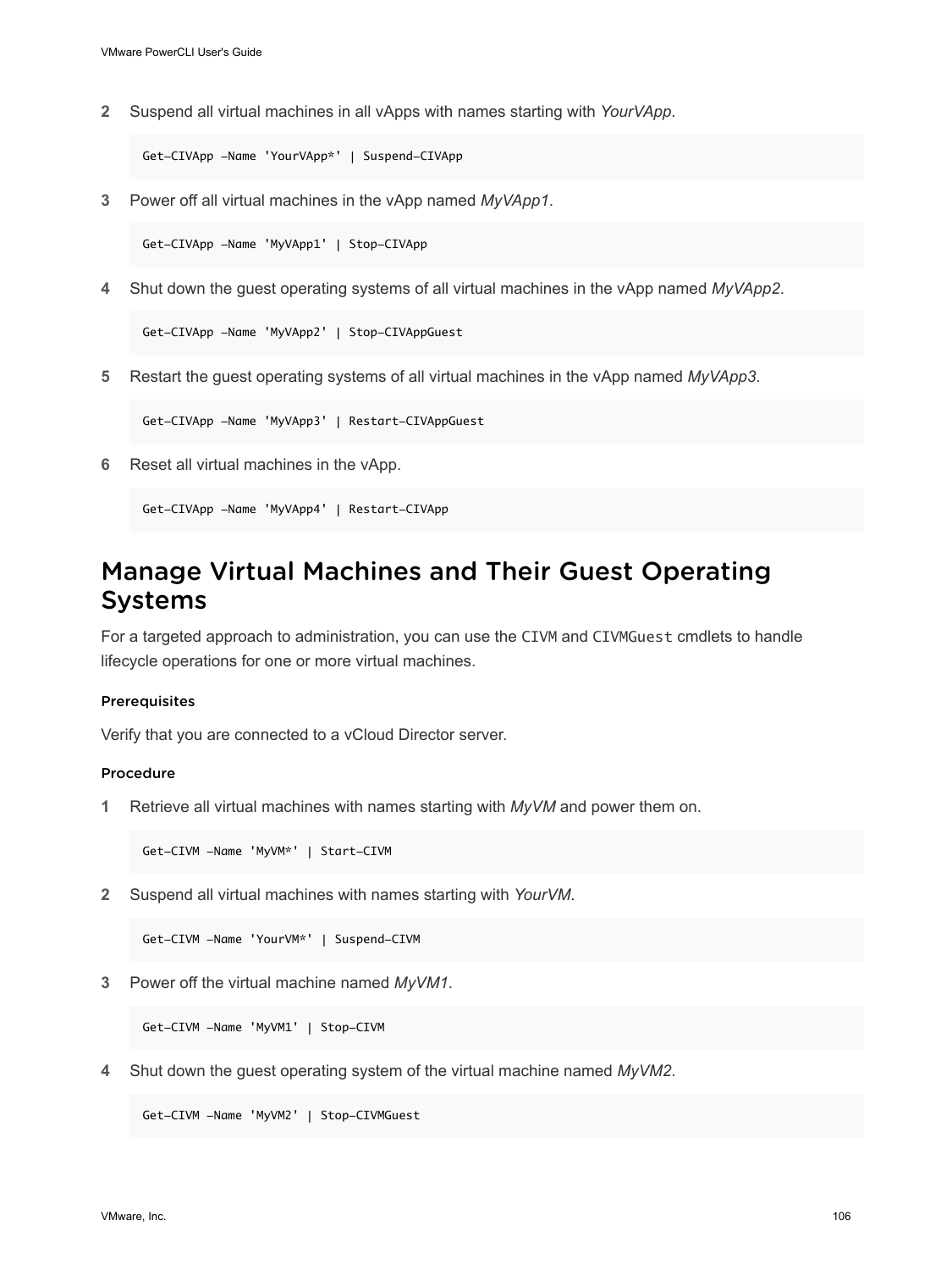<span id="page-106-0"></span>**5** Restart the guest operating system of the virtual machine named *MyVM3*.

Get-CIVM -Name 'MyVM3' | Restart-CIVMGuest

**6** Reset the nonresponsive virtual machine named *MyVM4*.

Get-CIVM -Name 'MyVM4' | Restart-CIVM

# Retrieve a List of the Internal and External IP Addresses of Virtual Machines in vApps

When managing vApps in the cloud, you might need to obtain information about the NIC settings of the associated virtual machines.

#### **Prerequisites**

Verify that you are connected to a vCloud Director server.

#### Procedure

**1** Retrieve the organization for which you want to generate the report.

\$myOrg = Get-Org -Name 'MyOrg'

**2** Retrieve all vApps in the organization.

\$vApps = Get-CIVApp -Org \$myOrg

**3** Populate an array with the information that you want to report.

```
$vAppNetworkAdapters = @()
foreach ($vApp in $vApps) {
        $vms = Get-CIVM -VApp $vApp
         foreach ($vm in $vms) {
                 $networkAdapters = Get-CINetworkAdapter -VM $vm 
                 foreach ($networkAdapter in $networkAdapters) {
                         $vAppNicInfo = New-Object "PSCustomObject"
                         $vAppNicInfo | Add-Member -MemberType NoteProperty -Name VAppName -Value 
$vApp.Name
                         $vAppNicInfo | Add-Member -MemberType NoteProperty -Name VMName -Value 
$vm.Name
                         $vAppNicInfo | Add-Member -MemberType NoteProperty -Name NIC -Value 
("NIC" + $networkAdapter.Index)
                         $vAppNicInfo | Add-Member -MemberType NoteProperty -Name ExternalIP -Value 
$networkAdapter.ExternalIpAddress
                         $vAppNicInfo | Add-Member -MemberType NoteProperty -Name InternalIP -Value 
$networkAdapter.IpAddress
```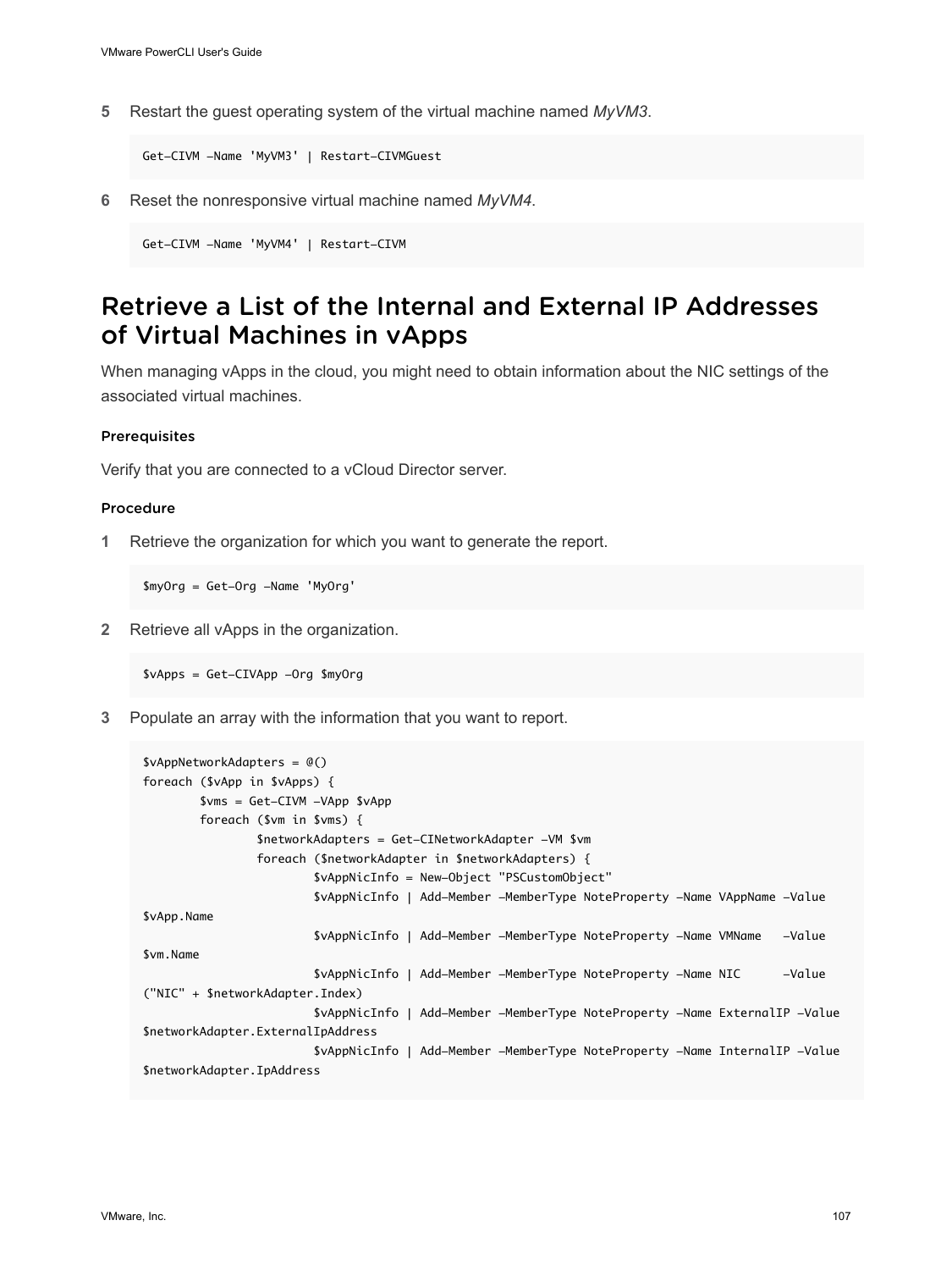```
 $vAppNetworkAdapters += $vAppNicInfo
 } 
        }
}
```
Running this script retrieves the names of the virtual machines and their associated vApp, the IDs of the NICs of the virtual machines, and external, and internal IP addresses of the NICs.

**4** Display the report on the screen.

\$vAppNetworkAdapters

# Create and Manage Access Control Rules

By defining access control rules you can assign levels of access to separate users, user groups, or everyone in the organization. You can define access control rules for catalogs and vApps.

### Prerequisites

Verify that you are connected to a vCloud Director server.

### Procedure

**1** Create a new rule for accessing the vApp named *MyVApp*.

New-CIAccessControlRule -Entity 'MyVApp' -EveryoneInOrg -AccessLevel "Read"

All users in the organization have read-only access to the vApp.

**2** Modify the access rule for a trusted user who needs full control over *MyVApp*.

New-CIAccessControlRule -Entity 'MyVApp' -User "MyAdvancedUser" -AccessLevel "FullControl"

**3** Restrict the full control access of *MyAdvancedUser* to read/write access.

\$accessRule = Get-CIAccessControlRule -Entity 'MyVApp' -User 'MyAdvancedUser' \$accessRule | Set-CIAccessControlRule -AccessLevel "ReadWrite"

**4** Remove the custom rule that you created earlier for *MyAdvancedUser*.

\$accessRule | Remove-CIAccessControlRule

# Filter and Retrieve vApp Networks

To generate reports about vApp networks, you need to retrieve the respective vApp networks. You can use search criteria to filter the results returned by Get-CIVAppNetwork.

#### Prerequisites

Verify that you are connected to a vCloud Director server.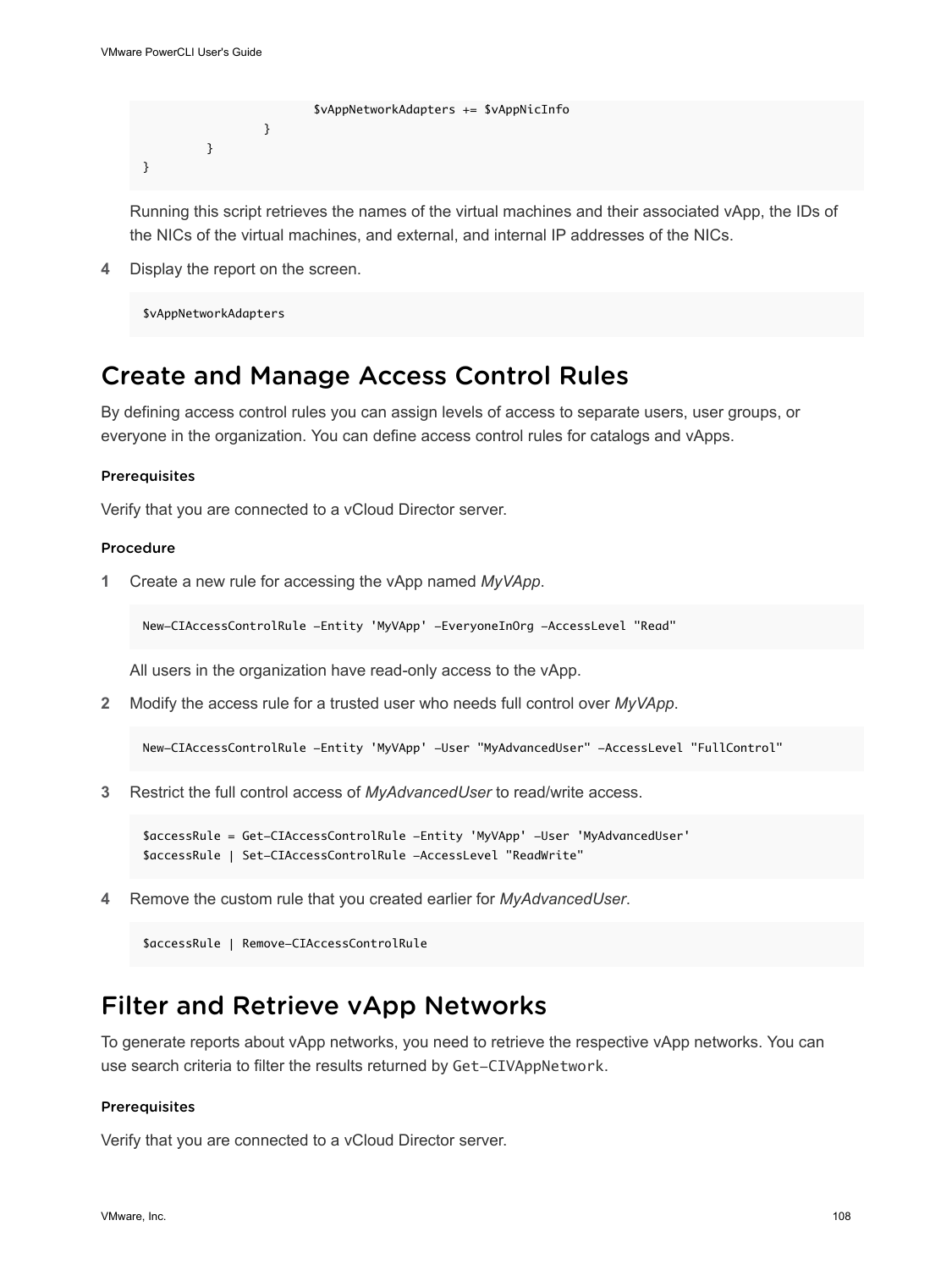<span id="page-108-0"></span>■ Get the vApp network named *MyVAppNetwork*.

Get-CIVAppNetwork -Name 'VAppNetwork'

Get all vApp networks for the vApp named *MyVApp*.

Get-CIVApp -Name 'MyVApp'| Get-CIVAppNetwork

Get all vApp networks of connection type direct and direct fenced.

```
Get-CIVAppNetwork -ConnectionType Direct, DirectFenced
```
<sup>n</sup> Get all direct vApp networks that connect to the organization vDC network named *MyOrgVdcNetwork*.

```
Get-OrgVdcNetwork -Name 'MyOrgVdcNetwork' | Get-CIVAppNetwork -ConnectionType Direct
```
### Create vApp Networks for a Selected vApp

To define how the virtual machines in a vApp connect to each other and access other networks, you need to create a vApp network. When creating the vApp network, you can select the settings for the network, or adopt them from an organization policy.

To address multiple networking scenarios for a vApp, you can create multiple vApp networks.

■ Create an Isolated vApp Network

When you do not want the virtual machines in a vApp to connect to objects outside the vApp, you must create an isolated vApp network.

**[Create an NAT Routed vApp Network](#page-109-0)** 

To provide a vApp network with DHCP, firewall, NAT, and VPN services, you must create it as an NAT routed vApp network.

■ [Create a Direct vApp Network](#page-109-0)

To establish a network connection between the virtual machines in a vApp and an organization network, you need to create a direct vApp network.

### Create an Isolated vApp Network

When you do not want the virtual machines in a vApp to connect to objects outside the vApp, you must create an isolated vApp network.

#### Prerequisites

Verify that you are connected to a vCloud Director server.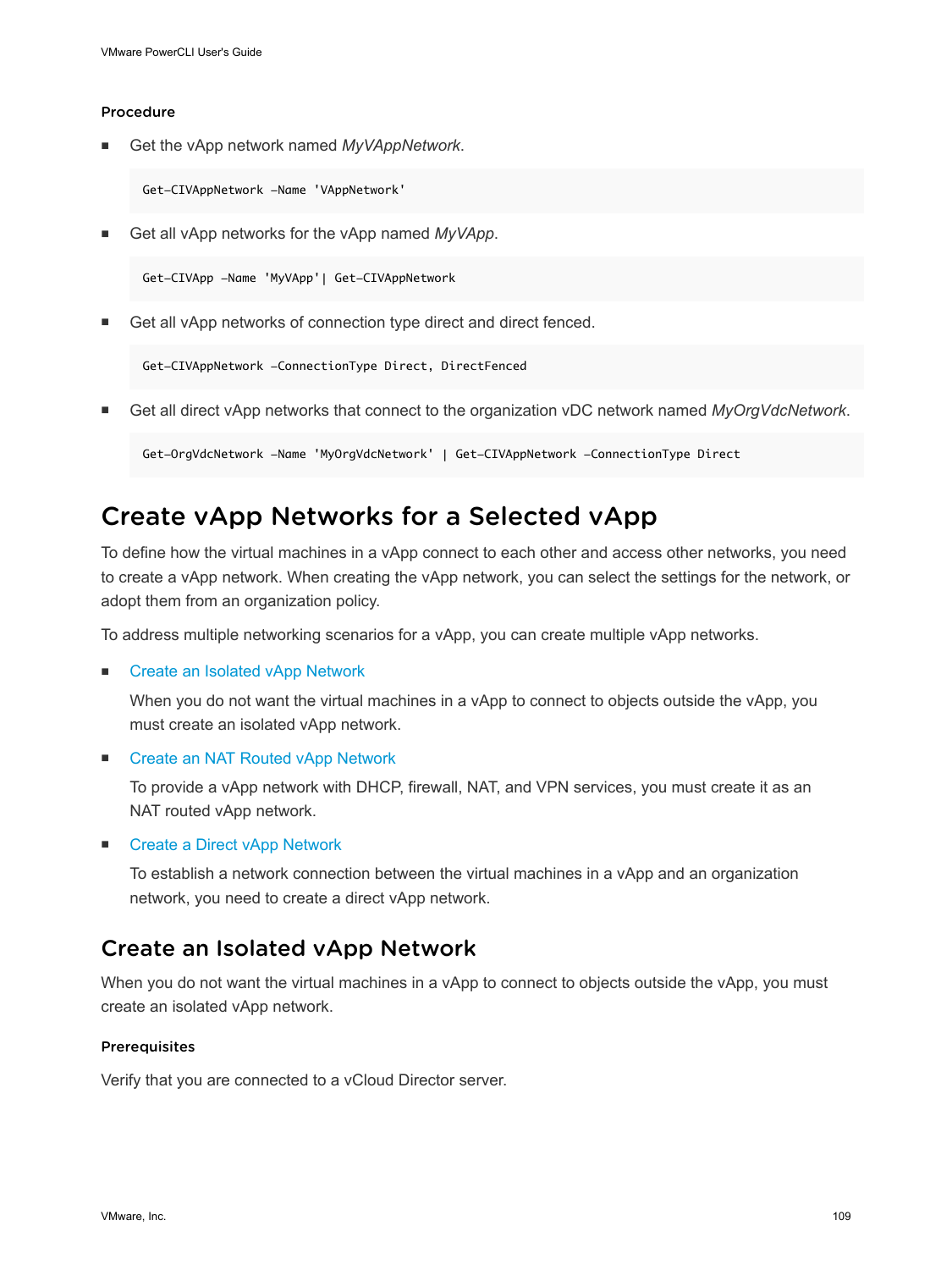<span id="page-109-0"></span>**1** Retrieve the vApp for which you want to create a vApp network.

\$myVApp = Get-CIVApp -Name 'MyVApp'

**2** Create the new vApp network with a selected gateway and network mask.

```
New-CIVAppNetwork -VApp $myVApp -Name 'MyVAppInternalNetwork' -Routed -Gateway '192.168.2.1' -
Netmask '255.255.255.0' -ParentOrgVdcNetwork $null
```
By default, the vApp network has an enabled firewall.

### Create an NAT Routed vApp Network

To provide a vApp network with DHCP, firewall, NAT, and VPN services, you must create it as an NAT routed vApp network.

### **Prerequisites**

Verify that you are connected to a vCloud Director server.

#### Procedure

**1** Retrieve the vApp for which you want to create a vApp network.

\$myVApp = Get-CIVApp -Name 'MyVApp'

**2** Retrieve the organization vDC network to which you want to connect the vApp network.

\$myOrgVdcNetwork = Get-OrgVdcNetwork -Name 'MyOrgVdcNetwork'

**3** Create the new vApp network with a gateway and network mask, defined pool of static IP addresses, and a disabled firewall.

New-CIVAppNetwork -VApp \$myVApp -ParentOrgVdcNetwork \$myOrgVdcNetwork -Name 'MyVAppInternalNetwork' -Routed -Gateway '192.168.2.1' -Netmask '255.255.255.0' -DisableFirewall - StaticIPPool "192.168.2.100 - 192.168.2.199"

If you do not run New-CIVAppNetwork with the DisableFirewall parameter, the new vApp network has an enabled firewall by default.

### Create a Direct vApp Network

To establish a network connection between the virtual machines in a vApp and an organization network, you need to create a direct vApp network.

### Prerequisites

Verify that you are connected to a vCloud Director server.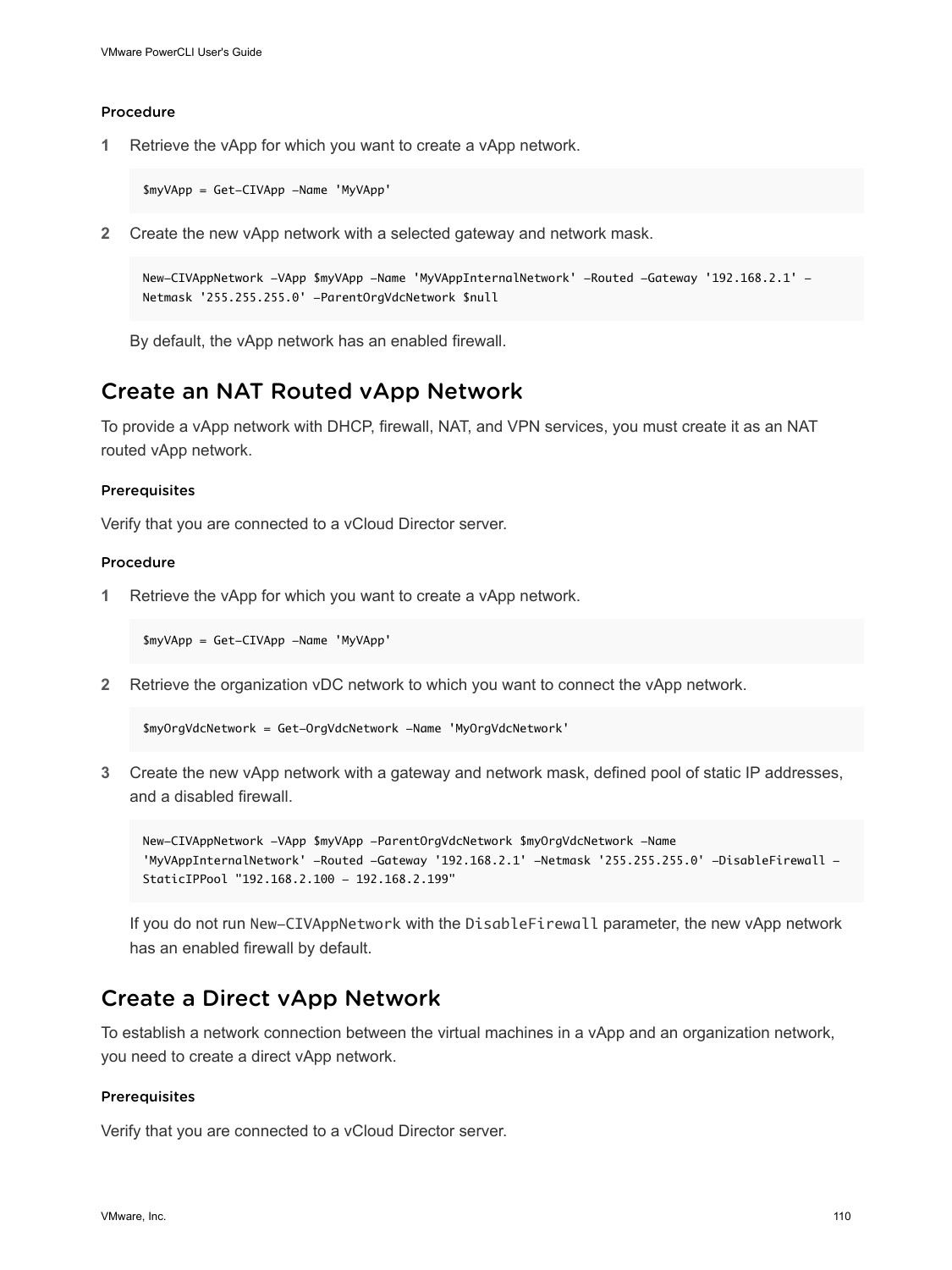<span id="page-110-0"></span>**1** Retrieve the vApp for which you want to create a vApp network.

\$myVApp = Get-CIVApp -Name 'MyVApp'

**2** Retrieve the organization vDC network that you want to connect to.

\$myOrgVdcNetwork = Get-OrgVdcNetwork -Name 'MyOrgVdcNetwork'

**3** Create a direct vApp network that connects to the selected organization vDC network.

New-CIVAppNetwork -VApp \$myVapp -Direct -ParentOrgVdcNetwork \$myOrgVdcNetwork

By default, the new vApp network has an enabled firewall.

### Modify or Remove vApp Networks

Based on the type of the vApp network, you can configure various network settings, such as DNS, static IP pools, and firewalls. If you no longer need a vApp network, you can remove it.

#### **Prerequisites**

Verify that you are connected to a vCloud Director server.

#### Procedure

**1** Retrieve the vApp for which you want to modify vApp networks.

\$myVApp = Get-CIVApp -Name 'MyVApp'

**2** Modify the settings for DNS and static IP pool for the vApp network named *MyVAppNetwork*.

Get-CIVAppNetwork -VApp \$myVApp -Name 'MyVAppNetwork' | Set-CIVAppNetwork -PrimaryDns 10.17.0.94 - SecondaryDns 10.17.0.95 -DnsSuffix 'my.domain.com' -StaticIPPool "10.151.168.1 - 10.151.169.240"

**3** (Optional) Remove *MyVAppNetwork*.

\$myVApp | Get-CIVAppNetwork -Name 'MyVAppNetwork' | Remove-CIVAppNetwork

**4** (Optional) Remove all isolated vApp networks for the vApp named *MyVapp*.

\$myVApp | Get-CIVAppNetwork -ConnectionType Isolated | Remove-CIVAppNetwork

**5** Retrieve the organization vDC network named *MyOrgVdcNetwork1*.

\$myOrgVdcNetwork1 = Get-OrgVdcNetwork -Name 'MyOrgVdcNetwork1'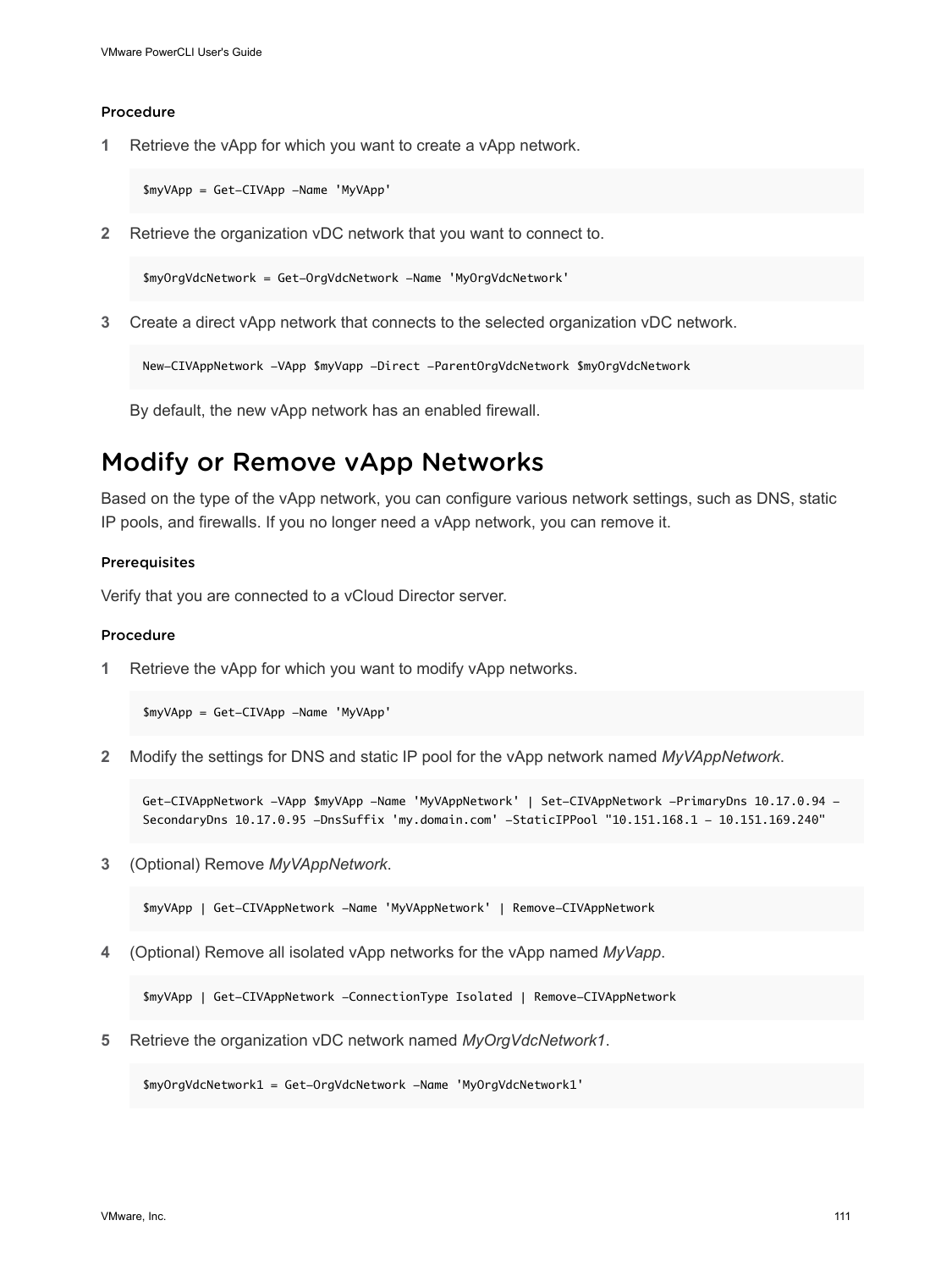**6** Retrieve the organization vDC network named *MyOrgVdcNetwork2*.

\$myOrVdcgNetwork2 = Get-OrgVdcNetwork -Name 'MyOrgVdcNetwork2'

**7** Redirect all vApp networks that connect to *MyOrgVdcNetwork1* to connect to *MyOrgVdcNetwork2*.

Get-CIVAppNetwork -ParentOrgVdcNetwork \$myOrgVdcNetwork1 | Set-CIVAppNetwork -ParentOrgVdcNetwork \$myOrgVdcNetwork2 -NatEnabled \$false -FirewallEnabled \$false

The operation disables the firewall and NAT routing for all vApp networks that are connected to *MyOrgVdcNetwork1*.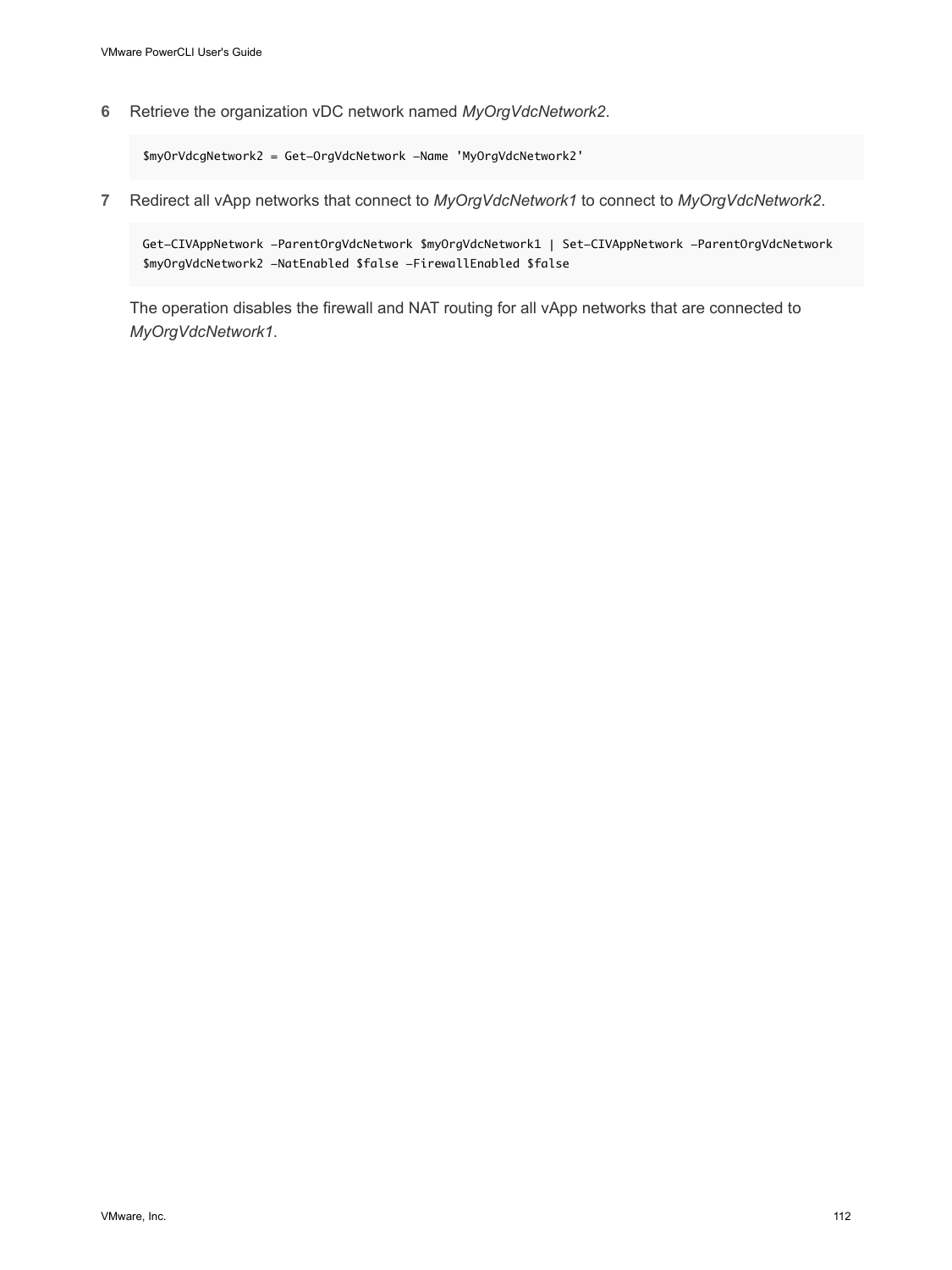## Sample Scripts for Managing vCloud Air with **VMware PowerCLI**



To help you get started with VMware PowerCLI, this documentation provides a set of scripts that illustrate tasks in vCloud Air administration.

This chapter includes the following topics:

- **Connect to a vCloud Air Server**
- [Retrieve vApps from a Data Center](#page-113-0)
- [Retrieve vApps from a Compute Instance](#page-113-0)
- [Running vCloud Director Scripts Against vCloud Air](#page-114-0)

### Connect to a vCloud Air Server

To run cmdlets on a vCloud Air server and perform administration or monitoring tasks, you must establish a connection to the server. You can connect to the server of either the vCloud Air or vCloud Hybrid Service platform.

You can have more than one connection to the same server. For more information, see [Managing Default](#page-15-0) [Server Connections.](#page-15-0)

If your login credentials contain non-alphanumeric characters, you might need to escape them. For more information, see [Providing Login Credentials](#page-14-0).

### **Prerequisites**

If you use a proxy server for the connection, verify that it is configured properly, so that the connection is kept alive long enough for tasks to finish.

Note If you do not want to use a proxy server for the connection, run Set-PowerCLIConfiguration -ProxyPolicy NoProxy.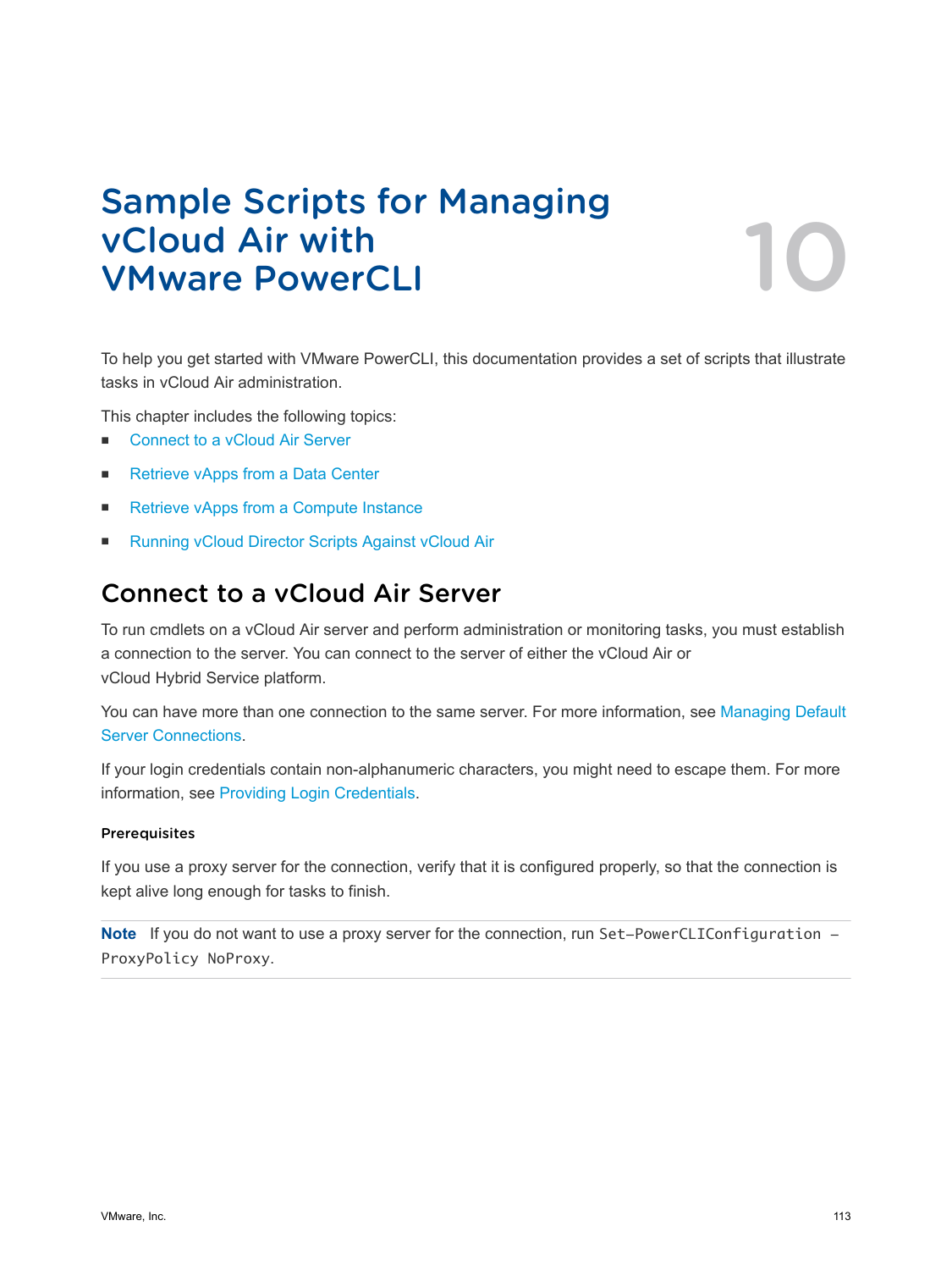- <span id="page-113-0"></span><sup>u</sup> Run Connect-PIServer with valid credentials.
	- To connect to the vCloud Air platform, run the following command.

```
Connect-PIServer -VCA -User 'MyAdministratorUser' -Password 'MyPassword'
```
■ To connect to the vCloud Hybrid Service platform, run the following command.

Connect-PIServer -User 'MyAdministratorUser' -Password 'MyPassword'

**Note** This command establishes a connection to the default vCloud Air server. You can connect to another server by specifying the Server parameter.

### Retrieve vApps from a Data Center

You can connect to a vCloud Air data center and get access to the data center's inventory to retrieve vApps.

#### Prerequisites

Verify that you are connected to a vCloud Air server.

### Procedure

**1** Get the data center that you want to connect to.

\$datacenter = Get-PIDatacenter –Name 'MyDataCenter'

**2** Connect to the data center.

Connect-PIDatacenter –PIDatacenter \$datacenter

**3** Retrieve all vApps that are inside the data center.

Get-PIVApp

### Retrieve vApps from a Compute Instance

You can connect to a vCloud Air compute instance and get access to the compute instance's inventory to retrieve vApps.

#### Prerequisites

Verify that you are connected to a vCloud Air server.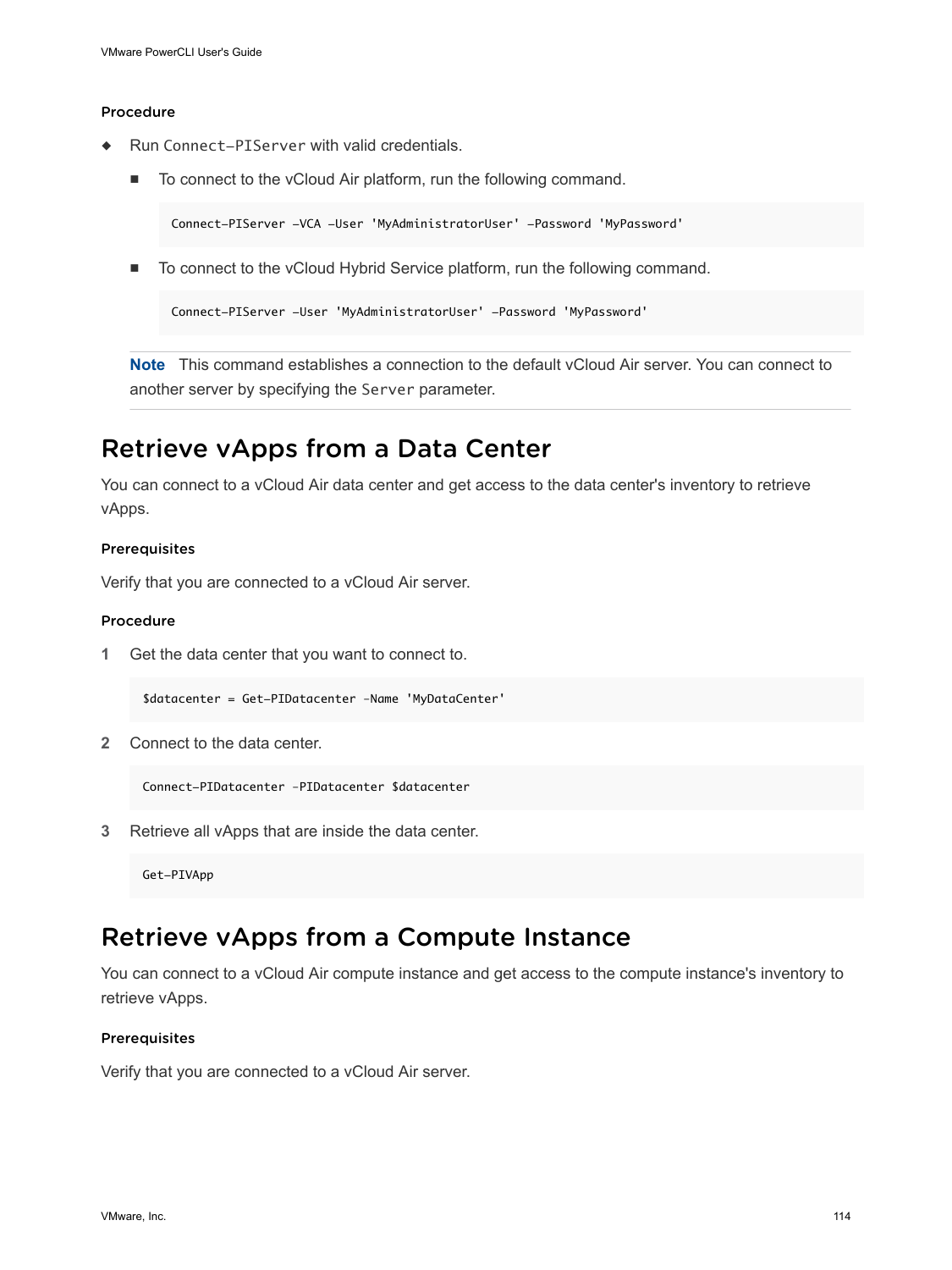<span id="page-114-0"></span>**1** Get the compute instance that you want to connect to.

\$computeInstance = Get-PIComputeInstance –Region 'MyRegion'

**2** Connect to the compute instance.

Connect-PIComputeInstance –PIComputeInstance \$computeInstance

**3** Retrieve all vApps that are inside the compute instance.

Get-PIVApp

### Running vCloud Director Scripts Against vCloud Air

Some vCloud Director scripts are compatible with vCloud Air. To run compatible scripts, you must verify that you are connected to a vCloud Air data center or compute instance.

For information about connecting to a vCloud Air data center, see [Retrieve vApps from a Data Center.](#page-113-0) For information about connecting to a vCloud Air compute instance, see [Retrieve vApps from a Compute](#page-113-0) [Instance.](#page-113-0)

The following vCloud Director sample scripts are compatible with vCloud Air.

- **n** [Import a vApp Template from the Local Storage](#page-102-0)
- [Create a vApp Template from a vApp](#page-102-0)
- [Create and Modify a vApp](#page-104-0)
- [Manage Virtual Machines with vApps](#page-104-0)
- [Manage Virtual Machines and Their Guest Operating Systems](#page-105-0)
- n [Retrieve a List of the Internal and External IP Addresses of Virtual Machines in vApps](#page-106-0)
- [Create and Manage Access Control Rules](#page-107-0)
- [Filter and Retrieve vApp Networks](#page-107-0)
- [Create vApp Networks for a Selected vApp](#page-108-0)
- [Modify or Remove vApp Networks](#page-110-0)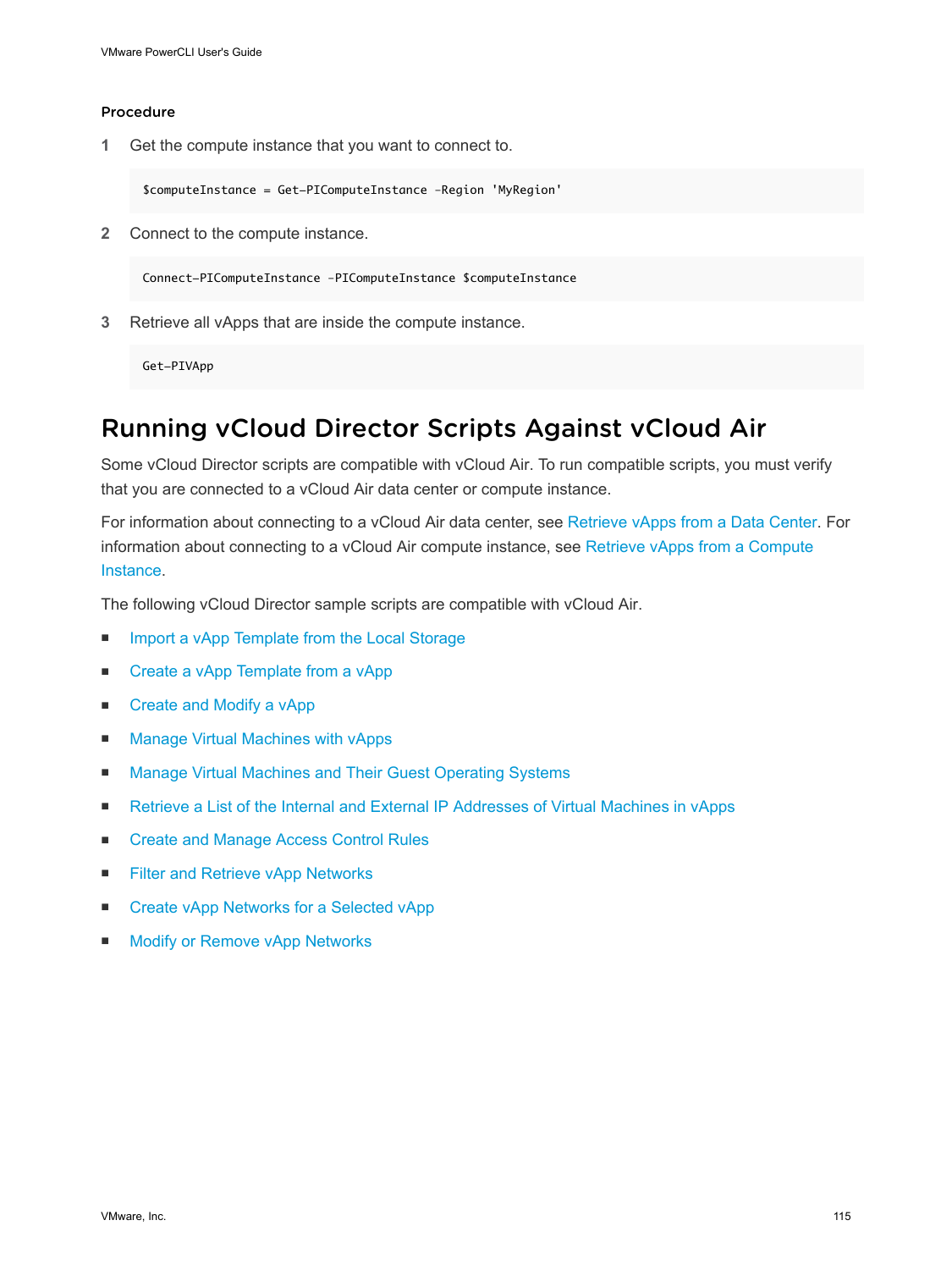# Sample Scripts for Managing vSphere Update Manager with<br>
VMware PowerCLI

To help you get started with VMware PowerCLI, this documentation provides a set of sample scripts that illustrate basic and advanced tasks in vSphere Update Manager administration.

The vSphere Update Manager module provides a set of cmdlets for downloading software patches, creating and modifying baselines, and for scanning and remediating virtual machines or hosts.

This chapter includes the following topics:

- Connect to a vCenter Server System
- **[Create Patch Baselines](#page-116-0)**
- [Attach and Detach Baselines](#page-117-0)
- [Scan a Virtual Machine](#page-117-0)
- <sup>n</sup> [Check Virtual Machine Baseline Status](#page-118-0)
- [Stage Patches](#page-118-0)
- [Remediate a Virtual Machine](#page-119-0)
- [Upgrade Virtual Machine Hardware](#page-119-0)
- [Remediate a Cluster](#page-119-0)
- [Remediate a Host](#page-120-0)
- [Download Patches and Scan Objects](#page-120-0)

### Connect to a vCenter Server System

To run Update Manager PowerCLI cmdlets on vSphere, you must establish a connection to an ESXi host or a vCenter Server system.

You can have more than one connection to the same server. For more information, see [Managing Default](#page-15-0) [Server Connections.](#page-15-0)

If your login credentials contain non-alphanumeric characters, you might need to escape them. For more information, see [Providing Login Credentials](#page-14-0).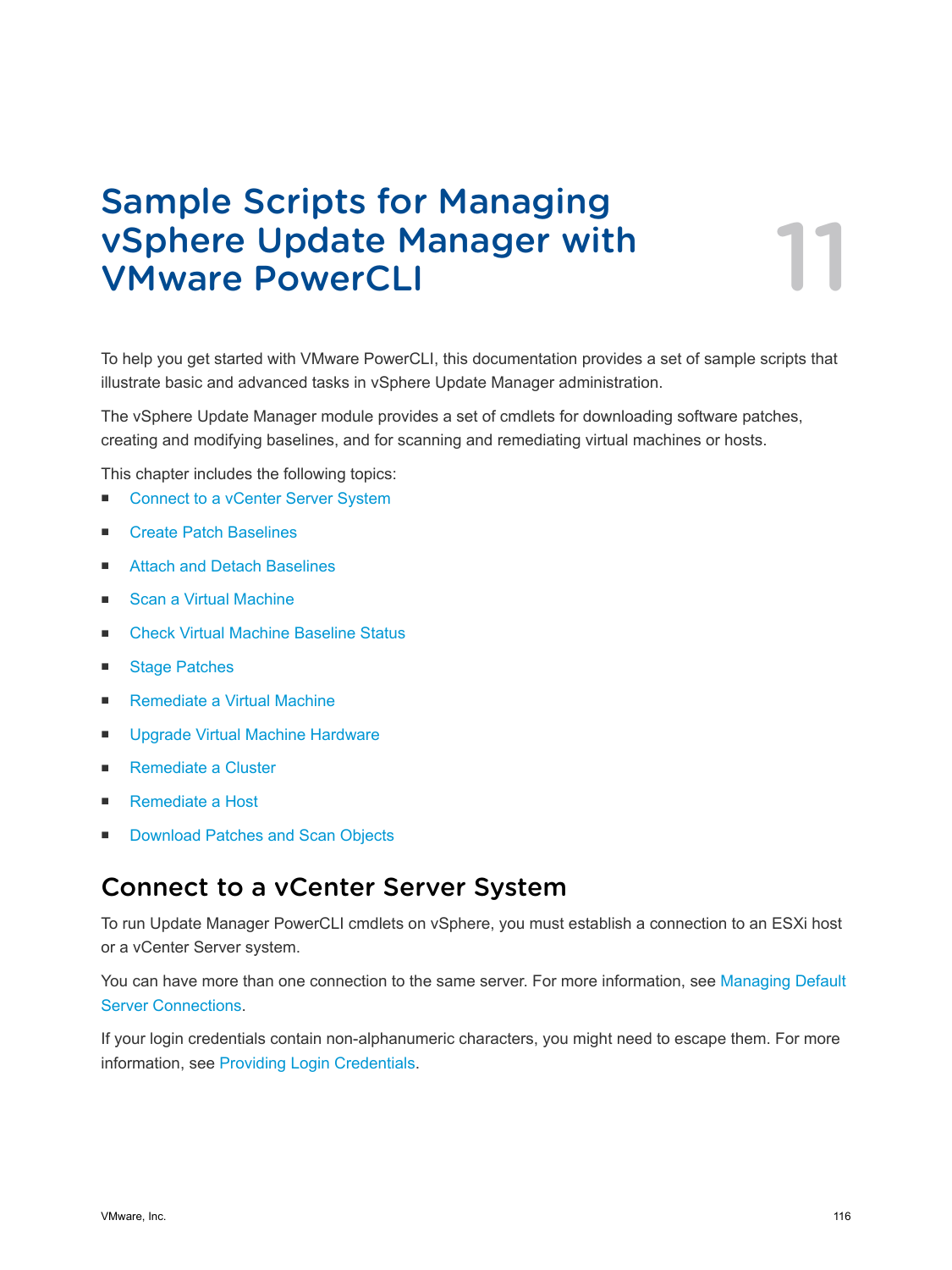#### <span id="page-116-0"></span>Prerequisites

If you use a proxy server for the connection, verify that it is configured properly, so that the connection is kept alive long enough for tasks to finish.

Note If you do not want to use a proxy server for the connection, run Set-PowerCLIConfiguration -ProxyPolicy NoProxy.

### Procedure

Run Connect-VIServer with the server name and valid credentials.

```
Connect-VIServer -Server vc3.example.com -User 'MyAdministratorUser' -Password 'MyPassword'
```
### Create Patch Baselines

You can apply patch baselines to hosts. Depending on the patch criteria you select, patch baselines can be either dynamic or fixed.

Patch data in dynamic baselines changes depending on the criteria you specify each time Update Manager downloads new patches. Fixed baselines contain only the patches you have selected, regardless of new patch downloads.

#### **Prerequisites**

Verify that you are connected to a vCenter Server system.

### Procedure

**1** Retrieve all host patches released after 1 Jan 2015 for ESXi products, and create a fixed baseline named *Static Baseline*, containing the retrieved patches.

```
$patches = Get-Patch -After "1 Jan 2015" -Product "ESXi"
$staticBaseline = New-PatchBaseline -Static -Name "Static Baseline" -IncludePatch $patches
```
**2** Create a critical dynamic baseline named *Dynamic Baseline* by using a fetch-all query.

\$criticalPatchBaseline = New-PatchBaseline -Dynamic -Name "Dynamic Baseline" -SearchPatchSeverity Critical

**3** Create an extension baseline that contains all available extensions.

\$extensions = Get-Patch -BundleType Extension New-PatchBaseline -Static -Name "Extension Baseline" -Extension -IncludePatch \$extensions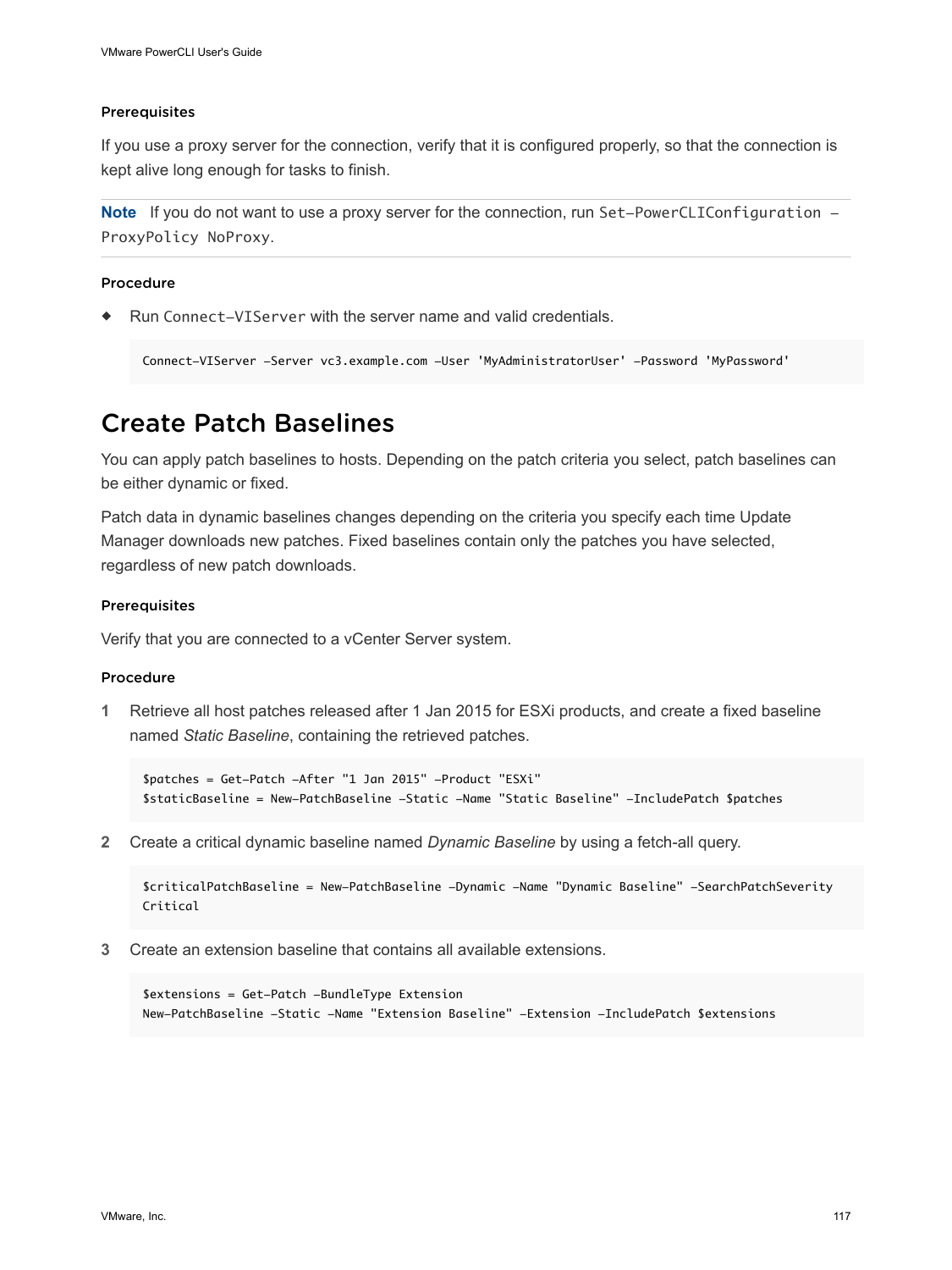### <span id="page-117-0"></span>Attach and Detach Baselines

You can attach baselines to individual objects and to container objects, such as folders, hosts, clusters, and data centers. Attaching a baseline to a container object attaches the baseline to all objects in the container.

### **Prerequisites**

Verify that you are connected to a vCenter Server system.

### Procedure

**1** Attach the host patch baselines stored in the provided variables to the host named *Host*.

Add-EntityBaseline -Baseline \$staticBaseline, \$criticalPatchBaseline -Entity Host

**2** Detach the two baselines from the host.

Remove-EntityBaseline -Baseline \$dynamicBaseline, \$staticBaseline -Entity Host

### Scan a Virtual Machine

You can scan a virtual machine against the baselines attached to it or inherited by its parent object.

#### Prerequisites

Verify that you are connected to a vCenter Server system.

### Procedure

**1** Initialize scanning on a virtual machine that is named *VM* against baselines containing virtual machine hardware upgrades and VMware Tools upgrades.

\$task = Test-Compliance -Entity VM -UpdateType VmHardwareUpgrade, VmToolsUpgrade -RunAsync

The command initializes a task on the server, returns a snapshot object of the initial state of the task, and saves it in the *\$task* variable.

**2** View the initial status of the scanning task.

\$task

**Note** The task object is not updated with the actual state of the task process running on the server. Even after the task is completed, the *\$task* variable value is running. To view the actual status of the tasks running on the server, use the Get-Task cmdlet.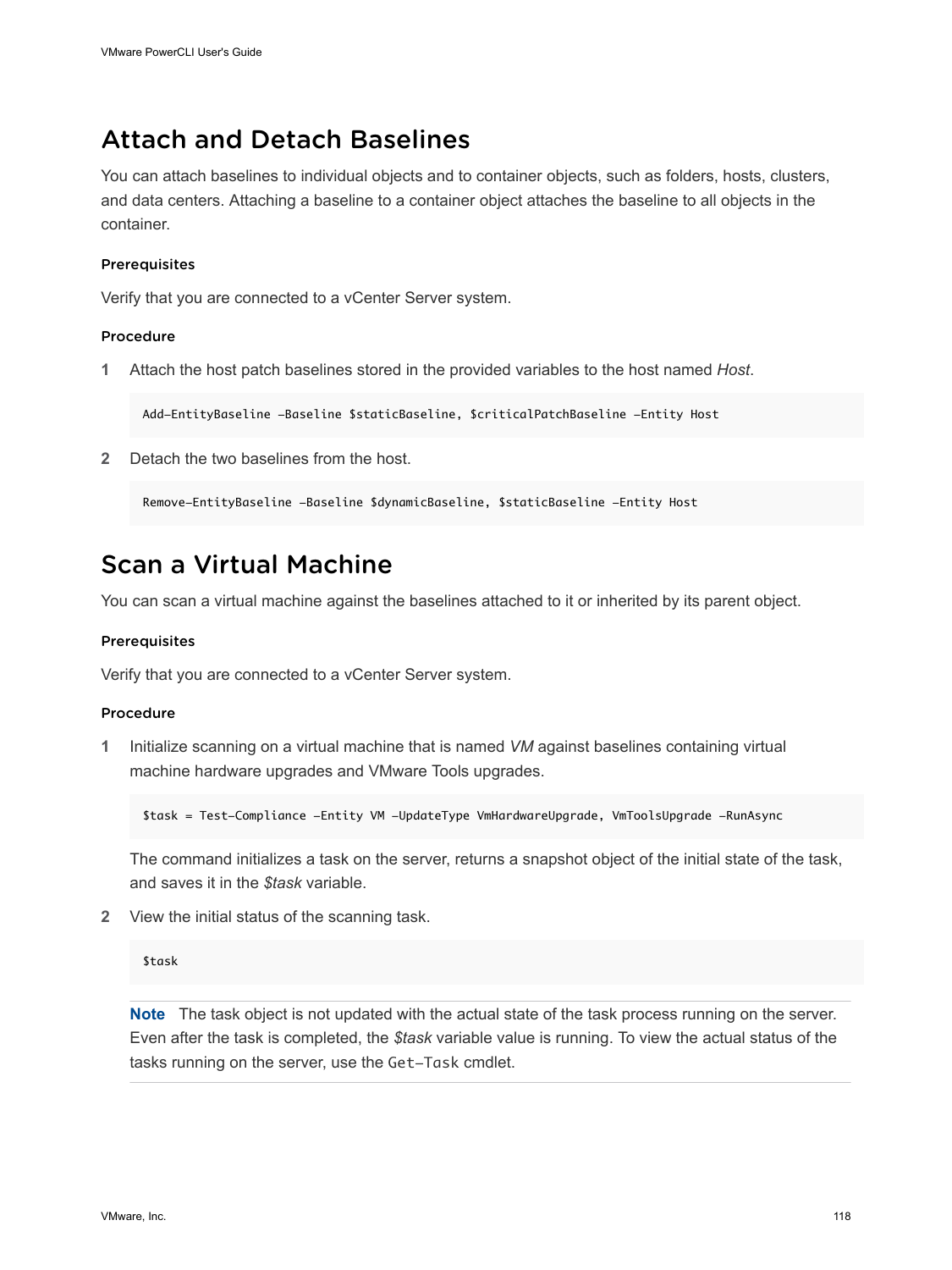<span id="page-118-0"></span>**3** (Optional) Run the Wait-Task cmdlet to monitor the process progress and wait for the task to complete before running other commands.

Wait-Task -Task \$task

### Check Virtual Machine Baseline Status

You can check whether a virtual machine has any baselines with unknown compliance status attached to it and start a scan.

### Prerequisites

Verify that you are connected to a vCenter Server system.

### Procedure

**1** Retrieve the compliance statuses with the value Unknown for the baselines attached to the *VM* virtual machine and store them in the *\$statuses* variable.

\$statuses = Get-Compliance -Entity VM -ComplianceStatus Unknown

**2** Check whether the virtual machine has any baselines with unknown compliance status attached to it and start a scan.

```
if ($statuses.Count -gt 0) {
Test-Compliance -Entity VM -RunAsync"
}
```
### Stage Patches

Staging allows you to download patches and extensions from the Update Manager server to the ESXi hosts without applying the patches and extensions immediately.

**Note** Staging can be performed only for hosts, clusters, and data centers.

### Prerequisites

Verify that you are connected to a vCenter Server system.

### Procedure

**1** Retrieve a host and store it in the *\$vmHost* variable.

\$vmHost = Get-VMHost -Name 10.23.112.233

**2** Stage the patches for upgrading the host.

Stage-Patch -Entity \$vmHost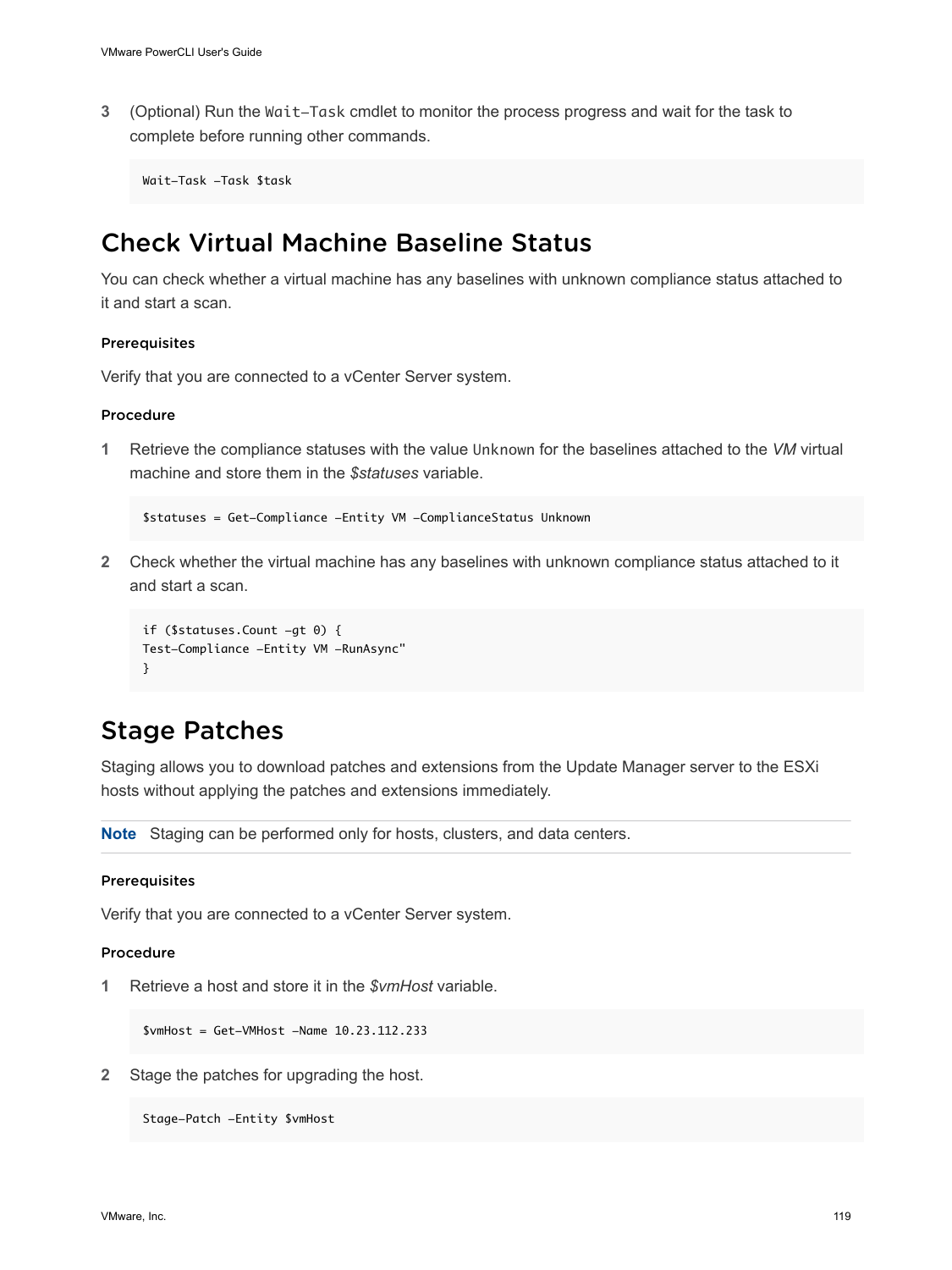### <span id="page-119-0"></span>Remediate a Virtual Machine

You can retrieve all baselines attached to a virtual machine and remediate the virtual machine.

### **Prerequisites**

Verify that you are connected to a vCenter Server system.

### Procedure

**1** Retrieve all baselines attached to the *VM* virtual machine.

\$baselines = Get-Baseline –Entity VM

**2** Remediate the virtual machine.

Update-Entity –Entity VM –Baseline \$baselines

### Upgrade Virtual Machine Hardware

You can upgrade virtual machine hardware and VMware Tools for all virtual machines in a data center.

#### Prerequisites

Verify that you are connected to a vCenter Server system.

#### Procedure

**1** Retrieve all virtual machines in the *Datacenter* data center.

\$vms = Get-VM -Location Datacenter

**2** Retrieve all virtual machine upgrade baselines.

\$ugradeBaselines = Get-Baseline -TargetType VM -BaselineType Upgrade

**3** Remediate all virtual machines against the virtual machine upgrade baselines.

```
foreach ($vm in $vms) {
Update-Entity -Entity $vm -Baseline $upgradeBaselines
}
```
### Remediate a Cluster

You can retrieve all baselines attached to a cluster and remediate the cluster.

**Note** Before remediation, you must temporarily disable the Distributed Power Management (DPM), High Availability (HA) admission control, and Fault Tolerance (FT) features of the clusters you want to remediate. After remediation, Update Manager automatically enables the disabled features.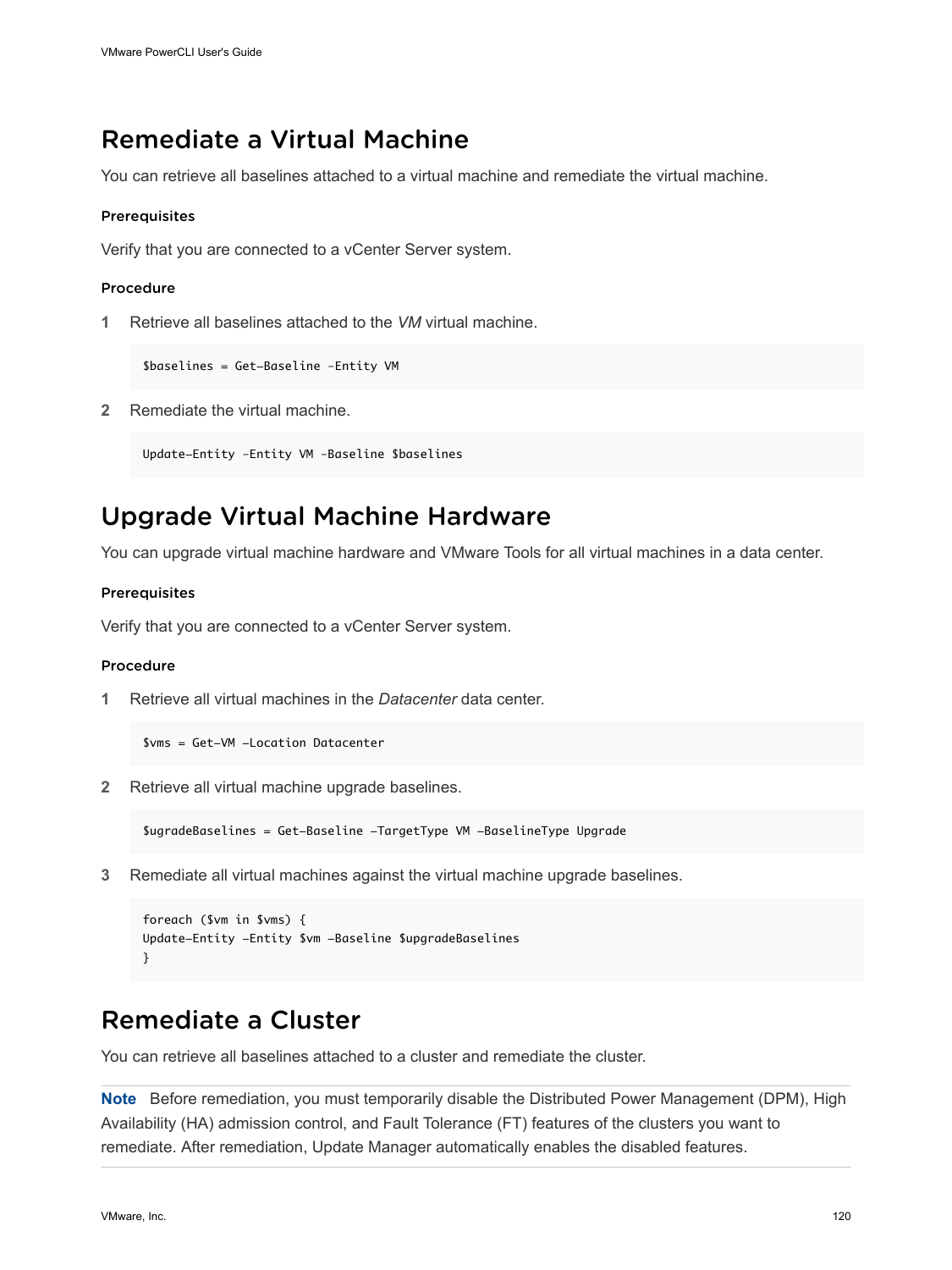#### <span id="page-120-0"></span>Prerequisites

Verify that you are connected to a vCenter Server system.

### Procedure

**1** Retrieve all baselines attached to the *Cluster* cluster.

\$baselines = Get-Baseline –Entity Cluster

**2** Remediate the cluster.

```
Update-Entity –Entity Cluster –Baseline $baselines -ClusterDisableDistributedPowerManagement $true 
–ClusterDisableHighAvailability $true -ClusterDisableFaultTolerance $true
```
### Remediate a Host

You can retrieve all baselines attached to a host and remediate the host.

**Note** When remediating a host, you can configure the maintenance mode settings. You can temporarily disable any removable media devices that might prevent the host from entering maintenance mode as well.

#### Prerequisites

Verify that you are connected to a vCenter Server system.

### Procedure

**1** Retrieve all baselines attached to the *Host* host.

```
$baselines = Get-Baseline –Entity Host
```
**2** Remediate the host.

```
Update-Entity –Entity Host –Baseline $baselines –HostFailureAction Retry –HostNumberOfRetries 2 -
HostDisableMediaDevices $true
```
### Download Patches and Scan Objects

You can download patches from a previously defined location.

#### Prerequisites

Verify that you are connected to a vCenter Server system.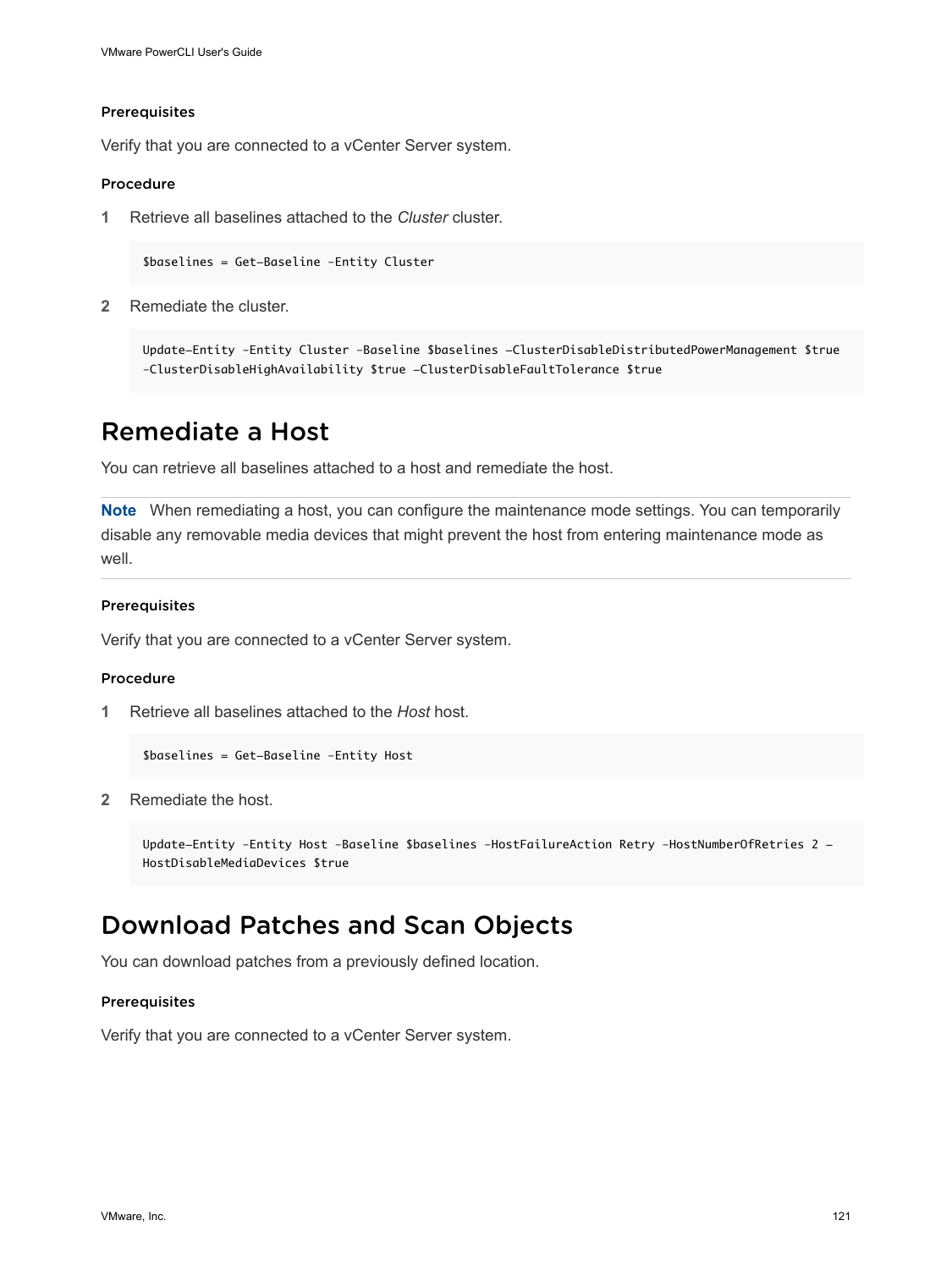**1** Retrieve all entities from the *Datacenter* data center and store the result in a variable.

\$entities = Get-Inventory -Location Datacenter

**2** Download all available patches and store the result in a variable.

\$result = Sync-Patch

**3** Check whether new patches are downloaded and start scanning the entities in the *Datacenter* data center.

```
if ($result.Count > 0) {
Test-Compliance -Entity $entities
}
```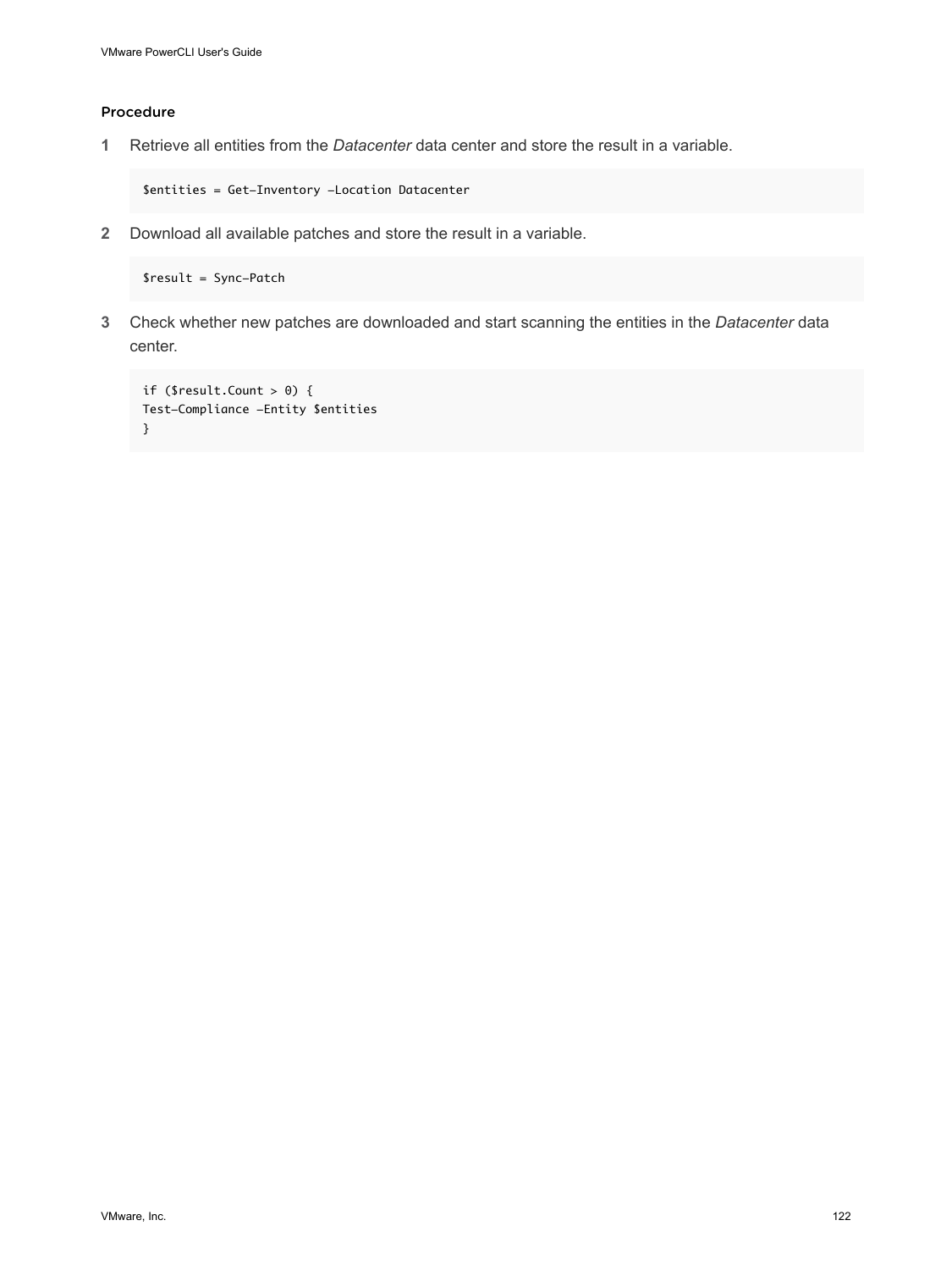# Sample Scripts for Managing vRealize Operations Manager<br>with VMware PowerCLI

To help you get started with VMware PowerCLI, this documentation provides a set of sample scripts that illustrate basic and advanced tasks in vRealize Operations Manager.

This chapter includes the following topics:

- Connect to a vRealize Operations Manager Server
- [Check Memory Waste Levels](#page-123-0)
- **n** [Get Remediation Recommendations](#page-123-0)
- [Change Alert Ownership](#page-124-0)
- [Create a Report for Problematic Hosts](#page-124-0)

### Connect to a vRealize Operations Manager Server

To run vRealize Operations Manager cmdlets, you must establish a connection to a vRealize Operations Manager server and a vCenter Server system that is monitored by the vRealize Operations Manager instance.

You can have more than one connection to the same server. For more information, see [Managing Default](#page-15-0) [Server Connections.](#page-15-0)

If your login credentials contain non-alphanumeric characters, you might need to escape them. For more information, see [Providing Login Credentials](#page-14-0).

#### **Prerequisites**

If you use a proxy server for the connection, verify that it is configured properly, so that the connection is kept alive long enough for tasks to finish.

Note If you do not want to use a proxy server for the connection, run Set-PowerCLIConfiguration -ProxyPolicy NoProxy.

### Procedure

**1** Run Connect-OMServer with the server name and valid credentials.

Connect-OMServer -Server vrops3.example.com -User 'MyAdministratorUser' -Password 'MyPassword'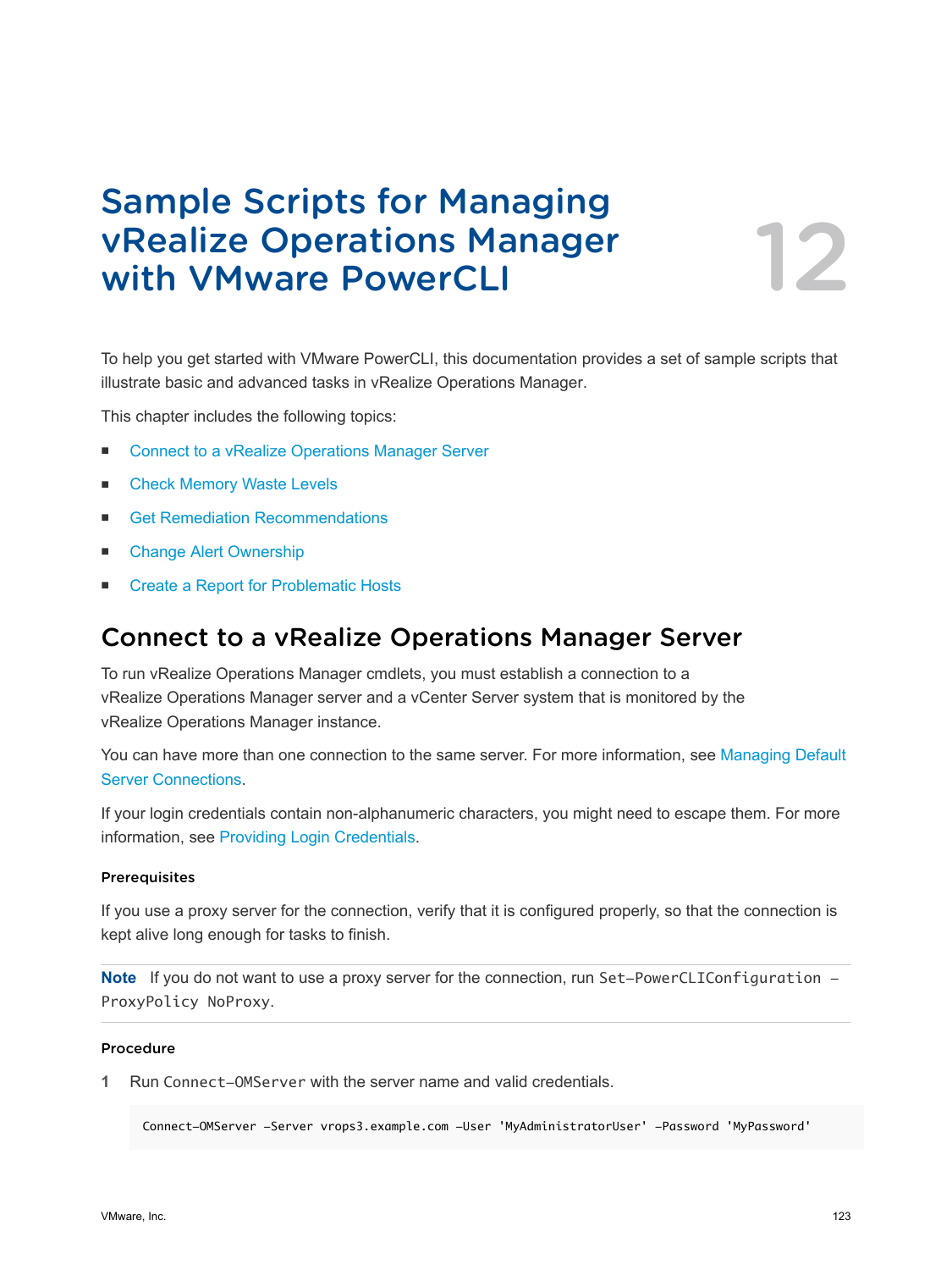<span id="page-123-0"></span>**2** Run Connect-VIServer with the server name and valid credentials.

```
Connect-VIServer -Server vc3.example.com -User 'MyAdministratorUser' -Password 'MyPassword'
```
### Check Memory Waste Levels

You can check the memory waste levels of a virtual machine host for a specific period of time. For example, you can check the memory waste levels in the last month.

### Prerequisites

- Verify that you are connected to a vRealize Operations Manager instance.
- Verify that you are connected to the vCenter Server system that is monitored by the vRealize Operations Manager instance.

### Procedure

**1** Browse the vCenter Server inventory and select a virtual machine host for which you want to check the memory waste levels.

\$vmHost = Get-VMHost 'MyHost'

**2** Get the vRealize Operations Manager resource that refers to this virtual machine host.

\$hostResource = \$vmHost | Get-OMResource

**3** Check the defined metrics for this vRealize Operations Manager resource type.

Get-OMStatKey -AdapterKind \$hostResource.AdapterKind -ResourceKind \$hostResource.ResourceKind

**4** Get data for a specific metric.

\$hostResource | Get-OMStat -Key "mem|waste"

**Note** This command retrieves all available metric data with the highest available granularity.

**5** Get metric data for the last month aggregated on a daily basis.

```
$hostResource | Get-OMStat -Key "mem|waste" -From ([datetime]::Now.AddMonths(-1)) -IntervalType 
Days -IntervalCount 1 -RollupType Avg
```
### Get Remediation Recommendations

You can get remediation recommendations for a specific resource, such as a problematic virtual machine.

#### Prerequisites

Verify that you are connected to a vRealize Operations Manager instance.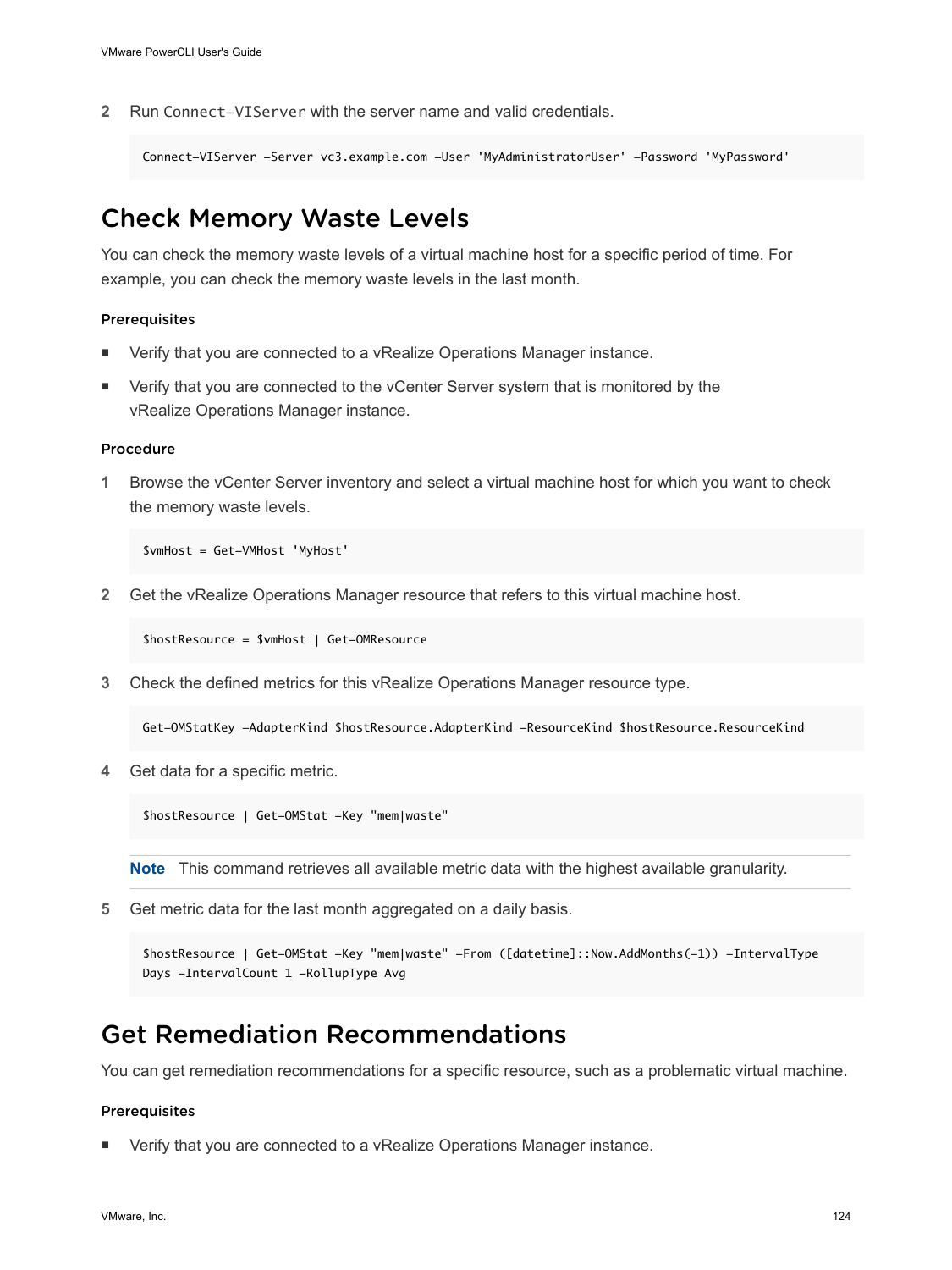- <span id="page-124-0"></span>**•** Verify that you are connected to the vCenter Server system that is monitored by the vRealize Operations Manager instance.
- Verify that at least one alert is triggered for the virtual machine.

**1** Get the virtual machine you want to check for alerts.

```
$myVm = Get-VM 'MyVM'
```
**2** Get the associated vRealize Operations Manager resource and its associated active alerts.

```
$myVmAlerts = $myVm | Get-OMResource | Get-OMAlert –Status Active
```
**3** List the remediation recommendations for the obtained alerts.

\$myVmAlerts | Get-OMRecommendation

### Change Alert Ownership

You can retrieve all active alerts for a specific datastore and assign the alert ownership to your user profile.

### Prerequisites

- Verify that you are connected to a vRealize Operations Manager instance.
- **n** Verify that you are connected to the vCenter Server system that is monitored by the vRealize Operations Manager instance.

### Procedure

**1** Get all active alerts for the datastore.

```
$alerts = Get-Datastore 'shared' | Get-OMResource | Get-OMAlert –Status Active | where 
{ ($_.AssignedUser -eq $null) -and ($_.ControlState -eq 'Open') }
```
**2** Assign the obtained alerts to the user profile you are currently using.

```
$alerts | Set-OMAlert –TakeOwnership
```
### Create a Report for Problematic Hosts

You can create a report for virtual machine hosts that have problematic health status.

#### **Prerequisites**

<sup>n</sup> Verify that you are connected to a vRealize Operations Manager instance.